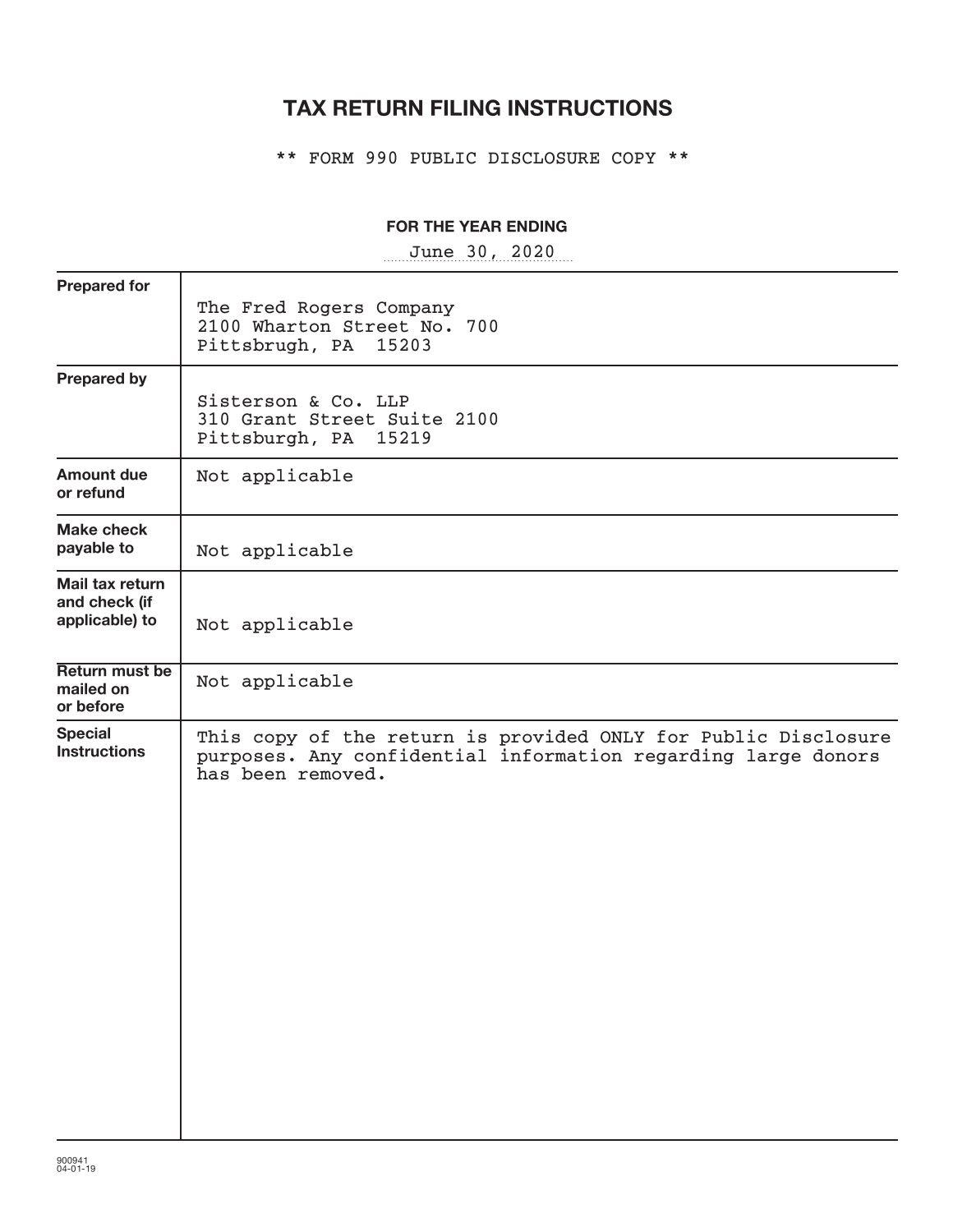## (Rev. January 2020) **Cxempt Organization Return** Manuary 2020) and MS 1545-0047 Form **8868** Application for Automatic Extension of Time To File an<br>**Exempt Organization Return**

Department of the Treasury Internal Revenue Service

**| Go to www.irs.gov/Form8868 for the latest information.**

**Electronic filing (e-file).**  You can electronically file Form 8868 to request a 6-month automatic extension of time to file any of the filing of this form, visit www.irs.gov/e-file-providers/e-file-for-charities-and-non-profits. forms listed below with the exception of Form 8870, Information Return for Transfers Associated With Certain Personal Benefit Contracts, for which an extension request must be sent to the IRS in paper format (see instructions). For more details on the electronic

## **Automatic 6-Month Extension of Time.** Only submit original (no copies needed).

All corporations required to file an income tax return other than Form 990-T (including 1120-C filers), partnerships, REMICs, and trusts must use Form 7004 to request an extension of time to file income tax returns.

| Type or                                    | Name of exempt organization or other filer, see instructions.                                                                                      |        |                                                                                |              |            | Taxpayer identification number (TIN)         |
|--------------------------------------------|----------------------------------------------------------------------------------------------------------------------------------------------------|--------|--------------------------------------------------------------------------------|--------------|------------|----------------------------------------------|
| print                                      |                                                                                                                                                    |        |                                                                                |              | 25-1215087 |                                              |
| THE FRED ROGERS COMPANY<br>File by the     |                                                                                                                                                    |        |                                                                                |              |            |                                              |
| due date for<br>filing your<br>return. See | Number, street, and room or suite no. If a P.O. box, see instructions.<br>2100 WHARTON STREET, NO. 700                                             |        |                                                                                |              |            |                                              |
| instructions.                              | City, town or post office, state, and ZIP code. For a foreign address, see instructions.<br>PITTSBRUGH, PA 15203                                   |        |                                                                                |              |            |                                              |
|                                            | Enter the Return Code for the return that this application is for (file a separate application for each return)                                    |        |                                                                                |              |            | 0<br>1                                       |
| Application                                |                                                                                                                                                    | Return | Application                                                                    |              |            | Return                                       |
| Is For                                     |                                                                                                                                                    | Code   | Is For                                                                         |              |            | Code                                         |
|                                            | Form 990 or Form 990-EZ                                                                                                                            | 01     | Form 990-T (corporation)                                                       |              |            | 07                                           |
| Form 990-BL                                |                                                                                                                                                    | 02     | Form 1041-A                                                                    |              |            | 08                                           |
|                                            | Form 4720 (individual)                                                                                                                             | 03     | Form 4720 (other than individual)                                              |              |            | 09                                           |
| Form 990-PF                                |                                                                                                                                                    | 04     | Form 5227                                                                      |              |            | 10                                           |
|                                            | Form 990-T (sec. 401(a) or 408(a) trust)                                                                                                           | 05     | Form 6069                                                                      |              |            | 11                                           |
|                                            | Form 990-T (trust other than above)                                                                                                                | 06     | Form 8870                                                                      |              |            | 12                                           |
|                                            | LISA MOSS                                                                                                                                          |        |                                                                                |              |            |                                              |
|                                            | • The books are in the care of > 2100 WHARTON STREET SUITE 700 - PITTSBURGH, PA 15203                                                              |        |                                                                                |              |            |                                              |
|                                            | Telephone No. $\triangleright$ 412-605-3106                                                                                                        |        | Fax No.                                                                        |              |            |                                              |
|                                            |                                                                                                                                                    |        |                                                                                |              |            |                                              |
|                                            | If this is for a Group Return, enter the organization's four digit Group Exemption Number (GEN) [If this is for the whole group, check this        |        |                                                                                |              |            |                                              |
| $box \blacktriangleright$                  | . If it is for part of the group, check this box $\blacktriangleright$                                                                             |        | and attach a list with the names and TINs of all members the extension is for. |              |            |                                              |
|                                            |                                                                                                                                                    |        |                                                                                |              |            |                                              |
| 1                                          | I request an automatic 6-month extension of time until                                                                                             |        | MAY 17, 2021                                                                   |              |            | , to file the exempt organization return for |
|                                            | the organization named above. The extension is for the organization's return for:                                                                  |        |                                                                                |              |            |                                              |
|                                            | calendar year<br>or                                                                                                                                |        |                                                                                |              |            |                                              |
|                                            | $\blacktriangleright$ $\boxed{\text{X}}$ tax year beginning JUL 1, 2019                                                                            |        | , and ending $JUN$ 30, 2020                                                    |              |            |                                              |
|                                            |                                                                                                                                                    |        |                                                                                |              |            |                                              |
| $\mathbf{2}$                               | If the tax year entered in line 1 is for less than 12 months, check reason:                                                                        |        | Initial return                                                                 | Final return |            |                                              |
|                                            | Change in accounting period                                                                                                                        |        |                                                                                |              |            |                                              |
|                                            |                                                                                                                                                    |        |                                                                                |              |            |                                              |
| За                                         | If this application is for Forms 990-BL, 990-PF, 990-T, 4720, or 6069, enter the tentative tax, less                                               |        |                                                                                |              |            |                                              |
|                                            | any nonrefundable credits. See instructions.                                                                                                       |        |                                                                                | За           | \$         | 0.                                           |
| b                                          | If this application is for Forms 990-PF, 990-T, 4720, or 6069, enter any refundable credits and                                                    |        |                                                                                |              |            |                                              |
|                                            | estimated tax payments made. Include any prior year overpayment allowed as a credit.                                                               |        |                                                                                | 3b           | \$         | 0.                                           |
| c                                          | <b>Balance due.</b> Subtract line 3b from line 3a. Include your payment with this form, if required, by                                            |        |                                                                                |              |            |                                              |
|                                            | using EFTPS (Electronic Federal Tax Payment System). See instructions.                                                                             |        |                                                                                | 3c           |            | 0.                                           |
| instructions.                              | Caution: If you are going to make an electronic funds withdrawal (direct debit) with this Form 8868, see Form 8453-EO and Form 8879-EO for payment |        |                                                                                |              |            |                                              |
| LHA                                        | For Privacy Act and Paperwork Reduction Act Notice, see instructions.                                                                              |        |                                                                                |              |            | Form 8868 (Rev. 1-2020)                      |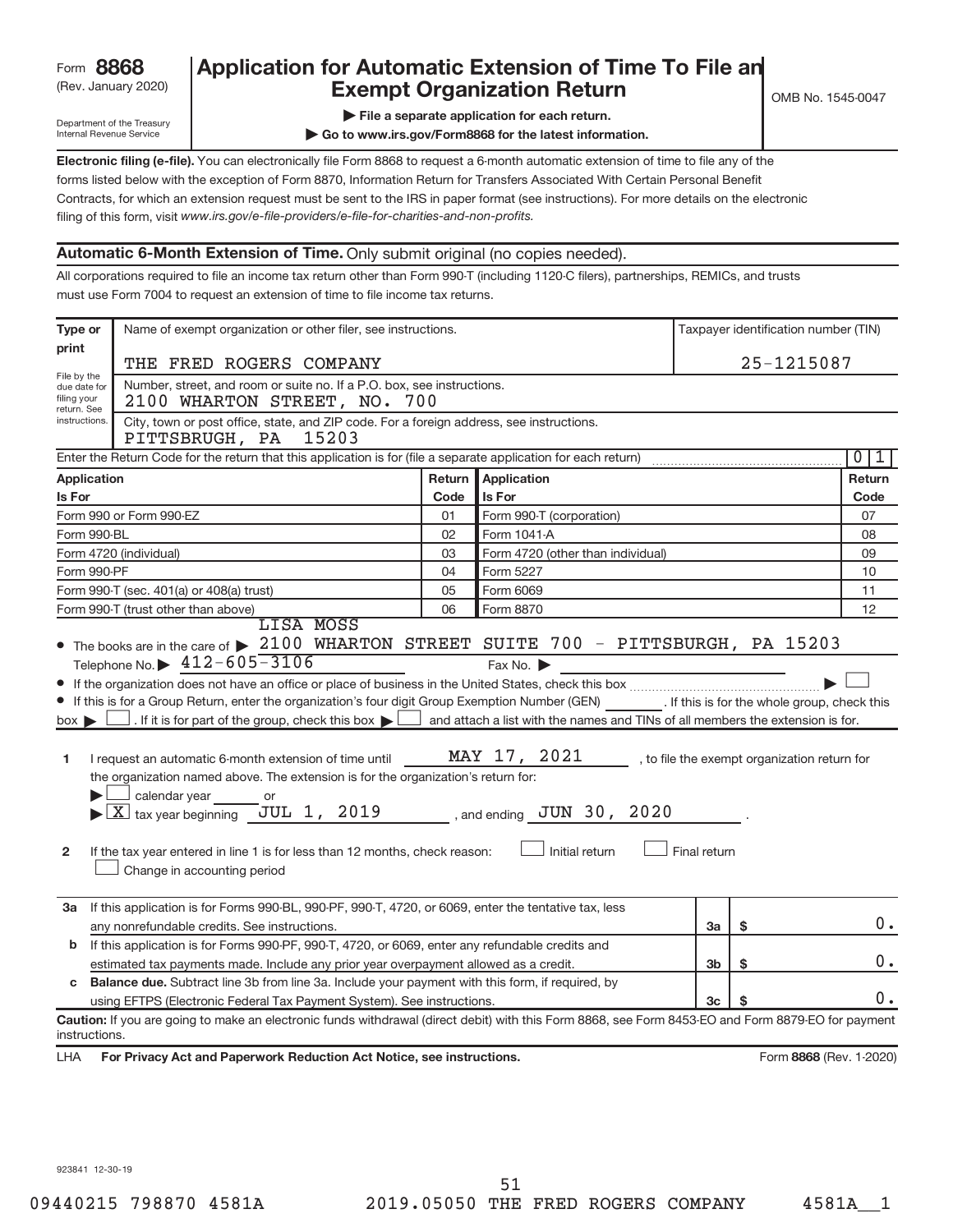|                   |                                    |                                                   | PUBLIC DISCLOSURE COPY - STATE REGISTRATION NO. 900099                                                                                                                     |                                                                                                                      |            |                                                         |                                                         |
|-------------------|------------------------------------|---------------------------------------------------|----------------------------------------------------------------------------------------------------------------------------------------------------------------------------|----------------------------------------------------------------------------------------------------------------------|------------|---------------------------------------------------------|---------------------------------------------------------|
|                   |                                    |                                                   |                                                                                                                                                                            | <b>Return of Organization Exempt From Income Tax</b>                                                                 |            |                                                         | OMB No. 1545-0047                                       |
| Form              |                                    |                                                   | Under section 501(c), 527, or 4947(a)(1) of the Internal Revenue Code (except private foundations)                                                                         |                                                                                                                      |            |                                                         |                                                         |
|                   |                                    | (Rev. January 2020)<br>Department of the Treasury |                                                                                                                                                                            | Do not enter social security numbers on this form as it may be made public.                                          |            |                                                         | <b>Open to Public</b>                                   |
|                   |                                    | Internal Revenue Service                          |                                                                                                                                                                            | Go to www.irs.gov/Form990 for instructions and the latest information.                                               |            |                                                         | Inspection                                              |
|                   |                                    |                                                   | A For the 2019 calendar year, or tax year beginning $JUL$ 1, $2019$                                                                                                        |                                                                                                                      |            | and ending JUN 30, 2020                                 |                                                         |
|                   | <b>B</b> Check if<br>applicable:   |                                                   | C Name of organization                                                                                                                                                     |                                                                                                                      |            | D Employer identification number                        |                                                         |
|                   | Address<br>change                  |                                                   | THE FRED ROGERS COMPANY                                                                                                                                                    |                                                                                                                      |            |                                                         |                                                         |
|                   | Name<br>change                     |                                                   | Doing business as                                                                                                                                                          |                                                                                                                      |            | 25-1215087                                              |                                                         |
|                   | Initial<br>return                  |                                                   | Number and street (or P.O. box if mail is not delivered to street address)                                                                                                 |                                                                                                                      | Room/suite | E Telephone number                                      |                                                         |
|                   | <b>Final</b><br>return/<br>termin- |                                                   | 2100 WHARTON STREET                                                                                                                                                        |                                                                                                                      | 700        | $412 - 687 - 2990$                                      |                                                         |
|                   | ated<br>Amended                    |                                                   | City or town, state or province, country, and ZIP or foreign postal code<br>15203<br>PITTSBRUGH, PA                                                                        |                                                                                                                      |            | G Gross receipts \$                                     | 35, 228, 833.                                           |
|                   | return<br>Applica-                 |                                                   | F Name and address of principal officer: LISA MOSS                                                                                                                         |                                                                                                                      |            | H(a) Is this a group return<br>for subordinates?        | $\Box$ Yes $\Box X$ No                                  |
|                   | tion<br>pending                    |                                                   | 2100 WHARTON STREET, SUITE 700, PITTSBURGH,                                                                                                                                |                                                                                                                      |            | $H(b)$ Are all subordinates included? $\Box$ Yes $\Box$ | <b>No</b>                                               |
|                   |                                    | <b>I</b> Tax-exempt status: $X \over 301(c)(3)$   | $\frac{1}{2}$ 501(c) (                                                                                                                                                     | $\leq$ (insert no.)<br>4947(a)(1) or $\lfloor$                                                                       |            | 527                                                     | If "No," attach a list. (see instructions)              |
|                   |                                    |                                                   | J Website: WWW.FREDROGERS.ORG                                                                                                                                              |                                                                                                                      |            | $H(c)$ Group exemption number $\blacktriangleright$     |                                                         |
|                   |                                    |                                                   | <b>K</b> Form of organization: $\boxed{\mathbf{X}}$ Corporation<br>Trust                                                                                                   | Other $\blacktriangleright$<br>Association                                                                           |            |                                                         | L Year of formation: 1971 M State of legal domicile: PA |
|                   | Part I                             | <b>Summary</b>                                    |                                                                                                                                                                            |                                                                                                                      |            |                                                         |                                                         |
|                   | 1                                  |                                                   | Briefly describe the organization's mission or most significant activities: THE FRED ROGERS COMPANY SEEKS TO                                                               |                                                                                                                      |            |                                                         |                                                         |
| & Governance      |                                    |                                                   | BUILD ON FRED ROGERS' LEGACY BY PROVIDING QUALITY MEDIA THAT PARENTS                                                                                                       |                                                                                                                      |            |                                                         |                                                         |
|                   | 2                                  |                                                   | Check this box $\blacktriangleright$ $\Box$ if the organization discontinued its operations or disposed of more than 25% of its net assets.                                |                                                                                                                      |            | 3                                                       | 14                                                      |
|                   | 3<br>4                             |                                                   | Number of voting members of the governing body (Part VI, line 1a)                                                                                                          |                                                                                                                      |            | $\overline{\mathbf{4}}$                                 | $\overline{13}$                                         |
|                   | 5                                  |                                                   |                                                                                                                                                                            |                                                                                                                      |            | $\overline{5}$                                          | $\overline{31}$                                         |
|                   | 6                                  |                                                   |                                                                                                                                                                            |                                                                                                                      |            | 6                                                       | $\overline{0}$                                          |
| <b>Activities</b> |                                    |                                                   |                                                                                                                                                                            |                                                                                                                      |            | 7a                                                      | $\overline{0}$ .                                        |
|                   |                                    |                                                   |                                                                                                                                                                            |                                                                                                                      |            | 7b                                                      | $\overline{0}$ .                                        |
|                   |                                    |                                                   |                                                                                                                                                                            |                                                                                                                      |            |                                                         |                                                         |
|                   |                                    |                                                   |                                                                                                                                                                            |                                                                                                                      |            | <b>Prior Year</b>                                       | <b>Current Year</b>                                     |
|                   | 8                                  |                                                   |                                                                                                                                                                            |                                                                                                                      |            | 1, 294, 905.                                            | 1,097,476.                                              |
|                   | 9                                  |                                                   | Program service revenue (Part VIII, line 2g)                                                                                                                               |                                                                                                                      |            | 4,797,602.                                              | 11,658,266.                                             |
| Revenue           | 10                                 |                                                   |                                                                                                                                                                            |                                                                                                                      |            | 1,501,433.                                              | 855,048.                                                |
|                   | 11                                 |                                                   | Other revenue (Part VIII, column (A), lines 5, 6d, 8c, 9c, 10c, and 11e)                                                                                                   |                                                                                                                      |            | 17,408,132.                                             | 12,781,892.                                             |
|                   | 12<br>13                           |                                                   | Total revenue - add lines 8 through 11 (must equal Part VIII, column (A), line 12)                                                                                         |                                                                                                                      |            | 25,002,072.<br>0.                                       | 26,392,682.<br>0.                                       |
|                   | 14                                 |                                                   | Grants and similar amounts paid (Part IX, column (A), lines 1-3)<br>Benefits paid to or for members (Part IX, column (A), line 4)                                          | <u> 1986 - Jan Stein Stein Stein Stein Stein Stein Stein Stein Stein Stein Stein Stein Stein Stein Stein Stein S</u> |            | $\overline{0}$ .                                        | $\overline{0}$ .                                        |
|                   |                                    |                                                   | 15 Salaries, other compensation, employee benefits (Part IX, column (A), lines 5-10)                                                                                       |                                                                                                                      |            | 2, 208, 308.                                            | 2,336,544.                                              |
|                   |                                    |                                                   |                                                                                                                                                                            |                                                                                                                      |            | 0.                                                      | $\overline{0}$ .                                        |
|                   |                                    |                                                   |                                                                                                                                                                            |                                                                                                                      |            |                                                         |                                                         |
| Expenses          |                                    |                                                   |                                                                                                                                                                            |                                                                                                                      |            | 10,898,525.                                             | 17,690,362.                                             |
|                   | 18                                 |                                                   |                                                                                                                                                                            |                                                                                                                      |            | 13, 106, 833.                                           | 20,026,906.                                             |
|                   | 19                                 |                                                   |                                                                                                                                                                            |                                                                                                                      |            | 11,895,239.                                             | 6, 365, 776.                                            |
|                   | 20                                 | Total assets (Part X, line 16)                    |                                                                                                                                                                            |                                                                                                                      |            | <b>Beginning of Current Year</b><br>61, 110, 269.       | <b>End of Year</b><br>67,630,541.                       |
|                   | 21                                 |                                                   | Total liabilities (Part X, line 26)                                                                                                                                        |                                                                                                                      |            | 5,656,111.                                              | 5,632,064.                                              |
| Net Assets or     | 22                                 |                                                   |                                                                                                                                                                            |                                                                                                                      |            | 55,454,158.                                             | 61,998,477.                                             |
|                   | <b>Part II</b>                     | Signature Block                                   |                                                                                                                                                                            |                                                                                                                      |            |                                                         |                                                         |
|                   |                                    |                                                   | Under penalties of perjury, I declare that I have examined this return, including accompanying schedules and statements, and to the best of my knowledge and belief, it is |                                                                                                                      |            |                                                         |                                                         |
|                   |                                    |                                                   | true, correct, and complete. Declaration of preparer (other than officer) is based on all information of which preparer has any knowledge.                                 |                                                                                                                      |            |                                                         |                                                         |
|                   |                                    |                                                   | Signature of officer                                                                                                                                                       |                                                                                                                      |            | Date                                                    |                                                         |
| Sign<br>Here      |                                    |                                                   | LISA MOSS, CHIEF FINANCIAL OFFICER                                                                                                                                         |                                                                                                                      |            |                                                         |                                                         |
|                   |                                    |                                                   | Type or print name and title                                                                                                                                               |                                                                                                                      |            |                                                         |                                                         |
|                   |                                    | Print/Type preparer's name                        |                                                                                                                                                                            | Prepararla alanatura                                                                                                 |            | Date<br>Check                                           | PTIN                                                    |
| Paid              |                                    |                                                   | MICHAEL M. COMSTOCK                                                                                                                                                        | MAM. att cpA                                                                                                         |            | 03/18/21<br>self-employed                               | P00474378                                               |
|                   | Preparer<br>Use Only               | Firm's name                                       | SISTERSON & CO. LLP<br>Firm's address 310 GRANT STREET SUITE 2100                                                                                                          |                                                                                                                      |            |                                                         | Firm's EIN $\geq 25 - 1467156$                          |

|  | PITTSBURGH, PA 15219                                                                   | Phone no. $412 - 281 - 2025$ |                           |     |
|--|----------------------------------------------------------------------------------------|------------------------------|---------------------------|-----|
|  | May the IRS discuss this return with the preparer shown above? (see instructions)      |                              | $^{\mathrm{!}}$ Yes<br>△⊥ | No. |
|  | 932001 01-20-20 LHA For Paperwork Reduction Act Notice, see the separate instructions. |                              | Form 990 (2019)           |     |

SEE SCHEDULE O FOR ORGANIZATION MISSION STATEMENT CONTINUATION

**990** (2019)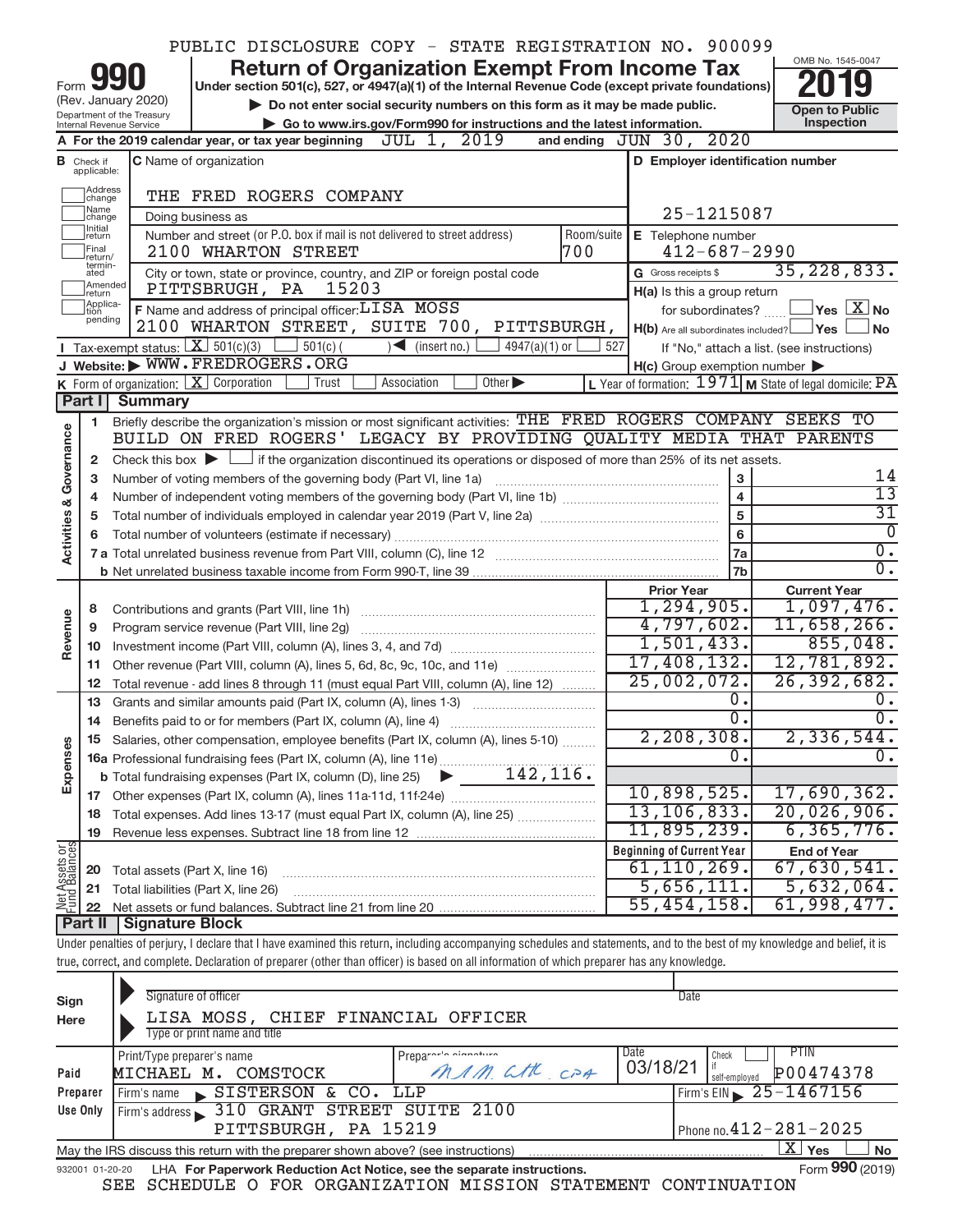|              | THE FRED ROGERS COMPANY<br>Form 990 (2019)                                                                                                            | 25-1215087    |               | Page 2                                                             |
|--------------|-------------------------------------------------------------------------------------------------------------------------------------------------------|---------------|---------------|--------------------------------------------------------------------|
|              | <b>Statement of Program Service Accomplishments</b><br>Part III                                                                                       |               |               |                                                                    |
| $\mathbf{1}$ | Briefly describe the organization's mission:                                                                                                          |               |               | $\overline{\mathbf{X}}$                                            |
|              | THE FRED ROGERS COMPANY WAS FOUNDED BY FRED ROGERS IN 1971 TO PRODUCE                                                                                 |               |               |                                                                    |
|              | MISTER ROGERS' NEIGHBORHOOD (TELEVISION'S LONGEST-RUNNING PROGRAM FOR                                                                                 |               |               |                                                                    |
|              | CHILDREN). FOLLOWING ITS FOUNDER'S DEATH IN 2003, THE COMPANY HAS                                                                                     |               |               |                                                                    |
|              | EXPANDED TO BECOME A MAJOR SUPPLIER OF CHILDEN'S PROGRAMMING FOR PBS,                                                                                 |               |               |                                                                    |
| $\mathbf{2}$ | Did the organization undertake any significant program services during the year which were not listed on the                                          |               |               | $ {\mathsf Y}\mathsf{es}\ \boxed{{\mathsf X}}$ No                  |
|              | prior Form 990 or 990-EZ?<br>If "Yes," describe these new services on Schedule O.                                                                     |               |               |                                                                    |
| 3            | Did the organization cease conducting, or make significant changes in how it conducts, any program services?                                          |               |               | $\sqrt{\mathsf{Yes}\mathord{\;\mathbb{X}}\mathord{\;\mathsf{No}}}$ |
|              | If "Yes," describe these changes on Schedule O.                                                                                                       |               |               |                                                                    |
| 4            | Describe the organization's program service accomplishments for each of its three largest program services, as measured by expenses.                  |               |               |                                                                    |
|              | Section 501(c)(3) and 501(c)(4) organizations are required to report the amount of grants and allocations to others, the total expenses, and          |               |               |                                                                    |
|              | revenue, if any, for each program service reported.                                                                                                   |               | 4,339,168.    |                                                                    |
| 4a           | $\overline{7,225}$ , 799. including grants of \$<br>(Expenses \$<br>(Code:<br>DANTEL TIGER'S NEIGHBORHOOD PREMIERED ON PBS IN SEPTEMBER 2012, AND WAS | ) (Revenue \$ |               |                                                                    |
|              | WARMLY RECEIVED BY CHILDREN, PARENTS AND EDUCATORS ALIKE.                                                                                             |               | THIS ANIMATED |                                                                    |
|              | SERIES, FOR A NEW GENERATION OF CHILDREN AGED 2-4, TELLS IT'S ENGAGING                                                                                |               |               |                                                                    |
|              | STORIES ABOUT THE LIFE OF A PRESCHOOLER USING MUSICAL STRATEGIES                                                                                      |               |               |                                                                    |
|              | GROUNDED IN FRED ROGERS' LANDMARK SOCIAL-EMOTIONAL CURRICULUM.                                                                                        |               | THROUGH       |                                                                    |
|              | IMAGINATION, CREATIVITY AND MUSIC, DANIEL AND HIS FRIENDS LEARN THE KEY                                                                               |               |               |                                                                    |
|              | SOCIAL SKILLS NECESSARY FOR SCHOOL AND FOR LIFE. THE BROADCAST SERIES                                                                                 |               |               |                                                                    |
|              | IS REGULARLY ONE OF THE MOST-VIEWED BY PRESCHOOL CHILDREN, AND<br>ADDITIONALLY IS WATCHED ONLINE AN AVERAGE OF 40 MILLION TIMES A MONTH.              |               |               |                                                                    |
|              |                                                                                                                                                       |               |               |                                                                    |
|              |                                                                                                                                                       |               |               |                                                                    |
|              |                                                                                                                                                       |               |               |                                                                    |
| 4b           | 8,003,695. including grants of \$<br>(Code:<br>) (Expenses \$                                                                                         | ) (Revenue \$ | 6,322,200.    |                                                                    |
|              | ODD SQUAD IS A LIVE-ACTION, EDUCATIONAL TELEVISION SERIES FOR CHILDREN                                                                                |               |               |                                                                    |
|              | AGES 6 TO 8 THAT EMPHASIZES THE USE OF EFFECTIVE MATHEMATICAL PRACTICES<br>AND CRITICAL MATHETMATIC CONCEPTS AND SKILLS TO ULTIMATLEY SOLVE EACH      |               |               |                                                                    |
|              | CASE.<br>IN OTHER WORDS: ODD IS THE PROBLEM, MATH IS THE SOLUTION.                                                                                    |               |               |                                                                    |
|              |                                                                                                                                                       |               |               |                                                                    |
|              |                                                                                                                                                       |               |               |                                                                    |
|              |                                                                                                                                                       |               |               |                                                                    |
|              |                                                                                                                                                       |               |               |                                                                    |
|              |                                                                                                                                                       |               |               |                                                                    |
|              |                                                                                                                                                       |               |               |                                                                    |
|              |                                                                                                                                                       |               |               |                                                                    |
| 4c           | 378, 153.<br>including grants of \$<br>) (Expenses \$<br>(Code:                                                                                       | ) (Revenue \$ |               | $0 \cdot$                                                          |
|              | PEG + CAT IS AN ANIMATED MATH-BASED SERIES FOR CHILDREN 3-5 YEARS OLD,                                                                                |               |               |                                                                    |
|              | IN THE FALL OF 2013. EACH EPISODE FOLLOWS THE ADORABLE,<br>WHICH PREMIERED                                                                            |               |               |                                                                    |
|              | SPIRITED PEG AND HER SIDEKICK CAT AS THEY EMBARK ON ADVENTURES, SOLVE                                                                                 |               |               |                                                                    |
|              | PROBLEMS TOGETHER, AND LEARN FOUNDATIONAL MATH CONCEPTS AND SKILLS. PEG<br>+ CAT INSPIRES PRESCHOOLERS'<br>NATURAL CURIOSITY ABOUT MATH AND HELPS     |               |               |                                                                    |
|              | THEM DEVELOP NEW SKILLS AND STRATEGIES FOR SOLVING PROBLEMS CREATIVELY                                                                                |               |               |                                                                    |
|              | IN THEIR DAILY LIVES. THROUGH ENGAGING CHARACTERS, WHIMSICAL STORIES                                                                                  |               |               |                                                                    |
|              | AND SONGS, THE SHOW CELEBRATES THE WAYS IN WHICH MATH PLAYS A ROLE IN                                                                                 |               |               |                                                                    |
|              | THEIR WORLD.                                                                                                                                          |               |               |                                                                    |
|              |                                                                                                                                                       |               |               |                                                                    |
|              |                                                                                                                                                       |               |               |                                                                    |
|              | 4d Other program services (Describe on Schedule O.)                                                                                                   |               |               |                                                                    |
|              | 1, 284, 947. including grants of \$<br>(Expenses \$<br>(Revenue \$                                                                                    | 996,898.      |               |                                                                    |
| 4e           | 16,892,594.<br>Total program service expenses                                                                                                         |               |               |                                                                    |
|              |                                                                                                                                                       |               |               | Form 990 (2019)                                                    |
|              | 932002 01-20-20                                                                                                                                       |               |               |                                                                    |
|              | 2                                                                                                                                                     |               |               |                                                                    |
|              | 2019.05070 THE FRED ROGERS COMPANY<br>16220317 798870 4581A                                                                                           |               | 4581A         | - 1                                                                |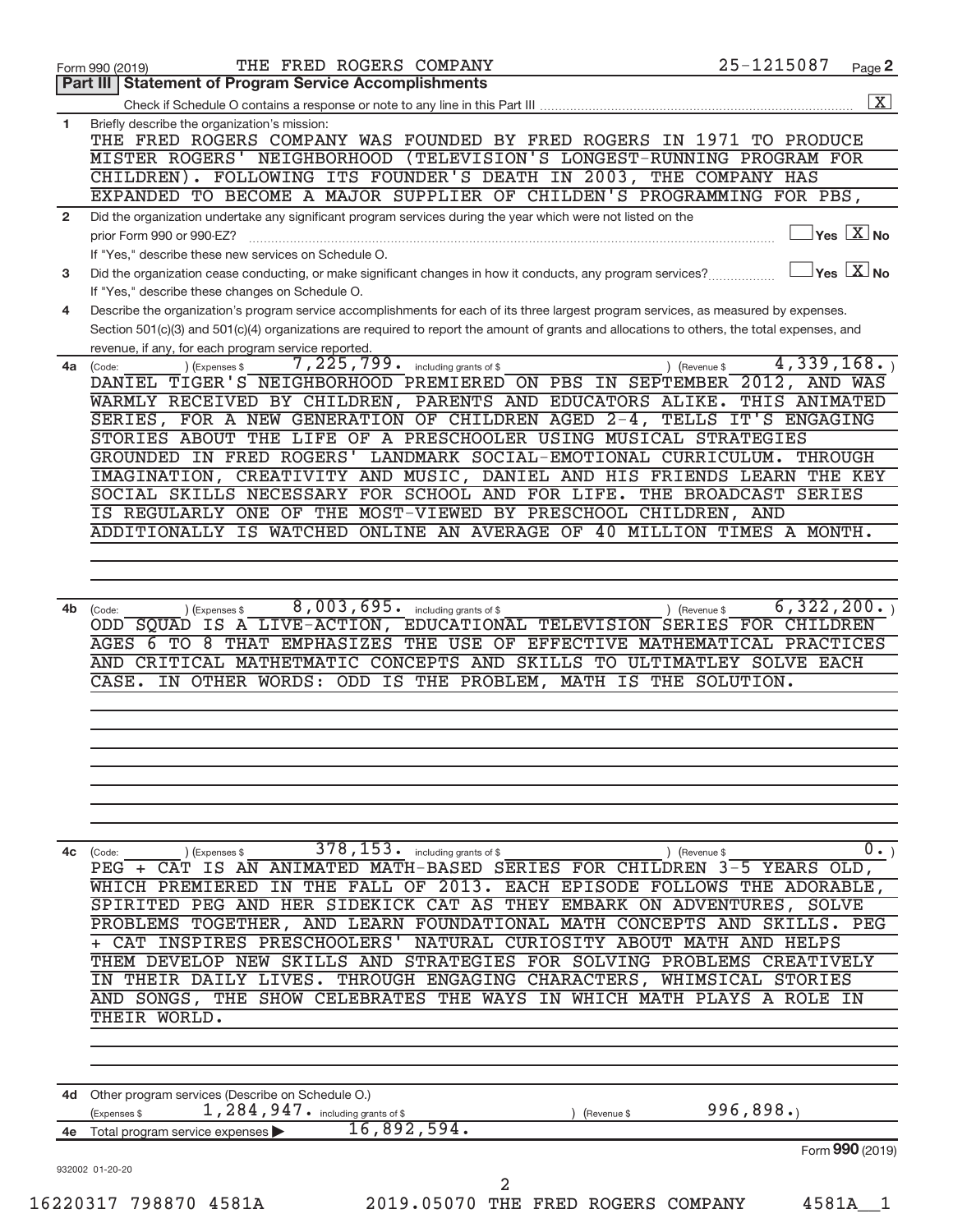| Form 990 (2019) |  |  |
|-----------------|--|--|

Form 990 (2019) Page THE FRED ROGERS COMPANY 25-1215087

**Part IV Checklist of Required Schedules**

|     |                                                                                                                                       |                 | Yes | No                      |
|-----|---------------------------------------------------------------------------------------------------------------------------------------|-----------------|-----|-------------------------|
| 1.  | Is the organization described in section 501(c)(3) or 4947(a)(1) (other than a private foundation)?                                   |                 |     |                         |
|     |                                                                                                                                       | 1               | х   |                         |
| 2   |                                                                                                                                       | $\overline{2}$  | х   |                         |
| 3   | Did the organization engage in direct or indirect political campaign activities on behalf of or in opposition to candidates for       |                 |     |                         |
|     | public office? If "Yes," complete Schedule C, Part I                                                                                  | 3               |     | X.                      |
|     | Section 501(c)(3) organizations. Did the organization engage in lobbying activities, or have a section 501(h) election in effect      |                 |     |                         |
|     |                                                                                                                                       | 4               |     | х                       |
| 5   | Is the organization a section 501(c)(4), 501(c)(5), or 501(c)(6) organization that receives membership dues, assessments, or          |                 |     |                         |
|     |                                                                                                                                       | 5               |     | х                       |
| 6   | Did the organization maintain any donor advised funds or any similar funds or accounts for which donors have the right to             |                 |     |                         |
|     | provide advice on the distribution or investment of amounts in such funds or accounts? If "Yes," complete Schedule D, Part I          | 6               |     | х                       |
| 7   | Did the organization receive or hold a conservation easement, including easements to preserve open space,                             |                 |     | X                       |
|     |                                                                                                                                       | $\overline{7}$  |     |                         |
| 8   | Did the organization maintain collections of works of art, historical treasures, or other similar assets? If "Yes," complete          |                 |     | X.                      |
|     | Schedule D, Part III <b>www.community.community.community.community.community.community.com</b>                                       | 8               |     |                         |
| 9   | Did the organization report an amount in Part X, line 21, for escrow or custodial account liability, serve as a custodian for         |                 |     |                         |
|     | amounts not listed in Part X; or provide credit counseling, debt management, credit repair, or debt negotiation services?             | 9               |     | X                       |
| 10  | Did the organization, directly or through a related organization, hold assets in donor-restricted endowments                          |                 |     |                         |
|     |                                                                                                                                       | 10              |     | X                       |
| 11  | If the organization's answer to any of the following questions is "Yes," then complete Schedule D, Parts VI, VII, VIII, IX, or X      |                 |     |                         |
|     | as applicable.                                                                                                                        |                 |     |                         |
|     | a Did the organization report an amount for land, buildings, and equipment in Part X, line 10? If "Yes," complete Schedule D,         |                 |     |                         |
|     |                                                                                                                                       | 11a             | х   |                         |
|     | <b>b</b> Did the organization report an amount for investments - other securities in Part X, line 12, that is 5% or more of its total |                 |     |                         |
|     |                                                                                                                                       | 11 <sub>b</sub> |     | x                       |
|     | c Did the organization report an amount for investments - program related in Part X, line 13, that is 5% or more of its total         |                 |     |                         |
|     |                                                                                                                                       | 11c             |     | X                       |
|     | d Did the organization report an amount for other assets in Part X, line 15, that is 5% or more of its total assets reported in       |                 |     |                         |
|     |                                                                                                                                       | 11d             | х   |                         |
|     |                                                                                                                                       | 11e             | X   |                         |
| f.  | Did the organization's separate or consolidated financial statements for the tax year include a footnote that addresses               |                 |     |                         |
|     | the organization's liability for uncertain tax positions under FIN 48 (ASC 740)? If "Yes," complete Schedule D, Part X                | 11f             | Х   |                         |
|     | 12a Did the organization obtain separate, independent audited financial statements for the tax year? If "Yes," complete               |                 |     |                         |
|     |                                                                                                                                       | 12a             | х   |                         |
|     | <b>b</b> Was the organization included in consolidated, independent audited financial statements for the tax year?                    |                 |     |                         |
|     | If "Yes," and if the organization answered "No" to line 12a, then completing Schedule D, Parts XI and XII is optional                 | 12 <sub>b</sub> | X   |                         |
| 13  |                                                                                                                                       | 13              |     | $\overline{\textbf{X}}$ |
| 14a |                                                                                                                                       | 14a             |     | X.                      |
| b   | Did the organization have aggregate revenues or expenses of more than \$10,000 from grantmaking, fundraising, business,               |                 |     |                         |
|     | investment, and program service activities outside the United States, or aggregate foreign investments valued at \$100,000            |                 |     |                         |
|     |                                                                                                                                       | 14b             | х   |                         |
| 15  | Did the organization report on Part IX, column (A), line 3, more than \$5,000 of grants or other assistance to or for any             |                 |     |                         |
|     |                                                                                                                                       | 15              |     | X.                      |
| 16  | Did the organization report on Part IX, column (A), line 3, more than \$5,000 of aggregate grants or other assistance to              |                 |     |                         |
|     |                                                                                                                                       | 16              |     | X                       |
| 17  | Did the organization report a total of more than \$15,000 of expenses for professional fundraising services on Part IX,               |                 |     |                         |
|     |                                                                                                                                       | 17              |     | X                       |
| 18  | Did the organization report more than \$15,000 total of fundraising event gross income and contributions on Part VIII, lines          | 18              |     | X                       |
| 19  | Did the organization report more than \$15,000 of gross income from gaming activities on Part VIII, line 9a? If "Yes,"                | 19              |     | х                       |
| 20a |                                                                                                                                       | 20a             |     | х                       |
|     |                                                                                                                                       | 20 <sub>b</sub> |     |                         |
| 21  | Did the organization report more than \$5,000 of grants or other assistance to any domestic organization or                           |                 |     |                         |
|     |                                                                                                                                       | 21              |     | x                       |
|     | 932003 01-20-20                                                                                                                       |                 |     | Form 990 (2019)         |

16220317 798870 4581A 2019.05070 THE FRED ROGERS COMPANY 4581A\_\_1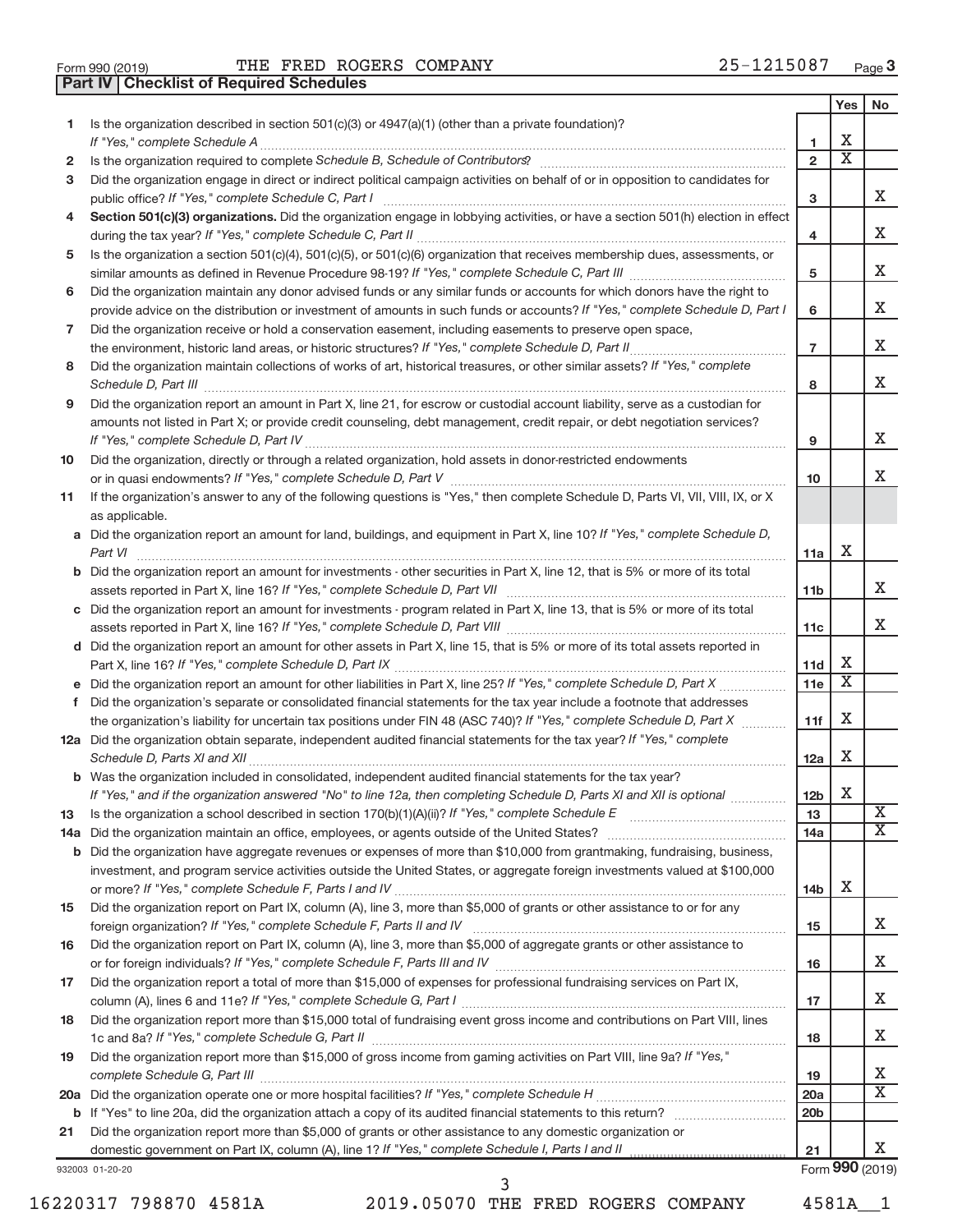|  | Form 990 (2019) |  |
|--|-----------------|--|
|  |                 |  |

*(continued)* **Part IV Checklist of Required Schedules**

|               |                                                                                                                                     |                 | Yes | No                          |
|---------------|-------------------------------------------------------------------------------------------------------------------------------------|-----------------|-----|-----------------------------|
| 22            | Did the organization report more than \$5,000 of grants or other assistance to or for domestic individuals on                       |                 |     | x                           |
|               |                                                                                                                                     | 22              |     |                             |
| 23            | Did the organization answer "Yes" to Part VII, Section A, line 3, 4, or 5 about compensation of the organization's current          |                 |     |                             |
|               | and former officers, directors, trustees, key employees, and highest compensated employees? If "Yes," complete                      |                 |     |                             |
|               | Schedule J <b>Execute Schedule Schedule Schedule Schedule</b> J <b>Execute Schedule J Execute Schedule J</b>                        | 23              | Х   |                             |
|               | 24a Did the organization have a tax-exempt bond issue with an outstanding principal amount of more than \$100,000 as of the         |                 |     |                             |
|               | last day of the year, that was issued after December 31, 2002? If "Yes," answer lines 24b through 24d and complete                  |                 |     |                             |
|               |                                                                                                                                     | 24a             |     | X                           |
|               |                                                                                                                                     | 24 <sub>b</sub> |     |                             |
|               | c Did the organization maintain an escrow account other than a refunding escrow at any time during the year to defease              |                 |     |                             |
|               |                                                                                                                                     | 24c             |     |                             |
|               |                                                                                                                                     | 24d             |     |                             |
|               | 25a Section 501(c)(3), 501(c)(4), and 501(c)(29) organizations. Did the organization engage in an excess benefit                    |                 |     |                             |
|               |                                                                                                                                     | 25a             |     | X                           |
|               | <b>b</b> Is the organization aware that it engaged in an excess benefit transaction with a disqualified person in a prior year, and |                 |     |                             |
|               | that the transaction has not been reported on any of the organization's prior Forms 990 or 990-EZ? If "Yes," complete               |                 |     |                             |
|               | Schedule L, Part I                                                                                                                  | 25 <sub>b</sub> |     | X                           |
| 26            | Did the organization report any amount on Part X, line 5 or 22, for receivables from or payables to any current                     |                 |     |                             |
|               | or former officer, director, trustee, key employee, creator or founder, substantial contributor, or 35%                             |                 |     |                             |
|               |                                                                                                                                     | 26              |     | X                           |
| 27            | Did the organization provide a grant or other assistance to any current or former officer, director, trustee, key employee,         |                 |     |                             |
|               | creator or founder, substantial contributor or employee thereof, a grant selection committee member, or to a 35% controlled         |                 |     |                             |
|               | entity (including an employee thereof) or family member of any of these persons? If "Yes," complete Schedule L, Part III            | 27              |     | X                           |
| 28            | Was the organization a party to a business transaction with one of the following parties (see Schedule L, Part IV                   |                 |     |                             |
|               | instructions, for applicable filing thresholds, conditions, and exceptions):                                                        |                 |     |                             |
|               | a A current or former officer, director, trustee, key employee, creator or founder, or substantial contributor? If                  |                 |     |                             |
|               |                                                                                                                                     | 28a             |     | х                           |
|               |                                                                                                                                     | 28 <sub>b</sub> |     | $\overline{\text{X}}$       |
|               | c A 35% controlled entity of one or more individuals and/or organizations described in lines 28a or 28b?If                          |                 |     |                             |
|               |                                                                                                                                     | 28 <sub>c</sub> |     | Х                           |
| 29            |                                                                                                                                     | 29              |     | $\overline{\textnormal{x}}$ |
| 30            | Did the organization receive contributions of art, historical treasures, or other similar assets, or qualified conservation         |                 |     |                             |
|               |                                                                                                                                     | 30              |     | Χ                           |
| 31            | Did the organization liquidate, terminate, or dissolve and cease operations? If "Yes," complete Schedule N, Part I                  | 31              |     | $\overline{\text{X}}$       |
| 32            | Did the organization sell, exchange, dispose of, or transfer more than 25% of its net assets? If "Yes," complete                    |                 |     |                             |
|               |                                                                                                                                     | 32              |     | х                           |
| 33            | Did the organization own 100% of an entity disregarded as separate from the organization under Regulations                          |                 |     |                             |
|               |                                                                                                                                     | 33              | X   |                             |
| 34            | Was the organization related to any tax-exempt or taxable entity? If "Yes," complete Schedule R, Part II, III, or IV, and           |                 |     |                             |
|               | Part V, line 1                                                                                                                      | 34              | X   |                             |
|               |                                                                                                                                     | 35a             |     | X                           |
|               | b If "Yes" to line 35a, did the organization receive any payment from or engage in any transaction with a controlled entity         |                 |     |                             |
|               |                                                                                                                                     | 35 <sub>b</sub> |     |                             |
| 36            | Section 501(c)(3) organizations. Did the organization make any transfers to an exempt non-charitable related organization?          |                 |     |                             |
|               |                                                                                                                                     | 36              |     | х                           |
| 37            | Did the organization conduct more than 5% of its activities through an entity that is not a related organization                    |                 |     |                             |
|               |                                                                                                                                     | 37              |     | x                           |
| 38            | Did the organization complete Schedule O and provide explanations in Schedule O for Part VI, lines 11b and 19?                      |                 |     |                             |
|               |                                                                                                                                     | 38              | X   |                             |
| <b>Part V</b> |                                                                                                                                     |                 |     |                             |
|               |                                                                                                                                     |                 |     |                             |
|               |                                                                                                                                     |                 | Yes | No                          |
|               | 1a                                                                                                                                  |                 |     |                             |
|               | 1b                                                                                                                                  |                 |     |                             |
|               | c Did the organization comply with backup withholding rules for reportable payments to vendors and reportable gaming                |                 |     |                             |
|               |                                                                                                                                     | 1c              | х   |                             |
|               | 932004 01-20-20                                                                                                                     |                 |     | Form 990 (2019)             |
|               | 4                                                                                                                                   |                 |     |                             |

16220317 798870 4581A 2019.05070 THE FRED ROGERS COMPANY 4581A\_\_1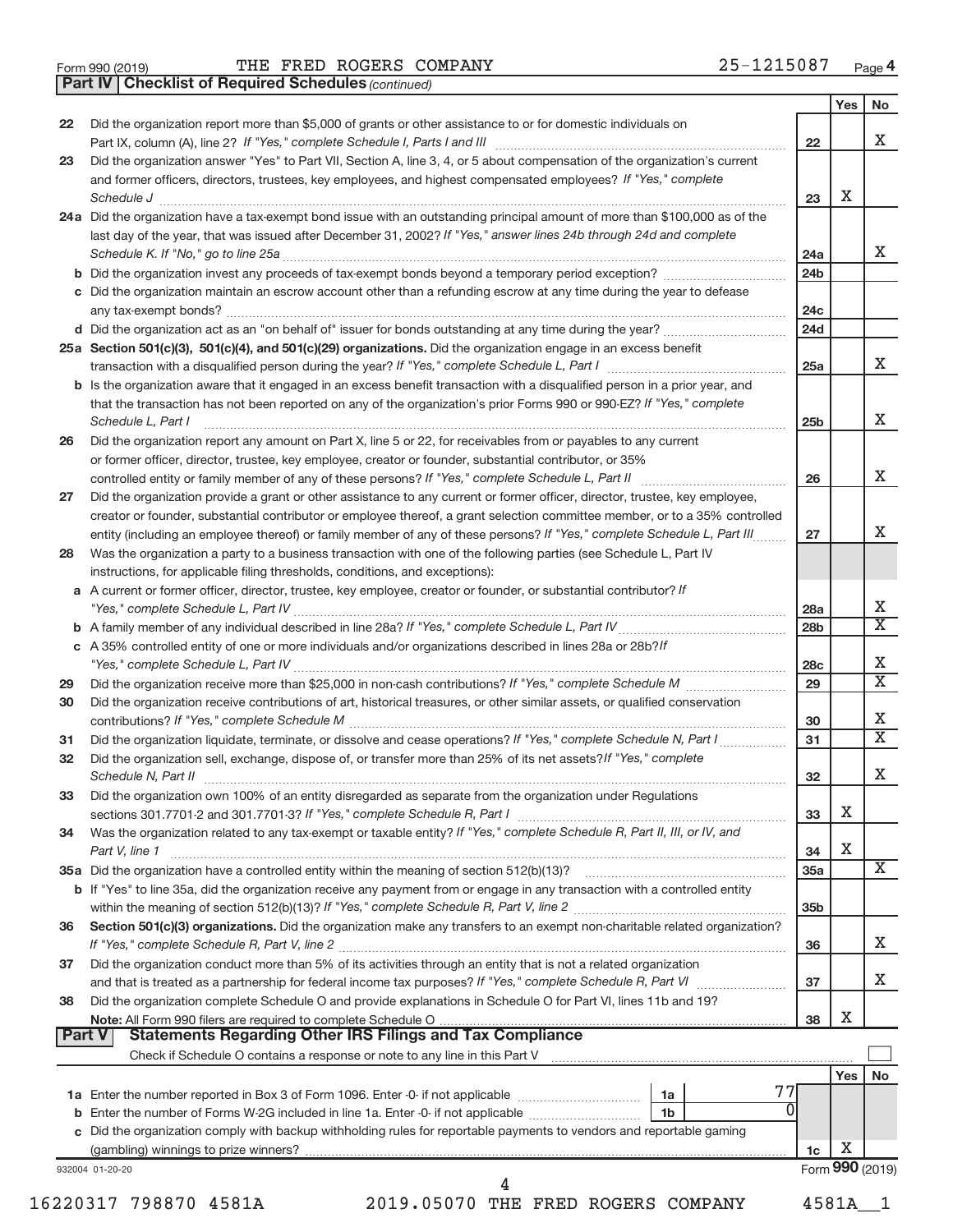| Form 990 (2019) | THE FRED ROGERS COMPANY | $-1215087$<br>Page |
|-----------------|-------------------------|--------------------|
|-----------------|-------------------------|--------------------|

**Part V Statements Regarding Other IRS Filings and Tax Compliance**

*(continued)*

|        |                                                                                                                                                                                                                                            |                | Yes | No                      |
|--------|--------------------------------------------------------------------------------------------------------------------------------------------------------------------------------------------------------------------------------------------|----------------|-----|-------------------------|
|        | 2a Enter the number of employees reported on Form W-3, Transmittal of Wage and Tax Statements,                                                                                                                                             |                |     |                         |
|        | 31<br>filed for the calendar year ending with or within the year covered by this return<br>2a                                                                                                                                              |                |     |                         |
|        |                                                                                                                                                                                                                                            | 2 <sub>b</sub> | х   |                         |
|        |                                                                                                                                                                                                                                            |                |     |                         |
|        | 3a Did the organization have unrelated business gross income of \$1,000 or more during the year?                                                                                                                                           | 3a             |     | X.                      |
|        |                                                                                                                                                                                                                                            | 3b             |     |                         |
|        | 4a At any time during the calendar year, did the organization have an interest in, or a signature or other authority over, a                                                                                                               |                |     |                         |
|        | financial account in a foreign country (such as a bank account, securities account, or other financial account)?                                                                                                                           | 4a             |     | x                       |
|        | <b>b</b> If "Yes," enter the name of the foreign country $\blacktriangleright$                                                                                                                                                             |                |     |                         |
|        | See instructions for filing requirements for FinCEN Form 114, Report of Foreign Bank and Financial Accounts (FBAR).                                                                                                                        |                |     |                         |
|        |                                                                                                                                                                                                                                            | 5a             |     | х                       |
| b      |                                                                                                                                                                                                                                            | 5 <sub>b</sub> |     | $\overline{\mathbf{X}}$ |
| c      |                                                                                                                                                                                                                                            | 5c             |     |                         |
|        | 6a Does the organization have annual gross receipts that are normally greater than \$100,000, and did the organization solicit                                                                                                             |                |     |                         |
|        | any contributions that were not tax deductible as charitable contributions?                                                                                                                                                                | 6a             |     | X                       |
|        | b If "Yes," did the organization include with every solicitation an express statement that such contributions or gifts                                                                                                                     |                |     |                         |
|        | were not tax deductible?                                                                                                                                                                                                                   | 6b             |     |                         |
| 7      | Organizations that may receive deductible contributions under section 170(c).                                                                                                                                                              |                |     |                         |
| a      | Did the organization receive a payment in excess of \$75 made partly as a contribution and partly for goods and services provided to the payor?                                                                                            | 7a             |     | X.                      |
| b      |                                                                                                                                                                                                                                            | 7b             |     |                         |
| c      | Did the organization sell, exchange, or otherwise dispose of tangible personal property for which it was required                                                                                                                          |                |     | x                       |
|        | to file Form 8282?                                                                                                                                                                                                                         | 7c             |     |                         |
| d      | 7d                                                                                                                                                                                                                                         |                |     | Х                       |
|        |                                                                                                                                                                                                                                            | 7e             |     | $\overline{\textbf{X}}$ |
| Ť.     |                                                                                                                                                                                                                                            | 7f             |     | $\overline{\textbf{X}}$ |
| g      | If the organization received a contribution of qualified intellectual property, did the organization file Form 8899 as required?                                                                                                           | 7g<br>7h       |     | $\overline{\textbf{X}}$ |
| h<br>8 | If the organization received a contribution of cars, boats, airplanes, or other vehicles, did the organization file a Form 1098-C?<br>Sponsoring organizations maintaining donor advised funds. Did a donor advised fund maintained by the |                |     |                         |
|        | sponsoring organization have excess business holdings at any time during the year?                                                                                                                                                         | 8              |     |                         |
| 9      | Sponsoring organizations maintaining donor advised funds.                                                                                                                                                                                  |                |     |                         |
| a      | Did the sponsoring organization make any taxable distributions under section 4966?                                                                                                                                                         | 9a             |     |                         |
| b      | Did the sponsoring organization make a distribution to a donor, donor advisor, or related person?                                                                                                                                          | 9b             |     |                         |
| 10     | Section 501(c)(7) organizations. Enter:                                                                                                                                                                                                    |                |     |                         |
| а      | 10a                                                                                                                                                                                                                                        |                |     |                         |
| b      | 10 <sub>b</sub><br>Gross receipts, included on Form 990, Part VIII, line 12, for public use of club facilities                                                                                                                             |                |     |                         |
| 11     | Section 501(c)(12) organizations. Enter:                                                                                                                                                                                                   |                |     |                         |
|        | 11a                                                                                                                                                                                                                                        |                |     |                         |
| b      | Gross income from other sources (Do not net amounts due or paid to other sources against                                                                                                                                                   |                |     |                         |
|        | amounts due or received from them.)<br>11 <sub>b</sub>                                                                                                                                                                                     |                |     |                         |
|        | 12a Section 4947(a)(1) non-exempt charitable trusts. Is the organization filing Form 990 in lieu of Form 1041?                                                                                                                             | 12a            |     |                         |
|        | <b>b</b> If "Yes," enter the amount of tax-exempt interest received or accrued during the year<br>12 <sub>b</sub>                                                                                                                          |                |     |                         |
| 13     | Section 501(c)(29) qualified nonprofit health insurance issuers.                                                                                                                                                                           |                |     |                         |
|        | a Is the organization licensed to issue qualified health plans in more than one state?                                                                                                                                                     | 13а            |     |                         |
|        | Note: See the instructions for additional information the organization must report on Schedule O.                                                                                                                                          |                |     |                         |
|        | <b>b</b> Enter the amount of reserves the organization is required to maintain by the states in which the                                                                                                                                  |                |     |                         |
|        | 13 <sub>b</sub>                                                                                                                                                                                                                            |                |     |                         |
| C      | 13 <sub>c</sub>                                                                                                                                                                                                                            |                |     |                         |
|        | 14a Did the organization receive any payments for indoor tanning services during the tax year?                                                                                                                                             | 14a            |     | x                       |
|        | <b>b</b> If "Yes," has it filed a Form 720 to report these payments? If "No," provide an explanation on Schedule O                                                                                                                         | 14b            |     |                         |
| 15     | Is the organization subject to the section 4960 tax on payment(s) of more than \$1,000,000 in remuneration or                                                                                                                              |                |     |                         |
|        |                                                                                                                                                                                                                                            | 15             |     | X.                      |
|        | If "Yes," see instructions and file Form 4720, Schedule N.                                                                                                                                                                                 |                |     |                         |
| 16     | Is the organization an educational institution subject to the section 4968 excise tax on net investment income?                                                                                                                            | 16             |     | x                       |
|        | If "Yes," complete Form 4720, Schedule O.                                                                                                                                                                                                  |                |     |                         |

Form (2019) **990**

932005 01-20-20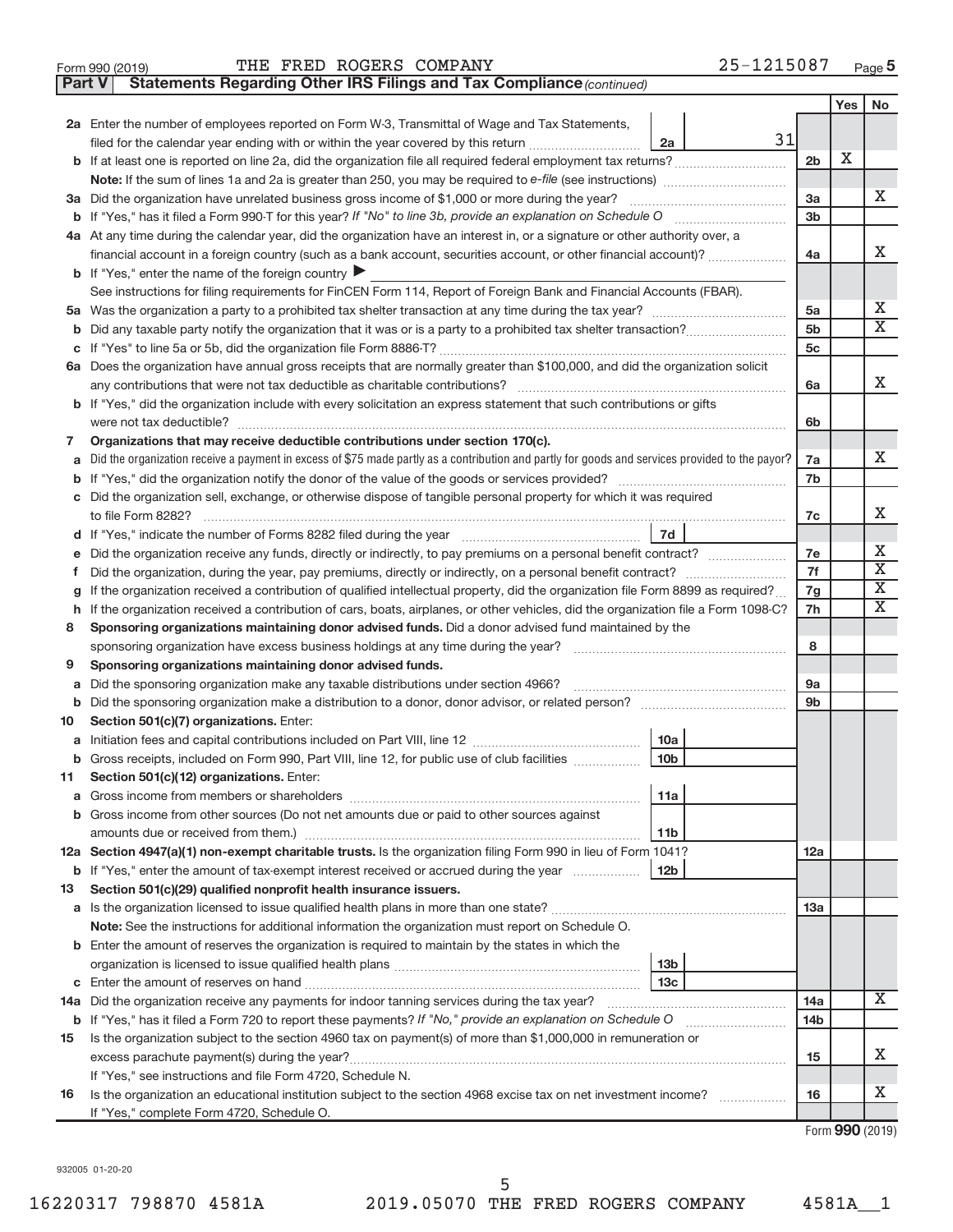| Form 990 (2019) |  |
|-----------------|--|
|-----------------|--|

## Form 990 (2019) Page THE FRED ROGERS COMPANY 25-1215087

**Part VI** Governance, Management, and Disclosure For each "Yes" response to lines 2 through 7b below, and for a "No" response *to line 8a, 8b, or 10b below, describe the circumstances, processes, or changes on Schedule O. See instructions.*

| <b>Section A. Governing Body and Management</b><br>1a<br><b>1a</b> Enter the number of voting members of the governing body at the end of the tax year<br>If there are material differences in voting rights among members of the governing body, or if the governing<br>body delegated broad authority to an executive committee or similar committee, explain on Schedule O.<br>Enter the number of voting members included on line 1a, above, who are independent<br>1b<br>b<br>Did any officer, director, trustee, or key employee have a family relationship or a business relationship with any other<br>2<br>officer, director, trustee, or key employee?<br>Did the organization delegate control over management duties customarily performed by or under the direct supervision<br>3<br>Did the organization make any significant changes to its governing documents since the prior Form 990 was filed?<br>4<br>5<br>6<br>Did the organization have members, stockholders, or other persons who had the power to elect or appoint one or<br>7a<br>Are any governance decisions of the organization reserved to (or subject to approval by) members, stockholders, or<br>b<br>persons other than the governing body?<br>Did the organization contemporaneously document the meetings held or written actions undertaken during the year by the following:<br>8<br>a<br>b<br>Is there any officer, director, trustee, or key employee listed in Part VII, Section A, who cannot be reached at the<br>9<br><b>Section B. Policies</b> (This Section B requests information about policies not required by the Internal Revenue Code.)<br><b>b</b> If "Yes," did the organization have written policies and procedures governing the activities of such chapters, affiliates,<br>11a Has the organization provided a complete copy of this Form 990 to all members of its governing body before filing the form?<br>Describe in Schedule O the process, if any, used by the organization to review this Form 990.<br>12a<br>Did the organization regularly and consistently monitor and enforce compliance with the policy? If "Yes," describe<br>С<br>13<br>14<br>Did the process for determining compensation of the following persons include a review and approval by independent<br>15<br>persons, comparability data, and contemporaneous substantiation of the deliberation and decision?<br>а<br>If "Yes" to line 15a or 15b, describe the process in Schedule O (see instructions).<br>16a Did the organization invest in, contribute assets to, or participate in a joint venture or similar arrangement with a<br>taxable entity during the year?<br>b If "Yes," did the organization follow a written policy or procedure requiring the organization to evaluate its participation<br>in joint venture arrangements under applicable federal tax law, and take steps to safeguard the organization's<br><b>Section C. Disclosure</b><br>List the states with which a copy of this Form 990 is required to be filed $\blacktriangleright$ PA<br>17 |    |                 |                         | $\overline{\mathbf{x}}$ |
|----------------------------------------------------------------------------------------------------------------------------------------------------------------------------------------------------------------------------------------------------------------------------------------------------------------------------------------------------------------------------------------------------------------------------------------------------------------------------------------------------------------------------------------------------------------------------------------------------------------------------------------------------------------------------------------------------------------------------------------------------------------------------------------------------------------------------------------------------------------------------------------------------------------------------------------------------------------------------------------------------------------------------------------------------------------------------------------------------------------------------------------------------------------------------------------------------------------------------------------------------------------------------------------------------------------------------------------------------------------------------------------------------------------------------------------------------------------------------------------------------------------------------------------------------------------------------------------------------------------------------------------------------------------------------------------------------------------------------------------------------------------------------------------------------------------------------------------------------------------------------------------------------------------------------------------------------------------------------------------------------------------------------------------------------------------------------------------------------------------------------------------------------------------------------------------------------------------------------------------------------------------------------------------------------------------------------------------------------------------------------------------------------------------------------------------------------------------------------------------------------------------------------------------------------------------------------------------------------------------------------------------------------------------------------------------------------------------------------------------------------------------------------------------------------------------------------------------------------------------------------------------------------------------------------------------------------------------------------------------------------------------------------------------------------------------------|----|-----------------|-------------------------|-------------------------|
|                                                                                                                                                                                                                                                                                                                                                                                                                                                                                                                                                                                                                                                                                                                                                                                                                                                                                                                                                                                                                                                                                                                                                                                                                                                                                                                                                                                                                                                                                                                                                                                                                                                                                                                                                                                                                                                                                                                                                                                                                                                                                                                                                                                                                                                                                                                                                                                                                                                                                                                                                                                                                                                                                                                                                                                                                                                                                                                                                                                                                                                                      |    |                 |                         |                         |
|                                                                                                                                                                                                                                                                                                                                                                                                                                                                                                                                                                                                                                                                                                                                                                                                                                                                                                                                                                                                                                                                                                                                                                                                                                                                                                                                                                                                                                                                                                                                                                                                                                                                                                                                                                                                                                                                                                                                                                                                                                                                                                                                                                                                                                                                                                                                                                                                                                                                                                                                                                                                                                                                                                                                                                                                                                                                                                                                                                                                                                                                      |    |                 | <b>Yes</b>              | No                      |
|                                                                                                                                                                                                                                                                                                                                                                                                                                                                                                                                                                                                                                                                                                                                                                                                                                                                                                                                                                                                                                                                                                                                                                                                                                                                                                                                                                                                                                                                                                                                                                                                                                                                                                                                                                                                                                                                                                                                                                                                                                                                                                                                                                                                                                                                                                                                                                                                                                                                                                                                                                                                                                                                                                                                                                                                                                                                                                                                                                                                                                                                      | 14 |                 |                         |                         |
|                                                                                                                                                                                                                                                                                                                                                                                                                                                                                                                                                                                                                                                                                                                                                                                                                                                                                                                                                                                                                                                                                                                                                                                                                                                                                                                                                                                                                                                                                                                                                                                                                                                                                                                                                                                                                                                                                                                                                                                                                                                                                                                                                                                                                                                                                                                                                                                                                                                                                                                                                                                                                                                                                                                                                                                                                                                                                                                                                                                                                                                                      |    |                 |                         |                         |
|                                                                                                                                                                                                                                                                                                                                                                                                                                                                                                                                                                                                                                                                                                                                                                                                                                                                                                                                                                                                                                                                                                                                                                                                                                                                                                                                                                                                                                                                                                                                                                                                                                                                                                                                                                                                                                                                                                                                                                                                                                                                                                                                                                                                                                                                                                                                                                                                                                                                                                                                                                                                                                                                                                                                                                                                                                                                                                                                                                                                                                                                      |    |                 |                         |                         |
|                                                                                                                                                                                                                                                                                                                                                                                                                                                                                                                                                                                                                                                                                                                                                                                                                                                                                                                                                                                                                                                                                                                                                                                                                                                                                                                                                                                                                                                                                                                                                                                                                                                                                                                                                                                                                                                                                                                                                                                                                                                                                                                                                                                                                                                                                                                                                                                                                                                                                                                                                                                                                                                                                                                                                                                                                                                                                                                                                                                                                                                                      | 13 |                 |                         |                         |
|                                                                                                                                                                                                                                                                                                                                                                                                                                                                                                                                                                                                                                                                                                                                                                                                                                                                                                                                                                                                                                                                                                                                                                                                                                                                                                                                                                                                                                                                                                                                                                                                                                                                                                                                                                                                                                                                                                                                                                                                                                                                                                                                                                                                                                                                                                                                                                                                                                                                                                                                                                                                                                                                                                                                                                                                                                                                                                                                                                                                                                                                      |    |                 |                         |                         |
|                                                                                                                                                                                                                                                                                                                                                                                                                                                                                                                                                                                                                                                                                                                                                                                                                                                                                                                                                                                                                                                                                                                                                                                                                                                                                                                                                                                                                                                                                                                                                                                                                                                                                                                                                                                                                                                                                                                                                                                                                                                                                                                                                                                                                                                                                                                                                                                                                                                                                                                                                                                                                                                                                                                                                                                                                                                                                                                                                                                                                                                                      |    | $\overline{2}$  |                         | X                       |
|                                                                                                                                                                                                                                                                                                                                                                                                                                                                                                                                                                                                                                                                                                                                                                                                                                                                                                                                                                                                                                                                                                                                                                                                                                                                                                                                                                                                                                                                                                                                                                                                                                                                                                                                                                                                                                                                                                                                                                                                                                                                                                                                                                                                                                                                                                                                                                                                                                                                                                                                                                                                                                                                                                                                                                                                                                                                                                                                                                                                                                                                      |    |                 |                         |                         |
|                                                                                                                                                                                                                                                                                                                                                                                                                                                                                                                                                                                                                                                                                                                                                                                                                                                                                                                                                                                                                                                                                                                                                                                                                                                                                                                                                                                                                                                                                                                                                                                                                                                                                                                                                                                                                                                                                                                                                                                                                                                                                                                                                                                                                                                                                                                                                                                                                                                                                                                                                                                                                                                                                                                                                                                                                                                                                                                                                                                                                                                                      |    | 3               |                         | X                       |
|                                                                                                                                                                                                                                                                                                                                                                                                                                                                                                                                                                                                                                                                                                                                                                                                                                                                                                                                                                                                                                                                                                                                                                                                                                                                                                                                                                                                                                                                                                                                                                                                                                                                                                                                                                                                                                                                                                                                                                                                                                                                                                                                                                                                                                                                                                                                                                                                                                                                                                                                                                                                                                                                                                                                                                                                                                                                                                                                                                                                                                                                      |    | $\overline{4}$  |                         | $\overline{\text{x}}$   |
|                                                                                                                                                                                                                                                                                                                                                                                                                                                                                                                                                                                                                                                                                                                                                                                                                                                                                                                                                                                                                                                                                                                                                                                                                                                                                                                                                                                                                                                                                                                                                                                                                                                                                                                                                                                                                                                                                                                                                                                                                                                                                                                                                                                                                                                                                                                                                                                                                                                                                                                                                                                                                                                                                                                                                                                                                                                                                                                                                                                                                                                                      |    | 5               |                         | $\overline{\textbf{X}}$ |
|                                                                                                                                                                                                                                                                                                                                                                                                                                                                                                                                                                                                                                                                                                                                                                                                                                                                                                                                                                                                                                                                                                                                                                                                                                                                                                                                                                                                                                                                                                                                                                                                                                                                                                                                                                                                                                                                                                                                                                                                                                                                                                                                                                                                                                                                                                                                                                                                                                                                                                                                                                                                                                                                                                                                                                                                                                                                                                                                                                                                                                                                      |    | 6               |                         | $\overline{\text{x}}$   |
|                                                                                                                                                                                                                                                                                                                                                                                                                                                                                                                                                                                                                                                                                                                                                                                                                                                                                                                                                                                                                                                                                                                                                                                                                                                                                                                                                                                                                                                                                                                                                                                                                                                                                                                                                                                                                                                                                                                                                                                                                                                                                                                                                                                                                                                                                                                                                                                                                                                                                                                                                                                                                                                                                                                                                                                                                                                                                                                                                                                                                                                                      |    |                 |                         |                         |
|                                                                                                                                                                                                                                                                                                                                                                                                                                                                                                                                                                                                                                                                                                                                                                                                                                                                                                                                                                                                                                                                                                                                                                                                                                                                                                                                                                                                                                                                                                                                                                                                                                                                                                                                                                                                                                                                                                                                                                                                                                                                                                                                                                                                                                                                                                                                                                                                                                                                                                                                                                                                                                                                                                                                                                                                                                                                                                                                                                                                                                                                      |    | 7a              |                         | X                       |
|                                                                                                                                                                                                                                                                                                                                                                                                                                                                                                                                                                                                                                                                                                                                                                                                                                                                                                                                                                                                                                                                                                                                                                                                                                                                                                                                                                                                                                                                                                                                                                                                                                                                                                                                                                                                                                                                                                                                                                                                                                                                                                                                                                                                                                                                                                                                                                                                                                                                                                                                                                                                                                                                                                                                                                                                                                                                                                                                                                                                                                                                      |    |                 |                         |                         |
|                                                                                                                                                                                                                                                                                                                                                                                                                                                                                                                                                                                                                                                                                                                                                                                                                                                                                                                                                                                                                                                                                                                                                                                                                                                                                                                                                                                                                                                                                                                                                                                                                                                                                                                                                                                                                                                                                                                                                                                                                                                                                                                                                                                                                                                                                                                                                                                                                                                                                                                                                                                                                                                                                                                                                                                                                                                                                                                                                                                                                                                                      |    | 7b              |                         | X                       |
|                                                                                                                                                                                                                                                                                                                                                                                                                                                                                                                                                                                                                                                                                                                                                                                                                                                                                                                                                                                                                                                                                                                                                                                                                                                                                                                                                                                                                                                                                                                                                                                                                                                                                                                                                                                                                                                                                                                                                                                                                                                                                                                                                                                                                                                                                                                                                                                                                                                                                                                                                                                                                                                                                                                                                                                                                                                                                                                                                                                                                                                                      |    |                 |                         |                         |
|                                                                                                                                                                                                                                                                                                                                                                                                                                                                                                                                                                                                                                                                                                                                                                                                                                                                                                                                                                                                                                                                                                                                                                                                                                                                                                                                                                                                                                                                                                                                                                                                                                                                                                                                                                                                                                                                                                                                                                                                                                                                                                                                                                                                                                                                                                                                                                                                                                                                                                                                                                                                                                                                                                                                                                                                                                                                                                                                                                                                                                                                      |    | 8a              | х                       |                         |
|                                                                                                                                                                                                                                                                                                                                                                                                                                                                                                                                                                                                                                                                                                                                                                                                                                                                                                                                                                                                                                                                                                                                                                                                                                                                                                                                                                                                                                                                                                                                                                                                                                                                                                                                                                                                                                                                                                                                                                                                                                                                                                                                                                                                                                                                                                                                                                                                                                                                                                                                                                                                                                                                                                                                                                                                                                                                                                                                                                                                                                                                      |    | 8b              | $\overline{\mathbf{X}}$ |                         |
|                                                                                                                                                                                                                                                                                                                                                                                                                                                                                                                                                                                                                                                                                                                                                                                                                                                                                                                                                                                                                                                                                                                                                                                                                                                                                                                                                                                                                                                                                                                                                                                                                                                                                                                                                                                                                                                                                                                                                                                                                                                                                                                                                                                                                                                                                                                                                                                                                                                                                                                                                                                                                                                                                                                                                                                                                                                                                                                                                                                                                                                                      |    |                 |                         |                         |
|                                                                                                                                                                                                                                                                                                                                                                                                                                                                                                                                                                                                                                                                                                                                                                                                                                                                                                                                                                                                                                                                                                                                                                                                                                                                                                                                                                                                                                                                                                                                                                                                                                                                                                                                                                                                                                                                                                                                                                                                                                                                                                                                                                                                                                                                                                                                                                                                                                                                                                                                                                                                                                                                                                                                                                                                                                                                                                                                                                                                                                                                      |    | 9               |                         |                         |
|                                                                                                                                                                                                                                                                                                                                                                                                                                                                                                                                                                                                                                                                                                                                                                                                                                                                                                                                                                                                                                                                                                                                                                                                                                                                                                                                                                                                                                                                                                                                                                                                                                                                                                                                                                                                                                                                                                                                                                                                                                                                                                                                                                                                                                                                                                                                                                                                                                                                                                                                                                                                                                                                                                                                                                                                                                                                                                                                                                                                                                                                      |    |                 |                         |                         |
|                                                                                                                                                                                                                                                                                                                                                                                                                                                                                                                                                                                                                                                                                                                                                                                                                                                                                                                                                                                                                                                                                                                                                                                                                                                                                                                                                                                                                                                                                                                                                                                                                                                                                                                                                                                                                                                                                                                                                                                                                                                                                                                                                                                                                                                                                                                                                                                                                                                                                                                                                                                                                                                                                                                                                                                                                                                                                                                                                                                                                                                                      |    |                 | Yes                     | No                      |
|                                                                                                                                                                                                                                                                                                                                                                                                                                                                                                                                                                                                                                                                                                                                                                                                                                                                                                                                                                                                                                                                                                                                                                                                                                                                                                                                                                                                                                                                                                                                                                                                                                                                                                                                                                                                                                                                                                                                                                                                                                                                                                                                                                                                                                                                                                                                                                                                                                                                                                                                                                                                                                                                                                                                                                                                                                                                                                                                                                                                                                                                      |    | 10a             |                         |                         |
|                                                                                                                                                                                                                                                                                                                                                                                                                                                                                                                                                                                                                                                                                                                                                                                                                                                                                                                                                                                                                                                                                                                                                                                                                                                                                                                                                                                                                                                                                                                                                                                                                                                                                                                                                                                                                                                                                                                                                                                                                                                                                                                                                                                                                                                                                                                                                                                                                                                                                                                                                                                                                                                                                                                                                                                                                                                                                                                                                                                                                                                                      |    |                 |                         |                         |
|                                                                                                                                                                                                                                                                                                                                                                                                                                                                                                                                                                                                                                                                                                                                                                                                                                                                                                                                                                                                                                                                                                                                                                                                                                                                                                                                                                                                                                                                                                                                                                                                                                                                                                                                                                                                                                                                                                                                                                                                                                                                                                                                                                                                                                                                                                                                                                                                                                                                                                                                                                                                                                                                                                                                                                                                                                                                                                                                                                                                                                                                      |    | 10 <sub>b</sub> |                         |                         |
|                                                                                                                                                                                                                                                                                                                                                                                                                                                                                                                                                                                                                                                                                                                                                                                                                                                                                                                                                                                                                                                                                                                                                                                                                                                                                                                                                                                                                                                                                                                                                                                                                                                                                                                                                                                                                                                                                                                                                                                                                                                                                                                                                                                                                                                                                                                                                                                                                                                                                                                                                                                                                                                                                                                                                                                                                                                                                                                                                                                                                                                                      |    | 11a             | $\overline{\textbf{X}}$ |                         |
|                                                                                                                                                                                                                                                                                                                                                                                                                                                                                                                                                                                                                                                                                                                                                                                                                                                                                                                                                                                                                                                                                                                                                                                                                                                                                                                                                                                                                                                                                                                                                                                                                                                                                                                                                                                                                                                                                                                                                                                                                                                                                                                                                                                                                                                                                                                                                                                                                                                                                                                                                                                                                                                                                                                                                                                                                                                                                                                                                                                                                                                                      |    |                 |                         |                         |
|                                                                                                                                                                                                                                                                                                                                                                                                                                                                                                                                                                                                                                                                                                                                                                                                                                                                                                                                                                                                                                                                                                                                                                                                                                                                                                                                                                                                                                                                                                                                                                                                                                                                                                                                                                                                                                                                                                                                                                                                                                                                                                                                                                                                                                                                                                                                                                                                                                                                                                                                                                                                                                                                                                                                                                                                                                                                                                                                                                                                                                                                      |    | 12a             | х                       |                         |
|                                                                                                                                                                                                                                                                                                                                                                                                                                                                                                                                                                                                                                                                                                                                                                                                                                                                                                                                                                                                                                                                                                                                                                                                                                                                                                                                                                                                                                                                                                                                                                                                                                                                                                                                                                                                                                                                                                                                                                                                                                                                                                                                                                                                                                                                                                                                                                                                                                                                                                                                                                                                                                                                                                                                                                                                                                                                                                                                                                                                                                                                      |    | 12 <sub>b</sub> | $\overline{\textbf{x}}$ |                         |
|                                                                                                                                                                                                                                                                                                                                                                                                                                                                                                                                                                                                                                                                                                                                                                                                                                                                                                                                                                                                                                                                                                                                                                                                                                                                                                                                                                                                                                                                                                                                                                                                                                                                                                                                                                                                                                                                                                                                                                                                                                                                                                                                                                                                                                                                                                                                                                                                                                                                                                                                                                                                                                                                                                                                                                                                                                                                                                                                                                                                                                                                      |    |                 |                         |                         |
|                                                                                                                                                                                                                                                                                                                                                                                                                                                                                                                                                                                                                                                                                                                                                                                                                                                                                                                                                                                                                                                                                                                                                                                                                                                                                                                                                                                                                                                                                                                                                                                                                                                                                                                                                                                                                                                                                                                                                                                                                                                                                                                                                                                                                                                                                                                                                                                                                                                                                                                                                                                                                                                                                                                                                                                                                                                                                                                                                                                                                                                                      |    | 12c             | Х                       |                         |
|                                                                                                                                                                                                                                                                                                                                                                                                                                                                                                                                                                                                                                                                                                                                                                                                                                                                                                                                                                                                                                                                                                                                                                                                                                                                                                                                                                                                                                                                                                                                                                                                                                                                                                                                                                                                                                                                                                                                                                                                                                                                                                                                                                                                                                                                                                                                                                                                                                                                                                                                                                                                                                                                                                                                                                                                                                                                                                                                                                                                                                                                      |    | 13              | $\overline{\textbf{X}}$ |                         |
|                                                                                                                                                                                                                                                                                                                                                                                                                                                                                                                                                                                                                                                                                                                                                                                                                                                                                                                                                                                                                                                                                                                                                                                                                                                                                                                                                                                                                                                                                                                                                                                                                                                                                                                                                                                                                                                                                                                                                                                                                                                                                                                                                                                                                                                                                                                                                                                                                                                                                                                                                                                                                                                                                                                                                                                                                                                                                                                                                                                                                                                                      |    | 14              | $\overline{\textbf{X}}$ |                         |
|                                                                                                                                                                                                                                                                                                                                                                                                                                                                                                                                                                                                                                                                                                                                                                                                                                                                                                                                                                                                                                                                                                                                                                                                                                                                                                                                                                                                                                                                                                                                                                                                                                                                                                                                                                                                                                                                                                                                                                                                                                                                                                                                                                                                                                                                                                                                                                                                                                                                                                                                                                                                                                                                                                                                                                                                                                                                                                                                                                                                                                                                      |    |                 |                         |                         |
|                                                                                                                                                                                                                                                                                                                                                                                                                                                                                                                                                                                                                                                                                                                                                                                                                                                                                                                                                                                                                                                                                                                                                                                                                                                                                                                                                                                                                                                                                                                                                                                                                                                                                                                                                                                                                                                                                                                                                                                                                                                                                                                                                                                                                                                                                                                                                                                                                                                                                                                                                                                                                                                                                                                                                                                                                                                                                                                                                                                                                                                                      |    |                 |                         |                         |
|                                                                                                                                                                                                                                                                                                                                                                                                                                                                                                                                                                                                                                                                                                                                                                                                                                                                                                                                                                                                                                                                                                                                                                                                                                                                                                                                                                                                                                                                                                                                                                                                                                                                                                                                                                                                                                                                                                                                                                                                                                                                                                                                                                                                                                                                                                                                                                                                                                                                                                                                                                                                                                                                                                                                                                                                                                                                                                                                                                                                                                                                      |    | 15a             | х                       |                         |
|                                                                                                                                                                                                                                                                                                                                                                                                                                                                                                                                                                                                                                                                                                                                                                                                                                                                                                                                                                                                                                                                                                                                                                                                                                                                                                                                                                                                                                                                                                                                                                                                                                                                                                                                                                                                                                                                                                                                                                                                                                                                                                                                                                                                                                                                                                                                                                                                                                                                                                                                                                                                                                                                                                                                                                                                                                                                                                                                                                                                                                                                      |    | 15 <sub>b</sub> | $\overline{\textbf{x}}$ |                         |
|                                                                                                                                                                                                                                                                                                                                                                                                                                                                                                                                                                                                                                                                                                                                                                                                                                                                                                                                                                                                                                                                                                                                                                                                                                                                                                                                                                                                                                                                                                                                                                                                                                                                                                                                                                                                                                                                                                                                                                                                                                                                                                                                                                                                                                                                                                                                                                                                                                                                                                                                                                                                                                                                                                                                                                                                                                                                                                                                                                                                                                                                      |    |                 |                         |                         |
|                                                                                                                                                                                                                                                                                                                                                                                                                                                                                                                                                                                                                                                                                                                                                                                                                                                                                                                                                                                                                                                                                                                                                                                                                                                                                                                                                                                                                                                                                                                                                                                                                                                                                                                                                                                                                                                                                                                                                                                                                                                                                                                                                                                                                                                                                                                                                                                                                                                                                                                                                                                                                                                                                                                                                                                                                                                                                                                                                                                                                                                                      |    |                 |                         |                         |
|                                                                                                                                                                                                                                                                                                                                                                                                                                                                                                                                                                                                                                                                                                                                                                                                                                                                                                                                                                                                                                                                                                                                                                                                                                                                                                                                                                                                                                                                                                                                                                                                                                                                                                                                                                                                                                                                                                                                                                                                                                                                                                                                                                                                                                                                                                                                                                                                                                                                                                                                                                                                                                                                                                                                                                                                                                                                                                                                                                                                                                                                      |    | <b>16a</b>      | Х                       |                         |
|                                                                                                                                                                                                                                                                                                                                                                                                                                                                                                                                                                                                                                                                                                                                                                                                                                                                                                                                                                                                                                                                                                                                                                                                                                                                                                                                                                                                                                                                                                                                                                                                                                                                                                                                                                                                                                                                                                                                                                                                                                                                                                                                                                                                                                                                                                                                                                                                                                                                                                                                                                                                                                                                                                                                                                                                                                                                                                                                                                                                                                                                      |    |                 |                         |                         |
|                                                                                                                                                                                                                                                                                                                                                                                                                                                                                                                                                                                                                                                                                                                                                                                                                                                                                                                                                                                                                                                                                                                                                                                                                                                                                                                                                                                                                                                                                                                                                                                                                                                                                                                                                                                                                                                                                                                                                                                                                                                                                                                                                                                                                                                                                                                                                                                                                                                                                                                                                                                                                                                                                                                                                                                                                                                                                                                                                                                                                                                                      |    |                 |                         |                         |
|                                                                                                                                                                                                                                                                                                                                                                                                                                                                                                                                                                                                                                                                                                                                                                                                                                                                                                                                                                                                                                                                                                                                                                                                                                                                                                                                                                                                                                                                                                                                                                                                                                                                                                                                                                                                                                                                                                                                                                                                                                                                                                                                                                                                                                                                                                                                                                                                                                                                                                                                                                                                                                                                                                                                                                                                                                                                                                                                                                                                                                                                      |    | 16 <sub>b</sub> | Х                       |                         |
|                                                                                                                                                                                                                                                                                                                                                                                                                                                                                                                                                                                                                                                                                                                                                                                                                                                                                                                                                                                                                                                                                                                                                                                                                                                                                                                                                                                                                                                                                                                                                                                                                                                                                                                                                                                                                                                                                                                                                                                                                                                                                                                                                                                                                                                                                                                                                                                                                                                                                                                                                                                                                                                                                                                                                                                                                                                                                                                                                                                                                                                                      |    |                 |                         |                         |
|                                                                                                                                                                                                                                                                                                                                                                                                                                                                                                                                                                                                                                                                                                                                                                                                                                                                                                                                                                                                                                                                                                                                                                                                                                                                                                                                                                                                                                                                                                                                                                                                                                                                                                                                                                                                                                                                                                                                                                                                                                                                                                                                                                                                                                                                                                                                                                                                                                                                                                                                                                                                                                                                                                                                                                                                                                                                                                                                                                                                                                                                      |    |                 |                         |                         |
| Section 6104 requires an organization to make its Forms 1023 (1024 or 1024-A, if applicable), 990, and 990-T (Section 501(c)(3)s only) available<br>18                                                                                                                                                                                                                                                                                                                                                                                                                                                                                                                                                                                                                                                                                                                                                                                                                                                                                                                                                                                                                                                                                                                                                                                                                                                                                                                                                                                                                                                                                                                                                                                                                                                                                                                                                                                                                                                                                                                                                                                                                                                                                                                                                                                                                                                                                                                                                                                                                                                                                                                                                                                                                                                                                                                                                                                                                                                                                                               |    |                 |                         |                         |
| for public inspection. Indicate how you made these available. Check all that apply.                                                                                                                                                                                                                                                                                                                                                                                                                                                                                                                                                                                                                                                                                                                                                                                                                                                                                                                                                                                                                                                                                                                                                                                                                                                                                                                                                                                                                                                                                                                                                                                                                                                                                                                                                                                                                                                                                                                                                                                                                                                                                                                                                                                                                                                                                                                                                                                                                                                                                                                                                                                                                                                                                                                                                                                                                                                                                                                                                                                  |    |                 |                         |                         |
| $X$ Another's website<br>$X$ Upon request<br>Other (explain on Schedule O)<br>Own website                                                                                                                                                                                                                                                                                                                                                                                                                                                                                                                                                                                                                                                                                                                                                                                                                                                                                                                                                                                                                                                                                                                                                                                                                                                                                                                                                                                                                                                                                                                                                                                                                                                                                                                                                                                                                                                                                                                                                                                                                                                                                                                                                                                                                                                                                                                                                                                                                                                                                                                                                                                                                                                                                                                                                                                                                                                                                                                                                                            |    |                 |                         |                         |
| Describe on Schedule O whether (and if so, how) the organization made its governing documents, conflict of interest policy, and financial<br>19                                                                                                                                                                                                                                                                                                                                                                                                                                                                                                                                                                                                                                                                                                                                                                                                                                                                                                                                                                                                                                                                                                                                                                                                                                                                                                                                                                                                                                                                                                                                                                                                                                                                                                                                                                                                                                                                                                                                                                                                                                                                                                                                                                                                                                                                                                                                                                                                                                                                                                                                                                                                                                                                                                                                                                                                                                                                                                                      |    |                 |                         |                         |
| statements available to the public during the tax year.                                                                                                                                                                                                                                                                                                                                                                                                                                                                                                                                                                                                                                                                                                                                                                                                                                                                                                                                                                                                                                                                                                                                                                                                                                                                                                                                                                                                                                                                                                                                                                                                                                                                                                                                                                                                                                                                                                                                                                                                                                                                                                                                                                                                                                                                                                                                                                                                                                                                                                                                                                                                                                                                                                                                                                                                                                                                                                                                                                                                              |    |                 |                         |                         |
| State the name, address, and telephone number of the person who possesses the organization's books and records                                                                                                                                                                                                                                                                                                                                                                                                                                                                                                                                                                                                                                                                                                                                                                                                                                                                                                                                                                                                                                                                                                                                                                                                                                                                                                                                                                                                                                                                                                                                                                                                                                                                                                                                                                                                                                                                                                                                                                                                                                                                                                                                                                                                                                                                                                                                                                                                                                                                                                                                                                                                                                                                                                                                                                                                                                                                                                                                                       |    |                 |                         |                         |
| 20<br>LISA MOSS - 412-605-3106                                                                                                                                                                                                                                                                                                                                                                                                                                                                                                                                                                                                                                                                                                                                                                                                                                                                                                                                                                                                                                                                                                                                                                                                                                                                                                                                                                                                                                                                                                                                                                                                                                                                                                                                                                                                                                                                                                                                                                                                                                                                                                                                                                                                                                                                                                                                                                                                                                                                                                                                                                                                                                                                                                                                                                                                                                                                                                                                                                                                                                       |    |                 |                         |                         |
| 15203<br>WHARTON STREET SUITE 700, PITTSBURGH, PA<br>2100                                                                                                                                                                                                                                                                                                                                                                                                                                                                                                                                                                                                                                                                                                                                                                                                                                                                                                                                                                                                                                                                                                                                                                                                                                                                                                                                                                                                                                                                                                                                                                                                                                                                                                                                                                                                                                                                                                                                                                                                                                                                                                                                                                                                                                                                                                                                                                                                                                                                                                                                                                                                                                                                                                                                                                                                                                                                                                                                                                                                            |    |                 |                         |                         |
|                                                                                                                                                                                                                                                                                                                                                                                                                                                                                                                                                                                                                                                                                                                                                                                                                                                                                                                                                                                                                                                                                                                                                                                                                                                                                                                                                                                                                                                                                                                                                                                                                                                                                                                                                                                                                                                                                                                                                                                                                                                                                                                                                                                                                                                                                                                                                                                                                                                                                                                                                                                                                                                                                                                                                                                                                                                                                                                                                                                                                                                                      |    |                 | Form 990 (2019)         |                         |
| 932006 01-20-20<br>6                                                                                                                                                                                                                                                                                                                                                                                                                                                                                                                                                                                                                                                                                                                                                                                                                                                                                                                                                                                                                                                                                                                                                                                                                                                                                                                                                                                                                                                                                                                                                                                                                                                                                                                                                                                                                                                                                                                                                                                                                                                                                                                                                                                                                                                                                                                                                                                                                                                                                                                                                                                                                                                                                                                                                                                                                                                                                                                                                                                                                                                 |    |                 |                         |                         |
| 16220317 798870 4581A<br>2019.05070 THE FRED ROGERS COMPANY                                                                                                                                                                                                                                                                                                                                                                                                                                                                                                                                                                                                                                                                                                                                                                                                                                                                                                                                                                                                                                                                                                                                                                                                                                                                                                                                                                                                                                                                                                                                                                                                                                                                                                                                                                                                                                                                                                                                                                                                                                                                                                                                                                                                                                                                                                                                                                                                                                                                                                                                                                                                                                                                                                                                                                                                                                                                                                                                                                                                          |    |                 | 4581A 1                 |                         |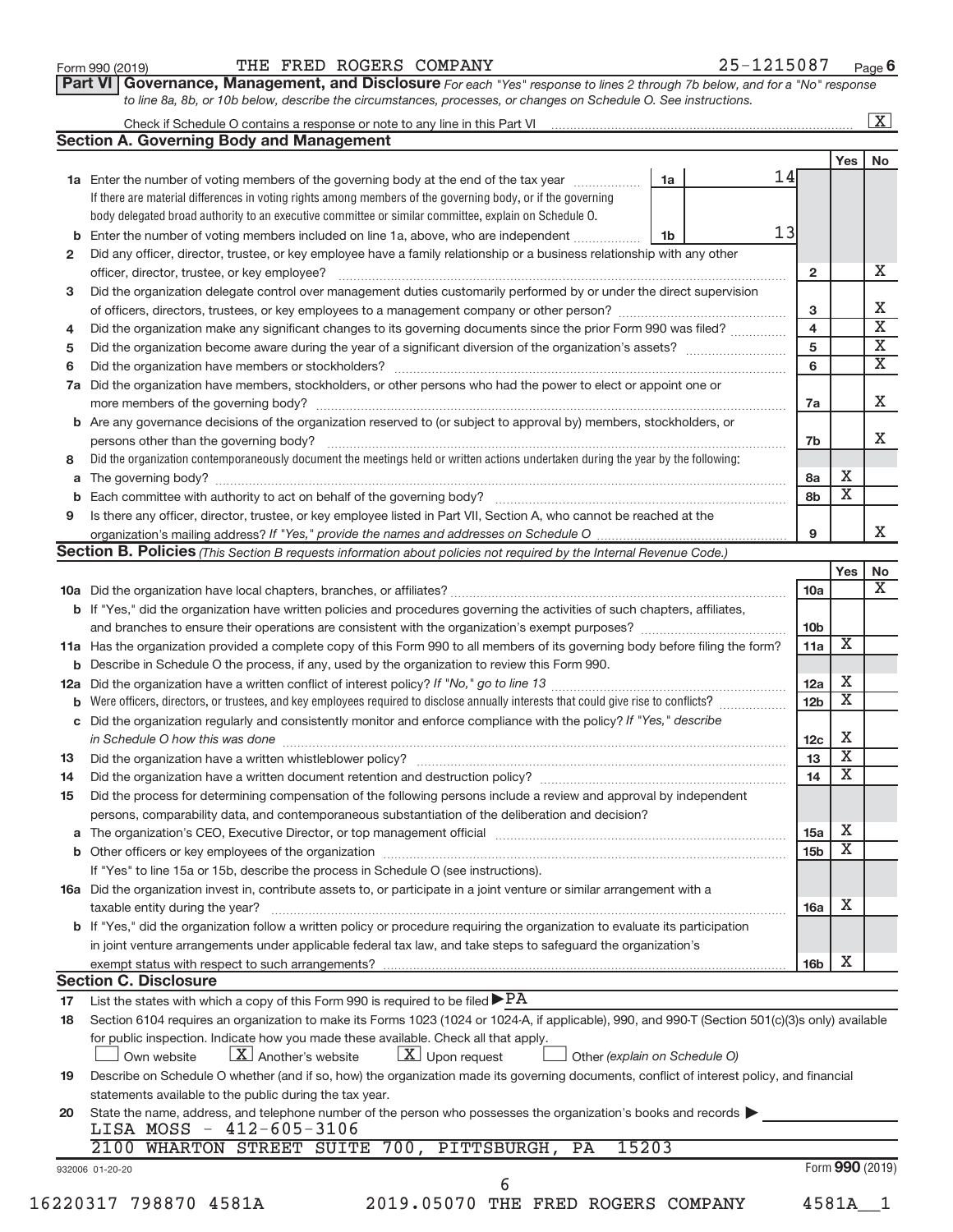$\begin{array}{c} \hline \end{array}$ 

| Part VII Compensation of Officers, Directors, Trustees, Key Employees, Highest Compensated |  |  |
|--------------------------------------------------------------------------------------------|--|--|
| <b>Employees, and Independent Contractors</b>                                              |  |  |

Check if Schedule O contains a response or note to any line in this Part VII

**Section A. Officers, Directors, Trustees, Key Employees, and Highest Compensated Employees**

**1a**  Complete this table for all persons required to be listed. Report compensation for the calendar year ending with or within the organization's tax year.  $\bullet$  List all of the organization's current officers, directors, trustees (whether individuals or organizations), regardless of amount of compensation.

Enter -0- in columns (D), (E), and (F) if no compensation was paid.

**•** List all of the organization's **current** key employees, if any. See instructions for definition of "key employee."

**Examber 1** List the organization's five *current* highest compensated employees (other than an officer, director, trustee, or key employee) who received reportable compensation (Box 5 of Form W-2 and/or Box 7 of Form 1099-MISC) of more than \$100,000 from the organization and any related organizations.

 $\bullet$  List all of the organization's former officers, key employees, and highest compensated employees who received more than \$100,000 of reportable compensation from the organization and any related organizations.

**•** List all of the organization's former directors or trustees that received, in the capacity as a former director or trustee of the organization, more than \$10,000 of reportable compensation from the organization and any related organizations.

See instructions for the order in which to list the persons above.

Check this box if neither the organization nor any related organization compensated any current officer, director, or trustee.  $\overline{\phantom{a}}$ 

| (A)                                  | (B)                  |                                |                                                                  | (C)         |              |                                 |        | (D)                             | (E)             | (F)                      |
|--------------------------------------|----------------------|--------------------------------|------------------------------------------------------------------|-------------|--------------|---------------------------------|--------|---------------------------------|-----------------|--------------------------|
| Name and title                       | Average              |                                | (do not check more than one                                      | Position    |              |                                 |        | Reportable                      | Reportable      | Estimated                |
|                                      | hours per            |                                | box, unless person is both an<br>officer and a director/trustee) |             |              |                                 |        | compensation                    | compensation    | amount of                |
|                                      | week                 |                                |                                                                  |             |              |                                 |        | from                            | from related    | other                    |
|                                      | (list any            |                                |                                                                  |             |              |                                 |        | the                             | organizations   | compensation             |
|                                      | hours for<br>related |                                |                                                                  |             |              |                                 |        | organization<br>(W-2/1099-MISC) | (W-2/1099-MISC) | from the<br>organization |
|                                      | organizations        |                                |                                                                  |             |              |                                 |        |                                 |                 | and related              |
|                                      | below                |                                | nstitutional trustee                                             |             |              |                                 |        |                                 |                 | organizations            |
|                                      | line)                | Individual trustee or director |                                                                  | Officer     | Key employee | Highest compensated<br>employee | Former |                                 |                 |                          |
| (1)<br>JOANNE B. ROGERS              | 0.30                 |                                |                                                                  |             |              |                                 |        |                                 |                 |                          |
| <b>DIRECTOR</b>                      |                      | $\mathbf X$                    |                                                                  |             |              |                                 |        | 0.                              | 0.              | $0$ .                    |
| HARRY HENNINGER<br>(2)               | 0.30                 |                                |                                                                  |             |              |                                 |        |                                 |                 |                          |
| <b>DIRECTOR</b>                      |                      | X                              |                                                                  |             |              |                                 |        | 0.                              | $\mathbf 0$ .   | $\mathbf 0$ .            |
| ANNE LEWIS<br>(3)                    | 0.30                 |                                |                                                                  |             |              |                                 |        |                                 |                 |                          |
| <b>DIRECTOR</b>                      |                      | X                              |                                                                  |             |              |                                 |        | 0.                              | 0.              | $\mathbf 0$ .            |
| SCOTT LAMMIE<br>(4)                  | 0.30                 |                                |                                                                  |             |              |                                 |        |                                 |                 |                          |
| <b>DIRECTOR</b>                      |                      | $\overline{\text{X}}$          |                                                                  |             |              |                                 |        | 0.                              | 0.              | $\mathbf 0$ .            |
| (5)<br>COOPER MUNROE                 | 0.30                 |                                |                                                                  |             |              |                                 |        |                                 |                 |                          |
| <b>DIRECTOR</b>                      |                      | X                              |                                                                  |             |              |                                 |        | $\mathbf 0$                     | $\mathbf 0$     | $0$ .                    |
| (6)<br>DEBRA DEMCHAK                 | 0.30                 |                                |                                                                  |             |              |                                 |        |                                 |                 |                          |
| <b>DIRECTOR</b>                      |                      | $\mathbf X$                    |                                                                  |             |              |                                 |        | 0.                              | 0.              | $\mathbf 0$ .            |
| (7)<br>WILLIAM ISLER                 | 0.30                 |                                |                                                                  |             |              |                                 |        |                                 |                 |                          |
| <b>DIRECTOR</b>                      |                      | $\mathbf x$                    |                                                                  |             |              |                                 |        | 0.                              | 0.              | $0$ .                    |
| ELLIOTT OSHRY<br>(8)                 | 0.30                 |                                |                                                                  |             |              |                                 |        |                                 |                 |                          |
| <b>DIRECTOR</b>                      |                      | $\mathbf X$                    |                                                                  |             |              |                                 |        | 0.                              | 0.              | $0$ .                    |
| <b>SASHA HEINZ</b><br>(9)            | 0.30                 |                                |                                                                  |             |              |                                 |        |                                 |                 |                          |
| DIRECTOR (7/2019-12/2019)            |                      | $\mathbf x$                    |                                                                  |             |              |                                 |        | 0.                              | $\mathbf 0$ .   | 0.                       |
| (10) SARAH WOODINGS                  | 0.30                 |                                |                                                                  |             |              |                                 |        |                                 |                 |                          |
| <b>DIRECTOR</b>                      |                      | $\mathbf X$                    |                                                                  |             |              |                                 |        | 0.                              | 0.              | 0.                       |
| (11) WILLIAM STRICKLAND              | 0.30                 |                                |                                                                  |             |              |                                 |        |                                 |                 |                          |
| <b>DIRECTOR</b>                      |                      | X                              |                                                                  |             |              |                                 |        | 0.                              | $\mathbf 0$ .   | $\mathbf 0$ .            |
| (12) CHARLES BURKE, JR.              | 0.30                 |                                |                                                                  |             |              |                                 |        |                                 |                 |                          |
| <b>DIRECTOR</b>                      |                      | X                              |                                                                  |             |              |                                 |        | 0.                              | $\mathbf 0$ .   | $\mathbf 0$ .            |
| (13) JERLEAN DANIEL                  | 0.30                 |                                |                                                                  |             |              |                                 |        |                                 |                 |                          |
| <b>BOARD CHAIR</b>                   |                      | $\mathbf X$                    |                                                                  |             |              |                                 |        | 0.                              | $\mathbf 0$ .   | $\mathbf 0$ .            |
| (14) KEVIN CLARK                     | 0.30                 |                                |                                                                  |             |              |                                 |        |                                 |                 |                          |
| <b>DIRECTOR</b>                      |                      | X                              |                                                                  |             |              |                                 |        | 0.                              | 0.              | 0.                       |
| (15) PAUL SIEFKEN                    | 40.00                |                                |                                                                  |             |              |                                 |        |                                 |                 |                          |
| PRESIDENT/CEO                        |                      |                                |                                                                  | $\mathbf X$ |              |                                 |        | 241,893.                        | 0.              | 41,890.                  |
| (16) KEVIN MORRISON                  | 40.00                |                                |                                                                  |             |              |                                 |        |                                 |                 |                          |
| COO (RETIRED 9/19) CONSULTANT (10/19 |                      |                                |                                                                  | X           |              |                                 |        | 212,072.                        | 0.              | 44,805.                  |
| (17) LISA MOSS                       | 40.00                |                                |                                                                  |             |              |                                 |        |                                 |                 |                          |
| TREASURER/CFO                        |                      |                                |                                                                  | $\rm X$     |              |                                 |        | 136,063.                        | 0.              | 15,550.                  |
| 932007 01-20-20                      |                      |                                |                                                                  |             |              |                                 |        |                                 |                 | Form 990 (2019)          |

16220317 798870 4581A 2019.05070 THE FRED ROGERS COMPANY 4581A\_\_1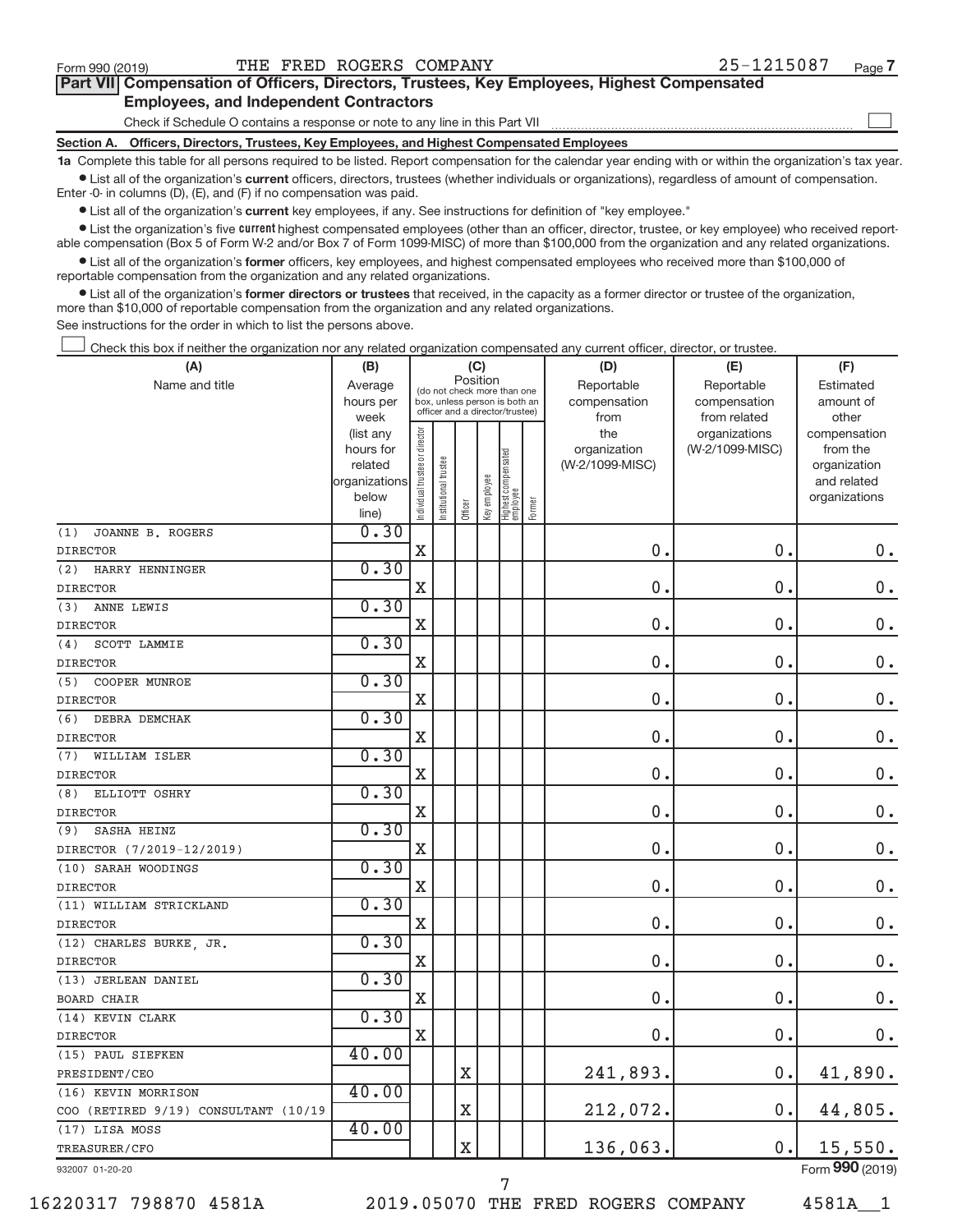| THE FRED ROGERS COMPANY<br>Form 990 (2019)                                                                                                   |                                           |                               |                       |          |              |                                   |                     |                         | 25-1215087      |                  |              | Page 8           |
|----------------------------------------------------------------------------------------------------------------------------------------------|-------------------------------------------|-------------------------------|-----------------------|----------|--------------|-----------------------------------|---------------------|-------------------------|-----------------|------------------|--------------|------------------|
| <b>Part VII</b><br>Section A. Officers, Directors, Trustees, Key Employees, and Highest Compensated Employees (continued)                    |                                           |                               |                       |          |              |                                   |                     |                         |                 |                  |              |                  |
| (A)                                                                                                                                          | (B)                                       |                               |                       | (C)      |              |                                   |                     | (D)                     | (E)             |                  |              | (F)              |
| Name and title                                                                                                                               | Average                                   |                               |                       | Position |              | (do not check more than one       |                     | Reportable              | Reportable      |                  |              | Estimated        |
|                                                                                                                                              | hours per                                 |                               |                       |          |              | box, unless person is both an     |                     | compensation            | compensation    |                  |              | amount of        |
|                                                                                                                                              | week                                      |                               |                       |          |              | officer and a director/trustee)   |                     | from                    | from related    |                  |              | other            |
|                                                                                                                                              | (list any                                 |                               |                       |          |              |                                   |                     | the                     | organizations   |                  |              | compensation     |
|                                                                                                                                              | hours for                                 |                               |                       |          |              |                                   |                     | organization            | (W-2/1099-MISC) |                  |              | from the         |
|                                                                                                                                              | related<br>organizations                  |                               |                       |          |              |                                   |                     | (W-2/1099-MISC)         |                 |                  |              | organization     |
|                                                                                                                                              | below                                     |                               |                       |          |              |                                   |                     |                         |                 |                  |              | and related      |
|                                                                                                                                              | line)                                     | ndividual trustee or director | Institutional trustee | Officer  | Key employee | Highest compensated<br>  employee | Former              |                         |                 |                  |              | organizations    |
| (18) CHRISTOPHER ARNOLD                                                                                                                      | 40.00                                     |                               |                       |          |              |                                   |                     |                         |                 |                  |              |                  |
| SECRETARY/COO (3/2020-6/2020)                                                                                                                |                                           |                               |                       | X        |              |                                   |                     | 63,110.                 |                 | $0$ .            |              | 5,035.           |
| (19) ELLEN DOHERTY                                                                                                                           | 40.00                                     |                               |                       |          |              |                                   |                     |                         |                 |                  |              |                  |
| EMPLOYEE                                                                                                                                     |                                           |                               |                       |          |              | Χ                                 |                     | 170,308.                |                 | 0.               |              | 17,911.          |
| (20) MATTHEW SHIELS                                                                                                                          | 40.00                                     |                               |                       |          |              |                                   |                     |                         |                 |                  |              |                  |
| EMPLOYEE                                                                                                                                     |                                           |                               |                       |          |              | Χ                                 |                     | 174,946.                |                 | $0$ .            |              | 17,826.          |
| (21) SUZANNE MASRI                                                                                                                           | 40.00                                     |                               |                       |          |              |                                   |                     |                         |                 |                  |              |                  |
| <b>EMPLOYEE</b>                                                                                                                              |                                           |                               |                       |          |              | Χ                                 |                     | 112,338.                |                 | $0$ .            |              | 19,592.          |
| (22) CATHY DROZ                                                                                                                              | 40.00                                     |                               |                       |          |              |                                   |                     |                         |                 |                  |              |                  |
| EMPLOYEE                                                                                                                                     |                                           |                               |                       |          |              | Χ                                 |                     | 117,048.                |                 | 0.               |              | 13,365.          |
|                                                                                                                                              |                                           |                               |                       |          |              |                                   |                     |                         |                 |                  |              |                  |
|                                                                                                                                              |                                           |                               |                       |          |              |                                   |                     |                         |                 |                  |              |                  |
|                                                                                                                                              |                                           |                               |                       |          |              |                                   |                     |                         |                 |                  |              |                  |
|                                                                                                                                              |                                           |                               |                       |          |              |                                   |                     |                         |                 |                  |              |                  |
|                                                                                                                                              |                                           |                               |                       |          |              |                                   |                     |                         |                 |                  |              |                  |
|                                                                                                                                              |                                           |                               |                       |          |              |                                   |                     |                         |                 |                  |              |                  |
|                                                                                                                                              |                                           |                               |                       |          |              |                                   |                     |                         |                 |                  |              |                  |
|                                                                                                                                              |                                           |                               |                       |          |              |                                   |                     |                         |                 |                  |              |                  |
|                                                                                                                                              |                                           |                               |                       |          |              |                                   |                     | 1,227,778.              |                 | $\overline{0}$ . |              | 175,974.         |
|                                                                                                                                              |                                           |                               |                       |          |              |                                   |                     | $\overline{0}$ .        |                 | $\overline{0}$ . |              | $\overline{0}$ . |
|                                                                                                                                              |                                           |                               |                       |          |              |                                   |                     | 1,227,778.              |                 | $\overline{0}$ . |              | 175,974.         |
|                                                                                                                                              |                                           |                               |                       |          |              |                                   |                     |                         |                 |                  |              |                  |
| Total number of individuals (including but not limited to those listed above) who received more than \$100,000 of reportable<br>$\mathbf{2}$ |                                           |                               |                       |          |              |                                   |                     |                         |                 |                  |              | 7                |
| compensation from the organization $\blacktriangleright$                                                                                     |                                           |                               |                       |          |              |                                   |                     |                         |                 |                  |              | Yes              |
|                                                                                                                                              |                                           |                               |                       |          |              |                                   |                     |                         |                 |                  |              | No               |
| Did the organization list any former officer, director, trustee, key employee, or highest compensated employee on<br>3                       |                                           |                               |                       |          |              |                                   |                     |                         |                 |                  |              |                  |
|                                                                                                                                              |                                           |                               |                       |          |              |                                   |                     |                         |                 |                  | 3            | Χ                |
| For any individual listed on line 1a, is the sum of reportable compensation and other compensation from the organization                     |                                           |                               |                       |          |              |                                   |                     |                         |                 |                  |              |                  |
| and related organizations greater than \$150,000? If "Yes," complete Schedule J for such individual                                          |                                           |                               |                       |          |              |                                   |                     |                         |                 |                  | 4            | х                |
| Did any person listed on line 1a receive or accrue compensation from any unrelated organization or individual for services<br>5              |                                           |                               |                       |          |              |                                   |                     |                         |                 |                  |              |                  |
|                                                                                                                                              |                                           |                               |                       |          |              |                                   |                     |                         |                 |                  | 5            | X                |
| <b>Section B. Independent Contractors</b>                                                                                                    |                                           |                               |                       |          |              |                                   |                     |                         |                 |                  |              |                  |
| Complete this table for your five highest compensated independent contractors that received more than \$100,000 of compensation from<br>1.   |                                           |                               |                       |          |              |                                   |                     |                         |                 |                  |              |                  |
| the organization. Report compensation for the calendar year ending with or within the organization's tax year.                               |                                           |                               |                       |          |              |                                   |                     |                         |                 |                  |              |                  |
| (A)                                                                                                                                          |                                           |                               |                       |          |              |                                   |                     | (B)                     |                 |                  | (C)          |                  |
| Name and business address                                                                                                                    |                                           |                               |                       |          |              |                                   |                     | Description of services |                 |                  | Compensation |                  |
| 1179 KING STREET WEST,<br>SINKING SHIP,                                                                                                      |                                           |                               |                       |          |              | <b>SUITE</b>                      |                     |                         |                 |                  |              |                  |
| 302, TORONTO, CANADA M6K                                                                                                                     |                                           |                               |                       |          |              |                                   | PROGRAM DEVELOPMENT |                         |                 |                  | 5,053,013.   |                  |
| SPIFFY PRODUCTIONS, 655 DEERFIELD ROAD,                                                                                                      |                                           |                               |                       |          |              |                                   |                     |                         |                 |                  |              |                  |
| SUITE 100, DEERFIELD, IL 60015                                                                                                               |                                           |                               |                       |          |              |                                   |                     | PRODUCTION              |                 |                  |              | 4,522,715.       |
| DNH 5 PRODUCTIONS                                                                                                                            |                                           |                               |                       |          |              |                                   |                     |                         |                 |                  |              |                  |
|                                                                                                                                              | 23 FRASER AVENUE, TORONTO, CANADA M6K 1Y7 |                               |                       |          |              |                                   |                     | ANIMATION               |                 |                  |              | 2,691,717.       |
| PIPELINE STUDIOS LTD., 10 GEORGE STREET,                                                                                                     |                                           |                               |                       |          |              |                                   |                     |                         |                 |                  |              |                  |
| UNIT 4, L8P 1C8, ONTARIO, CANADA L8P 1C8                                                                                                     |                                           |                               |                       |          |              |                                   | ANIMATION           |                         |                 |                  |              | 2,098,669.       |
| 9 STORY MEDIA GROUP, 551 FIFTH AVENUE,                                                                                                       |                                           |                               |                       |          |              |                                   |                     |                         |                 |                  |              |                  |
| SUITE 2700, NEW YORK, NY 10176                                                                                                               |                                           |                               |                       |          |              |                                   | PROGRAM DEVELOPMENT |                         |                 |                  | 1,015,061.   |                  |

**2** Total number of independent contractors (including but not limited to those listed above) who received more than \$100,000 of compensation from the organization 6

932008 01-20-20

Form **990** (2019)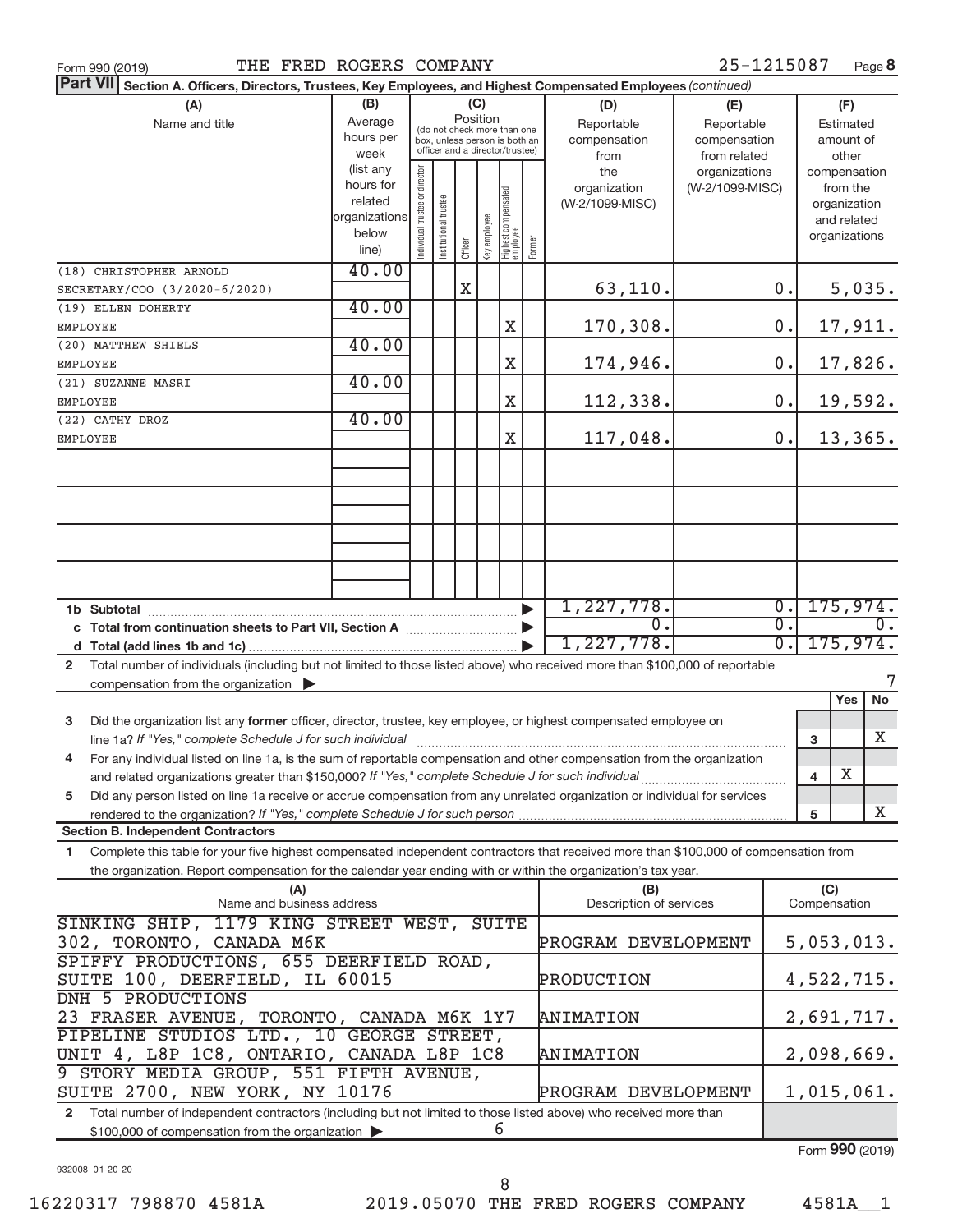|                                                           |    | . <b></b>    | יטוווטווני טו ווט                                     |                |  |                |                       |                      |                                                        |                             |                                                                 |
|-----------------------------------------------------------|----|--------------|-------------------------------------------------------|----------------|--|----------------|-----------------------|----------------------|--------------------------------------------------------|-----------------------------|-----------------------------------------------------------------|
|                                                           |    |              |                                                       |                |  |                |                       | (A)<br>Total revenue | Related or exempt<br>function revenue business revenue | $\overline{C}$<br>Unrelated | (D)<br>Revenue excluded<br>from tax under<br>sections 512 - 514 |
|                                                           |    |              | 1 a Federated campaigns                               |                |  | 1a             |                       |                      |                                                        |                             |                                                                 |
|                                                           |    |              | <b>b</b> Membership dues                              |                |  | 1 <sub>b</sub> |                       |                      |                                                        |                             |                                                                 |
|                                                           |    |              | c Fundraising events                                  |                |  | 1 <sub>c</sub> |                       |                      |                                                        |                             |                                                                 |
|                                                           |    |              | d Related organizations                               |                |  | 1 <sub>d</sub> |                       |                      |                                                        |                             |                                                                 |
|                                                           |    |              | e Government grants (contributions)                   |                |  | 1e             |                       |                      |                                                        |                             |                                                                 |
|                                                           |    |              | f All other contributions, gifts, grants, and         |                |  |                |                       |                      |                                                        |                             |                                                                 |
|                                                           |    |              | similar amounts not included above                    |                |  | 1f             | 1,097,476.            |                      |                                                        |                             |                                                                 |
|                                                           |    |              | Noncash contributions included in lines 1a-1f         |                |  | $1g$ \$        |                       |                      |                                                        |                             |                                                                 |
| Contributions, Gifts, Grants<br>and Other Similar Amounts |    |              |                                                       |                |  |                |                       | 1,097,476.           |                                                        |                             |                                                                 |
|                                                           |    |              |                                                       |                |  |                | <b>Business Code</b>  |                      |                                                        |                             |                                                                 |
|                                                           |    | 2 a          | ODD SQUAD                                             |                |  |                | 611710                | 6, 322, 200.         | 6,322,200.                                             |                             |                                                                 |
|                                                           |    | b            | DANIEL TIGER'S NEIGHBORHOOD                           |                |  |                | 611710                | 4,339,168.           | 4, 339, 168.                                           |                             |                                                                 |
|                                                           |    | $\mathbf{c}$ | PNC NEIGHBOR DAY                                      |                |  |                | 611710                | 497,179.             | 497,179.                                               |                             |                                                                 |
|                                                           |    | d            | BEN FOLDS PROJECT                                     |                |  |                | 611710                | 407,204.             | 407,204.                                               |                             |                                                                 |
| Program Service                                           |    | e            | DONKEY HODIE                                          |                |  |                | 611710                | 18,015.              | 18,015.                                                |                             |                                                                 |
|                                                           |    |              | f All other program service revenue                   |                |  |                | 611710                | 74,500.              | 74,500                                                 |                             |                                                                 |
|                                                           |    |              |                                                       |                |  |                | ▶                     | 11,658,266.          |                                                        |                             |                                                                 |
|                                                           | 3  |              | Investment income (including dividends, interest, and |                |  |                |                       |                      |                                                        |                             |                                                                 |
|                                                           |    |              |                                                       |                |  |                |                       | 1,235,075.           |                                                        |                             | 1,235,075.                                                      |
|                                                           | 4  |              | Income from investment of tax-exempt bond proceeds    |                |  |                |                       |                      |                                                        |                             |                                                                 |
|                                                           | 5  |              |                                                       |                |  |                | ▶                     | 12,767,560.          | 12,767,560.                                            |                             |                                                                 |
|                                                           |    |              |                                                       |                |  | (i) Real       | (ii) Personal         |                      |                                                        |                             |                                                                 |
|                                                           |    | 6а           | Gross rents                                           | 6a             |  |                |                       |                      |                                                        |                             |                                                                 |
|                                                           |    |              | <b>b</b> Less: rental expenses                        | 6 <sub>b</sub> |  |                |                       |                      |                                                        |                             |                                                                 |
|                                                           |    | c            | Rental income or (loss)                               | 6c             |  |                |                       |                      |                                                        |                             |                                                                 |
|                                                           |    |              | d Net rental income or (loss)                         |                |  |                |                       |                      |                                                        |                             |                                                                 |
|                                                           |    |              | 7 a Gross amount from sales of                        |                |  | (i) Securities | (ii) Other            |                      |                                                        |                             |                                                                 |
|                                                           |    |              | assets other than inventory                           | 7a l           |  | 8,456,124.     |                       |                      |                                                        |                             |                                                                 |
|                                                           |    |              | <b>b</b> Less: cost or other basis                    |                |  |                |                       |                      |                                                        |                             |                                                                 |
|                                                           |    |              | and sales expenses                                    | 7 <sub>b</sub> |  | 8,836,151.     |                       |                      |                                                        |                             |                                                                 |
|                                                           |    |              | c Gain or (loss)                                      | 7c             |  | $-380,027.$    |                       |                      |                                                        |                             |                                                                 |
| her Revenue                                               |    |              |                                                       |                |  |                | $\blacktriangleright$ | $-380,027.$          |                                                        |                             | $-380,027.$                                                     |
|                                                           |    |              | 8 a Gross income from fundraising events (not         |                |  |                |                       |                      |                                                        |                             |                                                                 |
| ŏ                                                         |    |              | including \$                                          |                |  | of             |                       |                      |                                                        |                             |                                                                 |
|                                                           |    |              | contributions reported on line 1c). See               |                |  |                |                       |                      |                                                        |                             |                                                                 |
|                                                           |    |              |                                                       |                |  | 8a             |                       |                      |                                                        |                             |                                                                 |
|                                                           |    |              |                                                       |                |  | 8b             |                       |                      |                                                        |                             |                                                                 |
|                                                           |    | c            | Net income or (loss) from fundraising events          |                |  |                |                       |                      |                                                        |                             |                                                                 |
|                                                           |    |              | 9 a Gross income from gaming activities. See          |                |  |                |                       |                      |                                                        |                             |                                                                 |
|                                                           |    |              |                                                       |                |  | 9a             |                       |                      |                                                        |                             |                                                                 |
|                                                           |    |              |                                                       |                |  | 9 <sub>b</sub> |                       |                      |                                                        |                             |                                                                 |
|                                                           |    |              | c Net income or (loss) from gaming activities         |                |  |                |                       |                      |                                                        |                             |                                                                 |
|                                                           |    |              | 10 a Gross sales of inventory, less returns           |                |  |                |                       |                      |                                                        |                             |                                                                 |
|                                                           |    |              |                                                       |                |  | 10a            |                       |                      |                                                        |                             |                                                                 |
|                                                           |    |              | <b>b</b> Less: cost of goods sold                     |                |  | l10b           |                       |                      |                                                        |                             |                                                                 |
|                                                           |    |              | c Net income or (loss) from sales of inventory        |                |  |                | <b>Business Code</b>  |                      |                                                        |                             |                                                                 |
|                                                           |    |              | MISCELLANEOUS REVENUE                                 |                |  |                | 900099                | 14,332.              | 14,332.                                                |                             |                                                                 |
| Miscellaneous<br>Revenue                                  |    | 11 a         |                                                       |                |  |                |                       |                      |                                                        |                             |                                                                 |
|                                                           |    | b            |                                                       |                |  |                |                       |                      |                                                        |                             |                                                                 |
|                                                           |    | c            |                                                       |                |  |                |                       |                      |                                                        |                             |                                                                 |
|                                                           |    |              |                                                       |                |  |                | $\blacktriangleright$ | 14,332.              |                                                        |                             |                                                                 |
|                                                           | 12 |              |                                                       |                |  |                |                       | 26, 392, 682.        | 24, 440, 158.                                          | 0.                          | 855,048.                                                        |
| 932009 01-20-20                                           |    |              |                                                       |                |  |                |                       |                      |                                                        |                             | Form 990 (2019)                                                 |

**Part VIII Statement of Revenue**<br>**Part VIII** | Statement of Revenue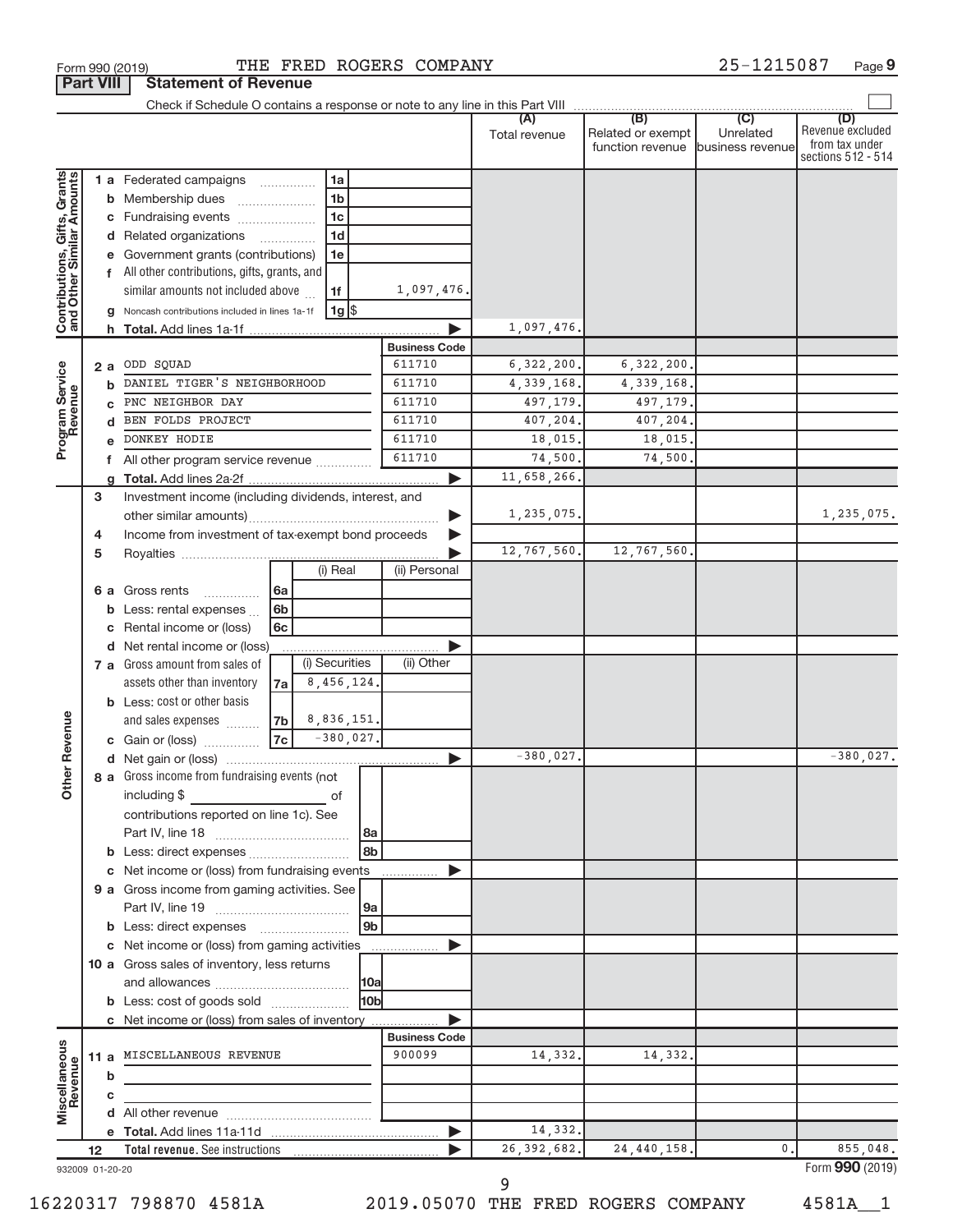**Part IX Statement of Functional Expenses** 

*Section 501(c)(3) and 501(c)(4) organizations must complete all columns. All other organizations must complete column (A).*

|                | Do not include amounts reported on lines 6b,<br>7b, 8b, 9b, and 10b of Part VIII.                        | (A)<br>Total expenses | (B)<br>Program service<br>expenses | Management and<br>general expenses | (D)<br>Fundraising<br>expenses |  |  |  |  |  |
|----------------|----------------------------------------------------------------------------------------------------------|-----------------------|------------------------------------|------------------------------------|--------------------------------|--|--|--|--|--|
| 1.             | Grants and other assistance to domestic organizations                                                    |                       |                                    |                                    |                                |  |  |  |  |  |
|                | and domestic governments. See Part IV, line 21                                                           |                       |                                    |                                    |                                |  |  |  |  |  |
| $\overline{2}$ | Grants and other assistance to domestic                                                                  |                       |                                    |                                    |                                |  |  |  |  |  |
|                | individuals. See Part IV, line 22                                                                        |                       |                                    |                                    |                                |  |  |  |  |  |
| 3              | Grants and other assistance to foreign                                                                   |                       |                                    |                                    |                                |  |  |  |  |  |
|                | organizations, foreign governments, and foreign                                                          |                       |                                    |                                    |                                |  |  |  |  |  |
|                | individuals. See Part IV, lines 15 and 16                                                                |                       |                                    |                                    |                                |  |  |  |  |  |
| 4              | Benefits paid to or for members                                                                          |                       |                                    |                                    |                                |  |  |  |  |  |
| 5              | Compensation of current officers, directors,                                                             |                       |                                    |                                    |                                |  |  |  |  |  |
|                | trustees, and key employees                                                                              | 809,650.              | 22,956.                            | 743,376.                           | 43,318.                        |  |  |  |  |  |
| 6              | Compensation not included above to disqualified                                                          |                       |                                    |                                    |                                |  |  |  |  |  |
|                | persons (as defined under section 4958(f)(1)) and                                                        |                       |                                    |                                    |                                |  |  |  |  |  |
|                | persons described in section 4958(c)(3)(B)                                                               |                       |                                    |                                    |                                |  |  |  |  |  |
| 7              |                                                                                                          | 1,018,741.            | 28,884.                            | 935, 353.                          | 54,504.                        |  |  |  |  |  |
| 8              | Pension plan accruals and contributions (include                                                         |                       |                                    |                                    |                                |  |  |  |  |  |
|                | section 401(k) and 403(b) employer contributions)                                                        | 182,201.              |                                    | 171,801.                           | 10,400.                        |  |  |  |  |  |
| 9              |                                                                                                          | 163, 217.             | 979.                               | 148,631.                           | 13,607.                        |  |  |  |  |  |
| 10             |                                                                                                          | 162, 735.             | 3,874.                             | 150, 917.                          | 7,944.                         |  |  |  |  |  |
| 11             | Fees for services (nonemployees):                                                                        |                       |                                    |                                    |                                |  |  |  |  |  |
| a              |                                                                                                          |                       |                                    |                                    |                                |  |  |  |  |  |
| b              |                                                                                                          | 38,756.               | 33,320.                            | 5,176.                             | 260.                           |  |  |  |  |  |
|                |                                                                                                          | 17,017.               |                                    | 17,017.                            |                                |  |  |  |  |  |
|                |                                                                                                          |                       |                                    |                                    |                                |  |  |  |  |  |
|                | Professional fundraising services. See Part IV, line 17                                                  | 166,690.              |                                    | 166,690.                           |                                |  |  |  |  |  |
| f              | Investment management fees                                                                               |                       |                                    |                                    |                                |  |  |  |  |  |
| g              | Other. (If line 11g amount exceeds 10% of line 25,                                                       | 10,058.               |                                    | 10,058.                            |                                |  |  |  |  |  |
|                | column (A) amount, list line 11g expenses on Sch O.)                                                     | 323,162.              | 288, 258.                          | 34,904.                            |                                |  |  |  |  |  |
| 12             |                                                                                                          | 109, 310.             | 10,461.                            | 98,064.                            | 785.                           |  |  |  |  |  |
| 13             |                                                                                                          |                       |                                    |                                    |                                |  |  |  |  |  |
| 14<br>15       |                                                                                                          |                       |                                    |                                    |                                |  |  |  |  |  |
| 16             |                                                                                                          | 258, 302.             | 10,400.                            | 247,902.                           |                                |  |  |  |  |  |
| 17             |                                                                                                          | 85,195.               | 62,449.                            | 18,057.                            | 4,689.                         |  |  |  |  |  |
| 18             | Payments of travel or entertainment expenses                                                             |                       |                                    |                                    |                                |  |  |  |  |  |
|                | for any federal, state, or local public officials                                                        |                       |                                    |                                    |                                |  |  |  |  |  |
| 19             | Conferences, conventions, and meetings                                                                   |                       |                                    |                                    |                                |  |  |  |  |  |
| 20             | Interest                                                                                                 |                       |                                    |                                    |                                |  |  |  |  |  |
| 21             |                                                                                                          |                       |                                    |                                    |                                |  |  |  |  |  |
| 22             | Depreciation, depletion, and amortization                                                                | 11, 764, 276.         | 11,676,096.                        | 88,180.                            |                                |  |  |  |  |  |
| 23             | Insurance                                                                                                | 71,848.               | 8,352.                             | 63,496.                            |                                |  |  |  |  |  |
| 24             | Other expenses. Itemize expenses not covered                                                             |                       |                                    |                                    |                                |  |  |  |  |  |
|                | above (List miscellaneous expenses on line 24e. If<br>line 24e amount exceeds 10% of line 25, column (A) |                       |                                    |                                    |                                |  |  |  |  |  |
|                | amount, list line 24e expenses on Schedule O.)                                                           |                       |                                    |                                    |                                |  |  |  |  |  |
| a              | PARTICIPATION EXPENSE                                                                                    | 2,157,144.            | 2,157,144.                         |                                    |                                |  |  |  |  |  |
|                | EXPLOITATION EXPENSE                                                                                     | 1,631,287.            | 1,630,705.                         | 582.                               |                                |  |  |  |  |  |
|                | PROFESSIONAL AND CONTRA                                                                                  | 647,565.              | 626,956.                           | 18, 323.                           | 2,286.                         |  |  |  |  |  |
| d              | PROJECT COSTS                                                                                            | 255,690.              | 180, 396.                          | 70,971.                            | 4,323.                         |  |  |  |  |  |
|                | e All other expenses                                                                                     | 154,062.              | 151, 364.                          | 2,698.                             |                                |  |  |  |  |  |
| 25             | Total functional expenses. Add lines 1 through 24e                                                       | 20,026,906.           | 16,892,594.                        | 2,992,196.                         | 142, 116.                      |  |  |  |  |  |
| 26             | Joint costs. Complete this line only if the organization                                                 |                       |                                    |                                    |                                |  |  |  |  |  |
|                | reported in column (B) joint costs from a combined                                                       |                       |                                    |                                    |                                |  |  |  |  |  |
|                | educational campaign and fundraising solicitation.                                                       |                       |                                    |                                    |                                |  |  |  |  |  |
|                | Check here $\blacktriangleright$<br>if following SOP 98-2 (ASC 958-720)                                  |                       |                                    |                                    |                                |  |  |  |  |  |

932010 01-20-20

10

16220317 798870 4581A 2019.05070 THE FRED ROGERS COMPANY 4581A\_\_1

Form (2019) **990**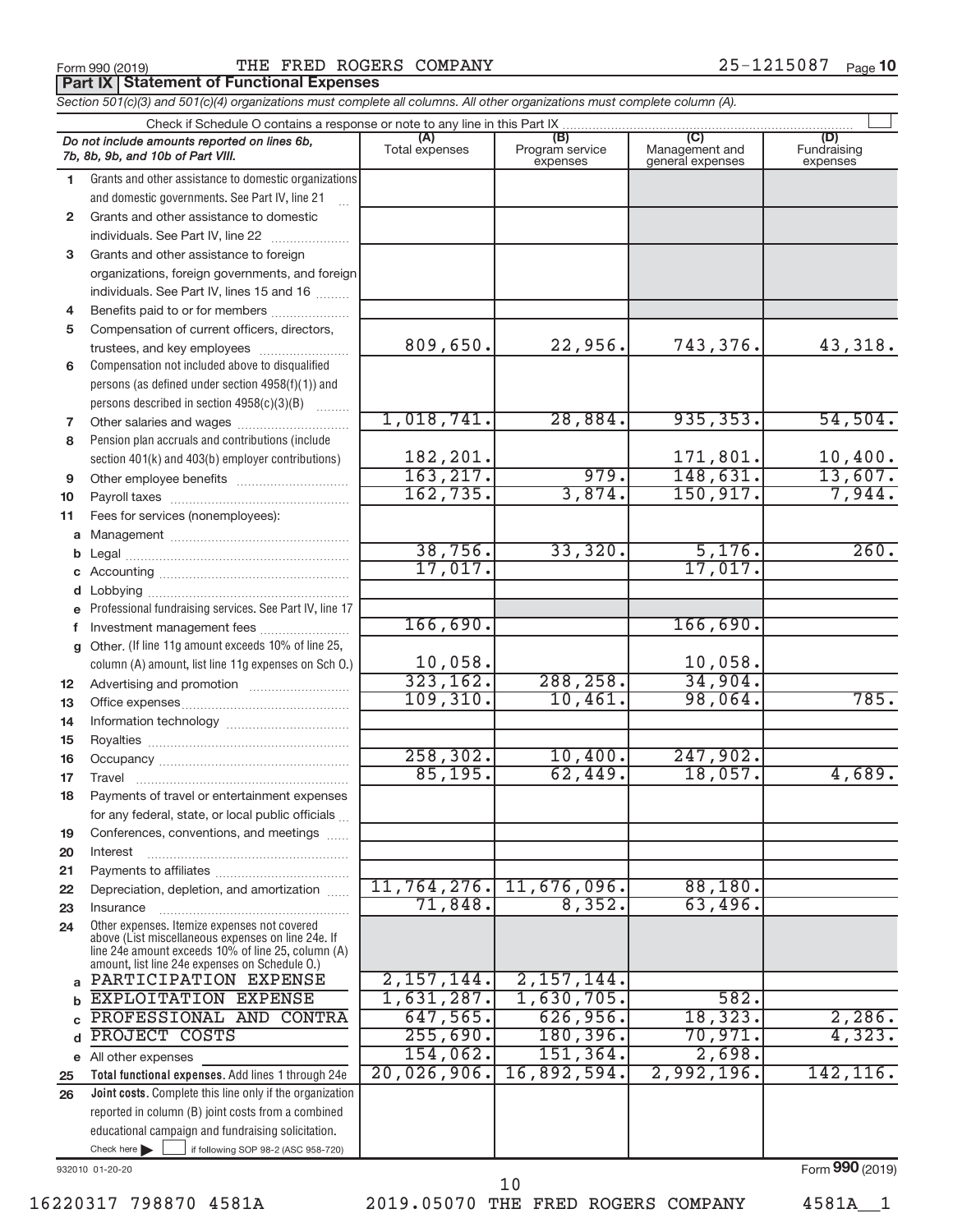932011 01-20-20

|    |                                                                                            |                                                                           |               | (A)<br>Beginning of year |                  | (B)<br>End of year |  |
|----|--------------------------------------------------------------------------------------------|---------------------------------------------------------------------------|---------------|--------------------------|------------------|--------------------|--|
| 1  |                                                                                            |                                                                           |               | 2,002,958.               | $\mathbf{1}$     | 2,627,119.         |  |
| 2  |                                                                                            |                                                                           |               | 961,390.                 | $\overline{2}$   | 3,714,045.         |  |
| 3  |                                                                                            |                                                                           |               | 4,598,389.               | $\overline{3}$   | 1,619,000.         |  |
| 4  |                                                                                            |                                                                           |               | 4,785,095.               | $\overline{4}$   | 4, 208, 328.       |  |
| 5  |                                                                                            | Loans and other receivables from any current or former officer, director, |               |                          |                  |                    |  |
|    | trustee, key employee, creator or founder, substantial contributor, or 35%                 |                                                                           |               |                          |                  |                    |  |
|    | controlled entity or family member of any of these persons                                 |                                                                           |               |                          | 5                |                    |  |
| 6  | Loans and other receivables from other disqualified persons (as defined                    |                                                                           |               |                          |                  |                    |  |
|    | under section $4958(f)(1)$ , and persons described in section $4958(c)(3)(B)$              |                                                                           | $\ldots$      |                          | 6                |                    |  |
| 7  |                                                                                            |                                                                           |               | 7,293.                   | $\overline{7}$   | 2,079.             |  |
| 8  |                                                                                            |                                                                           |               |                          | 8                |                    |  |
| 9  | Prepaid expenses and deferred charges                                                      |                                                                           |               | 84,228.                  | $\boldsymbol{9}$ | 52, 262.           |  |
|    | 10a Land, buildings, and equipment: cost or other                                          |                                                                           |               |                          |                  |                    |  |
|    | basis. Complete Part VI of Schedule D                                                      | 10a $\vert$                                                               | 749,050.      |                          |                  |                    |  |
|    | <b>b</b> Less: accumulated depreciation <i></i>                                            | 10 <sub>b</sub>                                                           | 227,037.      | 251,398.                 | 10 <sub>c</sub>  | 522,013.           |  |
| 11 |                                                                                            |                                                                           |               | 40,662,721.              | 11               | 41,847,498.        |  |
| 12 |                                                                                            |                                                                           |               | 1,461,802.               | 12               | 1, 175, 158.       |  |
| 13 |                                                                                            |                                                                           |               |                          | 13               |                    |  |
| 14 |                                                                                            |                                                                           |               | 405,000.                 | 14               | 490,000.           |  |
| 15 |                                                                                            |                                                                           |               | 5,889,995.               | 15               | 11, 373, 039.      |  |
| 16 |                                                                                            |                                                                           |               | 61, 110, 269.            | 16               | 67,630,541.        |  |
| 17 |                                                                                            |                                                                           |               | 1,748,714.               | 17               | 2,379,374.         |  |
| 18 |                                                                                            |                                                                           |               | 3,897,397.               | 18               | 3, 242, 690.       |  |
| 19 |                                                                                            |                                                                           |               |                          | 19               |                    |  |
| 20 |                                                                                            |                                                                           |               |                          | 20               |                    |  |
| 21 | Escrow or custodial account liability. Complete Part IV of Schedule D                      |                                                                           |               |                          | 21               |                    |  |
| 22 | Loans and other payables to any current or former officer, director,                       |                                                                           |               |                          |                  |                    |  |
|    | trustee, key employee, creator or founder, substantial contributor, or 35%                 |                                                                           |               |                          | 22               |                    |  |
| 23 |                                                                                            |                                                                           |               |                          | 23               |                    |  |
| 24 | Secured mortgages and notes payable to unrelated third parties                             |                                                                           |               |                          | 24               |                    |  |
| 25 | Other liabilities (including federal income tax, payables to related third                 |                                                                           |               |                          |                  |                    |  |
|    | parties, and other liabilities not included on lines 17-24). Complete Part X               |                                                                           |               |                          |                  |                    |  |
|    | of Schedule D                                                                              |                                                                           |               | $10,000$ . $25$          |                  | 10,000.            |  |
| 26 |                                                                                            |                                                                           |               | 5,656,111.               | 26               | 5,632,064.         |  |
|    | Organizations that follow FASB ASC 958, check here $\blacktriangleright \lfloor X \rfloor$ |                                                                           |               |                          |                  |                    |  |
|    | and complete lines 27, 28, 32, and 33.                                                     |                                                                           |               |                          |                  |                    |  |
| 27 |                                                                                            |                                                                           |               | 44,620,052.              | 27               | 51,747,418.        |  |
| 28 |                                                                                            |                                                                           |               | 10,834,106.              | 28               | 10, 251, 059.      |  |
|    | Organizations that do not follow FASB ASC 958, check here $\blacktriangleright$            |                                                                           |               |                          |                  |                    |  |
|    | and complete lines 29 through 33.                                                          |                                                                           |               |                          |                  |                    |  |
| 29 |                                                                                            |                                                                           |               | 29                       |                  |                    |  |
| 30 | Paid-in or capital surplus, or land, building, or equipment fund                           |                                                                           |               |                          | 30               |                    |  |
| 31 | Retained earnings, endowment, accumulated income, or other funds                           |                                                                           |               |                          | 31               |                    |  |
| 32 |                                                                                            |                                                                           |               | 55,454,158.              | 32               | 61,998,477.        |  |
| 33 |                                                                                            |                                                                           | 61, 110, 269. | 33                       | 67,630,541.      |                    |  |

Form (2019) **990**

**Part X Balance Sheet**

**Assets**

**Liabilities**

**Net Assets or Fund Balances**

Net Assets or Fund Balances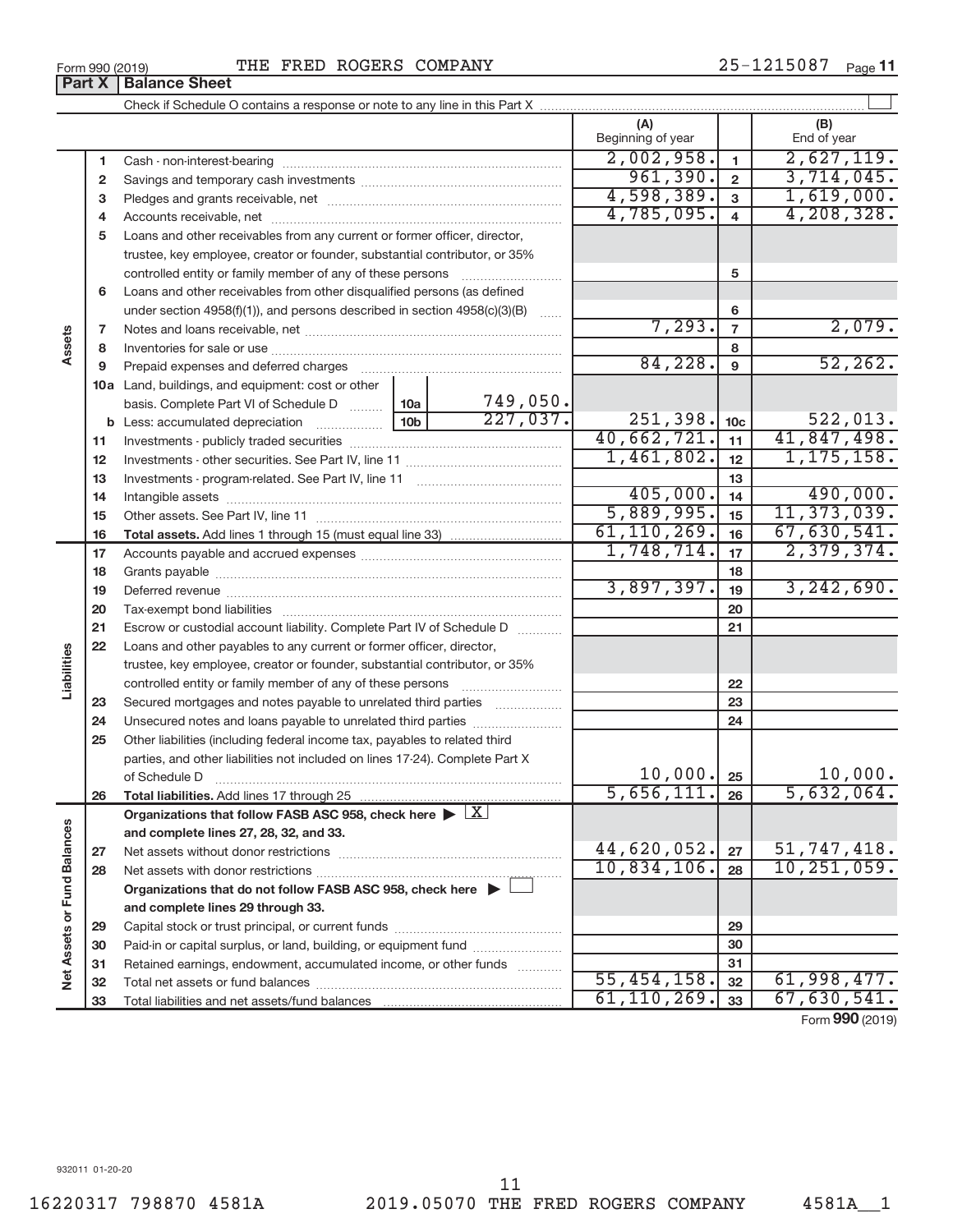|                | THE FRED ROGERS COMPANY<br>Form 990 (2019)                                                                                                                                                                                     |                         | 25-1215087 |                |             | Page 12                 |  |  |
|----------------|--------------------------------------------------------------------------------------------------------------------------------------------------------------------------------------------------------------------------------|-------------------------|------------|----------------|-------------|-------------------------|--|--|
|                | Part XI   Reconciliation of Net Assets                                                                                                                                                                                         |                         |            |                |             |                         |  |  |
|                |                                                                                                                                                                                                                                |                         |            |                |             |                         |  |  |
|                |                                                                                                                                                                                                                                |                         |            |                |             |                         |  |  |
| 1              |                                                                                                                                                                                                                                | $\mathbf{1}$            |            |                |             | 26, 392, 682.           |  |  |
| $\overline{2}$ |                                                                                                                                                                                                                                | $\overline{2}$          |            |                |             | 20,026,906.             |  |  |
| з              | Revenue less expenses. Subtract line 2 from line 1                                                                                                                                                                             | 3                       |            |                |             | 6, 365, 776.            |  |  |
| 4              |                                                                                                                                                                                                                                | $\overline{\mathbf{4}}$ |            |                |             | 55,454,158.             |  |  |
| 5              | Net unrealized gains (losses) on investments [11] matter than the control of the state of the state of the state of the state of the state of the state of the state of the state of the state of the state of the state of th | 5                       |            |                |             | 178,543.                |  |  |
| 6              |                                                                                                                                                                                                                                | 6                       |            |                |             |                         |  |  |
| 7              | Investment expenses www.communication.com/multiple/expenses/communications/communications/communications/                                                                                                                      | $\overline{7}$          |            |                |             |                         |  |  |
| 8              |                                                                                                                                                                                                                                | 8                       |            |                |             |                         |  |  |
| 9              |                                                                                                                                                                                                                                | 9                       |            |                |             | $\overline{0}$ .        |  |  |
| 10             | Net assets or fund balances at end of year. Combine lines 3 through 9 (must equal Part X, line 32,                                                                                                                             |                         |            |                |             |                         |  |  |
|                |                                                                                                                                                                                                                                | 10                      |            |                |             | 61,998,477.             |  |  |
|                | Part XII Financial Statements and Reporting                                                                                                                                                                                    |                         |            |                |             |                         |  |  |
|                |                                                                                                                                                                                                                                |                         |            |                |             | $\overline{\mathbf{x}}$ |  |  |
|                |                                                                                                                                                                                                                                |                         |            |                | <b>Yes</b>  | <b>No</b>               |  |  |
| 1              | Accounting method used to prepare the Form 990: $\Box$ Cash $\Box$ Accrual $\Box$ Other                                                                                                                                        |                         |            |                |             |                         |  |  |
|                | If the organization changed its method of accounting from a prior year or checked "Other," explain in Schedule O.                                                                                                              |                         |            |                |             |                         |  |  |
|                |                                                                                                                                                                                                                                |                         |            | 2a             |             | X                       |  |  |
|                | If "Yes," check a box below to indicate whether the financial statements for the year were compiled or reviewed on a                                                                                                           |                         |            |                |             |                         |  |  |
|                | separate basis, consolidated basis, or both:                                                                                                                                                                                   |                         |            |                |             |                         |  |  |
|                | Both consolidated and separate basis<br>Separate basis<br>Consolidated basis                                                                                                                                                   |                         |            |                |             |                         |  |  |
|                |                                                                                                                                                                                                                                |                         |            | 2 <sub>b</sub> | x           |                         |  |  |
|                | If "Yes," check a box below to indicate whether the financial statements for the year were audited on a separate basis,                                                                                                        |                         |            |                |             |                         |  |  |
|                | consolidated basis, or both:                                                                                                                                                                                                   |                         |            |                |             |                         |  |  |
|                | $\lfloor \mathbf{X} \rfloor$ Consolidated basis<br>Both consolidated and separate basis<br>Separate basis                                                                                                                      |                         |            |                |             |                         |  |  |
|                | c If "Yes" to line 2a or 2b, does the organization have a committee that assumes responsibility for oversight of the audit,                                                                                                    |                         |            | 2 <sub>c</sub> | X           |                         |  |  |
|                |                                                                                                                                                                                                                                |                         |            |                |             |                         |  |  |
|                | If the organization changed either its oversight process or selection process during the tax year, explain on Schedule O.                                                                                                      |                         |            |                |             |                         |  |  |
|                | 3a As a result of a federal award, was the organization required to undergo an audit or audits as set forth in the Single Audit                                                                                                |                         |            |                |             |                         |  |  |
|                |                                                                                                                                                                                                                                |                         |            | 3a             | х           |                         |  |  |
|                | <b>b</b> If "Yes," did the organization undergo the required audit or audits? If the organization did not undergo the required audit                                                                                           |                         |            |                |             |                         |  |  |
|                |                                                                                                                                                                                                                                |                         |            | 3b             | X<br>$\sim$ |                         |  |  |

Form (2019) **990**

932012 01-20-20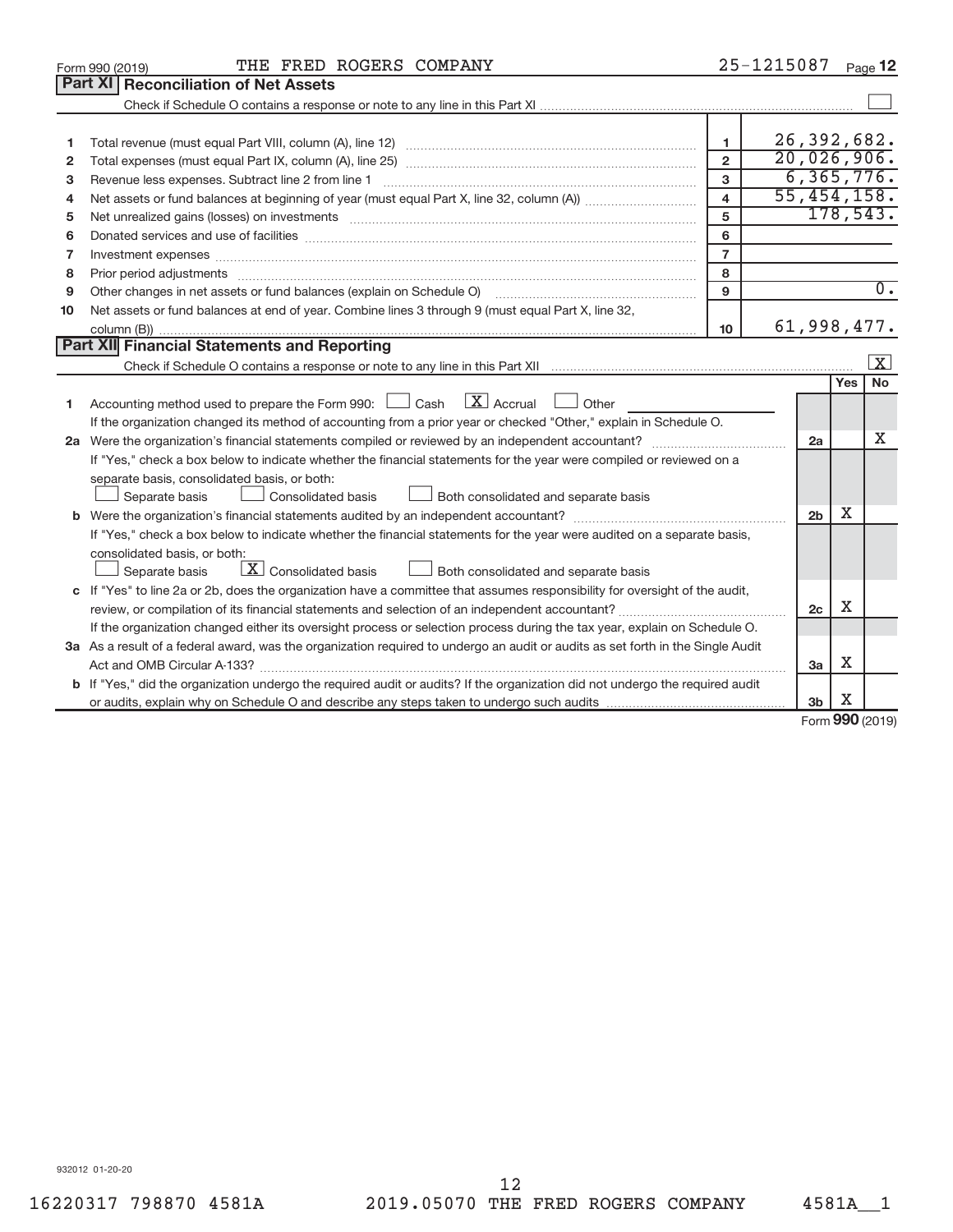**SCHEDULE A**

| (Form 990 or 990-EZ) |  |  |  |  |
|----------------------|--|--|--|--|
|----------------------|--|--|--|--|

Department of the Treasury Internal Revenue Service

# Form 990 or 990-EZ)<br>
Complete if the organization is a section 501(c)(3) organization or a section<br> **2019**

**4947(a)(1) nonexempt charitable trust.**

**| Attach to Form 990 or Form 990-EZ. | Go to www.irs.gov/Form990 for instructions and the latest information.**

| <b>Open to Public</b><br>Inspection |
|-------------------------------------|
| ີ                                   |

OMB No. 1545-0047

|                | Name of the organization<br><b>Employer identification number</b> |                                                                                                                                                                            |                         |                                                       |     |                                                                |                            |  |                            |  |  |
|----------------|-------------------------------------------------------------------|----------------------------------------------------------------------------------------------------------------------------------------------------------------------------|-------------------------|-------------------------------------------------------|-----|----------------------------------------------------------------|----------------------------|--|----------------------------|--|--|
|                |                                                                   |                                                                                                                                                                            | THE FRED ROGERS COMPANY |                                                       |     |                                                                |                            |  | 25-1215087                 |  |  |
|                | Part I                                                            | Reason for Public Charity Status (All organizations must complete this part.) See instructions.                                                                            |                         |                                                       |     |                                                                |                            |  |                            |  |  |
|                |                                                                   | The organization is not a private foundation because it is: (For lines 1 through 12, check only one box.)                                                                  |                         |                                                       |     |                                                                |                            |  |                            |  |  |
| 1              |                                                                   | A church, convention of churches, or association of churches described in section 170(b)(1)(A)(i).                                                                         |                         |                                                       |     |                                                                |                            |  |                            |  |  |
| 2              |                                                                   | A school described in section 170(b)(1)(A)(ii). (Attach Schedule E (Form 990 or 990-EZ).)                                                                                  |                         |                                                       |     |                                                                |                            |  |                            |  |  |
| з              |                                                                   | A hospital or a cooperative hospital service organization described in section 170(b)(1)(A)(iii).                                                                          |                         |                                                       |     |                                                                |                            |  |                            |  |  |
|                |                                                                   | A medical research organization operated in conjunction with a hospital described in section 170(b)(1)(A)(iii). Enter the hospital's name,                                 |                         |                                                       |     |                                                                |                            |  |                            |  |  |
|                |                                                                   | city, and state:                                                                                                                                                           |                         |                                                       |     |                                                                |                            |  |                            |  |  |
| 5              |                                                                   | An organization operated for the benefit of a college or university owned or operated by a governmental unit described in<br>section 170(b)(1)(A)(iv). (Complete Part II.) |                         |                                                       |     |                                                                |                            |  |                            |  |  |
| 6              |                                                                   | A federal, state, or local government or governmental unit described in section 170(b)(1)(A)(v).                                                                           |                         |                                                       |     |                                                                |                            |  |                            |  |  |
| $\overline{7}$ | $\lfloor x \rfloor$                                               | An organization that normally receives a substantial part of its support from a governmental unit or from the general public described in                                  |                         |                                                       |     |                                                                |                            |  |                            |  |  |
|                |                                                                   | section 170(b)(1)(A)(vi). (Complete Part II.)                                                                                                                              |                         |                                                       |     |                                                                |                            |  |                            |  |  |
| 8              |                                                                   | A community trust described in section 170(b)(1)(A)(vi). (Complete Part II.)                                                                                               |                         |                                                       |     |                                                                |                            |  |                            |  |  |
| 9              |                                                                   | An agricultural research organization described in section 170(b)(1)(A)(ix) operated in conjunction with a land-grant college                                              |                         |                                                       |     |                                                                |                            |  |                            |  |  |
|                |                                                                   | or university or a non-land-grant college of agriculture (see instructions). Enter the name, city, and state of the college or                                             |                         |                                                       |     |                                                                |                            |  |                            |  |  |
|                |                                                                   | university:                                                                                                                                                                |                         |                                                       |     |                                                                |                            |  |                            |  |  |
| 10             |                                                                   | An organization that normally receives: (1) more than 33 1/3% of its support from contributions, membership fees, and gross receipts from                                  |                         |                                                       |     |                                                                |                            |  |                            |  |  |
|                |                                                                   | activities related to its exempt functions - subject to certain exceptions, and (2) no more than 33 1/3% of its support from gross investment                              |                         |                                                       |     |                                                                |                            |  |                            |  |  |
|                |                                                                   | income and unrelated business taxable income (less section 511 tax) from businesses acquired by the organization after June 30, 1975.                                      |                         |                                                       |     |                                                                |                            |  |                            |  |  |
|                |                                                                   | See section 509(a)(2). (Complete Part III.)                                                                                                                                |                         |                                                       |     |                                                                |                            |  |                            |  |  |
| 11             |                                                                   | An organization organized and operated exclusively to test for public safety. See section 509(a)(4).                                                                       |                         |                                                       |     |                                                                |                            |  |                            |  |  |
| 12             |                                                                   | An organization organized and operated exclusively for the benefit of, to perform the functions of, or to carry out the purposes of one or                                 |                         |                                                       |     |                                                                |                            |  |                            |  |  |
|                |                                                                   | more publicly supported organizations described in section 509(a)(1) or section 509(a)(2). See section 509(a)(3). Check the box in                                         |                         |                                                       |     |                                                                |                            |  |                            |  |  |
|                |                                                                   | lines 12a through 12d that describes the type of supporting organization and complete lines 12e, 12f, and 12g.                                                             |                         |                                                       |     |                                                                |                            |  |                            |  |  |
| а              |                                                                   | Type I. A supporting organization operated, supervised, or controlled by its supported organization(s), typically by giving                                                |                         |                                                       |     |                                                                |                            |  |                            |  |  |
|                |                                                                   | the supported organization(s) the power to regularly appoint or elect a majority of the directors or trustees of the supporting                                            |                         |                                                       |     |                                                                |                            |  |                            |  |  |
|                |                                                                   | organization. You must complete Part IV, Sections A and B.                                                                                                                 |                         |                                                       |     |                                                                |                            |  |                            |  |  |
| b              |                                                                   | Type II. A supporting organization supervised or controlled in connection with its supported organization(s), by having                                                    |                         |                                                       |     |                                                                |                            |  |                            |  |  |
|                |                                                                   | control or management of the supporting organization vested in the same persons that control or manage the supported                                                       |                         |                                                       |     |                                                                |                            |  |                            |  |  |
|                |                                                                   | organization(s). You must complete Part IV, Sections A and C.                                                                                                              |                         |                                                       |     |                                                                |                            |  |                            |  |  |
| с              |                                                                   | Type III functionally integrated. A supporting organization operated in connection with, and functionally integrated with,                                                 |                         |                                                       |     |                                                                |                            |  |                            |  |  |
|                |                                                                   | its supported organization(s) (see instructions). You must complete Part IV, Sections A, D, and E.                                                                         |                         |                                                       |     |                                                                |                            |  |                            |  |  |
| d              |                                                                   | Type III non-functionally integrated. A supporting organization operated in connection with its supported organization(s)                                                  |                         |                                                       |     |                                                                |                            |  |                            |  |  |
|                |                                                                   | that is not functionally integrated. The organization generally must satisfy a distribution requirement and an attentiveness                                               |                         |                                                       |     |                                                                |                            |  |                            |  |  |
|                |                                                                   | requirement (see instructions). You must complete Part IV, Sections A and D, and Part V.                                                                                   |                         |                                                       |     |                                                                |                            |  |                            |  |  |
| е              |                                                                   | Check this box if the organization received a written determination from the IRS that it is a Type I, Type II, Type III                                                    |                         |                                                       |     |                                                                |                            |  |                            |  |  |
|                |                                                                   | functionally integrated, or Type III non-functionally integrated supporting organization.                                                                                  |                         |                                                       |     |                                                                |                            |  |                            |  |  |
|                |                                                                   | g Provide the following information about the supported organization(s).                                                                                                   |                         |                                                       |     |                                                                |                            |  |                            |  |  |
|                |                                                                   | (i) Name of supported                                                                                                                                                      | (ii) EIN                | (iii) Type of organization                            |     | (iv) Is the organization listed<br>in your governing document? | (v) Amount of monetary     |  | (vi) Amount of other       |  |  |
|                |                                                                   | organization                                                                                                                                                               |                         | (described on lines 1-10<br>above (see instructions)) | Yes | No                                                             | support (see instructions) |  | support (see instructions) |  |  |
|                |                                                                   |                                                                                                                                                                            |                         |                                                       |     |                                                                |                            |  |                            |  |  |
|                |                                                                   |                                                                                                                                                                            |                         |                                                       |     |                                                                |                            |  |                            |  |  |
|                |                                                                   |                                                                                                                                                                            |                         |                                                       |     |                                                                |                            |  |                            |  |  |
|                |                                                                   |                                                                                                                                                                            |                         |                                                       |     |                                                                |                            |  |                            |  |  |
|                |                                                                   |                                                                                                                                                                            |                         |                                                       |     |                                                                |                            |  |                            |  |  |
|                |                                                                   |                                                                                                                                                                            |                         |                                                       |     |                                                                |                            |  |                            |  |  |
|                |                                                                   |                                                                                                                                                                            |                         |                                                       |     |                                                                |                            |  |                            |  |  |
|                |                                                                   |                                                                                                                                                                            |                         |                                                       |     |                                                                |                            |  |                            |  |  |
|                |                                                                   |                                                                                                                                                                            |                         |                                                       |     |                                                                |                            |  |                            |  |  |

LHA For Paperwork Reduction Act Notice, see the Instructions for Form 990 or 990-EZ. 932021 09-25-19 Schedule A (Form 990 or 990-EZ) 2019 13

**Total**

16220317 798870 4581A 2019.05070 THE FRED ROGERS COMPANY 4581A\_\_1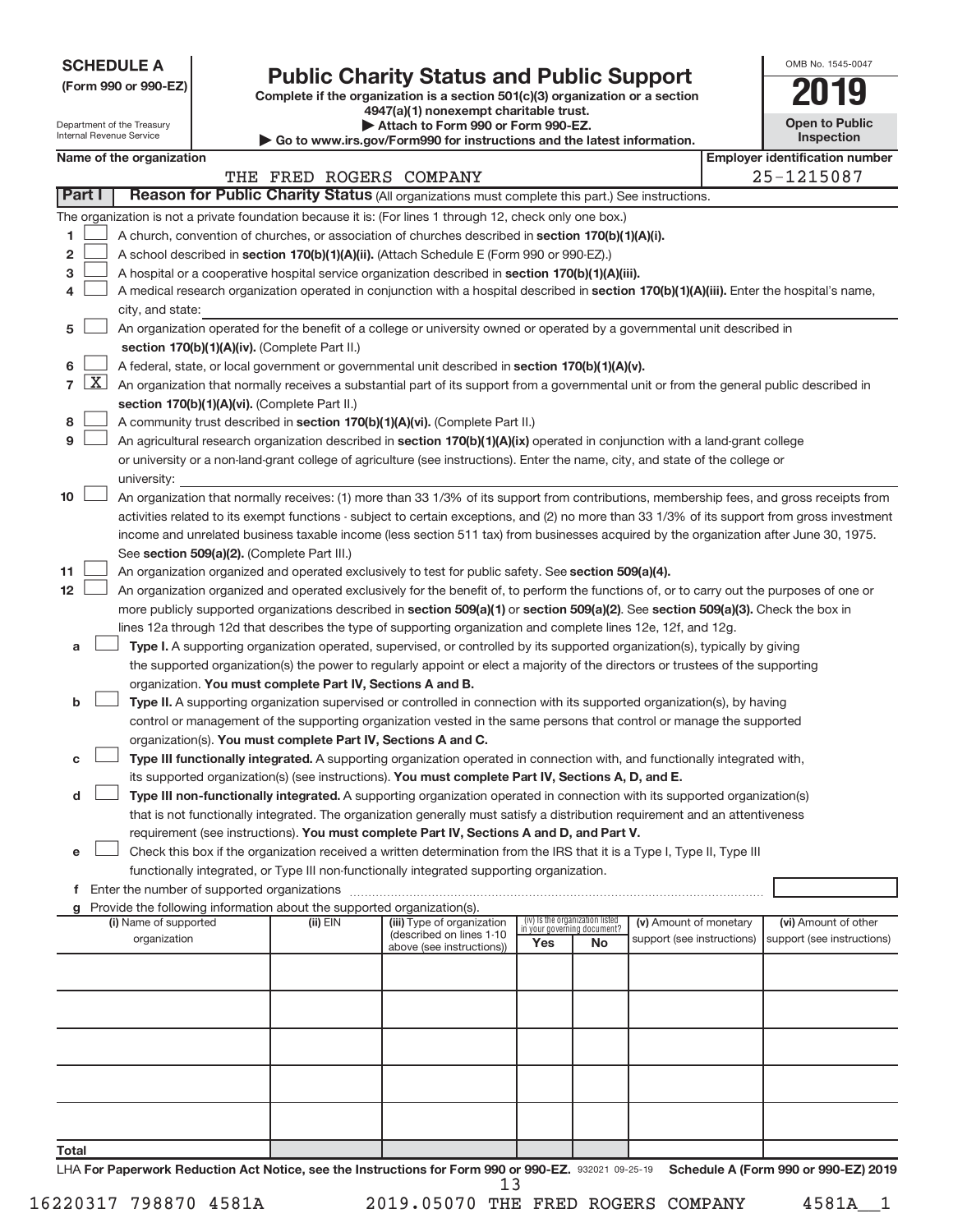## Schedule A (Form 990 or 990-EZ) 2019 THE FRED ROGERS COMPANY  $25-1215087$  Page

25-1215087 Page 2

(Complete only if you checked the box on line 5, 7, or 8 of Part I or if the organization failed to qualify under Part III. If the organization fails to qualify under the tests listed below, please complete Part III.) **Part II** | Support Schedule for Organizations Described in Sections 170(b)(1)(A)(iv) and 170(b)(1)(A)(vi)

|   | <b>Section A. Public Support</b>                                                                                                                                                                                                                                                      |            |                       |            |              |                  |                                    |  |
|---|---------------------------------------------------------------------------------------------------------------------------------------------------------------------------------------------------------------------------------------------------------------------------------------|------------|-----------------------|------------|--------------|------------------|------------------------------------|--|
|   | Calendar year (or fiscal year beginning in)                                                                                                                                                                                                                                           | (a) 2015   | (b) 2016              | (c) 2017   | $(d)$ 2018   | (e) 2019         | (f) Total                          |  |
|   | 1 Gifts, grants, contributions, and                                                                                                                                                                                                                                                   |            |                       |            |              |                  |                                    |  |
|   | membership fees received. (Do not                                                                                                                                                                                                                                                     |            |                       |            |              |                  |                                    |  |
|   | include any "unusual grants.")                                                                                                                                                                                                                                                        | 2,421,279. | 9, 171, 376.          | 7,730,587. | 1,294,906.   | 1,097,476.       | 21,715,624.                        |  |
|   | 2 Tax revenues levied for the organ-                                                                                                                                                                                                                                                  |            |                       |            |              |                  |                                    |  |
|   | ization's benefit and either paid to                                                                                                                                                                                                                                                  |            |                       |            |              |                  |                                    |  |
|   | or expended on its behalf                                                                                                                                                                                                                                                             |            |                       |            |              |                  |                                    |  |
|   | 3 The value of services or facilities                                                                                                                                                                                                                                                 |            |                       |            |              |                  |                                    |  |
|   | furnished by a governmental unit to                                                                                                                                                                                                                                                   |            |                       |            |              |                  |                                    |  |
|   | the organization without charge                                                                                                                                                                                                                                                       |            |                       |            |              |                  |                                    |  |
|   | 4 Total. Add lines 1 through 3                                                                                                                                                                                                                                                        | 2,421,279. | 9, 171, 376.          | 7,730,587. | 1,294,906.   | 1,097,476.       | 21,715,624.                        |  |
|   | 5 The portion of total contributions                                                                                                                                                                                                                                                  |            |                       |            |              |                  |                                    |  |
|   | by each person (other than a                                                                                                                                                                                                                                                          |            |                       |            |              |                  |                                    |  |
|   | governmental unit or publicly                                                                                                                                                                                                                                                         |            |                       |            |              |                  |                                    |  |
|   | supported organization) included                                                                                                                                                                                                                                                      |            |                       |            |              |                  |                                    |  |
|   | on line 1 that exceeds 2% of the                                                                                                                                                                                                                                                      |            |                       |            |              |                  |                                    |  |
|   | amount shown on line 11,                                                                                                                                                                                                                                                              |            |                       |            |              |                  |                                    |  |
|   | column (f)                                                                                                                                                                                                                                                                            |            |                       |            |              |                  | 13,041,508.                        |  |
|   | 6 Public support. Subtract line 5 from line 4.                                                                                                                                                                                                                                        |            |                       |            |              |                  | 8,674,116.                         |  |
|   | <b>Section B. Total Support</b>                                                                                                                                                                                                                                                       |            |                       |            |              |                  |                                    |  |
|   | Calendar year (or fiscal year beginning in)                                                                                                                                                                                                                                           | (a) 2015   | (b) 2016              | $(c)$ 2017 | $(d)$ 2018   | (e) 2019         | (f) Total                          |  |
|   | 7 Amounts from line 4                                                                                                                                                                                                                                                                 | 2,421,279. | 9, 171, 376.          | 7,730,587. | 1,294,906    | 1,097,476.       | 21,715,624.                        |  |
|   | 8 Gross income from interest,                                                                                                                                                                                                                                                         |            |                       |            |              |                  |                                    |  |
|   | dividends, payments received on                                                                                                                                                                                                                                                       |            |                       |            |              |                  |                                    |  |
|   | securities loans, rents, royalties,                                                                                                                                                                                                                                                   |            |                       |            |              |                  |                                    |  |
|   | and income from similar sources                                                                                                                                                                                                                                                       |            | $302, 849.$ 379, 754. | 709, 755.  | 1, 115, 768. | 1,235,075.       | 3,743,201.                         |  |
| 9 | Net income from unrelated business                                                                                                                                                                                                                                                    |            |                       |            |              |                  |                                    |  |
|   | activities, whether or not the                                                                                                                                                                                                                                                        |            |                       |            |              |                  |                                    |  |
|   | business is regularly carried on                                                                                                                                                                                                                                                      |            |                       |            |              |                  |                                    |  |
|   | 10 Other income. Do not include gain                                                                                                                                                                                                                                                  |            |                       |            |              |                  |                                    |  |
|   | or loss from the sale of capital                                                                                                                                                                                                                                                      |            |                       |            |              |                  |                                    |  |
|   | assets (Explain in Part VI.)                                                                                                                                                                                                                                                          |            |                       |            |              |                  | $14,332.$ 14,332.                  |  |
|   | <b>11 Total support.</b> Add lines 7 through 10                                                                                                                                                                                                                                       |            |                       |            |              |                  | 25, 473, 157.                      |  |
|   | 12 Gross receipts from related activities, etc. (see instructions)                                                                                                                                                                                                                    |            |                       |            |              | 12 <sup>12</sup> | 107,818,063.                       |  |
|   | 13 First five years. If the Form 990 is for the organization's first, second, third, fourth, or fifth tax year as a section 501(c)(3)                                                                                                                                                 |            |                       |            |              |                  |                                    |  |
|   | organization, check this box and stop here material content and the content of the state of the content of the content of the content of the content of the content of the content of the content of the content of the conten                                                        |            |                       |            |              |                  |                                    |  |
|   | Section C. Computation of Public Support Percentage                                                                                                                                                                                                                                   |            |                       |            |              |                  |                                    |  |
|   |                                                                                                                                                                                                                                                                                       |            |                       |            |              | 14               | 34.05<br>%                         |  |
|   |                                                                                                                                                                                                                                                                                       |            |                       |            |              | 15               | 37.69<br>%                         |  |
|   | 16a 33 1/3% support test - 2019. If the organization did not check the box on line 13, and line 14 is 33 1/3% or more, check this box and                                                                                                                                             |            |                       |            |              |                  |                                    |  |
|   |                                                                                                                                                                                                                                                                                       |            |                       |            |              |                  | $\blacktriangleright$ $\mathbf{X}$ |  |
|   | b 33 1/3% support test - 2018. If the organization did not check a box on line 13 or 16a, and line 15 is 33 1/3% or more, check this box                                                                                                                                              |            |                       |            |              |                  |                                    |  |
|   |                                                                                                                                                                                                                                                                                       |            |                       |            |              |                  |                                    |  |
|   |                                                                                                                                                                                                                                                                                       |            |                       |            |              |                  |                                    |  |
|   | 17a 10% -facts-and-circumstances test - 2019. If the organization did not check a box on line 13, 16a, or 16b, and line 14 is 10% or more,<br>and if the organization meets the "facts-and-circumstances" test, check this box and stop here. Explain in Part VI how the organization |            |                       |            |              |                  |                                    |  |
|   |                                                                                                                                                                                                                                                                                       |            |                       |            |              |                  |                                    |  |
|   | <b>b 10%</b> -facts-and-circumstances test - 2018. If the organization did not check a box on line 13, 16a, 16b, or 17a, and line 15 is 10% or                                                                                                                                        |            |                       |            |              |                  |                                    |  |
|   | more, and if the organization meets the "facts-and-circumstances" test, check this box and stop here. Explain in Part VI how the                                                                                                                                                      |            |                       |            |              |                  |                                    |  |
|   |                                                                                                                                                                                                                                                                                       |            |                       |            |              |                  |                                    |  |
|   |                                                                                                                                                                                                                                                                                       |            |                       |            |              |                  |                                    |  |
|   | 18 Private foundation. If the organization did not check a box on line 13, 16a, 16b, 17a, or 17b, check this box and see instructions<br>Schodule A (Form 000 or 000 F7) 2010                                                                                                         |            |                       |            |              |                  |                                    |  |

**Schedule A (Form 990 or 990-EZ) 2019**

932022 09-25-19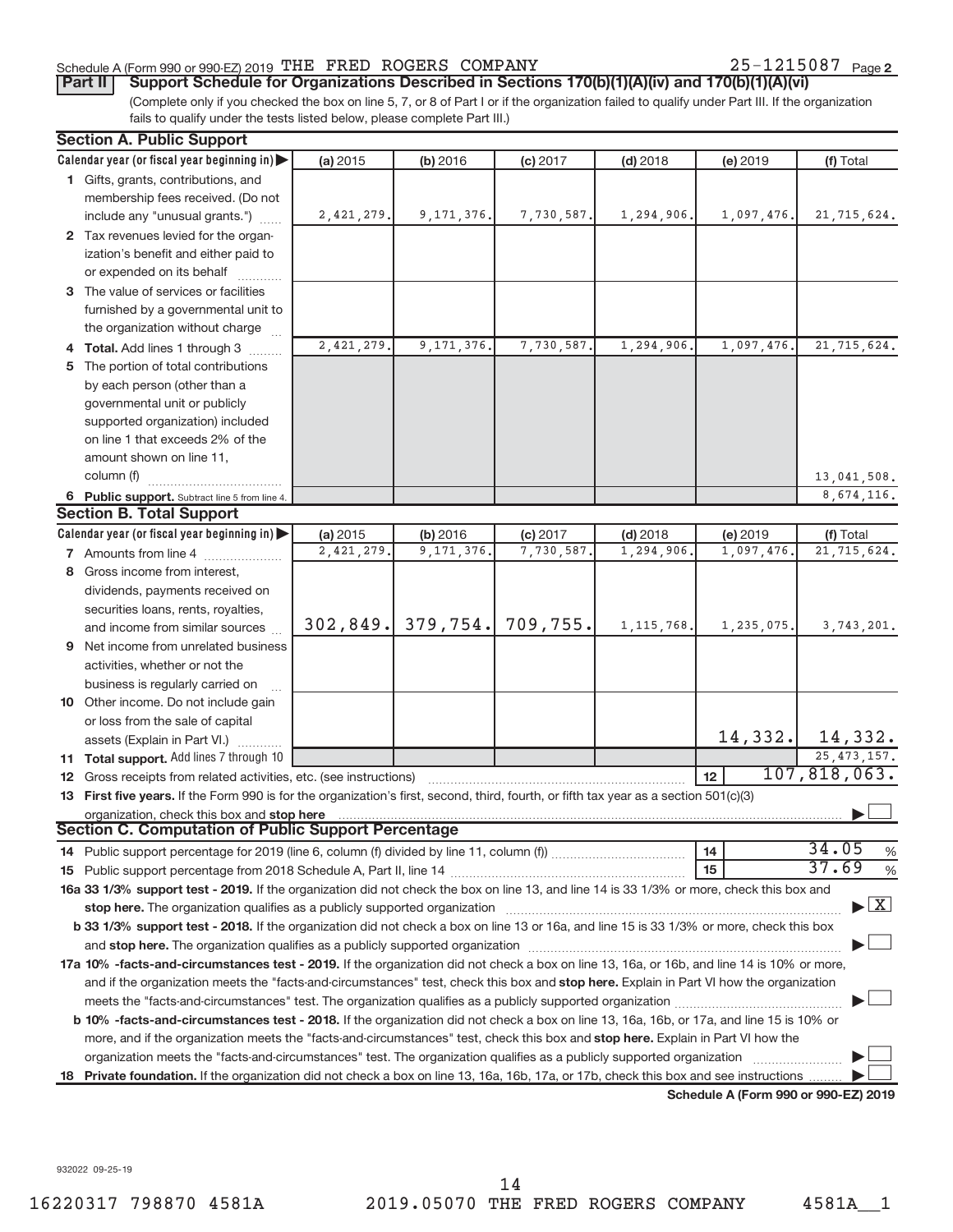## Schedule A (Form 990 or 990-EZ) 2019 THE FRED ROGERS COMPANY  $25-1215087$  Page

**Part III | Support Schedule for Organizations Described in Section 509(a)(2)** 

(Complete only if you checked the box on line 10 of Part I or if the organization failed to qualify under Part II. If the organization fails to qualify under the tests listed below, please complete Part II.)

|              | Calendar year (or fiscal year beginning in)                                                                                                         | (a) 2015 | (b) 2016 | $(c)$ 2017 | $(d)$ 2018                         | (e) 2019 | (f) Total                            |
|--------------|-----------------------------------------------------------------------------------------------------------------------------------------------------|----------|----------|------------|------------------------------------|----------|--------------------------------------|
|              | 1 Gifts, grants, contributions, and                                                                                                                 |          |          |            |                                    |          |                                      |
|              | membership fees received. (Do not                                                                                                                   |          |          |            |                                    |          |                                      |
|              | include any "unusual grants.")                                                                                                                      |          |          |            |                                    |          |                                      |
| $\mathbf{2}$ | Gross receipts from admissions,<br>merchandise sold or services per-<br>formed, or facilities furnished in                                          |          |          |            |                                    |          |                                      |
|              | any activity that is related to the<br>organization's tax-exempt purpose                                                                            |          |          |            |                                    |          |                                      |
| 3            | Gross receipts from activities that                                                                                                                 |          |          |            |                                    |          |                                      |
|              | are not an unrelated trade or bus-                                                                                                                  |          |          |            |                                    |          |                                      |
|              | iness under section 513                                                                                                                             |          |          |            |                                    |          |                                      |
| 4            | Tax revenues levied for the organ-                                                                                                                  |          |          |            |                                    |          |                                      |
|              | ization's benefit and either paid to<br>or expended on its behalf<br>.                                                                              |          |          |            |                                    |          |                                      |
| 5            | The value of services or facilities                                                                                                                 |          |          |            |                                    |          |                                      |
|              | furnished by a governmental unit to<br>the organization without charge                                                                              |          |          |            |                                    |          |                                      |
| 6            | Total. Add lines 1 through 5                                                                                                                        |          |          |            |                                    |          |                                      |
|              | 7a Amounts included on lines 1, 2, and                                                                                                              |          |          |            |                                    |          |                                      |
|              | 3 received from disqualified persons                                                                                                                |          |          |            |                                    |          |                                      |
|              | <b>b</b> Amounts included on lines 2 and 3 received                                                                                                 |          |          |            |                                    |          |                                      |
|              | from other than disqualified persons that<br>exceed the greater of \$5,000 or 1% of the<br>amount on line 13 for the year                           |          |          |            |                                    |          |                                      |
|              | c Add lines 7a and 7b                                                                                                                               |          |          |            |                                    |          |                                      |
|              | 8 Public support. (Subtract line 7c from line 6.)                                                                                                   |          |          |            |                                    |          |                                      |
|              | <b>Section B. Total Support</b>                                                                                                                     |          |          |            |                                    |          |                                      |
|              | Calendar year (or fiscal year beginning in)                                                                                                         | (a) 2015 | (b) 2016 | $(c)$ 2017 | $(d)$ 2018                         | (e) 2019 | (f) Total                            |
|              | 9 Amounts from line 6                                                                                                                               |          |          |            |                                    |          |                                      |
|              | <b>10a</b> Gross income from interest,<br>dividends, payments received on<br>securities loans, rents, royalties,<br>and income from similar sources |          |          |            |                                    |          |                                      |
|              | <b>b</b> Unrelated business taxable income                                                                                                          |          |          |            |                                    |          |                                      |
|              | (less section 511 taxes) from businesses<br>acquired after June 30, 1975                                                                            |          |          |            |                                    |          |                                      |
|              | c Add lines 10a and 10b                                                                                                                             |          |          |            |                                    |          |                                      |
|              | 11 Net income from unrelated business<br>activities not included in line 10b.<br>whether or not the business is<br>regularly carried on             |          |          |            |                                    |          |                                      |
|              | 12 Other income. Do not include gain<br>or loss from the sale of capital                                                                            |          |          |            |                                    |          |                                      |
|              | assets (Explain in Part VI.)<br><b>13</b> Total support. (Add lines 9, 10c, 11, and 12.)                                                            |          |          |            |                                    |          |                                      |
|              | 14 First five years. If the Form 990 is for the organization's first, second, third, fourth, or fifth tax year as a section 501(c)(3) organization, |          |          |            |                                    |          |                                      |
|              |                                                                                                                                                     |          |          |            |                                    |          |                                      |
|              | <b>Section C. Computation of Public Support Percentage</b>                                                                                          |          |          |            |                                    |          |                                      |
|              |                                                                                                                                                     |          |          |            |                                    | 15       | %                                    |
|              |                                                                                                                                                     |          |          |            |                                    | 16       | %                                    |
|              | Section D. Computation of Investment Income Percentage                                                                                              |          |          |            |                                    |          |                                      |
|              |                                                                                                                                                     |          |          |            |                                    | 17       |                                      |
|              |                                                                                                                                                     |          |          |            |                                    | 18       | %                                    |
|              |                                                                                                                                                     |          |          |            |                                    |          | %                                    |
|              | 19a 33 1/3% support tests - 2019. If the organization did not check the box on line 14, and line 15 is more than 33 1/3%, and line 17 is not        |          |          |            |                                    |          |                                      |
|              | more than 33 1/3%, check this box and stop here. The organization qualifies as a publicly supported organization                                    |          |          |            |                                    |          |                                      |
|              | b 33 1/3% support tests - 2018. If the organization did not check a box on line 14 or line 19a, and line 16 is more than 33 1/3%, and               |          |          |            |                                    |          |                                      |
|              | line 18 is not more than 33 1/3%, check this box and stop here. The organization qualifies as a publicly supported organization                     |          |          |            |                                    |          |                                      |
|              |                                                                                                                                                     |          |          |            |                                    |          |                                      |
|              | 932023 09-25-19                                                                                                                                     |          |          |            |                                    |          | Schedule A (Form 990 or 990-EZ) 2019 |
|              |                                                                                                                                                     |          |          | 15         |                                    |          |                                      |
|              | 16220317 798870 4581A                                                                                                                               |          |          |            | 2019.05070 THE FRED ROGERS COMPANY |          | 4581A 1                              |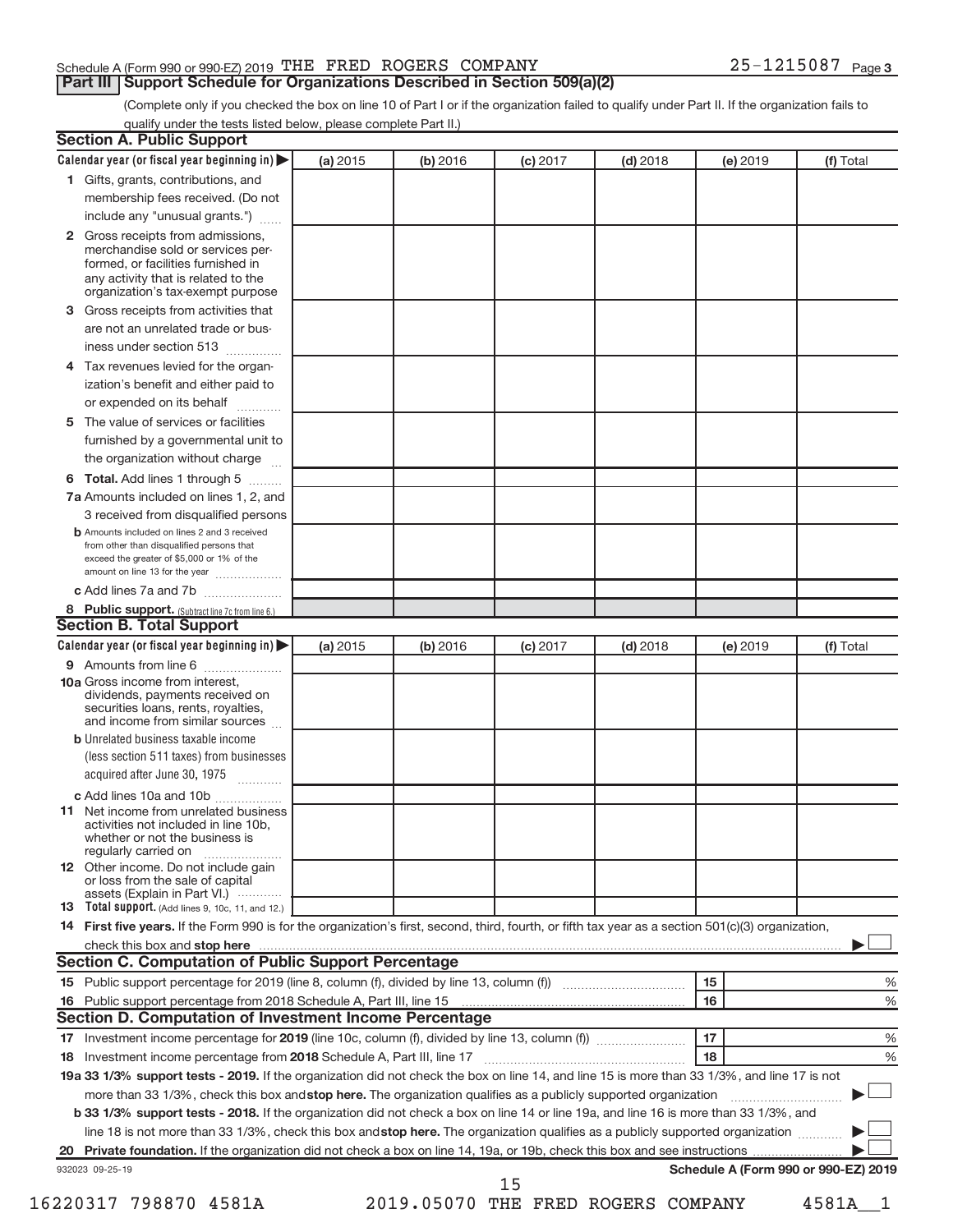**1**

**2**

**3a**

**3b**

**3c**

**4a**

**4b**

**4c**

**5a**

**5b 5c**

**6**

**7**

**8**

**9a**

**9b**

**9c**

**10a**

**10b**

**Yes No**

## **Part IV Supporting Organizations**

(Complete only if you checked a box in line 12 on Part I. If you checked 12a of Part I, complete Sections A and B. If you checked 12b of Part I, complete Sections A and C. If you checked 12c of Part I, complete Sections A, D, and E. If you checked 12d of Part I, complete Sections A and D, and complete Part V.)

### **Section A. All Supporting Organizations**

- **1** Are all of the organization's supported organizations listed by name in the organization's governing documents? If "No," describe in Part VI how the supported organizations are designated. If designated by *class or purpose, describe the designation. If historic and continuing relationship, explain.*
- **2** Did the organization have any supported organization that does not have an IRS determination of status under section 509(a)(1) or (2)? If "Yes," explain in Part VI how the organization determined that the supported *organization was described in section 509(a)(1) or (2).*
- **3a** Did the organization have a supported organization described in section 501(c)(4), (5), or (6)? If "Yes," answer *(b) and (c) below.*
- **b** Did the organization confirm that each supported organization qualified under section 501(c)(4), (5), or (6) and satisfied the public support tests under section 509(a)(2)? If "Yes," describe in Part VI when and how the *organization made the determination.*
- **c** Did the organization ensure that all support to such organizations was used exclusively for section 170(c)(2)(B) purposes? If "Yes," explain in Part VI what controls the organization put in place to ensure such use.
- **4 a** *If* Was any supported organization not organized in the United States ("foreign supported organization")? *"Yes," and if you checked 12a or 12b in Part I, answer (b) and (c) below.*
- **b** Did the organization have ultimate control and discretion in deciding whether to make grants to the foreign supported organization? If "Yes," describe in Part VI how the organization had such control and discretion *despite being controlled or supervised by or in connection with its supported organizations.*
- **c** Did the organization support any foreign supported organization that does not have an IRS determination under sections 501(c)(3) and 509(a)(1) or (2)? If "Yes," explain in Part VI what controls the organization used *to ensure that all support to the foreign supported organization was used exclusively for section 170(c)(2)(B) purposes.*
- **5a** Did the organization add, substitute, or remove any supported organizations during the tax year? If "Yes," answer (b) and (c) below (if applicable). Also, provide detail in **Part VI,** including (i) the names and EIN *numbers of the supported organizations added, substituted, or removed; (ii) the reasons for each such action; (iii) the authority under the organization's organizing document authorizing such action; and (iv) how the action was accomplished (such as by amendment to the organizing document).*
- **b** Type I or Type II only. Was any added or substituted supported organization part of a class already designated in the organization's organizing document?
- **c Substitutions only.**  Was the substitution the result of an event beyond the organization's control?
- **6** Did the organization provide support (whether in the form of grants or the provision of services or facilities) to **Part VI.** support or benefit one or more of the filing organization's supported organizations? If "Yes," provide detail in anyone other than (i) its supported organizations, (ii) individuals that are part of the charitable class benefited by one or more of its supported organizations, or (iii) other supporting organizations that also
- **7** Did the organization provide a grant, loan, compensation, or other similar payment to a substantial contributor regard to a substantial contributor? If "Yes," complete Part I of Schedule L (Form 990 or 990-EZ). (as defined in section 4958(c)(3)(C)), a family member of a substantial contributor, or a 35% controlled entity with
- **8** Did the organization make a loan to a disqualified person (as defined in section 4958) not described in line 7? *If "Yes," complete Part I of Schedule L (Form 990 or 990-EZ).*
- **9 a** Was the organization controlled directly or indirectly at any time during the tax year by one or more in section 509(a)(1) or (2))? If "Yes," provide detail in **Part VI.** disqualified persons as defined in section 4946 (other than foundation managers and organizations described
- **b** Did one or more disqualified persons (as defined in line 9a) hold a controlling interest in any entity in which the supporting organization had an interest? If "Yes," provide detail in Part VI.
- **c** Did a disqualified person (as defined in line 9a) have an ownership interest in, or derive any personal benefit from, assets in which the supporting organization also had an interest? If "Yes," provide detail in Part VI.
- **10 a** Was the organization subject to the excess business holdings rules of section 4943 because of section supporting organizations)? If "Yes," answer 10b below. 4943(f) (regarding certain Type II supporting organizations, and all Type III non-functionally integrated
	- **b** Did the organization have any excess business holdings in the tax year? (Use Schedule C, Form 4720, to *determine whether the organization had excess business holdings.)*

932024 09-25-19

**Schedule A (Form 990 or 990-EZ) 2019**

16

16220317 798870 4581A 2019.05070 THE FRED ROGERS COMPANY 4581A\_\_1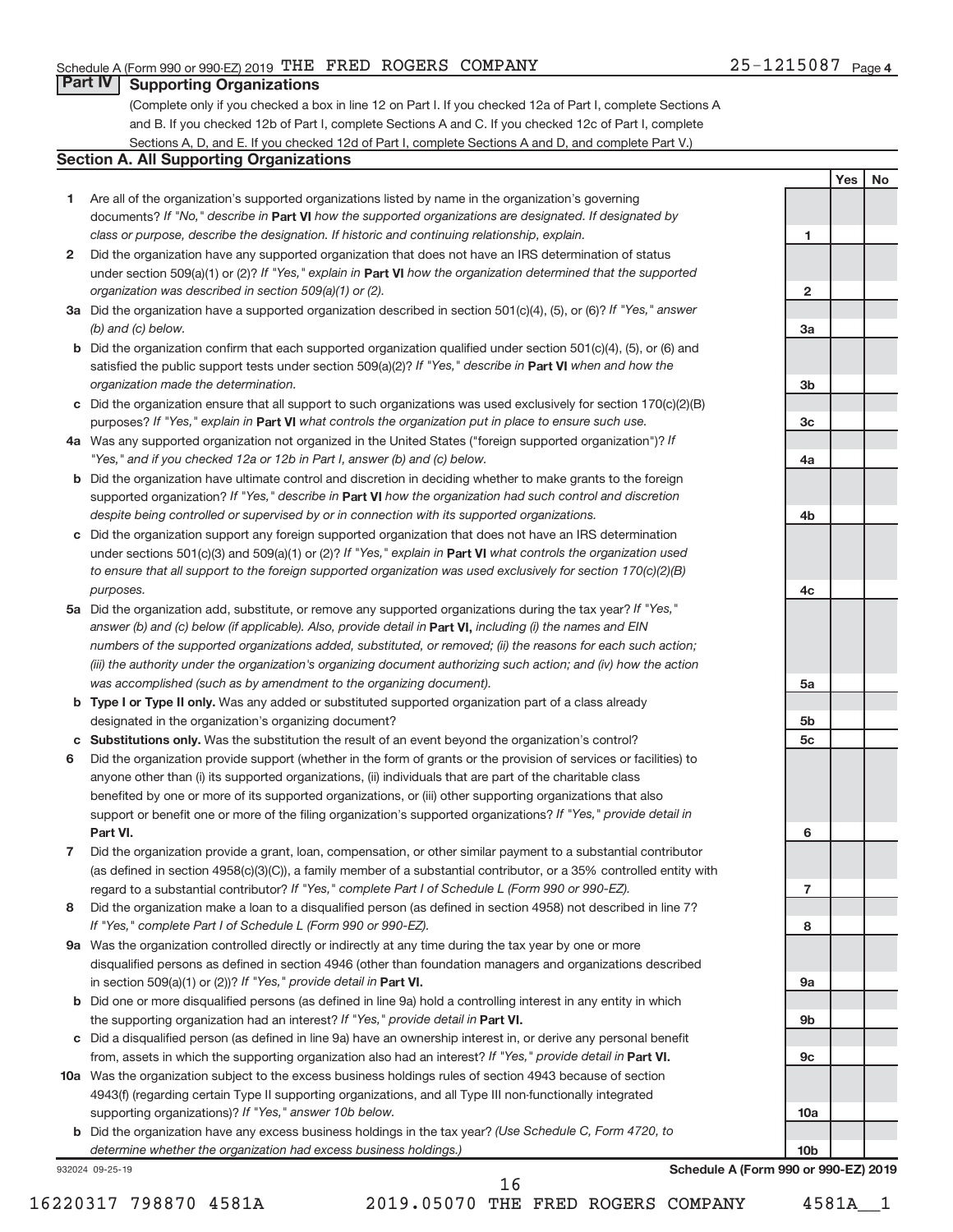### Schedule A (Form 990 or 990-EZ) 2019 Page THE FRED ROGERS COMPANY 25-1215087

|    | Part IV         | <b>Supporting Organizations (continued)</b>                                                                                     |                 |     |           |
|----|-----------------|---------------------------------------------------------------------------------------------------------------------------------|-----------------|-----|-----------|
|    |                 |                                                                                                                                 |                 | Yes | <b>No</b> |
| 11 |                 | Has the organization accepted a gift or contribution from any of the following persons?                                         |                 |     |           |
|    |                 | a A person who directly or indirectly controls, either alone or together with persons described in (b) and (c)                  |                 |     |           |
|    |                 | below, the governing body of a supported organization?                                                                          | 11a             |     |           |
|    |                 | <b>b</b> A family member of a person described in (a) above?                                                                    | 11 <sub>b</sub> |     |           |
|    |                 | c A 35% controlled entity of a person described in (a) or (b) above? If "Yes" to a, b, or c, provide detail in Part VI.         | 11c             |     |           |
|    |                 | <b>Section B. Type I Supporting Organizations</b>                                                                               |                 |     |           |
|    |                 |                                                                                                                                 |                 | Yes | <b>No</b> |
| 1  |                 | Did the directors, trustees, or membership of one or more supported organizations have the power to                             |                 |     |           |
|    |                 | regularly appoint or elect at least a majority of the organization's directors or trustees at all times during the              |                 |     |           |
|    |                 |                                                                                                                                 |                 |     |           |
|    |                 | tax year? If "No," describe in Part VI how the supported organization(s) effectively operated, supervised, or                   |                 |     |           |
|    |                 | controlled the organization's activities. If the organization had more than one supported organization,                         |                 |     |           |
|    |                 | describe how the powers to appoint and/or remove directors or trustees were allocated among the supported                       |                 |     |           |
|    |                 | organizations and what conditions or restrictions, if any, applied to such powers during the tax year.                          | 1               |     |           |
| 2  |                 | Did the organization operate for the benefit of any supported organization other than the supported                             |                 |     |           |
|    |                 | organization(s) that operated, supervised, or controlled the supporting organization? If "Yes," explain in                      |                 |     |           |
|    |                 | Part VI how providing such benefit carried out the purposes of the supported organization(s) that operated,                     |                 |     |           |
|    |                 | supervised, or controlled the supporting organization.                                                                          | $\mathbf{2}$    |     |           |
|    |                 | <b>Section C. Type II Supporting Organizations</b>                                                                              |                 |     |           |
|    |                 |                                                                                                                                 |                 | Yes | <b>No</b> |
| 1  |                 | Were a majority of the organization's directors or trustees during the tax year also a majority of the directors                |                 |     |           |
|    |                 | or trustees of each of the organization's supported organization(s)? If "No," describe in Part VI how control                   |                 |     |           |
|    |                 | or management of the supporting organization was vested in the same persons that controlled or managed                          |                 |     |           |
|    |                 | the supported organization(s).                                                                                                  | 1               |     |           |
|    |                 | <b>Section D. All Type III Supporting Organizations</b>                                                                         |                 |     |           |
|    |                 |                                                                                                                                 |                 | Yes | <b>No</b> |
| 1  |                 | Did the organization provide to each of its supported organizations, by the last day of the fifth month of the                  |                 |     |           |
|    |                 | organization's tax year, (i) a written notice describing the type and amount of support provided during the prior tax           |                 |     |           |
|    |                 | year, (ii) a copy of the Form 990 that was most recently filed as of the date of notification, and (iii) copies of the          |                 |     |           |
|    |                 | organization's governing documents in effect on the date of notification, to the extent not previously provided?                | 1               |     |           |
| 2  |                 | Were any of the organization's officers, directors, or trustees either (i) appointed or elected by the supported                |                 |     |           |
|    |                 | organization(s) or (ii) serving on the governing body of a supported organization? If "No," explain in Part VI how              |                 |     |           |
|    |                 | the organization maintained a close and continuous working relationship with the supported organization(s).                     | $\mathbf{2}$    |     |           |
| 3  |                 | By reason of the relationship described in (2), did the organization's supported organizations have a                           |                 |     |           |
|    |                 | significant voice in the organization's investment policies and in directing the use of the organization's                      |                 |     |           |
|    |                 | income or assets at all times during the tax year? If "Yes," describe in Part VI the role the organization's                    |                 |     |           |
|    |                 | supported organizations played in this regard.                                                                                  | з               |     |           |
|    |                 | Section E. Type III Functionally Integrated Supporting Organizations                                                            |                 |     |           |
| 1  |                 | Check the box next to the method that the organization used to satisfy the Integral Part Test during the yealsee instructions). |                 |     |           |
|    |                 | The organization satisfied the Activities Test. Complete line 2 below.                                                          |                 |     |           |
| a  |                 |                                                                                                                                 |                 |     |           |
| b  |                 | The organization is the parent of each of its supported organizations. Complete line 3 below.                                   |                 |     |           |
| с  |                 | The organization supported a governmental entity. Describe in Part VI how you supported a government entity (see instructions). |                 |     |           |
| 2  |                 | Activities Test. Answer (a) and (b) below.                                                                                      |                 | Yes | No        |
| а  |                 | Did substantially all of the organization's activities during the tax year directly further the exempt purposes of              |                 |     |           |
|    |                 | the supported organization(s) to which the organization was responsive? If "Yes," then in Part VI identify                      |                 |     |           |
|    |                 | those supported organizations and explain how these activities directly furthered their exempt purposes,                        |                 |     |           |
|    |                 | how the organization was responsive to those supported organizations, and how the organization determined                       |                 |     |           |
|    |                 | that these activities constituted substantially all of its activities.                                                          | 2a              |     |           |
| b  |                 | Did the activities described in (a) constitute activities that, but for the organization's involvement, one or more             |                 |     |           |
|    |                 | of the organization's supported organization(s) would have been engaged in? If "Yes," explain in Part VI the                    |                 |     |           |
|    |                 | reasons for the organization's position that its supported organization(s) would have engaged in these                          |                 |     |           |
|    |                 | activities but for the organization's involvement.                                                                              | 2 <sub>b</sub>  |     |           |
| з  |                 | Parent of Supported Organizations. Answer (a) and (b) below.                                                                    |                 |     |           |
| а  |                 | Did the organization have the power to regularly appoint or elect a majority of the officers, directors, or                     |                 |     |           |
|    |                 | trustees of each of the supported organizations? Provide details in Part VI.                                                    | За              |     |           |
|    |                 | <b>b</b> Did the organization exercise a substantial degree of direction over the policies, programs, and activities of each    |                 |     |           |
|    |                 | of its supported organizations? If "Yes," describe in Part VI the role played by the organization in this regard.               | 3 <sub>b</sub>  |     |           |
|    | 932025 09-25-19 | Schedule A (Form 990 or 990-EZ) 2019                                                                                            |                 |     |           |
|    |                 | 17                                                                                                                              |                 |     |           |

16220317 798870 4581A 2019.05070 THE FRED ROGERS COMPANY 4581A\_\_1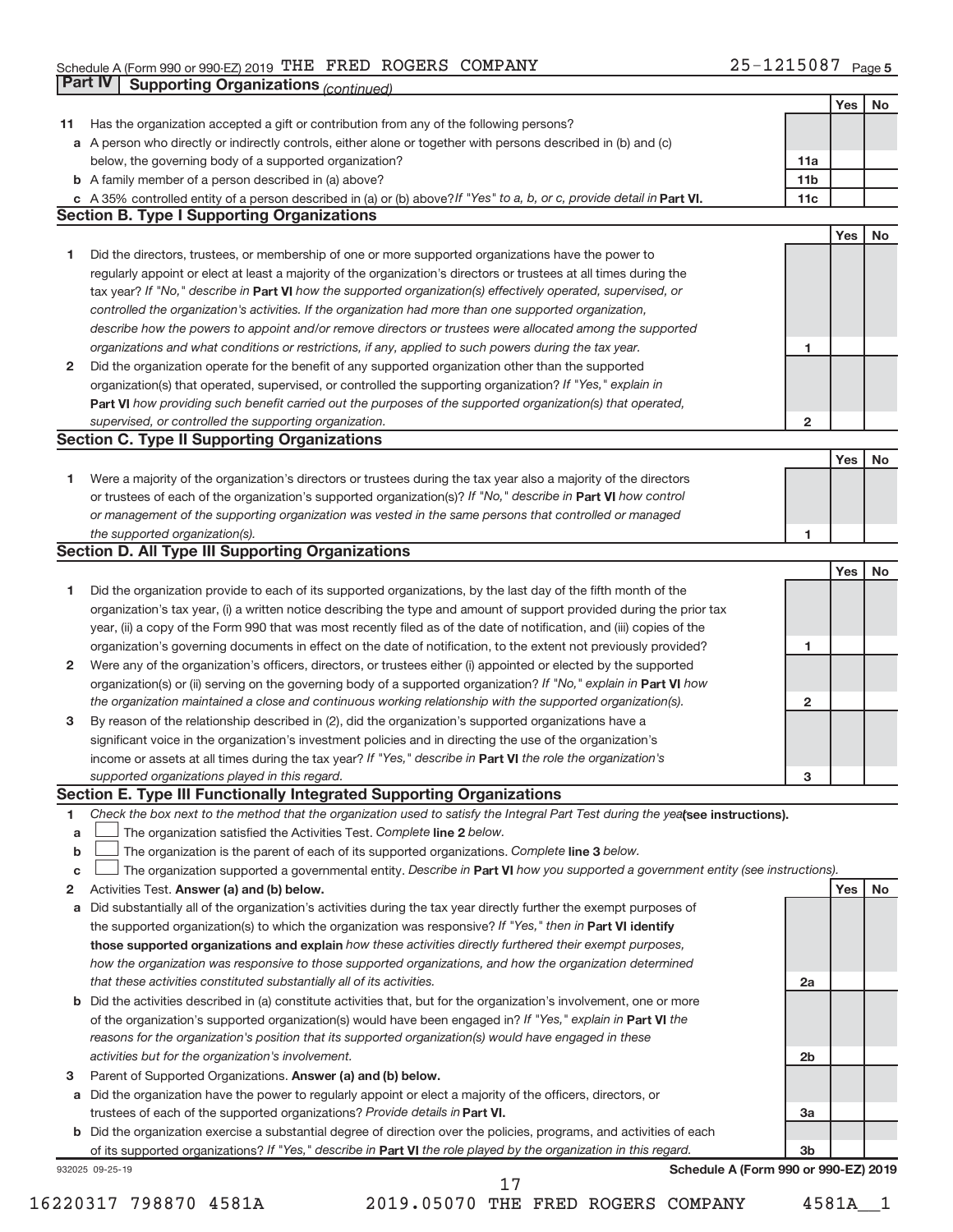## Schedule A (Form 990 or 990-EZ) 2019 THE FRED ROGERS COMPANY  $25-1215087$  Page **Part V Type III Non-Functionally Integrated 509(a)(3) Supporting Organizations**

1 **Letter here if the organization satisfied the Integral Part Test as a qualifying trust on Nov. 20, 1970 (explain in Part VI). See instructions. All** other Type III non-functionally integrated supporting organizations must complete Sections A through E.

|                | <b>Section A - Adjusted Net Income</b>                                       |                | (A) Prior Year | (B) Current Year<br>(optional) |
|----------------|------------------------------------------------------------------------------|----------------|----------------|--------------------------------|
| 1              | Net short-term capital gain                                                  | 1              |                |                                |
| $\overline{2}$ | Recoveries of prior-year distributions                                       | $\overline{2}$ |                |                                |
| з              | Other gross income (see instructions)                                        | 3              |                |                                |
| 4              | Add lines 1 through 3.                                                       | 4              |                |                                |
| 5              | Depreciation and depletion                                                   | 5              |                |                                |
| 6              | Portion of operating expenses paid or incurred for production or             |                |                |                                |
|                | collection of gross income or for management, conservation, or               |                |                |                                |
|                | maintenance of property held for production of income (see instructions)     | 6              |                |                                |
| 7              | Other expenses (see instructions)                                            | $\overline{7}$ |                |                                |
| 8              | Adjusted Net Income (subtract lines 5, 6, and 7 from line 4)                 | 8              |                |                                |
|                | <b>Section B - Minimum Asset Amount</b>                                      |                | (A) Prior Year | (B) Current Year<br>(optional) |
| 1              | Aggregate fair market value of all non-exempt-use assets (see                |                |                |                                |
|                | instructions for short tax year or assets held for part of year):            |                |                |                                |
|                | a Average monthly value of securities                                        | 1a             |                |                                |
|                | <b>b</b> Average monthly cash balances                                       | 1 <sub>b</sub> |                |                                |
|                | c Fair market value of other non-exempt-use assets                           | 1c             |                |                                |
|                | <b>d</b> Total (add lines 1a, 1b, and 1c)                                    | 1 <sub>d</sub> |                |                                |
|                | e Discount claimed for blockage or other                                     |                |                |                                |
|                | factors (explain in detail in Part VI):                                      |                |                |                                |
| 2              | Acquisition indebtedness applicable to non-exempt-use assets                 | $\overline{2}$ |                |                                |
| 3              | Subtract line 2 from line 1d.                                                | 3              |                |                                |
| 4              | Cash deemed held for exempt use. Enter 1-1/2% of line 3 (for greater amount, |                |                |                                |
|                | see instructions).                                                           | 4              |                |                                |
| 5              | Net value of non-exempt-use assets (subtract line 4 from line 3)             | 5              |                |                                |
| 6              | Multiply line 5 by .035.                                                     | 6              |                |                                |
| 7              | Recoveries of prior-year distributions                                       | $\overline{7}$ |                |                                |
| 8              | Minimum Asset Amount (add line 7 to line 6)                                  | 8              |                |                                |
|                | <b>Section C - Distributable Amount</b>                                      |                |                | <b>Current Year</b>            |
| 1              | Adjusted net income for prior year (from Section A, line 8, Column A)        | 1              |                |                                |
| $\mathbf{2}$   | Enter 85% of line 1.                                                         | $\overline{2}$ |                |                                |
| 3              | Minimum asset amount for prior year (from Section B, line 8, Column A)       | 3              |                |                                |
| 4              | Enter greater of line 2 or line 3.                                           | 4              |                |                                |
| 5              | Income tax imposed in prior year                                             | 5              |                |                                |
| 6              | <b>Distributable Amount.</b> Subtract line 5 from line 4, unless subject to  |                |                |                                |
|                | emergency temporary reduction (see instructions).                            | 6              |                |                                |
| -              | and the second control of the second                                         |                |                |                                |

**7** Check here if the current year is the organization's first as a non-functionally integrated Type III supporting organization (see instructions).

**Schedule A (Form 990 or 990-EZ) 2019**

932026 09-25-19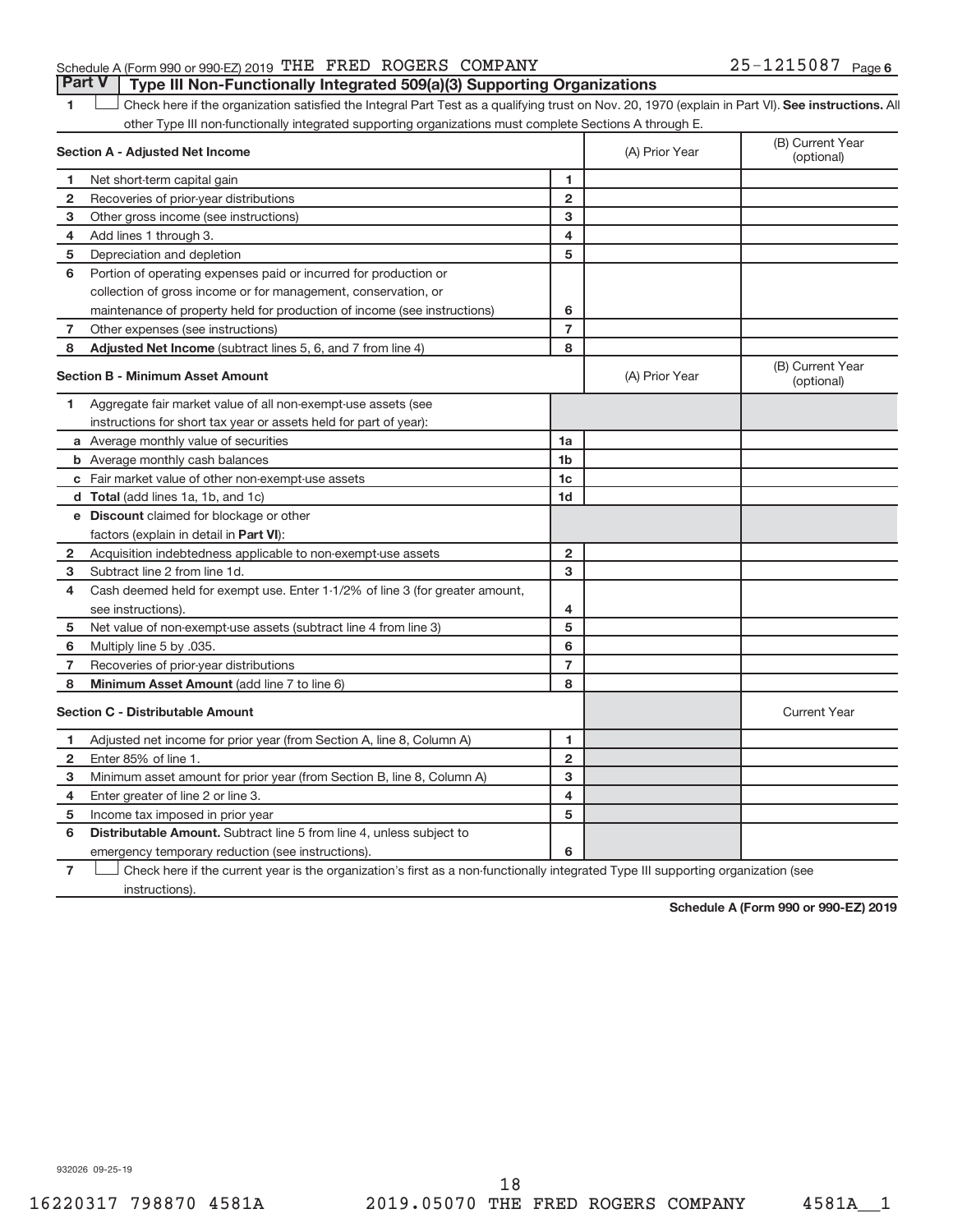## Schedule A (Form 990 or 990-EZ) 2019 THE FRED ROGERS COMPANY  $25-1215087$  Page

| <b>Part V</b>  | Type III Non-Functionally Integrated 509(a)(3) Supporting Organizations (continued)                                                           |                             |                                       |                                                |  |  |  |  |
|----------------|-----------------------------------------------------------------------------------------------------------------------------------------------|-----------------------------|---------------------------------------|------------------------------------------------|--|--|--|--|
|                | <b>Section D - Distributions</b>                                                                                                              |                             |                                       | <b>Current Year</b>                            |  |  |  |  |
| 1              | Amounts paid to supported organizations to accomplish exempt purposes                                                                         |                             |                                       |                                                |  |  |  |  |
| $\mathbf{2}$   | Amounts paid to perform activity that directly furthers exempt purposes of supported                                                          |                             |                                       |                                                |  |  |  |  |
|                | organizations, in excess of income from activity                                                                                              |                             |                                       |                                                |  |  |  |  |
| 3              | Administrative expenses paid to accomplish exempt purposes of supported organizations                                                         |                             |                                       |                                                |  |  |  |  |
| 4              | Amounts paid to acquire exempt-use assets                                                                                                     |                             |                                       |                                                |  |  |  |  |
| 5              | Qualified set-aside amounts (prior IRS approval required)                                                                                     |                             |                                       |                                                |  |  |  |  |
| 6              | Other distributions (describe in <b>Part VI</b> ). See instructions.                                                                          |                             |                                       |                                                |  |  |  |  |
| 7              | Total annual distributions. Add lines 1 through 6.                                                                                            |                             |                                       |                                                |  |  |  |  |
| 8              |                                                                                                                                               |                             |                                       |                                                |  |  |  |  |
|                | Distributions to attentive supported organizations to which the organization is responsive<br>(provide details in Part VI). See instructions. |                             |                                       |                                                |  |  |  |  |
| 9              | Distributable amount for 2019 from Section C, line 6                                                                                          |                             |                                       |                                                |  |  |  |  |
| 10             | Line 8 amount divided by line 9 amount                                                                                                        |                             |                                       |                                                |  |  |  |  |
|                |                                                                                                                                               | (i)                         | (ii)                                  | (iii)                                          |  |  |  |  |
|                | <b>Section E - Distribution Allocations (see instructions)</b>                                                                                | <b>Excess Distributions</b> | <b>Underdistributions</b><br>Pre-2019 | <b>Distributable</b><br><b>Amount for 2019</b> |  |  |  |  |
| 1              | Distributable amount for 2019 from Section C, line 6                                                                                          |                             |                                       |                                                |  |  |  |  |
| $\mathbf{2}$   | Underdistributions, if any, for years prior to 2019 (reason-                                                                                  |                             |                                       |                                                |  |  |  |  |
|                | able cause required- explain in Part VI). See instructions.                                                                                   |                             |                                       |                                                |  |  |  |  |
| 3              | Excess distributions carryover, if any, to 2019                                                                                               |                             |                                       |                                                |  |  |  |  |
|                | a From 2014                                                                                                                                   |                             |                                       |                                                |  |  |  |  |
|                | <b>b</b> From 2015                                                                                                                            |                             |                                       |                                                |  |  |  |  |
|                | c From 2016                                                                                                                                   |                             |                                       |                                                |  |  |  |  |
|                | d From 2017                                                                                                                                   |                             |                                       |                                                |  |  |  |  |
|                | e From 2018                                                                                                                                   |                             |                                       |                                                |  |  |  |  |
|                | f Total of lines 3a through e                                                                                                                 |                             |                                       |                                                |  |  |  |  |
|                | g Applied to underdistributions of prior years                                                                                                |                             |                                       |                                                |  |  |  |  |
|                | <b>h</b> Applied to 2019 distributable amount                                                                                                 |                             |                                       |                                                |  |  |  |  |
| Ť.             | Carryover from 2014 not applied (see instructions)                                                                                            |                             |                                       |                                                |  |  |  |  |
|                | Remainder. Subtract lines 3g, 3h, and 3i from 3f.                                                                                             |                             |                                       |                                                |  |  |  |  |
| 4              | Distributions for 2019 from Section D,                                                                                                        |                             |                                       |                                                |  |  |  |  |
|                | line $7:$                                                                                                                                     |                             |                                       |                                                |  |  |  |  |
|                | a Applied to underdistributions of prior years                                                                                                |                             |                                       |                                                |  |  |  |  |
|                | <b>b</b> Applied to 2019 distributable amount                                                                                                 |                             |                                       |                                                |  |  |  |  |
|                | c Remainder. Subtract lines 4a and 4b from 4.                                                                                                 |                             |                                       |                                                |  |  |  |  |
| 5              | Remaining underdistributions for years prior to 2019, if                                                                                      |                             |                                       |                                                |  |  |  |  |
|                | any. Subtract lines 3g and 4a from line 2. For result greater                                                                                 |                             |                                       |                                                |  |  |  |  |
|                | than zero, explain in Part VI. See instructions.                                                                                              |                             |                                       |                                                |  |  |  |  |
| 6              | Remaining underdistributions for 2019. Subtract lines 3h                                                                                      |                             |                                       |                                                |  |  |  |  |
|                | and 4b from line 1. For result greater than zero, explain in                                                                                  |                             |                                       |                                                |  |  |  |  |
|                | <b>Part VI.</b> See instructions.                                                                                                             |                             |                                       |                                                |  |  |  |  |
| $\overline{7}$ | Excess distributions carryover to 2020. Add lines 3j                                                                                          |                             |                                       |                                                |  |  |  |  |
|                | and 4c.                                                                                                                                       |                             |                                       |                                                |  |  |  |  |
| 8              | Breakdown of line 7:                                                                                                                          |                             |                                       |                                                |  |  |  |  |
|                | a Excess from 2015                                                                                                                            |                             |                                       |                                                |  |  |  |  |
|                | <b>b</b> Excess from 2016                                                                                                                     |                             |                                       |                                                |  |  |  |  |
|                | c Excess from 2017                                                                                                                            |                             |                                       |                                                |  |  |  |  |
|                | d Excess from 2018                                                                                                                            |                             |                                       |                                                |  |  |  |  |
|                | e Excess from 2019                                                                                                                            |                             |                                       |                                                |  |  |  |  |

**Schedule A (Form 990 or 990-EZ) 2019**

932027 09-25-19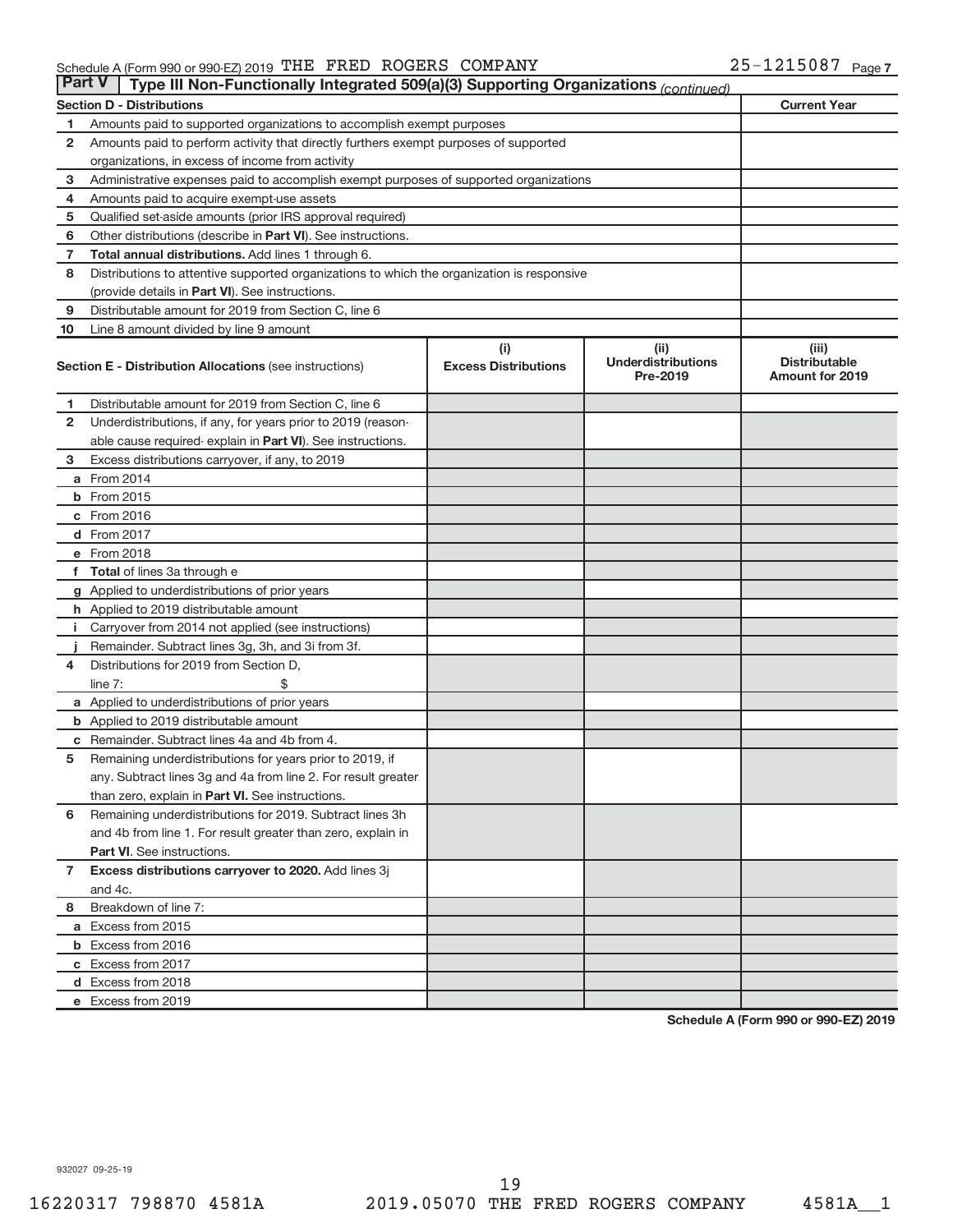Part VI | Supplemental Information. Provide the explanations required by Part II, line 10; Part II, line 17a or 17b; Part III, line 12; Part IV, Section A, lines 1, 2, 3b, 3c, 4b, 4c, 5a, 6, 9a, 9b, 9c, 11a, 11b, and 11c; Part IV, Section B, lines 1 and 2; Part IV, Section C, line 1; Part IV, Section D, lines 2 and 3; Part IV, Section E, lines 1c, 2a, 2b, 3a, and 3b; Part V, line 1; Part V, Section B, line 1e; Part V, Section D, lines 5, 6, and 8; and Part V, Section E, lines 2, 5, and 6. Also complete this part for any additional information. (See instructions.)

## SCHEDULE A, PART II, SECTION B, LINE 10:

THESE RECEIPTS ARE RELATED TO OTHER MISCELLANEOUS INCOME

SCHEDULE A, PART II, SECTION B, LINE 12:

THESE ARE PRIMARILY RELATED TO RECEIPTS AND ROYALTIES FOR THE

BROADCASTING OF ODD SQUAD, PEG + CAT, AND DANIEL TIGER'S NEIGHBORHOOD

AS WELL AS RECEIPTS FROM VARIOUS PROGRAM SERVICES RELATED TO THE

IMPROVEMENT OF SOCIAL, EMOTIONAL, AND INTELLECTUAL DEVELOPMENT OF

CHILDREN.

**Schedule A (Form 990 or 990-EZ) 2019**

932028 09-25-19

16220317 798870 4581A 2019.05070 THE FRED ROGERS COMPANY 4581A\_\_1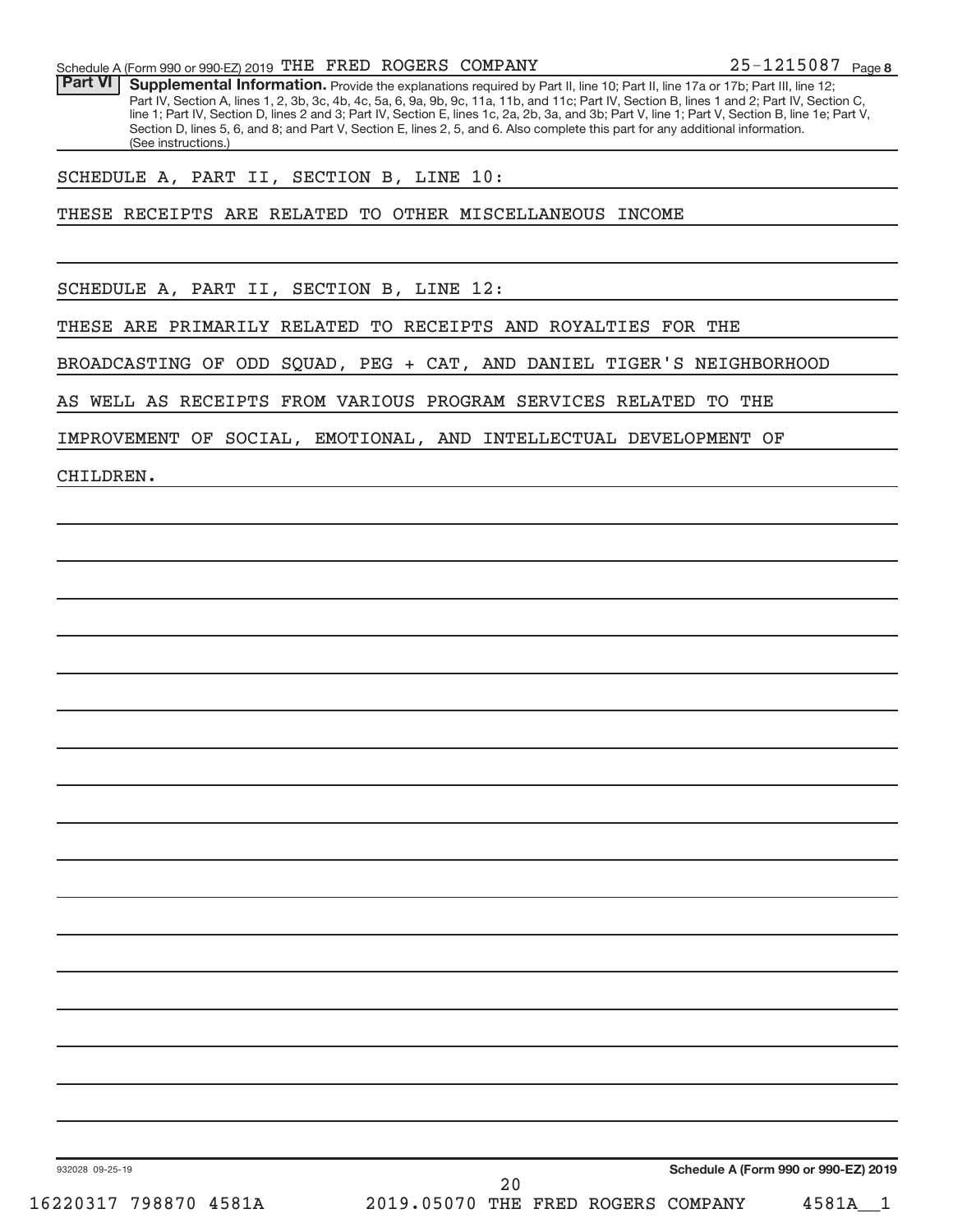Department of the Treasury Internal Revenue Service **(Form 990, 990-EZ,**

Name of the organization

## \*\* PUBLIC DISCLOSURE COPY \*\*

## **Schedule B Schedule of Contributors**

**or 990-PF) | Attach to Form 990, Form 990-EZ, or Form 990-PF. | Go to www.irs.gov/Form990 for the latest information.** OMB No. 1545-0047

**2019**

**Employer identification number**

|  | THE FRED ROGERS COMPANY | 25-1215087 |
|--|-------------------------|------------|
|  |                         |            |

| <b>Organization type (check one):</b> |                                                                           |  |  |  |  |
|---------------------------------------|---------------------------------------------------------------------------|--|--|--|--|
| Filers of:                            | Section:                                                                  |  |  |  |  |
| Form 990 or 990-EZ                    | $\lfloor x \rfloor$ 501(c)( 3) (enter number) organization                |  |  |  |  |
|                                       | 4947(a)(1) nonexempt charitable trust not treated as a private foundation |  |  |  |  |
|                                       | 527 political organization                                                |  |  |  |  |
| Form 990-PF                           | 501(c)(3) exempt private foundation                                       |  |  |  |  |
|                                       | 4947(a)(1) nonexempt charitable trust treated as a private foundation     |  |  |  |  |
|                                       | 501(c)(3) taxable private foundation                                      |  |  |  |  |
|                                       |                                                                           |  |  |  |  |

Check if your organization is covered by the General Rule or a Special Rule. **Note:**  Only a section 501(c)(7), (8), or (10) organization can check boxes for both the General Rule and a Special Rule. See instructions.

### **General Rule**

 $\begin{array}{c} \hline \end{array}$ 

For an organization filing Form 990, 990-EZ, or 990-PF that received, during the year, contributions totaling \$5,000 or more (in money or property) from any one contributor. Complete Parts I and II. See instructions for determining a contributor's total contributions.

### **Special Rules**

any one contributor, during the year, total contributions of the greater of (1) \$5,000; or (2) 2% of the amount on (i) Form 990, Part VIII, line 1h;  $\boxed{\text{X}}$  For an organization described in section 501(c)(3) filing Form 990 or 990-EZ that met the 33 1/3% support test of the regulations under sections 509(a)(1) and 170(b)(1)(A)(vi), that checked Schedule A (Form 990 or 990-EZ), Part II, line 13, 16a, or 16b, and that received from or (ii) Form 990-EZ, line 1. Complete Parts I and II.

year, total contributions of more than \$1,000 exclusively for religious, charitable, scientific, literary, or educational purposes, or for the For an organization described in section 501(c)(7), (8), or (10) filing Form 990 or 990-EZ that received from any one contributor, during the prevention of cruelty to children or animals. Complete Parts I, II, and III.  $\begin{array}{c} \hline \end{array}$ 

purpose. Don't complete any of the parts unless the General Rule applies to this organization because it received nonexclusively year, contributions exclusively for religious, charitable, etc., purposes, but no such contributions totaled more than \$1,000. If this box is checked, enter here the total contributions that were received during the year for an exclusively religious, charitable, etc., For an organization described in section 501(c)(7), (8), or (10) filing Form 990 or 990-EZ that received from any one contributor, during the religious, charitable, etc., contributions totaling \$5,000 or more during the year  $\ldots$  $\ldots$  $\ldots$  $\ldots$  $\ldots$  $\ldots$  $\begin{array}{c} \hline \end{array}$ 

**Caution:**  An organization that isn't covered by the General Rule and/or the Special Rules doesn't file Schedule B (Form 990, 990-EZ, or 990-PF),  **must** but it answer "No" on Part IV, line 2, of its Form 990; or check the box on line H of its Form 990-EZ or on its Form 990-PF, Part I, line 2, to certify that it doesn't meet the filing requirements of Schedule B (Form 990, 990-EZ, or 990-PF).

LHA For Paperwork Reduction Act Notice, see the instructions for Form 990, 990-EZ, or 990-PF. Schedule B (Form 990, 990-EZ, or 990-PF) (2019)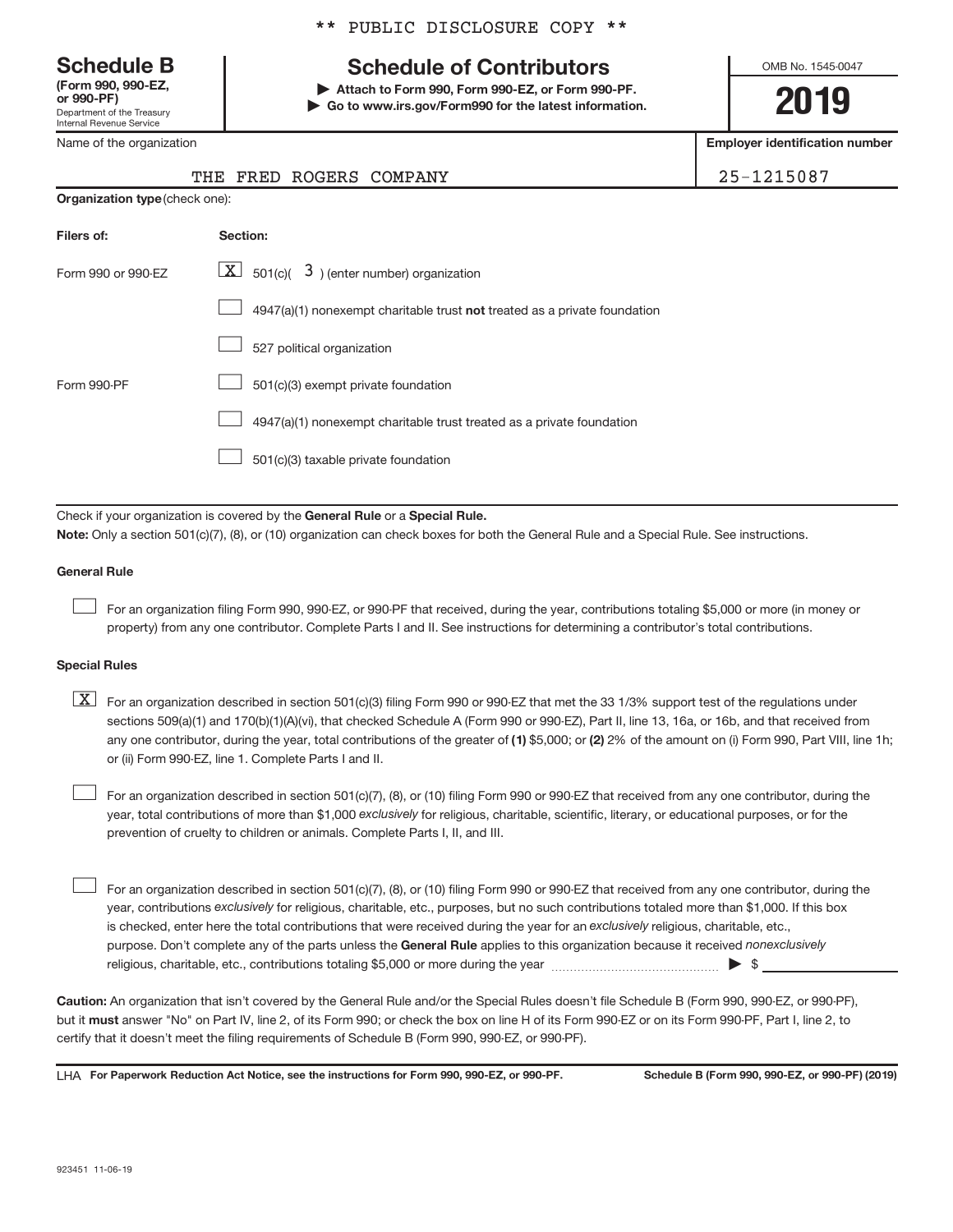## Schedule B (Form 990, 990-EZ, or 990-PF) (2019)

Name of organization

**Employer identification number**

## THE FRED ROGERS COMPANY 25-1215087

| Part I          | <b>Contributors</b> (see instructions). Use duplicate copies of Part I if additional space is needed. |                                              |                                                                                                                                 |
|-----------------|-------------------------------------------------------------------------------------------------------|----------------------------------------------|---------------------------------------------------------------------------------------------------------------------------------|
| (a)             | (b)                                                                                                   | (c)                                          | (d)                                                                                                                             |
| No.<br>1        | Name, address, and ZIP + 4                                                                            | <b>Total contributions</b><br>26, 250.<br>\$ | Type of contribution<br>$\mathbf{X}$<br>Person<br>Payroll<br><b>Noncash</b><br>(Complete Part II for<br>noncash contributions.) |
| (a)<br>No.      | (b)<br>Name, address, and ZIP + 4                                                                     | (c)<br><b>Total contributions</b>            | (d)<br>Type of contribution                                                                                                     |
| 2               |                                                                                                       | 300,000.<br>\$                               | $\mathbf{X}$<br>Person<br>Payroll<br><b>Noncash</b><br>(Complete Part II for<br>noncash contributions.)                         |
| (a)<br>No.      | (b)<br>Name, address, and ZIP + 4                                                                     | (c)<br><b>Total contributions</b>            | (d)<br>Type of contribution                                                                                                     |
| 3               |                                                                                                       | 400,000.<br>\$                               | $\mathbf{X}$<br>Person<br>Payroll<br><b>Noncash</b><br>(Complete Part II for<br>noncash contributions.)                         |
| (a)<br>No.      | (b)<br>Name, address, and ZIP + 4                                                                     | (c)<br><b>Total contributions</b>            | (d)<br>Type of contribution                                                                                                     |
| 4               |                                                                                                       | 25,000.<br>\$                                | $\mathbf{X}$<br>Person<br>Payroll<br><b>Noncash</b><br>(Complete Part II for<br>noncash contributions.)                         |
| (a)<br>No.      | (b)<br>Name, address, and ZIP + 4                                                                     | (c)<br><b>Total contributions</b>            | (d)<br>Type of contribution                                                                                                     |
| 5               |                                                                                                       | 50,000.<br>\$                                | $\overline{\mathbf{X}}$<br>Person<br>Payroll<br><b>Noncash</b><br>(Complete Part II for<br>noncash contributions.)              |
| (a)<br>No.      | (b)<br>Name, address, and ZIP + 4                                                                     | (c)<br><b>Total contributions</b>            | (d)<br>Type of contribution                                                                                                     |
| 6               |                                                                                                       | 25,000.<br>\$                                | $\overline{\mathbf{X}}$<br>Person<br>Payroll<br>Noncash<br>(Complete Part II for<br>noncash contributions.)                     |
| 923452 11-06-19 | 22                                                                                                    |                                              | Schedule B (Form 990, 990-EZ, or 990-PF) (2019)                                                                                 |

16220317 798870 4581A 2019.05070 THE FRED ROGERS COMPANY 4581A\_\_1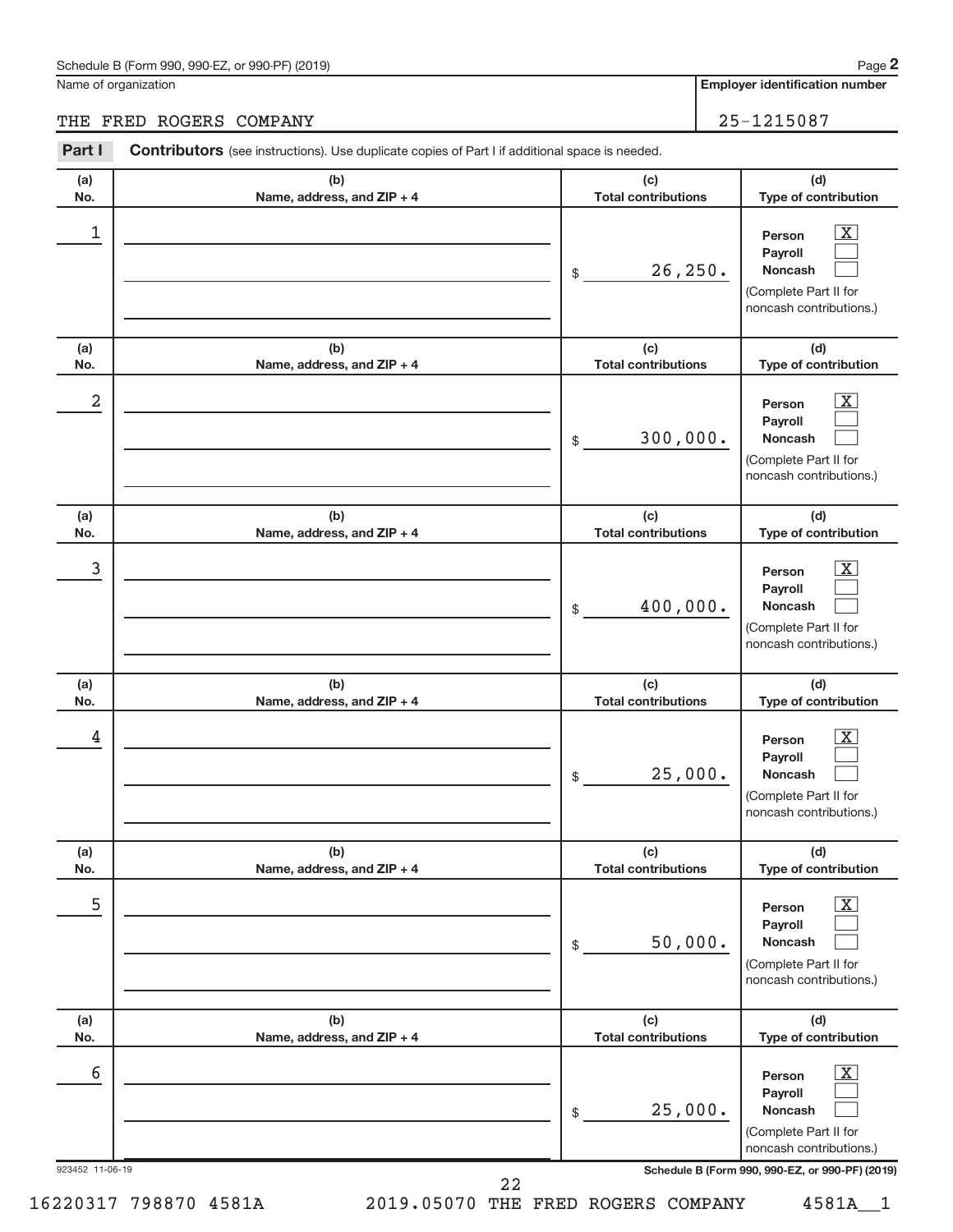## Schedule B (Form 990, 990-EZ, or 990-PF) (2019)

Name of organization

**Employer identification number**

## THE FRED ROGERS COMPANY 25-1215087

| Part I          | <b>Contributors</b> (see instructions). Use duplicate copies of Part I if additional space is needed. |                                   |                                                                                                         |
|-----------------|-------------------------------------------------------------------------------------------------------|-----------------------------------|---------------------------------------------------------------------------------------------------------|
| (a)<br>No.      | (b)<br>Name, address, and ZIP + 4                                                                     | (c)<br><b>Total contributions</b> | (d)<br>Type of contribution                                                                             |
| 7               |                                                                                                       | 194,000.<br>\$                    | $\mathbf{X}$<br>Person<br>Payroll<br><b>Noncash</b><br>(Complete Part II for<br>noncash contributions.) |
| (a)<br>No.      | (b)<br>Name, address, and ZIP + 4                                                                     | (c)<br><b>Total contributions</b> | (d)<br>Type of contribution                                                                             |
|                 |                                                                                                       | \$                                | Person<br>Payroll<br><b>Noncash</b><br>(Complete Part II for<br>noncash contributions.)                 |
| (a)<br>No.      | (b)<br>Name, address, and ZIP + 4                                                                     | (c)<br><b>Total contributions</b> | (d)<br>Type of contribution                                                                             |
|                 |                                                                                                       | \$                                | Person<br>Payroll<br><b>Noncash</b><br>(Complete Part II for<br>noncash contributions.)                 |
| (a)<br>No.      | (b)<br>Name, address, and ZIP + 4                                                                     | (c)<br><b>Total contributions</b> | (d)<br>Type of contribution                                                                             |
|                 |                                                                                                       | \$                                | Person<br>Payroll<br>Noncash<br>(Complete Part II for<br>noncash contributions.)                        |
| (a)<br>No.      | (b)<br>Name, address, and ZIP + 4                                                                     | (c)<br><b>Total contributions</b> | (d)<br>Type of contribution                                                                             |
|                 |                                                                                                       | \$                                | Person<br>Payroll<br>Noncash<br>(Complete Part II for<br>noncash contributions.)                        |
| (a)<br>No.      | (b)<br>Name, address, and ZIP + 4                                                                     | (c)<br><b>Total contributions</b> | (d)<br>Type of contribution                                                                             |
|                 |                                                                                                       | \$                                | Person<br>Payroll<br>Noncash<br>(Complete Part II for<br>noncash contributions.)                        |
| 923452 11-06-19 |                                                                                                       | 23                                | Schedule B (Form 990, 990-EZ, or 990-PF) (2019)                                                         |

16220317 798870 4581A 2019.05070 THE FRED ROGERS COMPANY 4581A\_\_1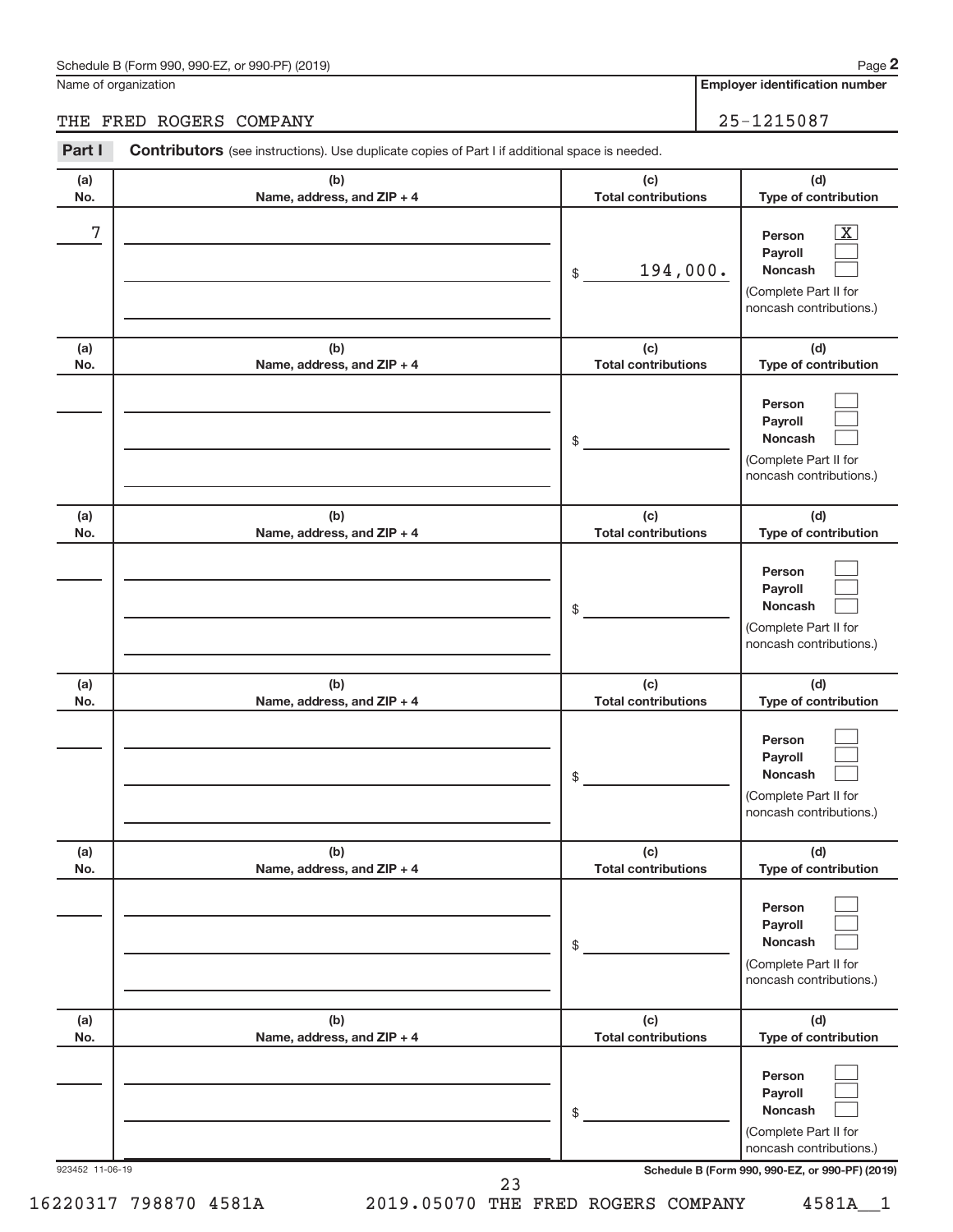Name of organization

## THE FRED ROGERS COMPANY 25-1215087

Part II Noncash Property (see instructions). Use duplicate copies of Part II if additional space is needed.

| No.<br>from<br>Part I        | (b)<br>Description of noncash property given | (c)<br>FMV (or estimate)<br>(See instructions.) | (d)<br>Date received                            |
|------------------------------|----------------------------------------------|-------------------------------------------------|-------------------------------------------------|
|                              |                                              | \$                                              |                                                 |
| (a)<br>No.<br>from<br>Part I | (b)<br>Description of noncash property given | (c)<br>FMV (or estimate)<br>(See instructions.) | (d)<br>Date received                            |
|                              |                                              | \$                                              |                                                 |
| (a)<br>No.<br>from<br>Part I | (b)<br>Description of noncash property given | (c)<br>FMV (or estimate)<br>(See instructions.) | (d)<br>Date received                            |
|                              |                                              | \$                                              |                                                 |
| (a)<br>No.<br>from<br>Part I | (b)<br>Description of noncash property given | (c)<br>FMV (or estimate)<br>(See instructions.) | (d)<br>Date received                            |
|                              |                                              | \$                                              |                                                 |
| (a)<br>No.<br>from<br>Part I | (b)<br>Description of noncash property given | (c)<br>FMV (or estimate)<br>(See instructions.) | (d)<br>Date received                            |
|                              |                                              | \$                                              |                                                 |
| (a)<br>No.<br>from<br>Part I | (b)<br>Description of noncash property given | (c)<br>FMV (or estimate)<br>(See instructions.) | (d)<br>Date received                            |
|                              |                                              | \$                                              | Schedule B (Form 990, 990-EZ, or 990-PF) (2019) |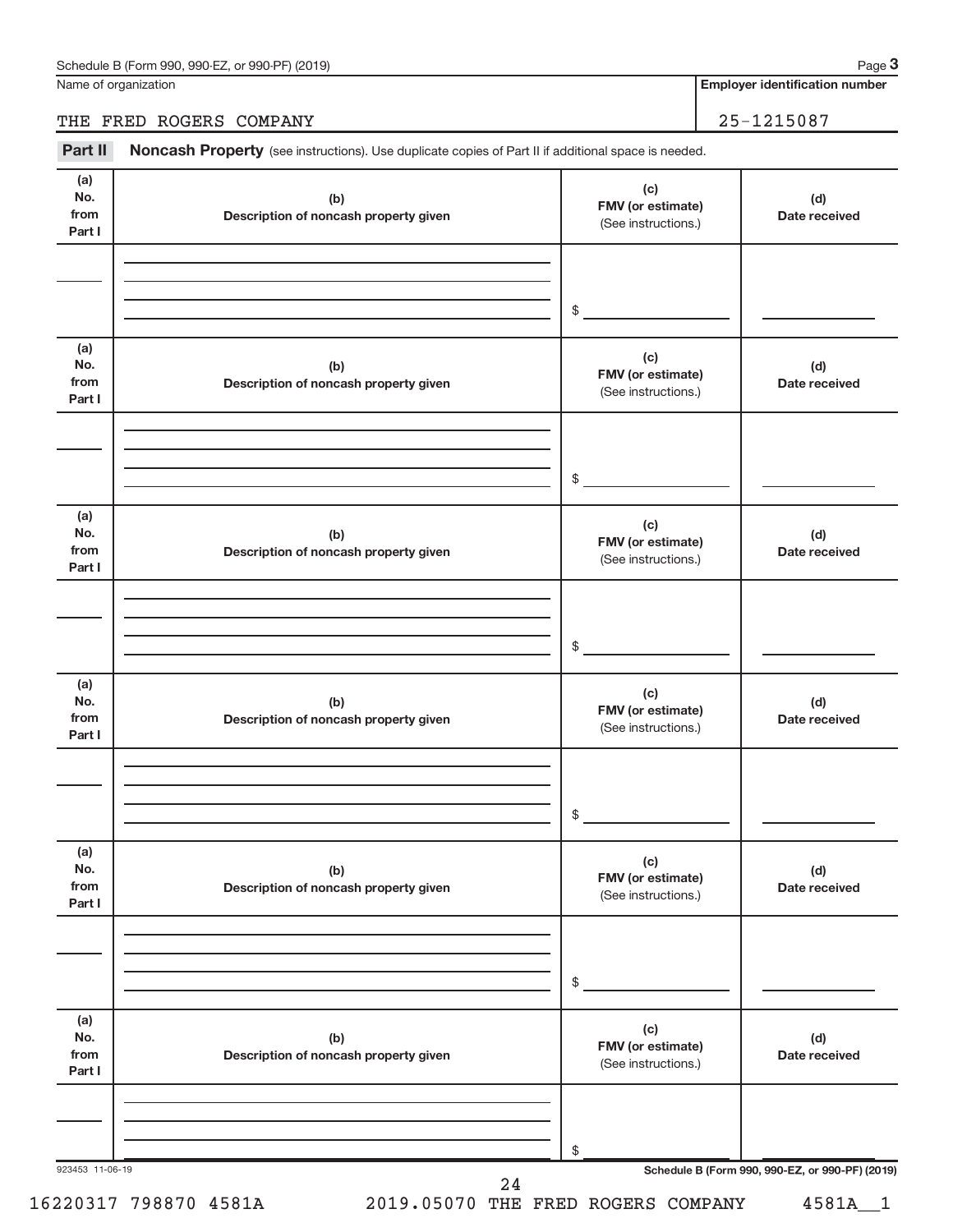**4**

| Name of organization        |                                                                                                                                                                                                                                                                                                                                                                                                                                                                                                                  |                      |  | <b>Employer identification number</b>           |
|-----------------------------|------------------------------------------------------------------------------------------------------------------------------------------------------------------------------------------------------------------------------------------------------------------------------------------------------------------------------------------------------------------------------------------------------------------------------------------------------------------------------------------------------------------|----------------------|--|-------------------------------------------------|
| THE                         | FRED ROGERS COMPANY                                                                                                                                                                                                                                                                                                                                                                                                                                                                                              |                      |  | 25-1215087                                      |
| Part III                    | Exclusively religious, charitable, etc., contributions to organizations described in section 501(c)(7), (8), or (10) that total more than \$1,000 for the year<br>from any one contributor. Complete columns (a) through (e) and the following line entry. For organizations<br>completing Part III, enter the total of exclusively religious, charitable, etc., contributions of \$1,000 or less for the year. (Enter this info. once.) ▶ \$<br>Use duplicate copies of Part III if additional space is needed. |                      |  | <u> 1980 - John Stein, amerikansk politiker</u> |
| (a) No.<br>from<br>Part I   | (b) Purpose of gift                                                                                                                                                                                                                                                                                                                                                                                                                                                                                              | (c) Use of gift      |  | (d) Description of how gift is held             |
|                             |                                                                                                                                                                                                                                                                                                                                                                                                                                                                                                                  | (e) Transfer of gift |  |                                                 |
|                             | Transferee's name, address, and ZIP + 4                                                                                                                                                                                                                                                                                                                                                                                                                                                                          |                      |  | Relationship of transferor to transferee        |
| $(a)$ No.<br>from<br>Part I | (b) Purpose of gift                                                                                                                                                                                                                                                                                                                                                                                                                                                                                              | (c) Use of gift      |  | (d) Description of how gift is held             |
|                             |                                                                                                                                                                                                                                                                                                                                                                                                                                                                                                                  | (e) Transfer of gift |  |                                                 |
|                             | Transferee's name, address, and ZIP + 4                                                                                                                                                                                                                                                                                                                                                                                                                                                                          |                      |  | Relationship of transferor to transferee        |
| $(a)$ No.<br>from<br>Part I | (b) Purpose of gift                                                                                                                                                                                                                                                                                                                                                                                                                                                                                              | (c) Use of gift      |  | (d) Description of how gift is held             |
|                             | (e) Transfer of gift<br>Transferee's name, address, and ZIP + 4                                                                                                                                                                                                                                                                                                                                                                                                                                                  |                      |  | Relationship of transferor to transferee        |
| (a) No.<br>from<br>Part I   | (b) Purpose of gift                                                                                                                                                                                                                                                                                                                                                                                                                                                                                              | (c) Use of gift      |  | (d) Description of how gift is held             |
|                             | (e) Transfer of gift<br>Transferee's name, address, and ZIP + 4<br>Relationship of transferor to transferee                                                                                                                                                                                                                                                                                                                                                                                                      |                      |  |                                                 |
|                             |                                                                                                                                                                                                                                                                                                                                                                                                                                                                                                                  |                      |  |                                                 |
| 923454 11-06-19             |                                                                                                                                                                                                                                                                                                                                                                                                                                                                                                                  | 25                   |  | Schedule B (Form 990, 990-EZ, or 990-PF) (2019) |

16220317 798870 4581A 2019.05070 THE FRED ROGERS COMPANY 4581A\_\_1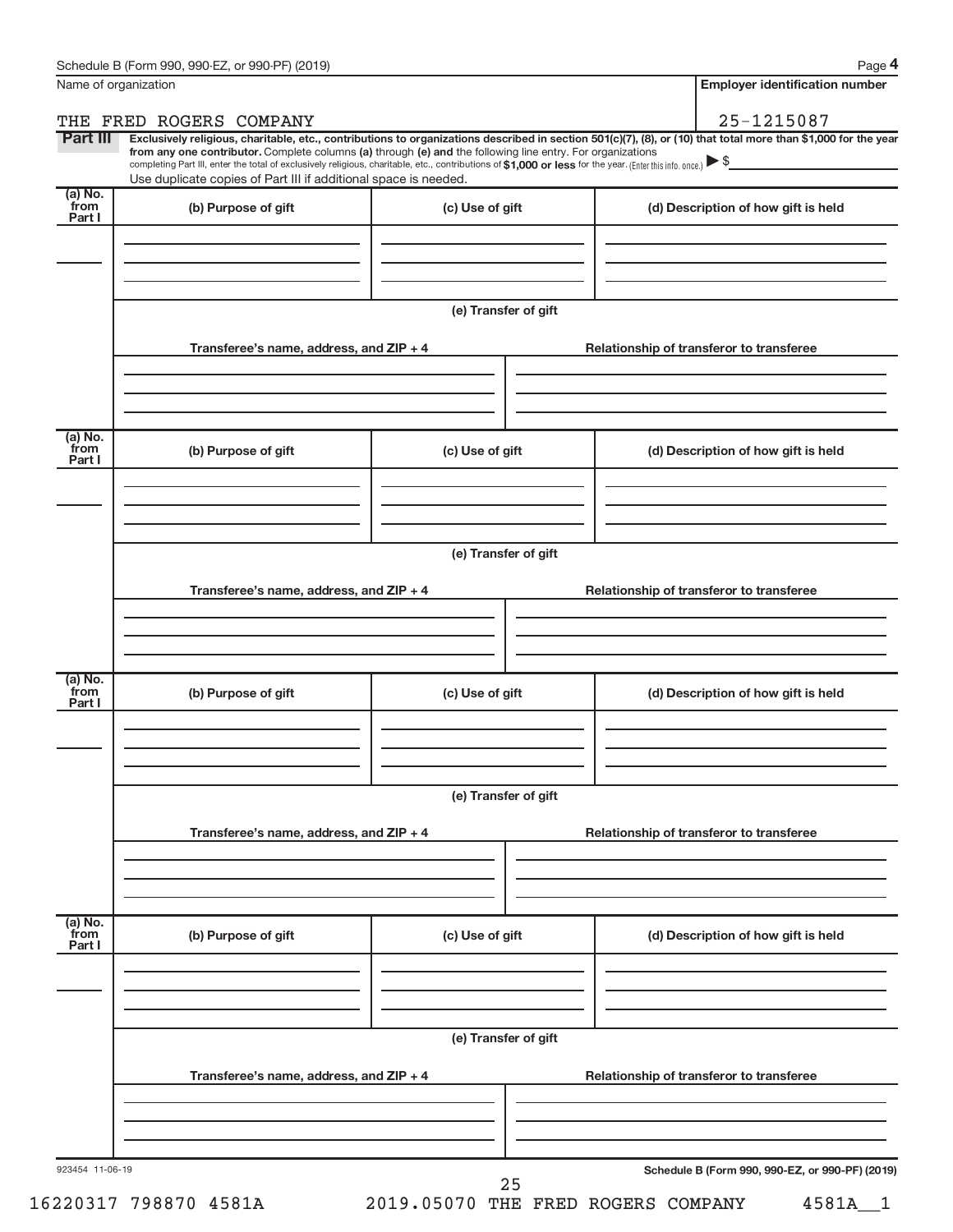| <b>SCHEDULE D</b> |  |
|-------------------|--|
|-------------------|--|

| (Form 990) |  |
|------------|--|
|------------|--|

**(Form 990) | Complete if the organization answered "Yes" on Form 990, Part IV, line 6, 7, 8, 9, 10, 11a, 11b, 11c, 11d, 11e, 11f, 12a, or 12b. SCHEDULE D Supplemental Financial Statements**<br> **Form 990 2019**<br>
Part IV line 6.7.8.9.10, 11a, 11b, 11d, 11d, 11d, 11d, 11d, 20, 07, 12b

**| Attach to Form 990. |Go to www.irs.gov/Form990 for instructions and the latest information.**



| Name of the organizati     |  |
|----------------------------|--|
| Internal Revenue Service   |  |
| Department of the Treasury |  |

ion<br> **Name of the organization of the organization of the organization of the organization of the organization of the organization of the organization of the organization of the organization of the organization of the org** 

|              | THE FRED ROGERS COMPANY                                                                                                                                                                                                        | 25-1215087              |                                                                                                      |
|--------------|--------------------------------------------------------------------------------------------------------------------------------------------------------------------------------------------------------------------------------|-------------------------|------------------------------------------------------------------------------------------------------|
| Part I       | Organizations Maintaining Donor Advised Funds or Other Similar Funds or Accounts. Complete if the                                                                                                                              |                         |                                                                                                      |
|              | organization answered "Yes" on Form 990, Part IV, line 6.                                                                                                                                                                      |                         |                                                                                                      |
|              |                                                                                                                                                                                                                                | (a) Donor advised funds | (b) Funds and other accounts                                                                         |
| 1            |                                                                                                                                                                                                                                |                         |                                                                                                      |
| $\mathbf{2}$ | Aggregate value of contributions to (during year)                                                                                                                                                                              |                         |                                                                                                      |
| 3            | Aggregate value of grants from (during year)                                                                                                                                                                                   |                         |                                                                                                      |
| 4            |                                                                                                                                                                                                                                |                         |                                                                                                      |
| 5            | Did the organization inform all donors and donor advisors in writing that the assets held in donor advised funds                                                                                                               |                         |                                                                                                      |
|              |                                                                                                                                                                                                                                |                         | Yes<br><b>No</b>                                                                                     |
| 6            | Did the organization inform all grantees, donors, and donor advisors in writing that grant funds can be used only                                                                                                              |                         |                                                                                                      |
|              | for charitable purposes and not for the benefit of the donor or donor advisor, or for any other purpose conferring                                                                                                             |                         |                                                                                                      |
|              | impermissible private benefit?                                                                                                                                                                                                 |                         | Yes<br>No                                                                                            |
| Part II      | Conservation Easements. Complete if the organization answered "Yes" on Form 990, Part IV, line 7.                                                                                                                              |                         |                                                                                                      |
| 1.           |                                                                                                                                                                                                                                |                         |                                                                                                      |
|              | Purpose(s) of conservation easements held by the organization (check all that apply).                                                                                                                                          |                         |                                                                                                      |
|              | Preservation of land for public use (for example, recreation or education)<br>Protection of natural habitat                                                                                                                    |                         | Preservation of a historically important land area<br>Preservation of a certified historic structure |
|              |                                                                                                                                                                                                                                |                         |                                                                                                      |
|              | Preservation of open space                                                                                                                                                                                                     |                         |                                                                                                      |
| 2            | Complete lines 2a through 2d if the organization held a qualified conservation contribution in the form of a conservation easement on the last                                                                                 |                         | Held at the End of the Tax Year                                                                      |
|              | day of the tax year.                                                                                                                                                                                                           |                         |                                                                                                      |
|              |                                                                                                                                                                                                                                |                         | 2a                                                                                                   |
|              | <b>b</b> Total acreage restricted by conservation easements                                                                                                                                                                    |                         | 2 <sub>b</sub>                                                                                       |
| С            | Number of conservation easements on a certified historic structure included in (a) <i>manumanomeron</i> conservation                                                                                                           |                         | 2c                                                                                                   |
|              | d Number of conservation easements included in (c) acquired after 7/25/06, and not on a historic structure                                                                                                                     |                         |                                                                                                      |
|              | listed in the National Register [11, 2008] The Materian Contract in the National Register [11, 2018] The Materian American Contract in the National Register [11, 2018] The Material American Contract in the National Registe |                         | 2d                                                                                                   |
| 3            | Number of conservation easements modified, transferred, released, extinguished, or terminated by the organization during the tax                                                                                               |                         |                                                                                                      |
|              | $\vee$ ear                                                                                                                                                                                                                     |                         |                                                                                                      |
| 4            | Number of states where property subject to conservation easement is located >                                                                                                                                                  |                         |                                                                                                      |
| 5            | Does the organization have a written policy regarding the periodic monitoring, inspection, handling of                                                                                                                         |                         |                                                                                                      |
|              | violations, and enforcement of the conservation easements it holds?                                                                                                                                                            |                         | Yes<br><b>No</b>                                                                                     |
| 6            | Staff and volunteer hours devoted to monitoring, inspecting, handling of violations, and enforcing conservation easements during the year                                                                                      |                         |                                                                                                      |
|              |                                                                                                                                                                                                                                |                         |                                                                                                      |
| 7            | Amount of expenses incurred in monitoring, inspecting, handling of violations, and enforcing conservation easements during the year                                                                                            |                         |                                                                                                      |
|              | $\blacktriangleright$ s                                                                                                                                                                                                        |                         |                                                                                                      |
| 8            | Does each conservation easement reported on line 2(d) above satisfy the requirements of section 170(h)(4)(B)(i)                                                                                                                |                         |                                                                                                      |
|              |                                                                                                                                                                                                                                |                         | Yes<br><b>No</b>                                                                                     |
| 9            | In Part XIII, describe how the organization reports conservation easements in its revenue and expense statement and                                                                                                            |                         |                                                                                                      |
|              | balance sheet, and include, if applicable, the text of the footnote to the organization's financial statements that describes the                                                                                              |                         |                                                                                                      |
|              | organization's accounting for conservation easements.                                                                                                                                                                          |                         |                                                                                                      |
|              | Organizations Maintaining Collections of Art, Historical Treasures, or Other Similar Assets.<br>Part III                                                                                                                       |                         |                                                                                                      |
|              | Complete if the organization answered "Yes" on Form 990, Part IV, line 8.                                                                                                                                                      |                         |                                                                                                      |
|              | 1a If the organization elected, as permitted under FASB ASC 958, not to report in its revenue statement and balance sheet works                                                                                                |                         |                                                                                                      |
|              | of art, historical treasures, or other similar assets held for public exhibition, education, or research in furtherance of public                                                                                              |                         |                                                                                                      |
|              | service, provide in Part XIII the text of the footnote to its financial statements that describes these items.                                                                                                                 |                         |                                                                                                      |
|              | <b>b</b> If the organization elected, as permitted under FASB ASC 958, to report in its revenue statement and balance sheet works of                                                                                           |                         |                                                                                                      |
|              | art, historical treasures, or other similar assets held for public exhibition, education, or research in furtherance of public service,                                                                                        |                         |                                                                                                      |
|              | provide the following amounts relating to these items:                                                                                                                                                                         |                         |                                                                                                      |
|              |                                                                                                                                                                                                                                |                         |                                                                                                      |
|              | (ii) Assets included in Form 990, Part X                                                                                                                                                                                       |                         | $\blacktriangleright$ s                                                                              |
| 2            | If the organization received or held works of art, historical treasures, or other similar assets for financial gain, provide                                                                                                   |                         |                                                                                                      |
|              | the following amounts required to be reported under FASB ASC 958 relating to these items:                                                                                                                                      |                         |                                                                                                      |
| а            |                                                                                                                                                                                                                                |                         | \$                                                                                                   |
|              |                                                                                                                                                                                                                                |                         | \$                                                                                                   |
|              | LHA For Paperwork Reduction Act Notice, see the Instructions for Form 990.                                                                                                                                                     |                         | Schedule D (Form 990) 2019                                                                           |
|              | 932051 10-02-19                                                                                                                                                                                                                |                         |                                                                                                      |

16220317 798870 4581A 2019.05070 THE FRED ROGERS COMPANY 4581A\_\_1

| .05070 THE | FRED |  |
|------------|------|--|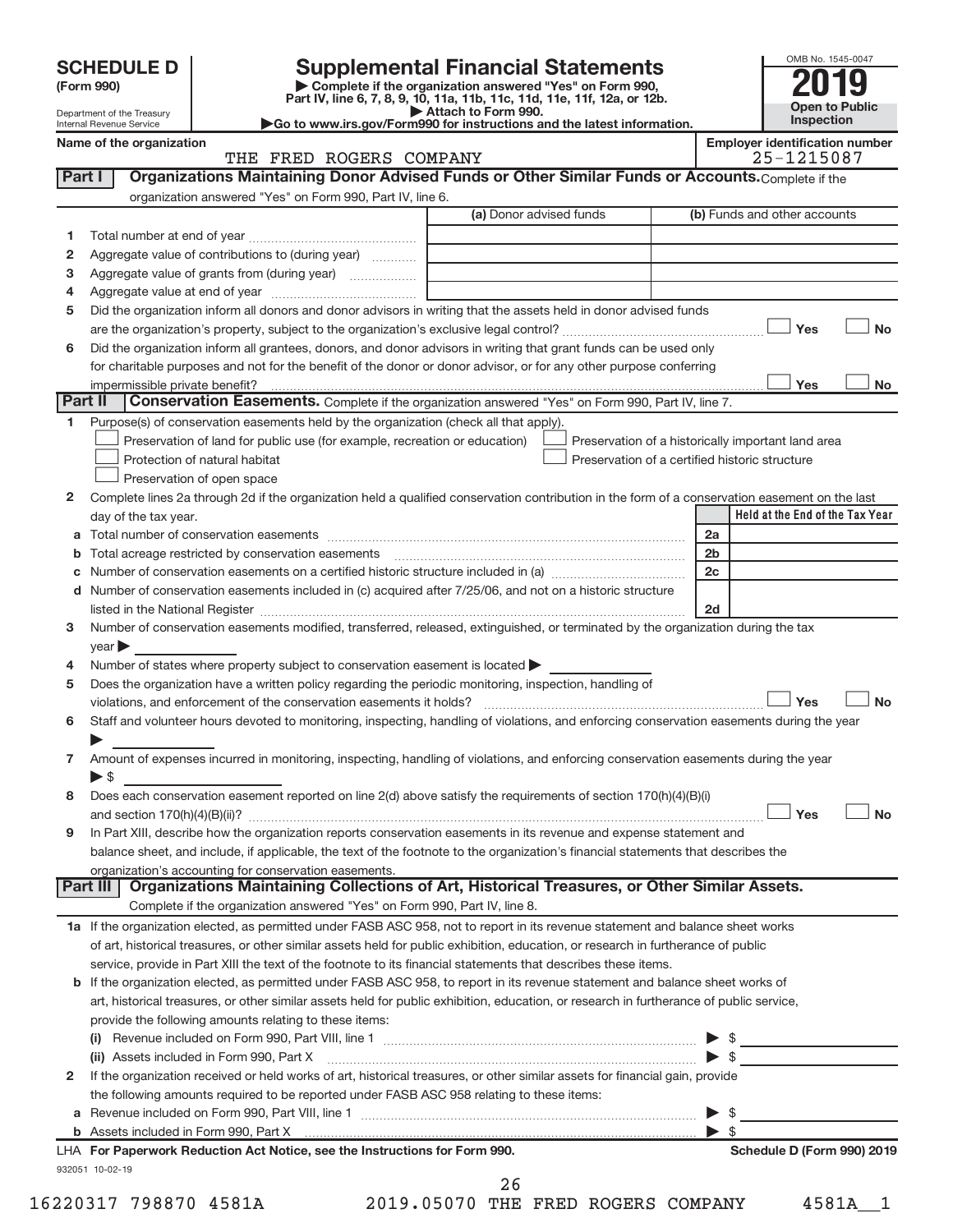|               | Schedule D (Form 990) 2019                                                                                                                                                                                                                                                                                                                           | THE FRED ROGERS COMPANY                 |   |                |                                                                             |  |                                 | 25-1215087 Page 2 |                |           |           |
|---------------|------------------------------------------------------------------------------------------------------------------------------------------------------------------------------------------------------------------------------------------------------------------------------------------------------------------------------------------------------|-----------------------------------------|---|----------------|-----------------------------------------------------------------------------|--|---------------------------------|-------------------|----------------|-----------|-----------|
|               | Part III  <br>Organizations Maintaining Collections of Art, Historical Treasures, or Other Similar Assets (continued)                                                                                                                                                                                                                                |                                         |   |                |                                                                             |  |                                 |                   |                |           |           |
| з             | Using the organization's acquisition, accession, and other records, check any of the following that make significant use of its                                                                                                                                                                                                                      |                                         |   |                |                                                                             |  |                                 |                   |                |           |           |
|               | collection items (check all that apply):                                                                                                                                                                                                                                                                                                             |                                         |   |                |                                                                             |  |                                 |                   |                |           |           |
| a             | Public exhibition                                                                                                                                                                                                                                                                                                                                    |                                         |   |                | Loan or exchange program                                                    |  |                                 |                   |                |           |           |
| b             | Other and the control of the control of the control of the control of the control of the control of the control of the control of the control of the control of the control of the control of the control of the control of th<br>Scholarly research                                                                                                 |                                         |   |                |                                                                             |  |                                 |                   |                |           |           |
| с             | Preservation for future generations                                                                                                                                                                                                                                                                                                                  |                                         |   |                |                                                                             |  |                                 |                   |                |           |           |
| 4             | Provide a description of the organization's collections and explain how they further the organization's exempt purpose in Part XIII.                                                                                                                                                                                                                 |                                         |   |                |                                                                             |  |                                 |                   |                |           |           |
| 5             | During the year, did the organization solicit or receive donations of art, historical treasures, or other similar assets                                                                                                                                                                                                                             |                                         |   |                |                                                                             |  |                                 |                   |                |           |           |
|               |                                                                                                                                                                                                                                                                                                                                                      |                                         |   |                |                                                                             |  |                                 |                   | Yes            |           | No        |
|               | Part IV<br><b>Escrow and Custodial Arrangements.</b> Complete if the organization answered "Yes" on Form 990, Part IV, line 9, or                                                                                                                                                                                                                    |                                         |   |                |                                                                             |  |                                 |                   |                |           |           |
|               | reported an amount on Form 990, Part X, line 21.                                                                                                                                                                                                                                                                                                     |                                         |   |                |                                                                             |  |                                 |                   |                |           |           |
|               | 1a Is the organization an agent, trustee, custodian or other intermediary for contributions or other assets not included                                                                                                                                                                                                                             |                                         |   |                |                                                                             |  |                                 |                   |                |           |           |
|               | on Form 990, Part X? [11] matter continuum matter contract to the contract of the contract of the contract of the contract of the contract of the contract of the contract of the contract of the contract of the contract of                                                                                                                        |                                         |   |                |                                                                             |  |                                 |                   | Yes            |           | <b>No</b> |
|               | b If "Yes," explain the arrangement in Part XIII and complete the following table:                                                                                                                                                                                                                                                                   |                                         |   |                |                                                                             |  |                                 |                   |                |           |           |
|               |                                                                                                                                                                                                                                                                                                                                                      |                                         |   |                |                                                                             |  |                                 |                   | Amount         |           |           |
|               | c Beginning balance measurements and the contract of the contract of the contract of the contract of the contract of the contract of the contract of the contract of the contract of the contract of the contract of the contr                                                                                                                       |                                         |   |                |                                                                             |  | 1c                              |                   |                |           |           |
|               |                                                                                                                                                                                                                                                                                                                                                      |                                         |   |                |                                                                             |  | 1d                              |                   |                |           |           |
|               | e Distributions during the year manufactured and continuum control of the control of the control of the state of the control of the control of the control of the control of the control of the control of the control of the                                                                                                                        |                                         |   |                |                                                                             |  | 1e                              |                   |                |           |           |
|               | f Ending balance measurements and the contract of the contract of the contract of the contract of the contract of the contract of the contract of the contract of the contract of the contract of the contract of the contract<br>2a Did the organization include an amount on Form 990, Part X, line 21, for escrow or custodial account liability? |                                         |   |                |                                                                             |  | 1f                              |                   | Yes            |           | <b>No</b> |
|               | <b>b</b> If "Yes," explain the arrangement in Part XIII. Check here if the explanation has been provided on Part XIII                                                                                                                                                                                                                                |                                         |   |                |                                                                             |  |                                 |                   |                |           |           |
| <b>Part V</b> | Endowment Funds. Complete if the organization answered "Yes" on Form 990, Part IV, line 10.                                                                                                                                                                                                                                                          |                                         |   |                |                                                                             |  |                                 |                   |                |           |           |
|               |                                                                                                                                                                                                                                                                                                                                                      | (a) Current year                        |   | (b) Prior year | (c) Two years back $\vert$ (d) Three years back $\vert$ (e) Four years back |  |                                 |                   |                |           |           |
|               | <b>1a</b> Beginning of year balance <i>manumum</i>                                                                                                                                                                                                                                                                                                   |                                         |   |                |                                                                             |  |                                 |                   |                |           |           |
|               |                                                                                                                                                                                                                                                                                                                                                      |                                         |   |                |                                                                             |  |                                 |                   |                |           |           |
|               | Net investment earnings, gains, and losses                                                                                                                                                                                                                                                                                                           |                                         |   |                |                                                                             |  |                                 |                   |                |           |           |
|               |                                                                                                                                                                                                                                                                                                                                                      |                                         |   |                |                                                                             |  |                                 |                   |                |           |           |
|               | e Other expenditures for facilities                                                                                                                                                                                                                                                                                                                  |                                         |   |                |                                                                             |  |                                 |                   |                |           |           |
|               |                                                                                                                                                                                                                                                                                                                                                      |                                         |   |                |                                                                             |  |                                 |                   |                |           |           |
|               |                                                                                                                                                                                                                                                                                                                                                      |                                         |   |                |                                                                             |  |                                 |                   |                |           |           |
| g             |                                                                                                                                                                                                                                                                                                                                                      |                                         |   |                |                                                                             |  |                                 |                   |                |           |           |
| 2             | Provide the estimated percentage of the current year end balance (line 1g, column (a)) held as:                                                                                                                                                                                                                                                      |                                         |   |                |                                                                             |  |                                 |                   |                |           |           |
| а             | Board designated or quasi-endowment                                                                                                                                                                                                                                                                                                                  |                                         | % |                |                                                                             |  |                                 |                   |                |           |           |
|               | <b>b</b> Permanent endowment $\blacktriangleright$                                                                                                                                                                                                                                                                                                   | %                                       |   |                |                                                                             |  |                                 |                   |                |           |           |
|               | $\mathbf c$ Term endowment $\blacktriangleright$                                                                                                                                                                                                                                                                                                     | $\frac{0}{0}$                           |   |                |                                                                             |  |                                 |                   |                |           |           |
|               | The percentages on lines 2a, 2b, and 2c should equal 100%.                                                                                                                                                                                                                                                                                           |                                         |   |                |                                                                             |  |                                 |                   |                |           |           |
|               | 3a Are there endowment funds not in the possession of the organization that are held and administered for the organization                                                                                                                                                                                                                           |                                         |   |                |                                                                             |  |                                 |                   |                |           |           |
|               | by:                                                                                                                                                                                                                                                                                                                                                  |                                         |   |                |                                                                             |  |                                 |                   |                | Yes       | No        |
|               | (i)                                                                                                                                                                                                                                                                                                                                                  |                                         |   |                |                                                                             |  |                                 |                   | 3a(i)          |           |           |
|               |                                                                                                                                                                                                                                                                                                                                                      |                                         |   |                |                                                                             |  |                                 |                   | 3a(ii)         |           |           |
|               |                                                                                                                                                                                                                                                                                                                                                      |                                         |   |                |                                                                             |  |                                 |                   | 3b             |           |           |
| 4             | Describe in Part XIII the intended uses of the organization's endowment funds.                                                                                                                                                                                                                                                                       |                                         |   |                |                                                                             |  |                                 |                   |                |           |           |
|               | Land, Buildings, and Equipment.<br><b>Part VI</b>                                                                                                                                                                                                                                                                                                    |                                         |   |                |                                                                             |  |                                 |                   |                |           |           |
|               | Complete if the organization answered "Yes" on Form 990, Part IV, line 11a. See Form 990, Part X, line 10.                                                                                                                                                                                                                                           |                                         |   |                |                                                                             |  |                                 |                   |                |           |           |
|               | Description of property                                                                                                                                                                                                                                                                                                                              | (a) Cost or other<br>basis (investment) |   |                | (b) Cost or other<br>basis (other)                                          |  | (c) Accumulated<br>depreciation |                   | (d) Book value |           |           |
|               |                                                                                                                                                                                                                                                                                                                                                      |                                         |   |                |                                                                             |  |                                 |                   |                |           |           |
|               |                                                                                                                                                                                                                                                                                                                                                      |                                         |   |                |                                                                             |  |                                 |                   |                |           |           |
|               |                                                                                                                                                                                                                                                                                                                                                      |                                         |   |                |                                                                             |  |                                 |                   |                |           |           |
|               |                                                                                                                                                                                                                                                                                                                                                      |                                         |   |                | 697,929.                                                                    |  | 208,714.                        |                   |                | 489, 215. |           |
|               |                                                                                                                                                                                                                                                                                                                                                      |                                         |   |                | 51,121.                                                                     |  | 18,323.                         |                   |                | 32,798.   |           |
|               | Total. Add lines 1a through 1e. (Column (d) must equal Form 990, Part X, column (B), line 10c.)                                                                                                                                                                                                                                                      |                                         |   |                |                                                                             |  |                                 |                   |                | 522,013.  |           |

**Schedule D (Form 990) 2019**

932052 10-02-19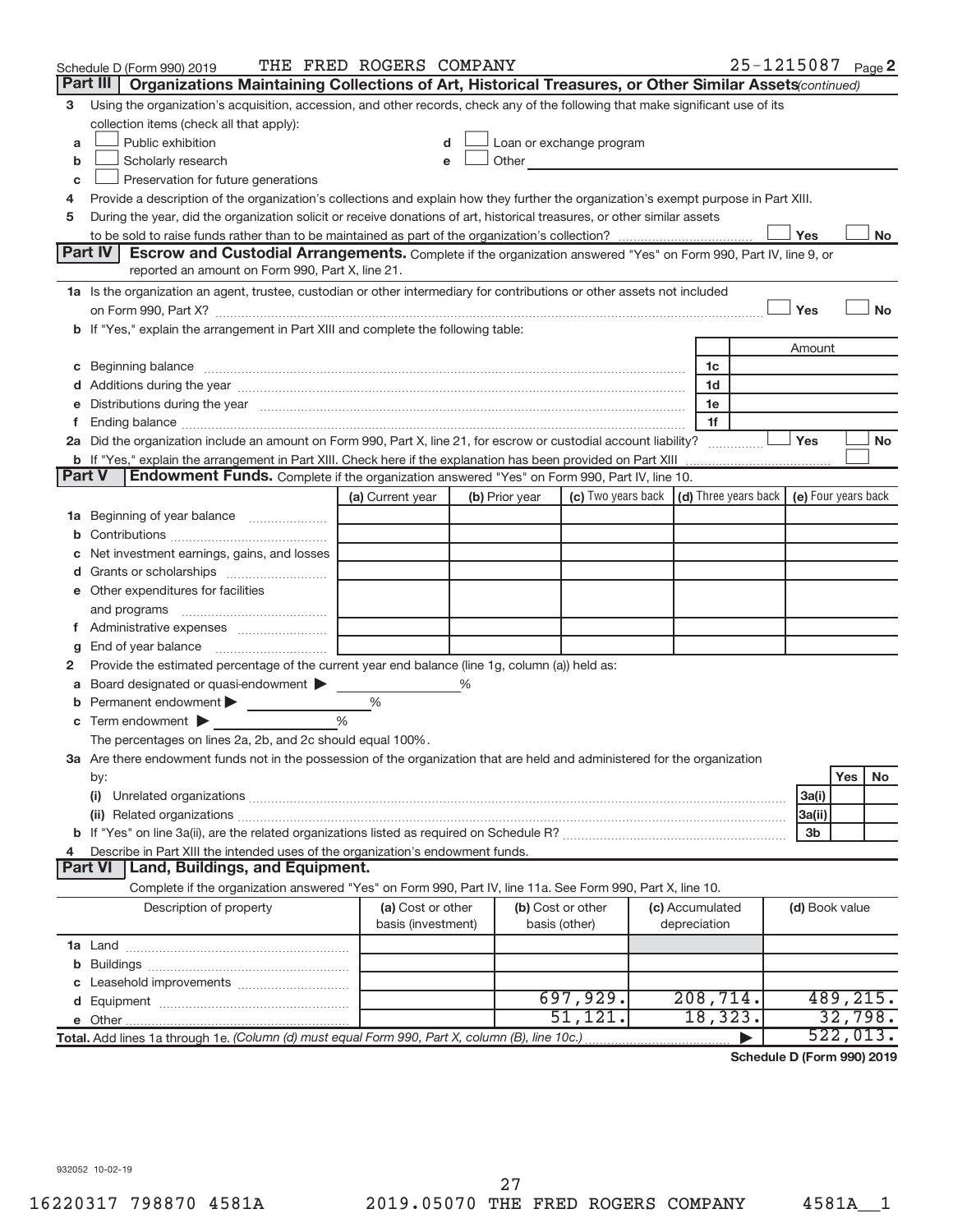| Complete if the organization answered "Yes" on Form 990, Part IV, line 11b. See Form 990, Part X, line 12. |                |                                                           |  |  |  |  |  |  |  |  |
|------------------------------------------------------------------------------------------------------------|----------------|-----------------------------------------------------------|--|--|--|--|--|--|--|--|
| (a) Description of security or category (including name of security)                                       | (b) Book value | (c) Method of valuation: Cost or end-of-year market value |  |  |  |  |  |  |  |  |
| (1) Financial derivatives                                                                                  |                |                                                           |  |  |  |  |  |  |  |  |
| (2) Closely held equity interests                                                                          |                |                                                           |  |  |  |  |  |  |  |  |
| (3) Other                                                                                                  |                |                                                           |  |  |  |  |  |  |  |  |
| (A)                                                                                                        |                |                                                           |  |  |  |  |  |  |  |  |
| (B)                                                                                                        |                |                                                           |  |  |  |  |  |  |  |  |
| (C)                                                                                                        |                |                                                           |  |  |  |  |  |  |  |  |
| (D)                                                                                                        |                |                                                           |  |  |  |  |  |  |  |  |
| (E)                                                                                                        |                |                                                           |  |  |  |  |  |  |  |  |
| (F)                                                                                                        |                |                                                           |  |  |  |  |  |  |  |  |
| (G)                                                                                                        |                |                                                           |  |  |  |  |  |  |  |  |
| (H)                                                                                                        |                |                                                           |  |  |  |  |  |  |  |  |
| Total. (Col. (b) must equal Form 990, Part X, col. (B) line $12$ .)                                        |                |                                                           |  |  |  |  |  |  |  |  |

## **Part VIII Investments - Program Related.**

Complete if the organization answered "Yes" on Form 990, Part IV, line 11c. See Form 990, Part X, line 13.

| (a) Description of investment                                                           | (b) Book value | (c) Method of valuation: Cost or end-of-year market value |
|-----------------------------------------------------------------------------------------|----------------|-----------------------------------------------------------|
| (1)                                                                                     |                |                                                           |
| (2)                                                                                     |                |                                                           |
| (3)                                                                                     |                |                                                           |
| (4)                                                                                     |                |                                                           |
| (5)                                                                                     |                |                                                           |
| (6)                                                                                     |                |                                                           |
| (7)                                                                                     |                |                                                           |
| (8)                                                                                     |                |                                                           |
| (9)                                                                                     |                |                                                           |
| Total. (Col. (b) must equal Form 990, Part X, col. (B) line $13.$ $\blacktriangleright$ |                |                                                           |

## **Part IX Other Assets.**

Complete if the organization answered "Yes" on Form 990, Part IV, line 11d. See Form 990, Part X, line 15.

| (a) Description                  | (b) Book value |
|----------------------------------|----------------|
| FILM COSTS                       | 11,302,991.    |
| ACCRUED INVESTMENT INCOME<br>(2) | 70,048.        |
| (3)                              |                |
| (4)                              |                |
| (5)                              |                |
| (6)                              |                |
| (7)                              |                |
| (8)                              |                |
| (9)                              |                |
|                                  | 11, 373, 039.  |
| <b>Part X</b> Other Liabilities. |                |

Complete if the organization answered "Yes" on Form 990, Part IV, line 11e or 11f. See Form 990, Part X, line 25.

| 1.  | (a) Description of liability |  |                        |         |  |  |
|-----|------------------------------|--|------------------------|---------|--|--|
|     | Federal income taxes         |  |                        |         |  |  |
| (2) |                              |  | DUE TO FELINE FEATURES | 10,000. |  |  |
| (3) |                              |  |                        |         |  |  |
| (4) |                              |  |                        |         |  |  |
| (5) |                              |  |                        |         |  |  |
| (6) |                              |  |                        |         |  |  |
| (7) |                              |  |                        |         |  |  |
| (8) |                              |  |                        |         |  |  |
| (9) |                              |  |                        |         |  |  |
|     |                              |  |                        | ΊU      |  |  |

**2.** Liability for uncertain tax positions. In Part XIII, provide the text of the footnote to the organization's financial statements that reports the organization's liability for uncertain tax positions under FASB ASC 740. Check here if the text of the footnote has been provided in Part XIII.  $\boxed{\text{X}}$ 

**Schedule D (Form 990) 2019**

932053 10-02-19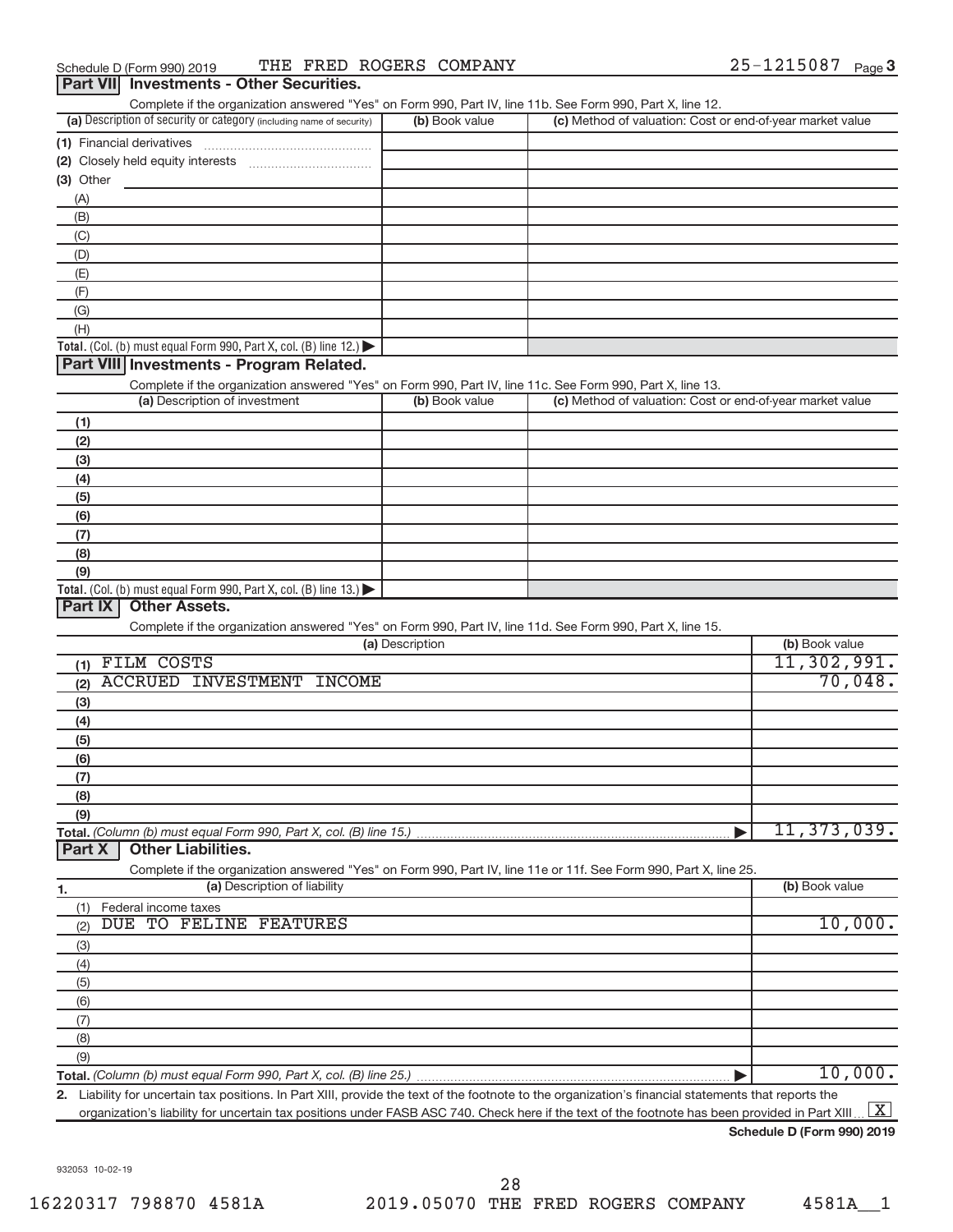|              | THE FRED ROGERS COMPANY<br>Schedule D (Form 990) 2019                                                                                                                                                                              |                |          |                | 25-1215087 Page 4 |
|--------------|------------------------------------------------------------------------------------------------------------------------------------------------------------------------------------------------------------------------------------|----------------|----------|----------------|-------------------|
|              | Reconciliation of Revenue per Audited Financial Statements With Revenue per Return.<br><b>Part XI</b>                                                                                                                              |                |          |                |                   |
|              | Complete if the organization answered "Yes" on Form 990, Part IV, line 12a.                                                                                                                                                        |                |          |                |                   |
| 1            | Total revenue, gains, and other support per audited financial statements [111] [11] Total revenue, gains, and other support per audited financial statements                                                                       |                |          | $\blacksquare$ | 26, 571, 225.     |
| 2            | Amounts included on line 1 but not on Form 990, Part VIII, line 12:                                                                                                                                                                |                |          |                |                   |
| a            | Net unrealized gains (losses) on investments [11] [11] Net unrealized gains (losses) on investments [11] [12]                                                                                                                      | 2a             | 178,543. |                |                   |
| b            |                                                                                                                                                                                                                                    | 2 <sub>b</sub> |          |                |                   |
| c            |                                                                                                                                                                                                                                    | 2c             |          |                |                   |
| d            |                                                                                                                                                                                                                                    | 2d             |          |                |                   |
| e            | Add lines 2a through 2d <b>must be a constructed as a constructed</b> into a construction of the state of the state of the state of the state of the state of the state of the state of the state of the state of the state of the |                |          | 2e             | 178,543.          |
| 3            |                                                                                                                                                                                                                                    |                |          | 3              | 26, 392, 682.     |
|              | Amounts included on Form 990. Part VIII. line 12, but not on line 1:                                                                                                                                                               |                |          |                |                   |
| a            | Investment expenses not included on Form 990, Part VIII, line 7b                                                                                                                                                                   | 4а             |          |                |                   |
| b            |                                                                                                                                                                                                                                    | 4 <sub>b</sub> |          |                |                   |
|              | Add lines 4a and 4b                                                                                                                                                                                                                |                |          | 4c             | υ.                |
| 5            |                                                                                                                                                                                                                                    |                |          | 5              | 26, 392, 682.     |
|              | Part XII   Reconciliation of Expenses per Audited Financial Statements With Expenses per Return.                                                                                                                                   |                |          |                |                   |
|              |                                                                                                                                                                                                                                    |                |          |                |                   |
|              | Complete if the organization answered "Yes" on Form 990, Part IV, line 12a.                                                                                                                                                        |                |          |                |                   |
| 1            |                                                                                                                                                                                                                                    |                |          | $\blacksquare$ | 20,026,906.       |
| $\mathbf{2}$ | Amounts included on line 1 but not on Form 990, Part IX, line 25:                                                                                                                                                                  |                |          |                |                   |
| a            |                                                                                                                                                                                                                                    | 2a             |          |                |                   |
| b            |                                                                                                                                                                                                                                    | 2 <sub>b</sub> |          |                |                   |
|              |                                                                                                                                                                                                                                    | 2 <sub>c</sub> |          |                |                   |
|              |                                                                                                                                                                                                                                    | 2d             |          |                |                   |
|              |                                                                                                                                                                                                                                    |                |          | 2e             |                   |
| 3            |                                                                                                                                                                                                                                    |                |          | $\mathbf{3}$   | 20,026,906.       |
| 4            | Amounts included on Form 990, Part IX, line 25, but not on line 1:                                                                                                                                                                 |                |          |                |                   |
| a            | Investment expenses not included on Form 990, Part VIII, line 7b [11, 11, 11, 11, 11]                                                                                                                                              | 4a             |          |                |                   |
| b            |                                                                                                                                                                                                                                    | 4 <sub>b</sub> |          |                |                   |
|              | Add lines 4a and 4b                                                                                                                                                                                                                |                |          | 4c             |                   |
|              | Part XIII Supplemental Information.                                                                                                                                                                                                |                |          | 5              | 20,026,906.       |

Provide the descriptions required for Part II, lines 3, 5, and 9; Part III, lines 1a and 4; Part IV, lines 1b and 2b; Part V, line 4; Part X, line 2; Part XI, lines 2d and 4b; and Part XII, lines 2d and 4b. Also complete this part to provide any additional information.

PART X, LINE 2:

THE FASB ASC ON INCOME TAXES CLARIFIES RECOGNITION, MEASUREMENT,

PRESENTATION, AND DISCLOSURE RELATING TO UNCERTAIN TAX POSITIONS.

MANAGEMENT IS NOT AWARE OF MATTERS THAT PRESENT UNCERTAINTY TO FRC

RELATIVE TO INCOME TAXES; HOWEVER, WERE SUCH MATTERS TO ARISE, THEY WOULD

BE EVALUATED IN ACCORDANCE WITH EXISTING ACCOUNTING PRINCIPLES AND

ACCRUALS AND DISCLOSURES WOULD BE MADE AS REQUIRED.

932054 10-02-19

**Schedule D (Form 990) 2019**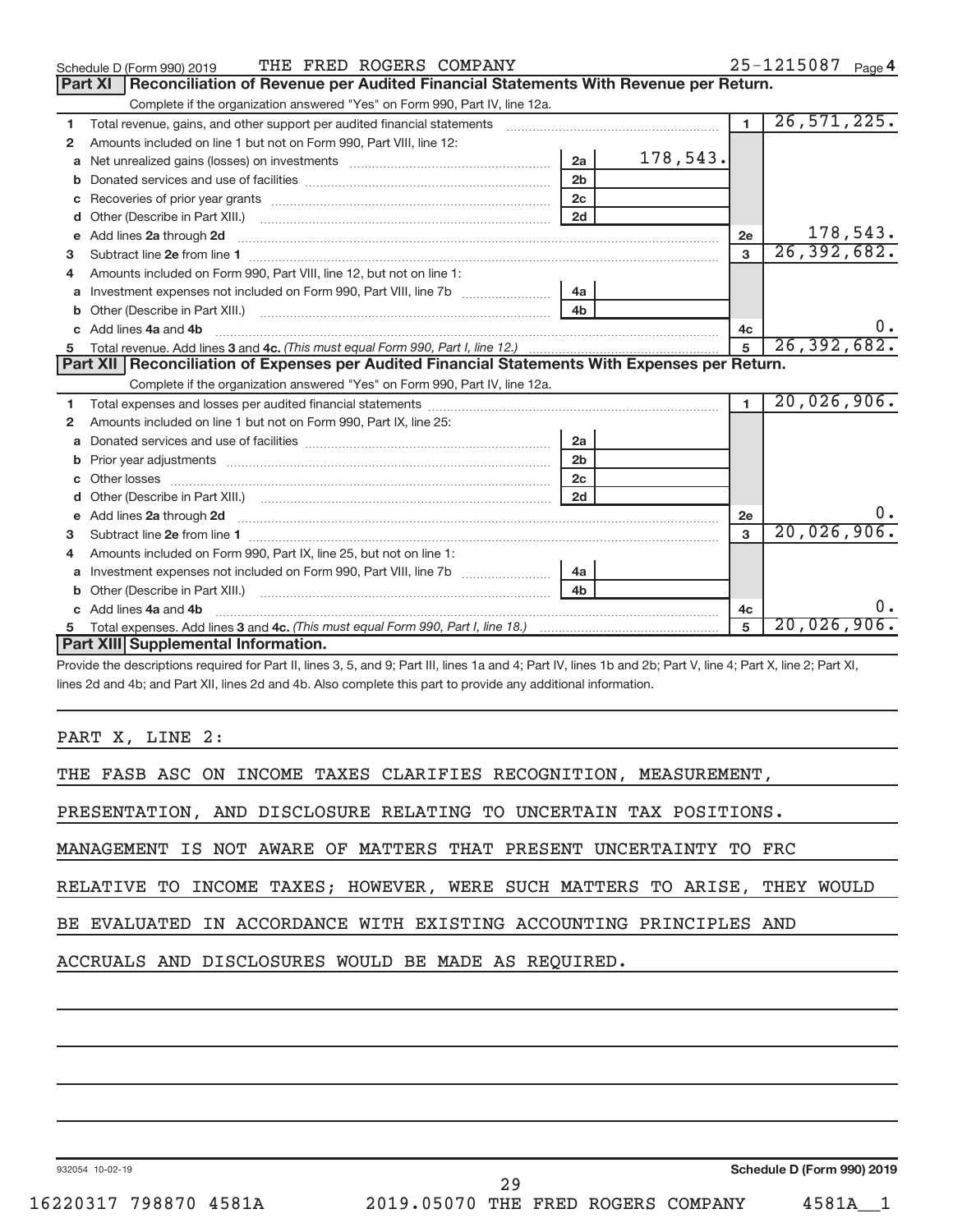|                                                        |                                           | <b>Open to Public</b>                                                                     |                                                                                                                                                               |                   |                                                                                                                 |                                                                      |           |
|--------------------------------------------------------|-------------------------------------------|-------------------------------------------------------------------------------------------|---------------------------------------------------------------------------------------------------------------------------------------------------------------|-------------------|-----------------------------------------------------------------------------------------------------------------|----------------------------------------------------------------------|-----------|
| Department of the Treasury<br>Internal Revenue Service |                                           |                                                                                           | Go to www.irs.gov/Form990 for instructions and the latest information.                                                                                        |                   |                                                                                                                 | Inspection                                                           |           |
| Name of the organization                               |                                           |                                                                                           |                                                                                                                                                               |                   |                                                                                                                 | <b>Employer identification number</b>                                |           |
| THE FRED ROGERS COMPANY                                |                                           |                                                                                           |                                                                                                                                                               |                   | 25-1215087                                                                                                      |                                                                      |           |
| <b>Part I</b><br>Form 990, Part IV, line 14b.          |                                           |                                                                                           | General Information on Activities Outside the United States. Complete if the organization answered "Yes" on                                                   |                   |                                                                                                                 |                                                                      |           |
| 1                                                      |                                           |                                                                                           | For grantmakers. Does the organization maintain records to substantiate the amount of its grants and other assistance,                                        |                   |                                                                                                                 |                                                                      |           |
|                                                        |                                           |                                                                                           | the grantees' eligibility for the grants or assistance, and the selection criteria used to award the grants or assistance?                                    |                   |                                                                                                                 | <b>」Yes</b>                                                          | <b>No</b> |
| 2<br>United States.                                    |                                           |                                                                                           | For grantmakers. Describe in Part V the organization's procedures for monitoring the use of its grants and other assistance outside the                       |                   |                                                                                                                 |                                                                      |           |
| 3                                                      |                                           |                                                                                           | Activities per Region. (The following Part I, line 3 table can be duplicated if additional space is needed.)                                                  |                   |                                                                                                                 |                                                                      |           |
| (a) Region                                             | (b) Number of<br>offices<br>in the region | (c) Number of<br>employees,<br>agents, and<br>independent<br>contractors<br>in the region | (d) Activities conducted in the region<br>(by type) (such as, fundraising, pro-<br>gram services, investments, grants to<br>recipients located in the region) |                   | (e) If activity listed in (d)<br>is a program service,<br>describe specific type<br>of service(s) in the region | (f) Total<br>expenditures<br>for and<br>investments<br>in the region |           |
|                                                        |                                           |                                                                                           |                                                                                                                                                               | DISTRIBUTION OF   |                                                                                                                 |                                                                      |           |
| NORTH AMERICA                                          | 0                                         | 0                                                                                         | PROGRAM SERIVICES                                                                                                                                             | EDUCATIONAL MEDIA |                                                                                                                 | 3,417.                                                               |           |
|                                                        |                                           |                                                                                           |                                                                                                                                                               |                   |                                                                                                                 |                                                                      |           |
| EUROPE                                                 | 0                                         | 0                                                                                         | <b>INTERNATIONAL CONFERENCE</b>                                                                                                                               |                   |                                                                                                                 | 5,207.                                                               |           |
|                                                        |                                           |                                                                                           |                                                                                                                                                               |                   |                                                                                                                 |                                                                      |           |
|                                                        |                                           |                                                                                           |                                                                                                                                                               |                   |                                                                                                                 |                                                                      |           |
|                                                        |                                           |                                                                                           |                                                                                                                                                               |                   |                                                                                                                 |                                                                      |           |
|                                                        |                                           |                                                                                           |                                                                                                                                                               |                   |                                                                                                                 |                                                                      |           |
|                                                        |                                           |                                                                                           |                                                                                                                                                               |                   |                                                                                                                 |                                                                      |           |
|                                                        |                                           |                                                                                           |                                                                                                                                                               |                   |                                                                                                                 |                                                                      |           |
| <b>3 a</b> Subtotal<br>.                               | $\overline{0}$                            | 0                                                                                         |                                                                                                                                                               |                   |                                                                                                                 | 8,624.                                                               |           |
| <b>b</b> Total from continuation<br>sheets to Part I   | 0                                         | 0                                                                                         |                                                                                                                                                               |                   |                                                                                                                 |                                                                      | 0.        |
| c Totals (add lines 3a<br>and 3b)<br>.                 | U                                         | 0                                                                                         |                                                                                                                                                               |                   |                                                                                                                 | 8,624.                                                               |           |

**| Complete if the organization answered "Yes" on Form 990, Part IV, line 14b, 15, or 16. | Attach to Form 990.**

**SCHEDULE F** Statement of Activities Outside the United States  $\frac{1000 \text{ N}}{20110}$ 

LHA For Paperwork Reduction Act Notice, see the Instructions for Form 990. Shand the Schedule F (Form 990) 2019 L

OMB No. 1545-0047

932071 10-12-19

**(Form 990)**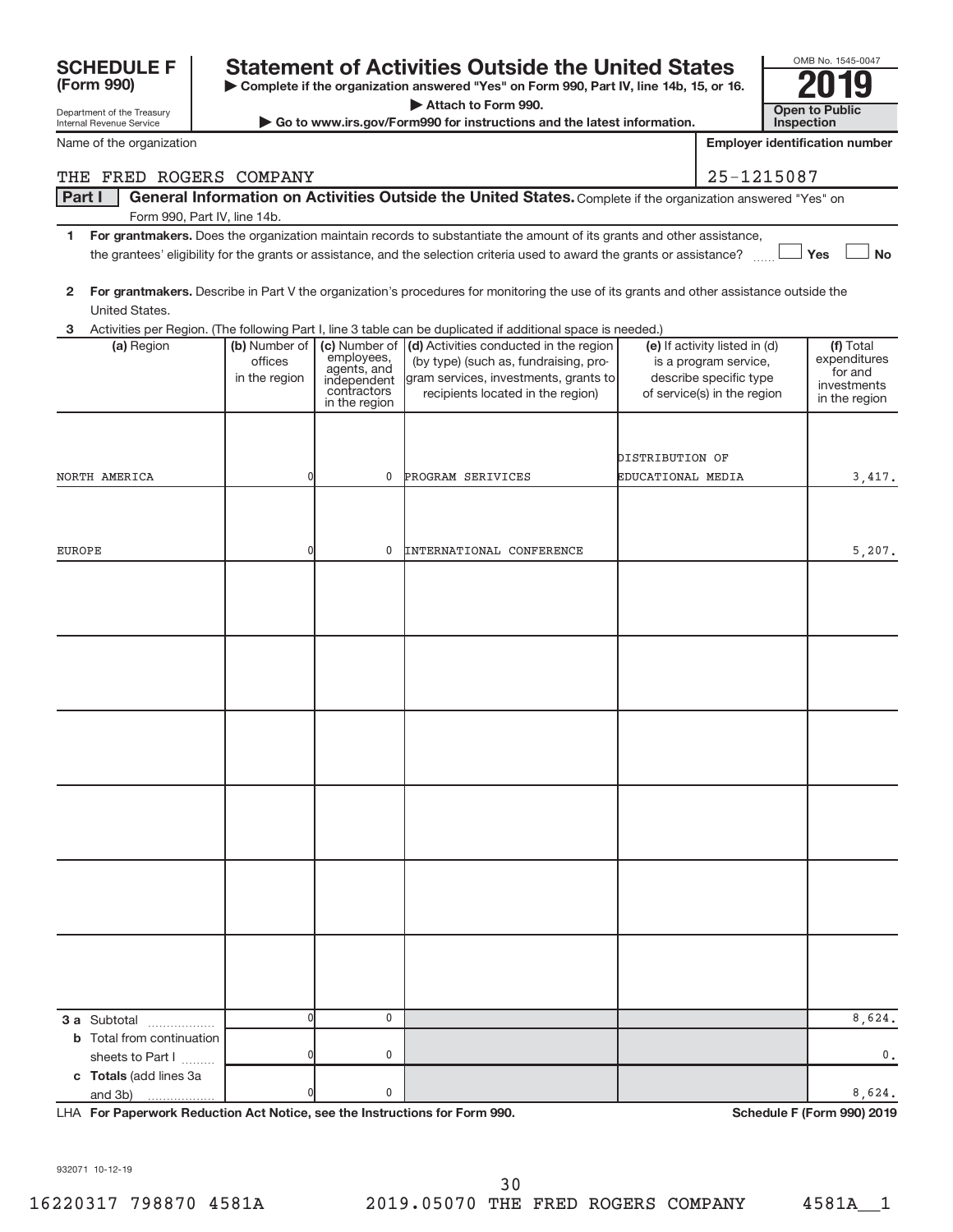| Page 2                     |                                                                                                                                                                                                                                                                              | (i) Method of<br>valuation (book, FMV,<br>appraisal, other) |  |  |  |  |                                                                                                                                                                                                                                                     | Schedule F (Form 990) 2019 |
|----------------------------|------------------------------------------------------------------------------------------------------------------------------------------------------------------------------------------------------------------------------------------------------------------------------|-------------------------------------------------------------|--|--|--|--|-----------------------------------------------------------------------------------------------------------------------------------------------------------------------------------------------------------------------------------------------------|----------------------------|
|                            |                                                                                                                                                                                                                                                                              | (h) Description<br>of noncash<br>assistance                 |  |  |  |  |                                                                                                                                                                                                                                                     |                            |
| $25 - 1215087$             |                                                                                                                                                                                                                                                                              | (g) Amount of<br>assistance<br>noncash                      |  |  |  |  |                                                                                                                                                                                                                                                     |                            |
|                            |                                                                                                                                                                                                                                                                              | cash disbursement<br>(f) Manner of                          |  |  |  |  |                                                                                                                                                                                                                                                     |                            |
|                            |                                                                                                                                                                                                                                                                              | of cash grant<br>(e) Amount                                 |  |  |  |  |                                                                                                                                                                                                                                                     |                            |
| <b><i>COMPANY</i></b>      | Grants and Other Assistance to Organizations or Entities Outside the United States. Complete if the organization answered "Yes" on Form 990, Part IV, line 15, for any<br>recipient who received more than \$5,000. Part II can be duplicated if additional space is needed. | (d) Purpose of<br>grant                                     |  |  |  |  | Enter total number of recipient organizations listed above that are recognized as charities by the foreign country, recognized as tax-exempt<br>by the IRS, or for which the grantee or counsel has provided a section 501(c)(3) equivalency letter |                            |
| FRED ROGERS                |                                                                                                                                                                                                                                                                              | (c) Region                                                  |  |  |  |  |                                                                                                                                                                                                                                                     |                            |
| THE                        |                                                                                                                                                                                                                                                                              | and EIN (if applicable)<br>(b) IRS code section             |  |  |  |  |                                                                                                                                                                                                                                                     |                            |
| Schedule F (Form 990) 2019 | Part II                                                                                                                                                                                                                                                                      | (a) Name of organization                                    |  |  |  |  | Enter total number of other organizations or entities<br>S<br>$\mathbf{\Omega}$                                                                                                                                                                     |                            |

932072 10-12-19 932072 10-12-19

31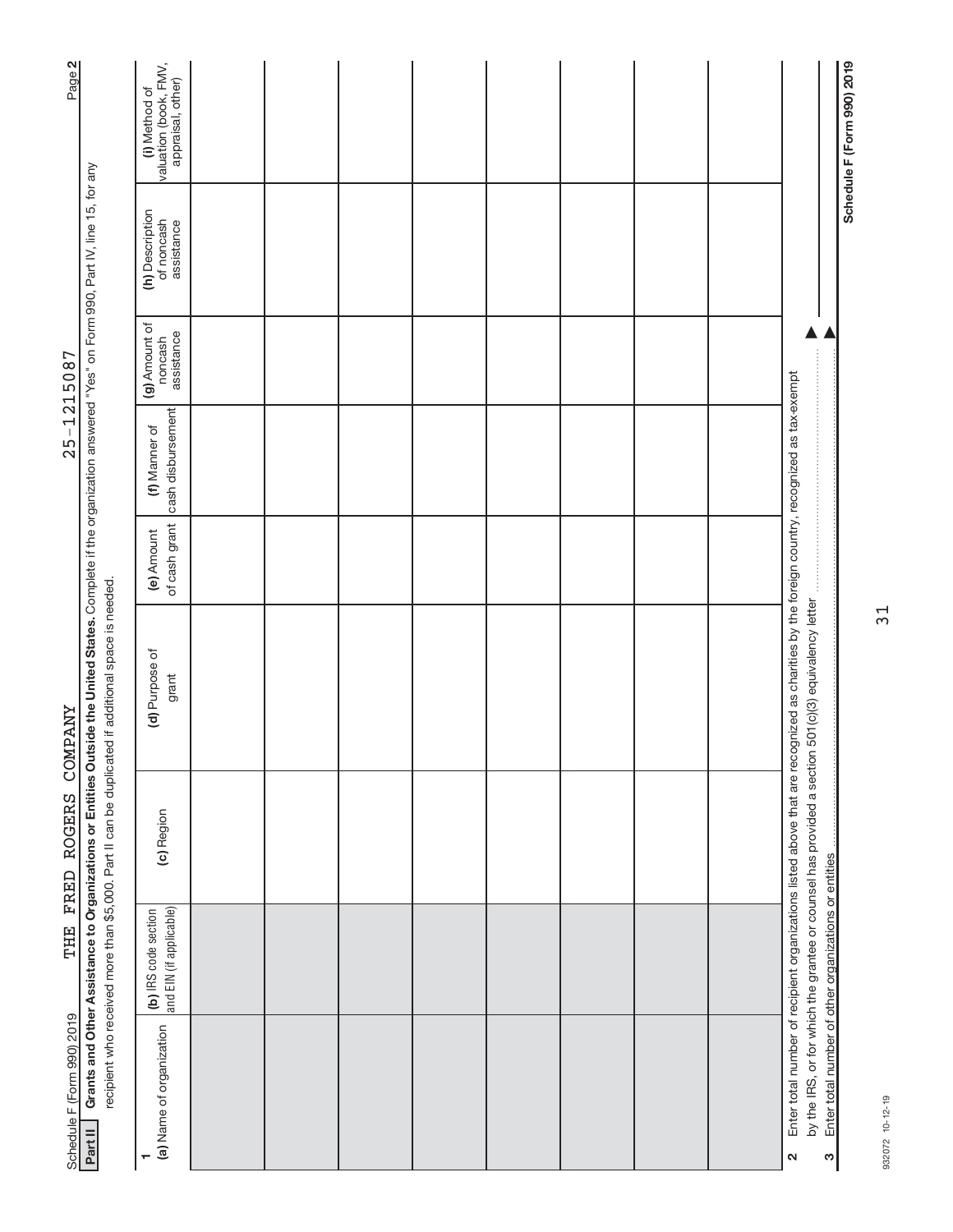| Page <sub>3</sub>          |                                                                                                                                                  | (h) Method of<br>valuation<br>(book, FMV,<br>appraisal, other) |  |  |  |  | Schedule F (Form 990) 2019 |
|----------------------------|--------------------------------------------------------------------------------------------------------------------------------------------------|----------------------------------------------------------------|--|--|--|--|----------------------------|
|                            |                                                                                                                                                  | (g) Description of<br>noncash assistance                       |  |  |  |  |                            |
| $25 - 1215087$             |                                                                                                                                                  | (f) Amount of<br>assistance<br>noncash                         |  |  |  |  |                            |
|                            | Grants and Other Assistance to Individuals Outside the United States. Complete if the organization answered "Yes" on Form 990, Part IV, line 16. | (e) Manner of<br>cash disbursement                             |  |  |  |  |                            |
|                            |                                                                                                                                                  | (d) Amount of<br>cash grant                                    |  |  |  |  |                            |
|                            |                                                                                                                                                  | (c) Number of<br>recipients                                    |  |  |  |  |                            |
| THE FRED ROGERS COMPANY    |                                                                                                                                                  | (b) Region                                                     |  |  |  |  |                            |
| Schedule F (Form 990) 2019 | Part III can be duplicated if additional space is needed.<br>Part III                                                                            | (a) Type of grant or assistance                                |  |  |  |  |                            |

932073 10-12-19 932073 10-12-19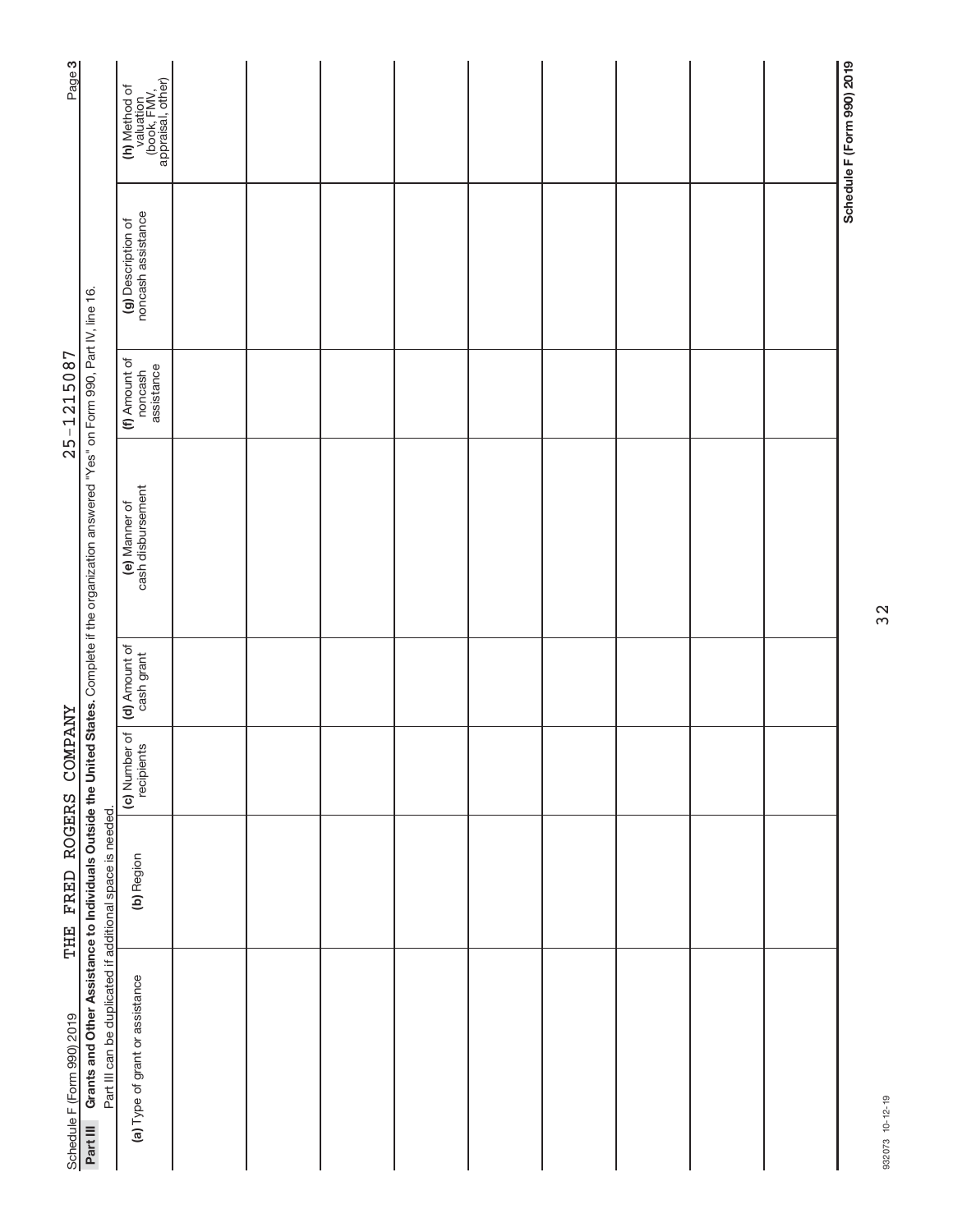## Schedule F (Form 990) 2019 Page THE FRED ROGERS COMPANY 25-1215087 **Part IV F** (Form 990) 2019

| 1              | Was the organization a U.S. transferor of property to a foreign corporation during the tax year? If "Yes," the<br>organization may be required to file Form 926, Return by a U.S. Transferor of Property to a Foreign                                                                                                                                                                                                  | Yes | ΧI<br>N <sub>0</sub>  |
|----------------|------------------------------------------------------------------------------------------------------------------------------------------------------------------------------------------------------------------------------------------------------------------------------------------------------------------------------------------------------------------------------------------------------------------------|-----|-----------------------|
| $\overline{2}$ | Did the organization have an interest in a foreign trust during the tax year? If "Yes," the organization<br>may be required to separately file Form 3520, Annual Return To Report Transactions With Foreign<br>Trusts and Receipt of Certain Foreign Gifts, and/or Form 3520-A, Annual Information Return of Foreign<br>Trust With a U.S. Owner (see Instructions for Forms 3520 and 3520-A; don't file with Form 990) | Yes | X l<br>N <sub>0</sub> |
| 3              | Did the organization have an ownership interest in a foreign corporation during the tax year? If "Yes,"<br>the organization may be required to file Form 5471, Information Return of U.S. Persons With Respect to                                                                                                                                                                                                      | Yes | X.<br>N <sub>0</sub>  |
| 4              | Was the organization a direct or indirect shareholder of a passive foreign investment company or a<br>qualified electing fund during the tax year? If "Yes," the organization may be required to file Form 8621,<br>Information Return by a Shareholder of a Passive Foreign Investment Company or Qualified Electing Fund<br>(see Instructions for Form 8621)                                                         | Yes | X<br>No               |
| 5              | Did the organization have an ownership interest in a foreign partnership during the tax year? If "Yes,"<br>the organization may be required to file Form 8865, Return of U.S. Persons With Respect to Certain                                                                                                                                                                                                          | Yes | ΧI<br>N <sub>0</sub>  |
| 6              | Did the organization have any operations in or related to any boycotting countries during the tax year? If<br>"Yes," the organization may be required to separately file Form 5713, International Boycott Report (see                                                                                                                                                                                                  | Yes |                       |

**Schedule F (Form 990) 2019**

932074 10-12-19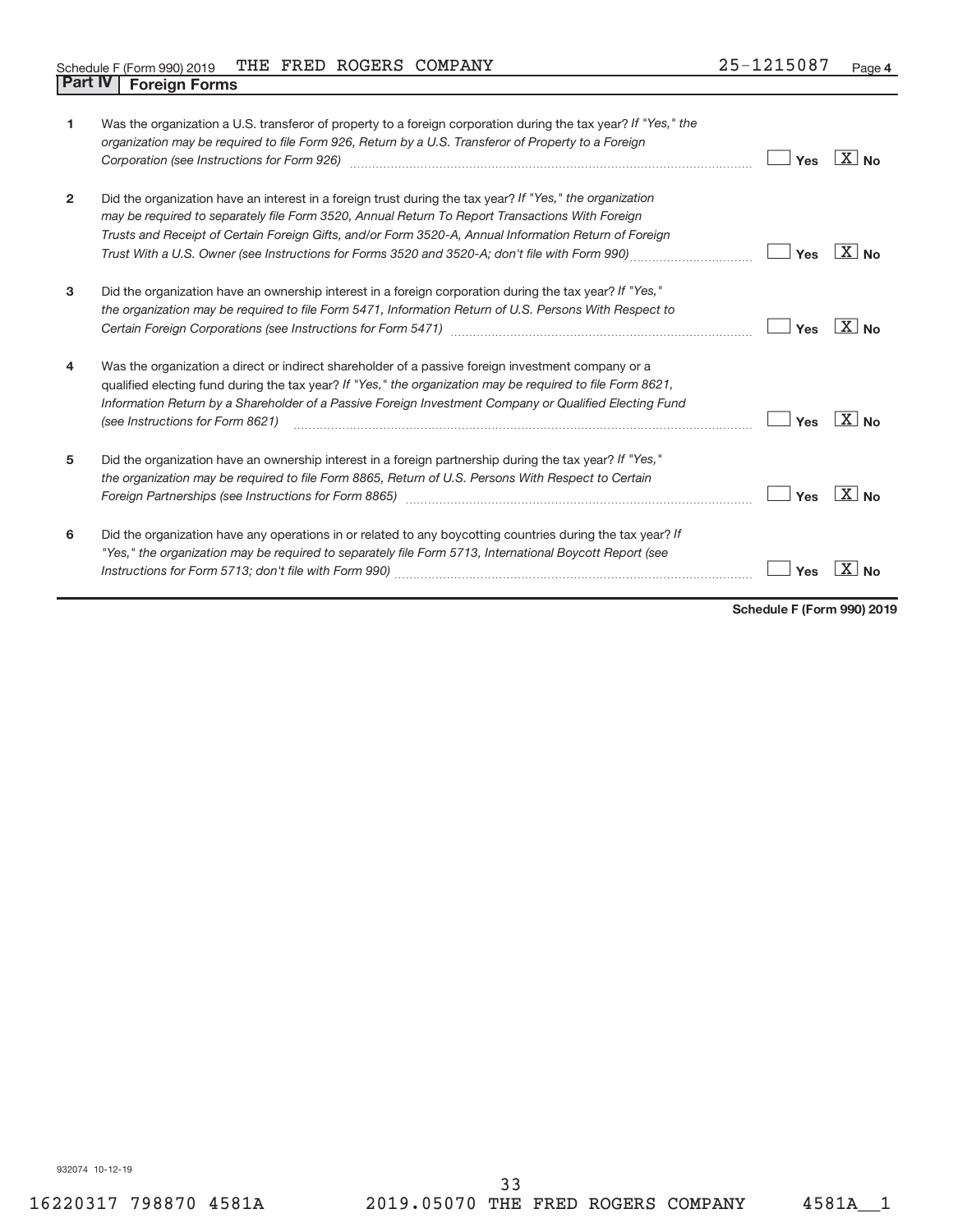Provide the information required by Part I, line 2 (monitoring of funds); Part I, line 3, column (f) (accounting method; amounts of investments vs. expenditures per region); Part II, line 1 (accounting method); Part III (accounting method); and Part III, column (c) (estimated number of recipients), as applicable. Also complete this part to provide any additional information. See instructions.

PART I, LINE 3:

THE COMPANY DOES NOT MAINTAIN ANY EMPLOYEES OR OFFICES LOCATED OUTSIDE

OF THE UNITED STATES. THE TOTAL EXPENDITURES REPORTED ON LINE 3, COLUMN

F, ARE REPORTED UNDER THE ACCRUAL METHOD OF ACCOUNTING. THE TOTAL

EXPENDITURES CONSIST OF TRAVEL EXPENSES TO MEET WITH INDEPENDENT

CONTRACTORS REGARDING THE PRODUCTION OF VARIOUS TELEVISION PROGRAMS.

THE REQUIRED INDEPENDENT CONTRACTORS ARE INCLUDED ON FORM 990, PART

VII, SECTION B.

932075 10-12-19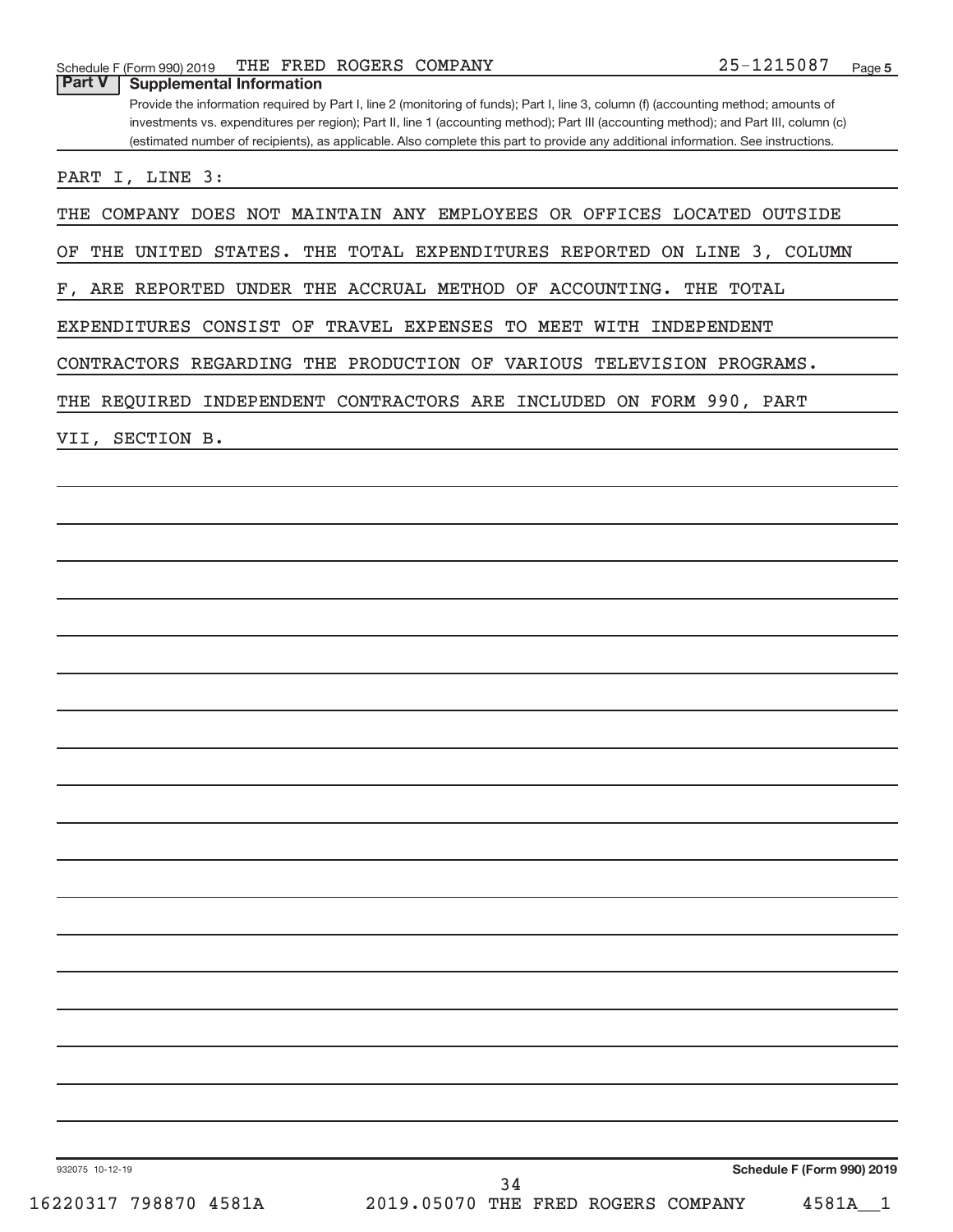|    | <b>SCHEDULE J</b><br>(Form 990)                                                                                                                                                                                                    | <b>Compensation Information</b><br>For certain Officers, Directors, Trustees, Key Employees, and Highest               |                                       | OMB No. 1545-0047          |     |                         |  |  |  |  |  |  |
|----|------------------------------------------------------------------------------------------------------------------------------------------------------------------------------------------------------------------------------------|------------------------------------------------------------------------------------------------------------------------|---------------------------------------|----------------------------|-----|-------------------------|--|--|--|--|--|--|
|    |                                                                                                                                                                                                                                    | <b>Compensated Employees</b>                                                                                           |                                       |                            | 019 |                         |  |  |  |  |  |  |
|    |                                                                                                                                                                                                                                    | Complete if the organization answered "Yes" on Form 990, Part IV, line 23.<br>Attach to Form 990.                      |                                       | <b>Open to Public</b>      |     |                         |  |  |  |  |  |  |
|    | Department of the Treasury<br>Internal Revenue Service                                                                                                                                                                             | Go to www.irs.gov/Form990 for instructions and the latest information.                                                 |                                       | <b>Inspection</b>          |     |                         |  |  |  |  |  |  |
|    | Name of the organization                                                                                                                                                                                                           |                                                                                                                        | <b>Employer identification number</b> |                            |     |                         |  |  |  |  |  |  |
|    |                                                                                                                                                                                                                                    | THE FRED ROGERS COMPANY                                                                                                |                                       | 25-1215087                 |     |                         |  |  |  |  |  |  |
|    | Part I                                                                                                                                                                                                                             | <b>Questions Regarding Compensation</b>                                                                                |                                       |                            |     |                         |  |  |  |  |  |  |
|    |                                                                                                                                                                                                                                    |                                                                                                                        |                                       |                            | Yes | No                      |  |  |  |  |  |  |
| 1a |                                                                                                                                                                                                                                    | Check the appropriate box(es) if the organization provided any of the following to or for a person listed on Form 990, |                                       |                            |     |                         |  |  |  |  |  |  |
|    |                                                                                                                                                                                                                                    | Part VII, Section A, line 1a. Complete Part III to provide any relevant information regarding these items.             |                                       |                            |     |                         |  |  |  |  |  |  |
|    | First-class or charter travel                                                                                                                                                                                                      | Housing allowance or residence for personal use                                                                        |                                       |                            |     |                         |  |  |  |  |  |  |
|    | Travel for companions                                                                                                                                                                                                              | Payments for business use of personal residence                                                                        |                                       |                            |     |                         |  |  |  |  |  |  |
|    |                                                                                                                                                                                                                                    | Health or social club dues or initiation fees<br>Tax indemnification and gross-up payments                             |                                       |                            |     |                         |  |  |  |  |  |  |
|    |                                                                                                                                                                                                                                    | Discretionary spending account<br>Personal services (such as maid, chauffeur, chef)                                    |                                       |                            |     |                         |  |  |  |  |  |  |
|    |                                                                                                                                                                                                                                    |                                                                                                                        |                                       |                            |     |                         |  |  |  |  |  |  |
|    |                                                                                                                                                                                                                                    | <b>b</b> If any of the boxes on line 1a are checked, did the organization follow a written policy regarding payment or |                                       |                            |     |                         |  |  |  |  |  |  |
|    |                                                                                                                                                                                                                                    |                                                                                                                        |                                       | 1 <sub>b</sub>             |     |                         |  |  |  |  |  |  |
| 2  |                                                                                                                                                                                                                                    | Did the organization require substantiation prior to reimbursing or allowing expenses incurred by all directors,       |                                       |                            |     |                         |  |  |  |  |  |  |
|    |                                                                                                                                                                                                                                    | trustees, and officers, including the CEO/Executive Director, regarding the items checked on line 1a?                  |                                       | $\overline{2}$             | х   |                         |  |  |  |  |  |  |
|    |                                                                                                                                                                                                                                    |                                                                                                                        |                                       |                            |     |                         |  |  |  |  |  |  |
| з  |                                                                                                                                                                                                                                    | Indicate which, if any, of the following the organization used to establish the compensation of the organization's     |                                       |                            |     |                         |  |  |  |  |  |  |
|    |                                                                                                                                                                                                                                    | CEO/Executive Director. Check all that apply. Do not check any boxes for methods used by a related organization to     |                                       |                            |     |                         |  |  |  |  |  |  |
|    |                                                                                                                                                                                                                                    | establish compensation of the CEO/Executive Director, but explain in Part III.                                         |                                       |                            |     |                         |  |  |  |  |  |  |
|    | Compensation committee<br>Written employment contract<br>Compensation survey or study<br>Independent compensation consultant<br>$\vert X \vert$ Approval by the board or compensation committee<br>Form 990 of other organizations |                                                                                                                        |                                       |                            |     |                         |  |  |  |  |  |  |
|    |                                                                                                                                                                                                                                    |                                                                                                                        |                                       |                            |     |                         |  |  |  |  |  |  |
|    |                                                                                                                                                                                                                                    |                                                                                                                        |                                       |                            |     |                         |  |  |  |  |  |  |
|    |                                                                                                                                                                                                                                    |                                                                                                                        |                                       |                            |     |                         |  |  |  |  |  |  |
| 4  |                                                                                                                                                                                                                                    | During the year, did any person listed on Form 990, Part VII, Section A, line 1a, with respect to the filing           |                                       |                            |     |                         |  |  |  |  |  |  |
|    | organization or a related organization:                                                                                                                                                                                            |                                                                                                                        |                                       |                            |     |                         |  |  |  |  |  |  |
| а  |                                                                                                                                                                                                                                    | Receive a severance payment or change-of-control payment?                                                              |                                       | 4a                         |     | х                       |  |  |  |  |  |  |
| b  |                                                                                                                                                                                                                                    |                                                                                                                        |                                       | 4b                         |     | $\overline{\textbf{X}}$ |  |  |  |  |  |  |
| c  |                                                                                                                                                                                                                                    |                                                                                                                        |                                       | 4c                         |     | X                       |  |  |  |  |  |  |
|    |                                                                                                                                                                                                                                    | If "Yes" to any of lines 4a-c, list the persons and provide the applicable amounts for each item in Part III.          |                                       |                            |     |                         |  |  |  |  |  |  |
|    |                                                                                                                                                                                                                                    |                                                                                                                        |                                       |                            |     |                         |  |  |  |  |  |  |
|    |                                                                                                                                                                                                                                    | Only section 501(c)(3), 501(c)(4), and 501(c)(29) organizations must complete lines 5-9.                               |                                       |                            |     |                         |  |  |  |  |  |  |
|    |                                                                                                                                                                                                                                    | For persons listed on Form 990, Part VII, Section A, line 1a, did the organization pay or accrue any compensation      |                                       |                            |     |                         |  |  |  |  |  |  |
|    | contingent on the revenues of:                                                                                                                                                                                                     |                                                                                                                        |                                       |                            |     |                         |  |  |  |  |  |  |
|    |                                                                                                                                                                                                                                    |                                                                                                                        |                                       | 5a                         |     | х                       |  |  |  |  |  |  |
|    |                                                                                                                                                                                                                                    |                                                                                                                        |                                       | 5b                         |     | X                       |  |  |  |  |  |  |
|    |                                                                                                                                                                                                                                    | If "Yes" on line 5a or 5b, describe in Part III.                                                                       |                                       |                            |     |                         |  |  |  |  |  |  |
| 6. |                                                                                                                                                                                                                                    | For persons listed on Form 990, Part VII, Section A, line 1a, did the organization pay or accrue any compensation      |                                       |                            |     |                         |  |  |  |  |  |  |
|    | contingent on the net earnings of:                                                                                                                                                                                                 |                                                                                                                        |                                       |                            |     |                         |  |  |  |  |  |  |
|    |                                                                                                                                                                                                                                    |                                                                                                                        |                                       | 6a                         |     | х                       |  |  |  |  |  |  |
|    |                                                                                                                                                                                                                                    |                                                                                                                        |                                       | 6b                         |     | $\overline{\mathbf{X}}$ |  |  |  |  |  |  |
|    |                                                                                                                                                                                                                                    | If "Yes" on line 6a or 6b, describe in Part III.                                                                       |                                       |                            |     |                         |  |  |  |  |  |  |
|    |                                                                                                                                                                                                                                    | 7 For persons listed on Form 990, Part VII, Section A, line 1a, did the organization provide any nonfixed payments     |                                       |                            |     |                         |  |  |  |  |  |  |
|    |                                                                                                                                                                                                                                    |                                                                                                                        |                                       | 7                          |     | x                       |  |  |  |  |  |  |
| 8  |                                                                                                                                                                                                                                    | Were any amounts reported on Form 990, Part VII, paid or accrued pursuant to a contract that was subject to the        |                                       |                            |     |                         |  |  |  |  |  |  |
|    |                                                                                                                                                                                                                                    |                                                                                                                        |                                       | 8                          |     | x                       |  |  |  |  |  |  |
| 9  |                                                                                                                                                                                                                                    | If "Yes" on line 8, did the organization also follow the rebuttable presumption procedure described in                 |                                       |                            |     |                         |  |  |  |  |  |  |
|    |                                                                                                                                                                                                                                    |                                                                                                                        |                                       | 9                          |     |                         |  |  |  |  |  |  |
|    |                                                                                                                                                                                                                                    | LHA For Paperwork Reduction Act Notice, see the Instructions for Form 990.                                             |                                       | Schedule J (Form 990) 2019 |     |                         |  |  |  |  |  |  |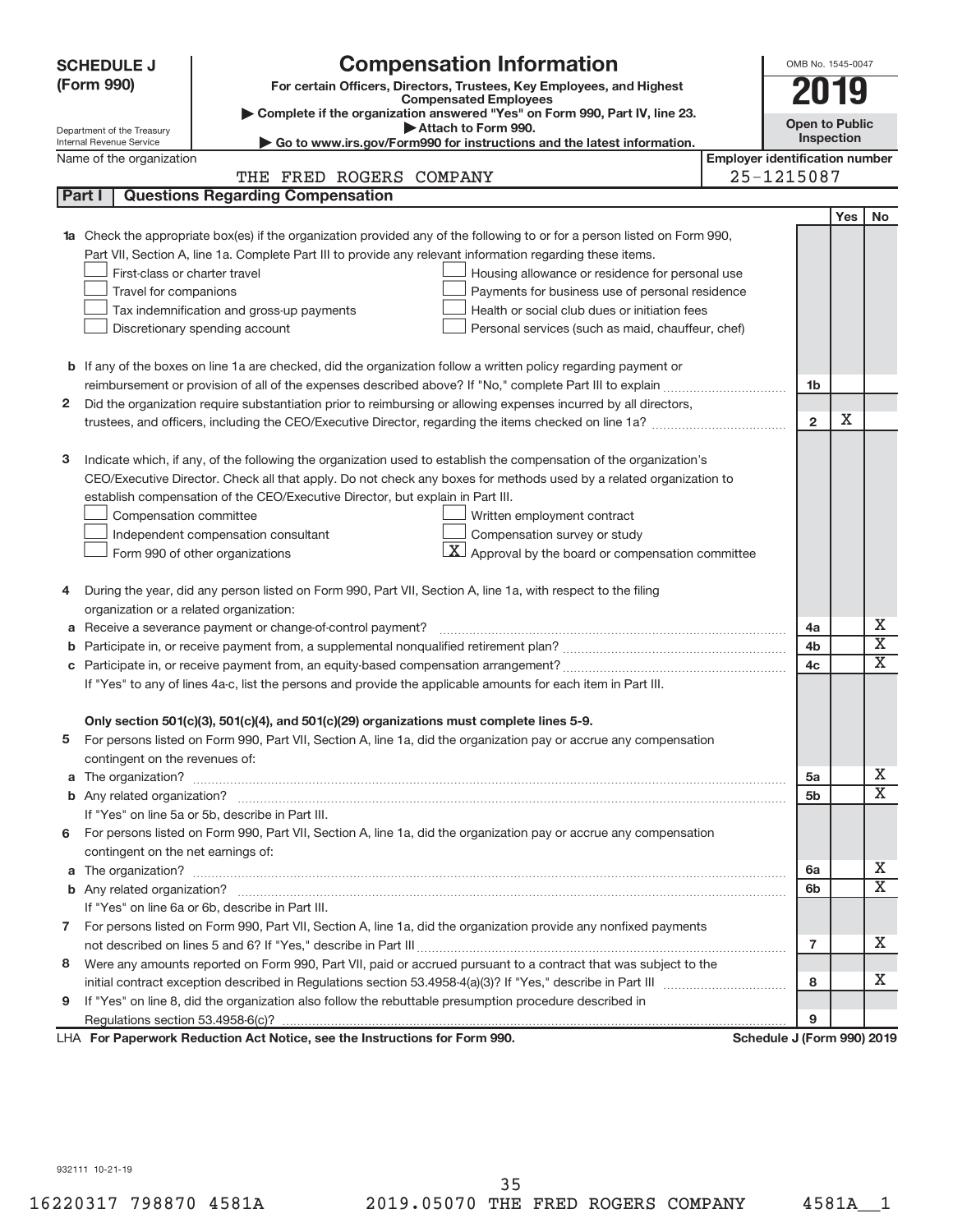| THE<br>Schedule J (Form 990) 2019                                                                                                              |                    | FRED ROGERS                                 | <b><i>COMPANY</i></b>                     |                                           | 1215087<br>$25 -$                                                                                                                |                                                            |                                            | N<br>Page <sup>1</sup>                                     |
|------------------------------------------------------------------------------------------------------------------------------------------------|--------------------|---------------------------------------------|-------------------------------------------|-------------------------------------------|----------------------------------------------------------------------------------------------------------------------------------|------------------------------------------------------------|--------------------------------------------|------------------------------------------------------------|
| Officers, Directors, Trustees, Key Employees, and Highest Compensated Employees. Use duplicate copies if additional<br>Part II                 |                    |                                             |                                           |                                           |                                                                                                                                  | is needed<br>space                                         |                                            |                                                            |
| For each individual whose compensation must be reported on Schedule J,<br>Do not list any individuals that aren't listed on Form 990, Part VII |                    |                                             |                                           |                                           | report compensation from the organization on row (i) and from related organizations, described in the instructions, on row (ii). |                                                            |                                            |                                                            |
| Note: The sum of columns (B)(i)-(iii) for each listed individual must equal the                                                                |                    |                                             |                                           |                                           | total amount of Form 990, Part VII, Section A, line 1a, applicable column (D) and (E) amounts for that individual.               |                                                            |                                            |                                                            |
|                                                                                                                                                |                    | (B) Breakdown of W                          |                                           | 2 and/or 1099-MISC compensation           | (C) Retirement and                                                                                                               | (D) Nontaxable                                             | Total of columns<br>$\widehat{\mathbb{E}}$ | (F) Compensation                                           |
| (A) Name and Title                                                                                                                             |                    | compensation<br>(i) Base                    | compensation<br>(ii) Bonus &<br>incentive | reportable<br>compensation<br>(iii) Other | compensation<br>other deferred                                                                                                   | benefits                                                   | $(B)(i)$ - $(D)$                           | reported as deferred<br>on prior Form 990<br>in column (B) |
| PAUL SIEFKEN<br>(1)                                                                                                                            | $\widehat{=}$      | $\bullet$<br>$\sqrt{89}$<br>$\frac{1}{241}$ | 0                                         | 0                                         | $\frac{1}{2}9$<br>$\overline{4}$                                                                                                 | $\frac{8}{326}$                                            | $\sqrt{83}$<br>$\frac{8}{28}$              | $\dot{\circ}$                                              |
| PRESIDENT/CEO                                                                                                                                  | $\widehat{\equiv}$ | $\overline{\cdot}$                          | $\dot{\circ}$                             | $\dot{\circ}$                             | $\dot{\circ}$                                                                                                                    | $\dot{\circ}$                                              | $\bullet$<br>$\circ$                       | $\overline{\circ}$                                         |
| KEVIN MORRISON<br>(2)                                                                                                                          | $\widehat{=}$      | 072.<br>$\frac{212}{2}$                     | $  \circ$                                 | $\overline{\circ}$                        | 779.<br>$\Xi$                                                                                                                    | $\overline{0}$ $\overline{2}$ $\overline{6}$ .<br>∣∾<br>lМ | 77<br>∣∞<br><b>PS</b>                      | $\mathsf{L}$                                               |
| CONSULTANT (10/19 (ii)<br>(RETIRED 9/19)<br>$\overline{c}$ oo                                                                                  |                    | $\overline{\circ}$                          | $\circ$                                   | $\dot{\circ}$                             | ٠<br>$\circ$                                                                                                                     | 0                                                          | $\bullet$<br>$\circ$                       | $ \cdot $                                                  |
| LISA MOSS<br>$\begin{pmatrix} 3 \end{pmatrix}$                                                                                                 | $\widehat{=}$      | $\overline{063}$ .<br>$\overline{136}$ ,    | <br> 0                                    | ြ                                         | 797.<br>$\Xi$                                                                                                                    | 753.                                                       | …<br>$\overline{6}$<br>$\frac{151}{1}$     |                                                            |
| TREASURER/CFO                                                                                                                                  | $\widehat{\equiv}$ | $\bullet$<br>$\bullet$                      | $\circ$                                   | $\bullet$<br>$\circ$                      | $\bullet$<br>0                                                                                                                   | $\overline{\phantom{0}}$                                   | ٠<br>$\ddot{\bullet}$                      | $\overline{\circ}$                                         |
| ELLEN DOHERTY<br>(4)                                                                                                                           | $\widehat{=}$      | $\frac{1}{308}$<br>$\overline{170}$         | $\circ$                                   | $\bullet$<br>$\circ$                      | $\bullet$<br>$\overline{57}$<br>$\overline{\mathcal{C}}$<br>0                                                                    | 674                                                        | $\frac{19}{219}$<br>$\frac{8}{18}$         | $  \cdot  $                                                |
| EMPLOYEE                                                                                                                                       | $\widehat{=}$      | $\dot{\circ}$                               | $\overline{\varepsilon}$                  | $\bullet$<br>0                            | ٠<br>$\circ$                                                                                                                     | $\dot{\circ}$                                              | $\overline{\vphantom{h}}$                  | $\overline{\circ}$                                         |
| MATTHEW SHIELS<br>(5)                                                                                                                          | $\widehat{=}$      | 946.<br>174                                 | $\circ$                                   | $\bullet$<br>⊝                            | 626.<br>9<br>$\overline{\phantom{0}}$                                                                                            | 200.<br>Ţ                                                  | ြ•<br>77<br>192                            | $\overline{\mathsf{C}}$                                    |
| <b>EMPLOYEE</b>                                                                                                                                | $\widehat{\equiv}$ | $\bullet$<br>$\overline{\circ}$             | $\circ$                                   | 0                                         | $\circ$                                                                                                                          | $\circ$                                                    | 0                                          | b                                                          |
|                                                                                                                                                | $\widehat{=}$      |                                             |                                           |                                           |                                                                                                                                  |                                                            |                                            |                                                            |
|                                                                                                                                                | $\widehat{\equiv}$ |                                             |                                           |                                           |                                                                                                                                  |                                                            |                                            |                                                            |
|                                                                                                                                                | $\widehat{=}$      |                                             |                                           |                                           |                                                                                                                                  |                                                            |                                            |                                                            |
|                                                                                                                                                | $\widehat{\equiv}$ |                                             |                                           |                                           |                                                                                                                                  |                                                            |                                            |                                                            |
|                                                                                                                                                | $\widehat{=}$      |                                             |                                           |                                           |                                                                                                                                  |                                                            |                                            |                                                            |
|                                                                                                                                                | $\widehat{=}$      |                                             |                                           |                                           |                                                                                                                                  |                                                            |                                            |                                                            |
|                                                                                                                                                | $\widehat{=}$      |                                             |                                           |                                           |                                                                                                                                  |                                                            |                                            |                                                            |
|                                                                                                                                                | $\widehat{\equiv}$ |                                             |                                           |                                           |                                                                                                                                  |                                                            |                                            |                                                            |
|                                                                                                                                                | $\widehat{=}$      |                                             |                                           |                                           |                                                                                                                                  |                                                            |                                            |                                                            |
|                                                                                                                                                | $\widehat{\equiv}$ |                                             |                                           |                                           |                                                                                                                                  |                                                            |                                            |                                                            |
|                                                                                                                                                | $\widehat{=}$      |                                             |                                           |                                           |                                                                                                                                  |                                                            |                                            |                                                            |
|                                                                                                                                                | $\widehat{\equiv}$ |                                             |                                           |                                           |                                                                                                                                  |                                                            |                                            |                                                            |
|                                                                                                                                                | $\widehat{=}$      |                                             |                                           |                                           |                                                                                                                                  |                                                            |                                            |                                                            |
|                                                                                                                                                | $\widehat{\equiv}$ |                                             |                                           |                                           |                                                                                                                                  |                                                            |                                            |                                                            |
|                                                                                                                                                | $\widehat{=}$      |                                             |                                           |                                           |                                                                                                                                  |                                                            |                                            |                                                            |
|                                                                                                                                                | $\Xi$              |                                             |                                           |                                           |                                                                                                                                  |                                                            |                                            |                                                            |
|                                                                                                                                                | $\widehat{=}$      |                                             |                                           |                                           |                                                                                                                                  |                                                            |                                            |                                                            |
|                                                                                                                                                | $\widehat{=}$      |                                             |                                           |                                           |                                                                                                                                  |                                                            |                                            |                                                            |
|                                                                                                                                                | $\widehat{=}$      |                                             |                                           |                                           |                                                                                                                                  |                                                            |                                            |                                                            |
|                                                                                                                                                | $\widehat{\equiv}$ |                                             |                                           |                                           |                                                                                                                                  |                                                            |                                            |                                                            |
|                                                                                                                                                | $\widehat{=}$      |                                             |                                           |                                           |                                                                                                                                  |                                                            |                                            |                                                            |
|                                                                                                                                                | ε                  |                                             |                                           |                                           |                                                                                                                                  |                                                            |                                            |                                                            |
|                                                                                                                                                |                    |                                             |                                           |                                           |                                                                                                                                  |                                                            |                                            | Schedule J (Form 990) 2019                                 |

 $25 - 1215087$ 

THE FRED ROGERS COMPANY

36

932112 10-21-19 932112 10-21-19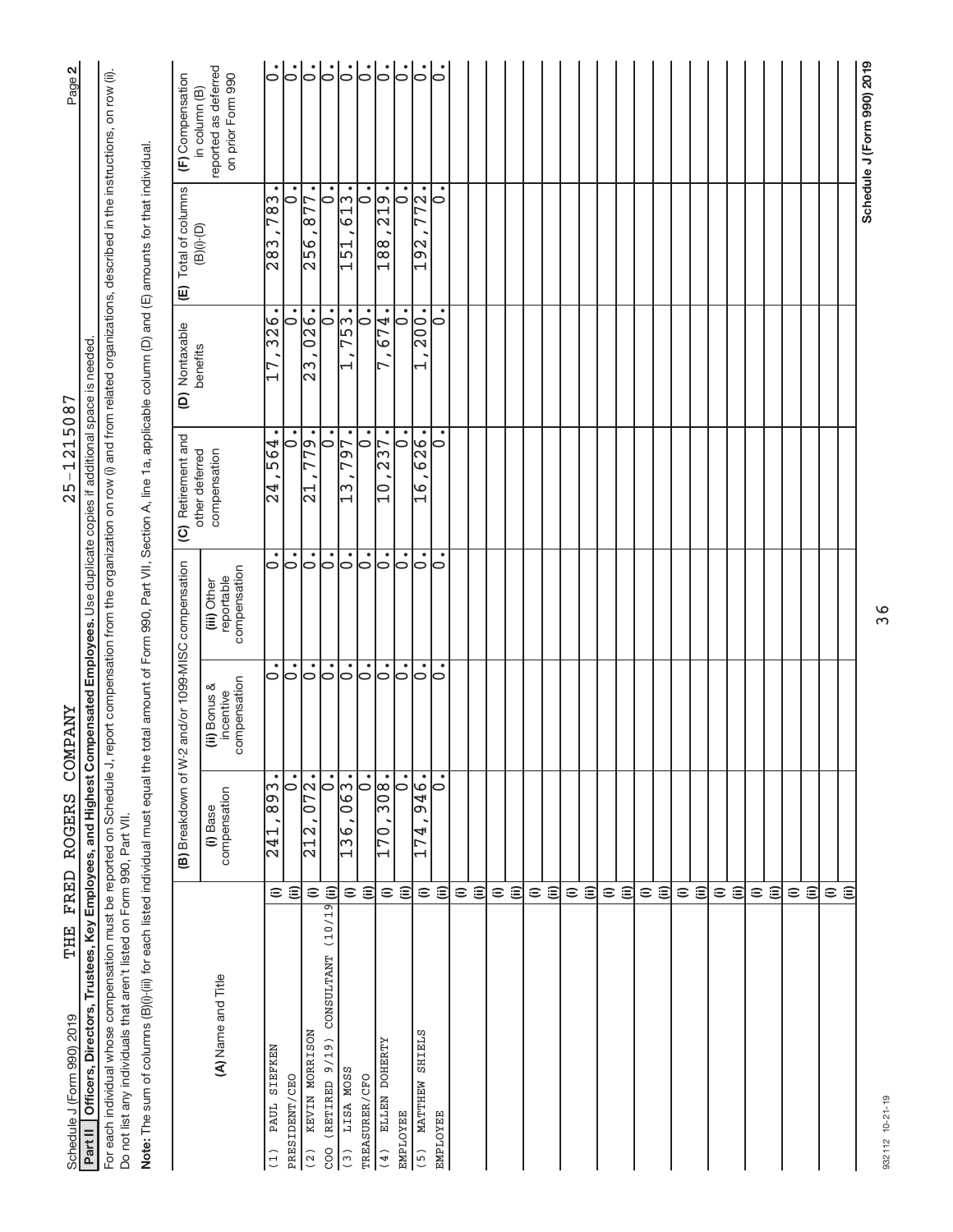| Page 3                                                                                     |                                                                                                                                                                                                            |  |  |  |  |  |  |  |  |  |                            |
|--------------------------------------------------------------------------------------------|------------------------------------------------------------------------------------------------------------------------------------------------------------------------------------------------------------|--|--|--|--|--|--|--|--|--|----------------------------|
| $25 - 1215087$                                                                             |                                                                                                                                                                                                            |  |  |  |  |  |  |  |  |  | Schedule J (Form 990) 2019 |
| THE FRED ROGERS COMPANY<br>Part III Supplemental Information<br>Schedule J (Form 990) 2019 | Provide the information, explanation, or descriptions required for Part I, lines 1a, 1b, 3, 4a, 4b, 4c, 5a, 5b, 6a, 6b, 7, and 8, and for Part II. Also complete this part for any additional information. |  |  |  |  |  |  |  |  |  |                            |

932113 10-21-19 932113 10-21-19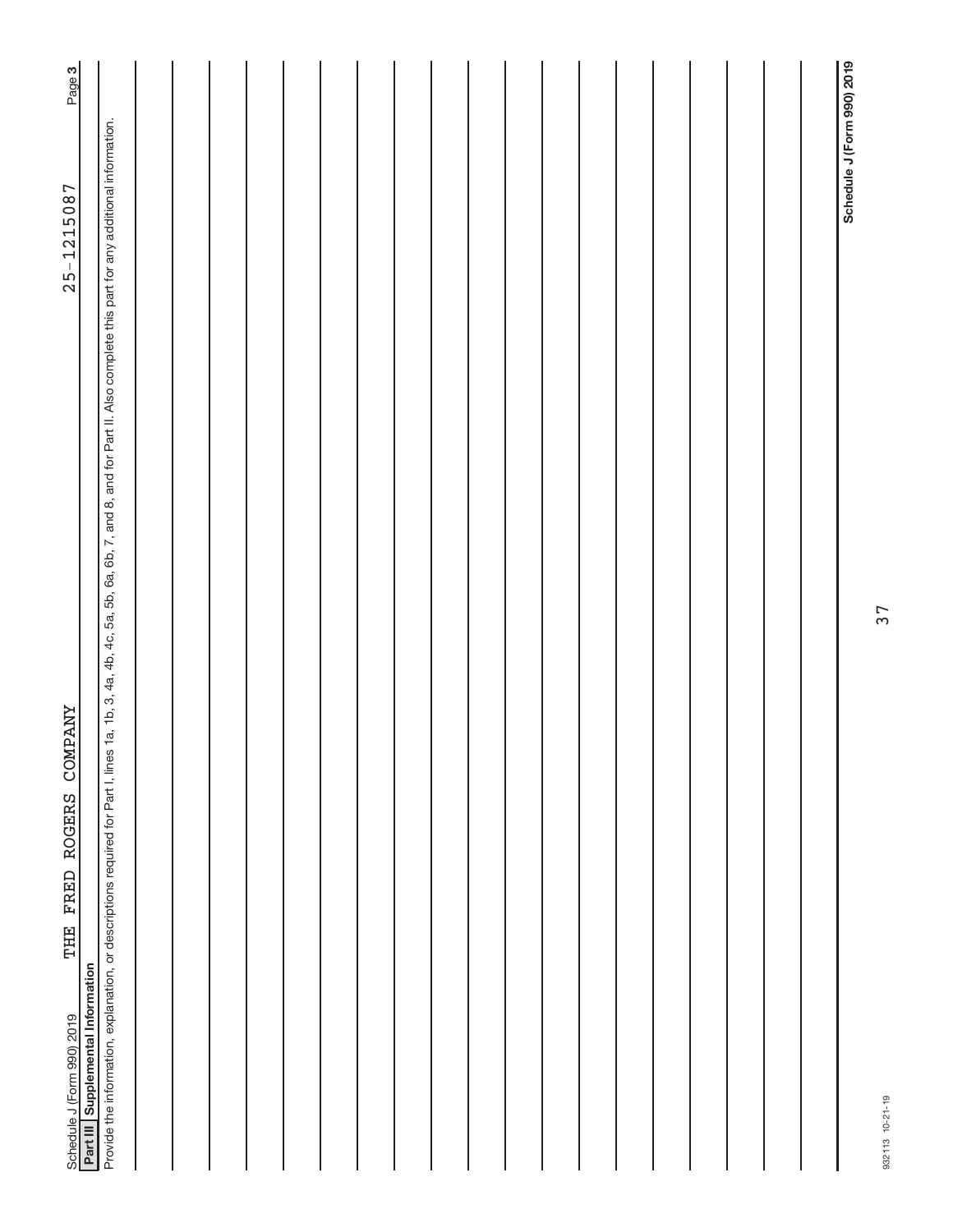Department of the Treasury **(Form 990 or 990-EZ)**

Name of the organization

Internal Revenue Service

**Complete to provide information for responses to specific questions on** SCHEDULE O **Supplemental Information to Form 990 or 990-EZ** 2019<br>(Form 990 or 990-EZ) **2019** 

**Form 990 or 990-EZ or to provide any additional information. | Attach to Form 990 or 990-EZ. | Go to www.irs.gov/Form990 for the latest information.**



THE FRED ROGERS COMPANY THE 25-1215087

FORM 990, PART I, LINE 1, DESCRIPTION OF ORGANIZATION MISSION:

AND CAREGIVERS CAN TRUST TO ENTERTAIN AND ENGAGE THEIR CHILDREN AND

INSPIRE AN ENTHUSIASM FOR LEARNING.

FORM 990, PART III, LINE 1, DESCRIPTION OF ORGANIZATION MISSION:

WITH THREE SERIES IN PRODUCTION AND DAILY BROADCAST. ITS SIGNATURE

PROPERTY, DANIEL TIGER'S NEIGHBORHOOD, SUPPORTS HEALTHY EMOTIONAL,

SOCIAL, AND INTELLECTUAL GROWTH FOR THE VERY YOUNGEST VIEWERS, AND

EMBODIES THE PHILOSOPHY AND VALUES OF FRED RODGERS. THE FRED ROGERS

COMPANY WORKS IN TWO BROAD AREAS:

1. CREATING ENGAGING, EDUCATIONAL CONTENT FOR YOUNG CHILDREN IN

BROADCAST AND DIGITAL MEDIA, INCLUDING TELEVISION, WEBSITES, AND APPS.

EXTENDING THE IMPACT OF THIS CONTENT BY PARTNERING WITH OTHERS

INCLUDING NONPROFITS, REASEARCH ORGANIZATIONS, AND PBS MEMBER STATIONS,

TO PROVIDE RESOURCES TO ACCOMPANY ITS PROGRAMS FOR PARENTS, TEACHERS,

AND OTHER PEOPLE WHO WORK WITH CHILDREN.

FORM 990, PART III, LINE 4D, OTHER PROGRAM SERVICES:

OTHER PROGRAM SERVICES INCLUDE SUPPORTING OUR BROADCAST SERIES BY

PROVIDING RESOURCES FOR PBS MEMBER STATIONS, PARTNERING WITH

ORGANIZATIONS CONDUCTING RESEARCH INTO CHILDREN'S EDUCATIONAL MEDIA,

AND PROVIDING EXTRA CONTENT FOR PARENTS AND TEACHERS AT PBSKIDS.ORG. WE

ALSO MAINTAIN OUR OWN WEBSITE, WWW.FREDROGERS.ORG, WHICH PROVIDES A

RICH RESOURCE ON PARENTING AND OFFERS SEPARATE NEWSLETTERS DESIGNED

BOTH FOR PARENTS AND PROFESSIONALS. IN CONJUNCTION WITH THE WEBSITE,

932211 09-06-19 **For Paperwork Reduction Act Notice, see the Instructions for Form 990 or 990-EZ. Schedule O (Form 990 or 990-EZ) (2019)** LHA THE COMPANY OFFERS EDUCATIONAL TRAINING MANUALS, BOOKS, DVD'S, VIDEOS,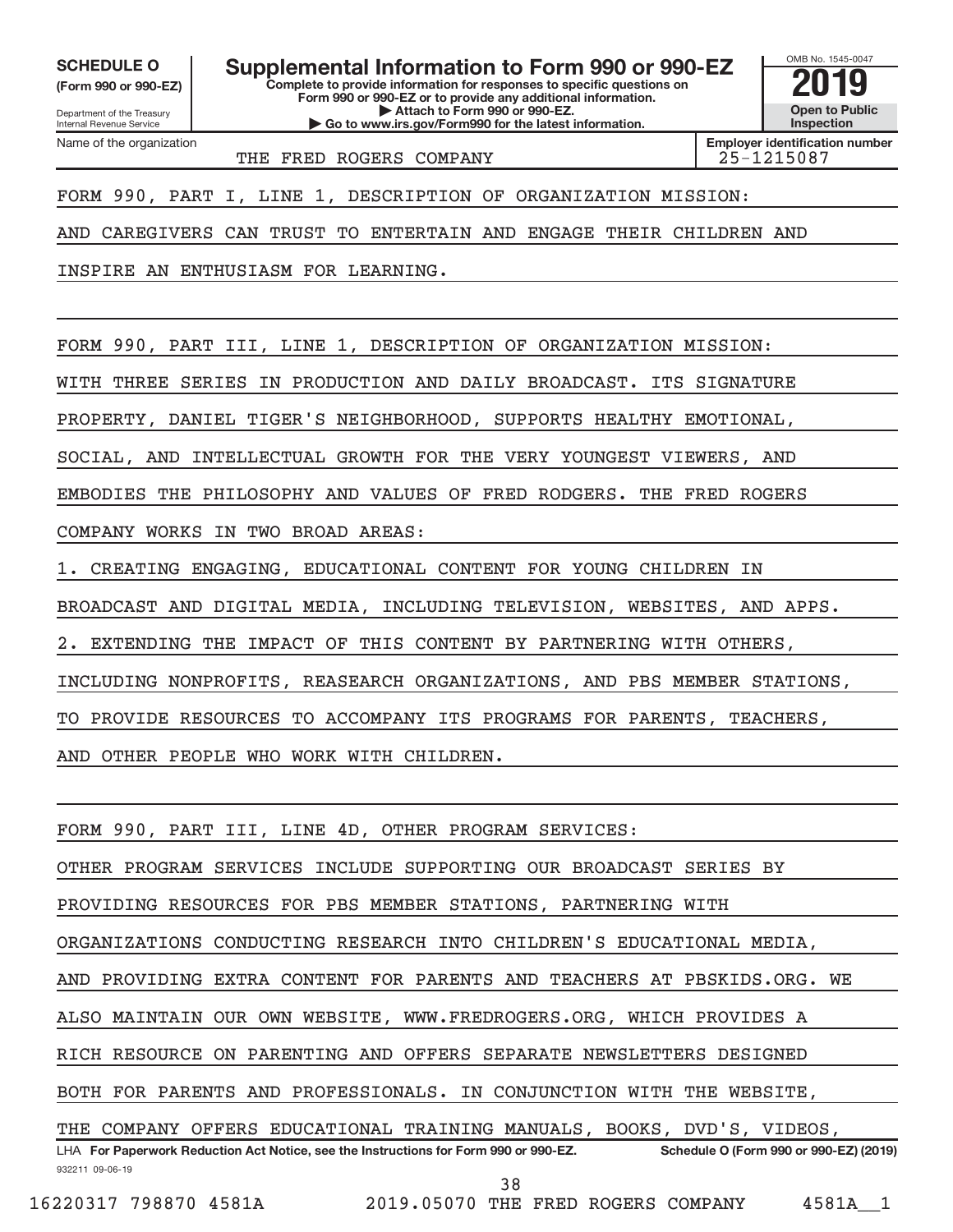| Schedule O (Form 990 or 990-EZ) (2019)                                    | Page 2                                              |
|---------------------------------------------------------------------------|-----------------------------------------------------|
| Name of the organization<br>THE FRED ROGERS COMPANY                       | <b>Employer identification number</b><br>25-1215087 |
| AND OTHER LICENSED PRODUCTS.                                              |                                                     |
| EXPENSES \$ 1,284,947. INCLUDING GRANTS OF \$ 0. REVENUE \$ 996,898.      |                                                     |
|                                                                           |                                                     |
| FORM 990, PART VI, SECTION B, LINE 11B:                                   |                                                     |
| FOLLOWING THE PREPARATION OF THE 990 BY THE EXTERNAL CPA FIRM, THE RETURN |                                                     |
| IS GIVEN TO THE CHIEF FINANCIAL OFFICER FOR REVIEW BY THE GOVERNING BODY  |                                                     |
| BEFORE THE RETURN IS FILED WITH THE INTERNAL REVENUE SERVICE.             |                                                     |
|                                                                           |                                                     |
| FORM 990, PART VI, SECTION B, LINE 12C:                                   |                                                     |
| THE FRED ROGERS COMPANY REVIEWS WITH BOARD MEMBERS AND EMPLOYEES BEFORE A |                                                     |
| NEW PROJECT BEGINS TO ENSURE THAT NO CONFLICT OF INTEREST EXISTS.         |                                                     |
|                                                                           |                                                     |
| FORM 990, PART VI, SECTION B, LINE 15:                                    |                                                     |
| THE BOARD OR ITS DESIGNATED COMPENSATION COMMITTEE MUST VOTE AND APPROVE  |                                                     |
| ALL CHANGES TO COMPENSATION RELATED TO THE OFFICERS AND TOP MANAGEMENT    |                                                     |
| OFFICIALS. NORMAL STAFF RAISES ARE BASED ON PERFORMANCE AND APPROVED BY   |                                                     |
| THE CHIEF FINANCIAL OFFICER AND PRESIDENT.                                |                                                     |
|                                                                           |                                                     |
| FORM 990, PART VI, SECTION C, LINE 19:                                    |                                                     |
| AVAILABLE UPON REQUEST.                                                   |                                                     |
|                                                                           |                                                     |
| PART XII, LINE 2C                                                         |                                                     |
| CONSISTENT WITH PRIOR YEARS, THE AUDIT COMMITTEE IS RESPONSIBLE FOR THE   |                                                     |
| SELECTION OF THE ORGANIZATION'S AUDITORS AS WELL AS THE FINAL REVIEW      |                                                     |
| AND APPROVAL OF THE FINANCIAL STATEMENTS AND AUDIT REPORT.                |                                                     |
|                                                                           |                                                     |

932212 09-06-19

**Schedule O (Form 990 or 990-EZ) (2019)**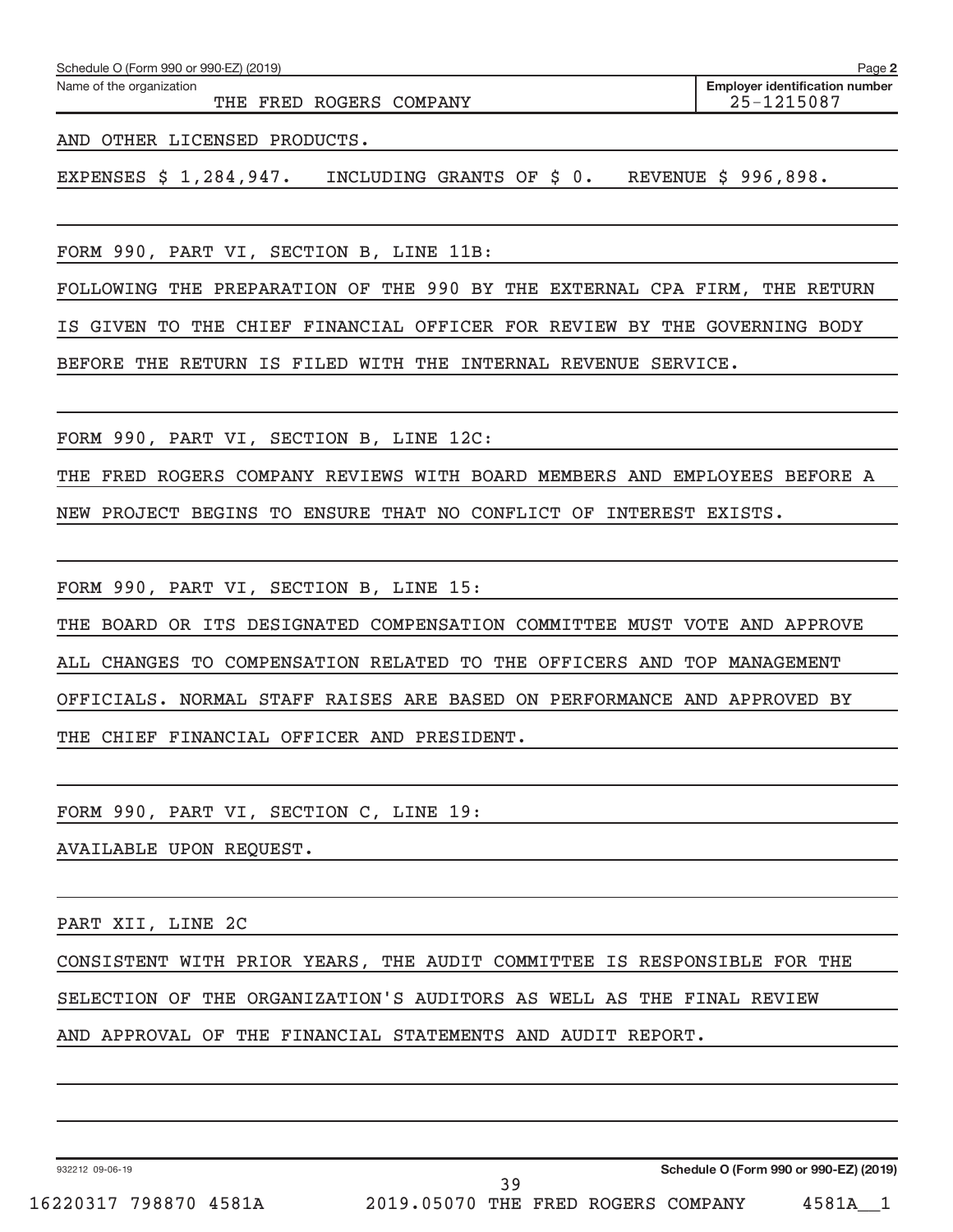| <b>SCHEDULER</b><br>(Form 990)                                                                                               |                       | Complete if the organization answered "Yes" on Form 990, Part IV, line 33, 34, 35b, 36, or 37.<br>Related O        | rganizations and Unrelated Partnerships                                                                         |                                          |                                                                             |                                                      | OMB No. 1545-0047<br><b>2019</b>                                    |
|------------------------------------------------------------------------------------------------------------------------------|-----------------------|--------------------------------------------------------------------------------------------------------------------|-----------------------------------------------------------------------------------------------------------------|------------------------------------------|-----------------------------------------------------------------------------|------------------------------------------------------|---------------------------------------------------------------------|
| Department of the Treasury<br>Internal Revenue Service                                                                       |                       | ▶ Go to www.irs.gov/Form990 for instructions and the latest information.                                           | Attach to Form 990.                                                                                             |                                          |                                                                             |                                                      | Open to Public<br>Inspection                                        |
| THE<br>Name of the organization                                                                                              | <b>ROGERS</b><br>FRED | <b>COMPANY</b>                                                                                                     |                                                                                                                 |                                          |                                                                             | Employer identification number<br>25-1215087         |                                                                     |
| Partl                                                                                                                        |                       | Identification of Disregarded Entities. Complete if the organization answered "Yes" on Form 990, Part IV, line 33. |                                                                                                                 |                                          |                                                                             |                                                      |                                                                     |
| Name, address, and EIN (if applicable)<br>of disregarded entity<br>$\widehat{a}$                                             |                       | Primary activity<br>ê                                                                                              | Legal domicile (state or<br>foreign country)<br>$\widehat{\mathbf{c}}$                                          | Total income<br>$\widehat{\mathbf{c}}$   | End-of-year assets<br>$\widehat{\mathbf{e}}$                                |                                                      | Direct controlling<br>entity<br>$\widehat{\epsilon}$                |
| $25 - 1215087$<br>700<br><b>SUITE</b><br>15203<br>2100 WHARTON STREET,<br>LLC<br>PA<br>STRIPED TIGER<br>PITTSBURGH,          |                       | PROPERTY<br>INTELLECTUAL                                                                                           | PENNSYLVANIA                                                                                                    |                                          | $\dot{\circ}$                                                               | FRED ROGERS<br>0.7HHE                                | <b>COMPANY</b>                                                      |
| $25 - 1215087$<br>SUITE 700<br>$\vert$<br>15203<br>2100 WHARTON STREET,<br>LLC<br>ODD PRODUTIONS,<br>PÅ<br><b>PITTSBURGH</b> |                       | PROPERTY<br>INTELLECTUAL                                                                                           | PENNSYLVANIA                                                                                                    |                                          | $\ddot{\circ}$                                                              | $\overline{\cdot}$                                   | THE FRED ROGERS COMPANY                                             |
|                                                                                                                              |                       |                                                                                                                    |                                                                                                                 |                                          |                                                                             |                                                      |                                                                     |
|                                                                                                                              |                       |                                                                                                                    |                                                                                                                 |                                          |                                                                             |                                                      |                                                                     |
| Identification of Related Tax-Exempt Organizations. Complete<br>organizations during the tax year.<br>Part II                |                       |                                                                                                                    | if the organization answered "Yes" on Form 990, Part IV, line 34, because it had one or more related tax-exempt |                                          |                                                                             |                                                      |                                                                     |
| Name, address, and EIN<br>of related organization<br>$\widehat{a}$                                                           |                       | Primary activity<br>ê                                                                                              | Legal domicile (state or<br>foreign country)<br>$\widehat{c}$                                                   | Exempt Code<br>section<br>$\overline{c}$ | status (if section<br>Public charity<br>501(c)(3)<br>$\widehat{\mathbf{e}}$ | Direct controlling<br>entity<br>$\widehat{\epsilon}$ | Section 512(b)(13)<br>controlled<br>$\frac{1}{2}$<br>entity?<br>Yes |
|                                                                                                                              |                       |                                                                                                                    |                                                                                                                 |                                          |                                                                             |                                                      |                                                                     |
|                                                                                                                              |                       |                                                                                                                    |                                                                                                                 |                                          |                                                                             |                                                      |                                                                     |
|                                                                                                                              |                       |                                                                                                                    |                                                                                                                 |                                          |                                                                             |                                                      |                                                                     |
|                                                                                                                              |                       |                                                                                                                    |                                                                                                                 |                                          |                                                                             |                                                      |                                                                     |
| For Paperwork Reduction Act Notice, see the Instructions for Form 990.                                                       |                       |                                                                                                                    |                                                                                                                 |                                          |                                                                             |                                                      | Schedule R (Form 990) 2019                                          |

932161 09-10-19 932161 09-10-19 LHA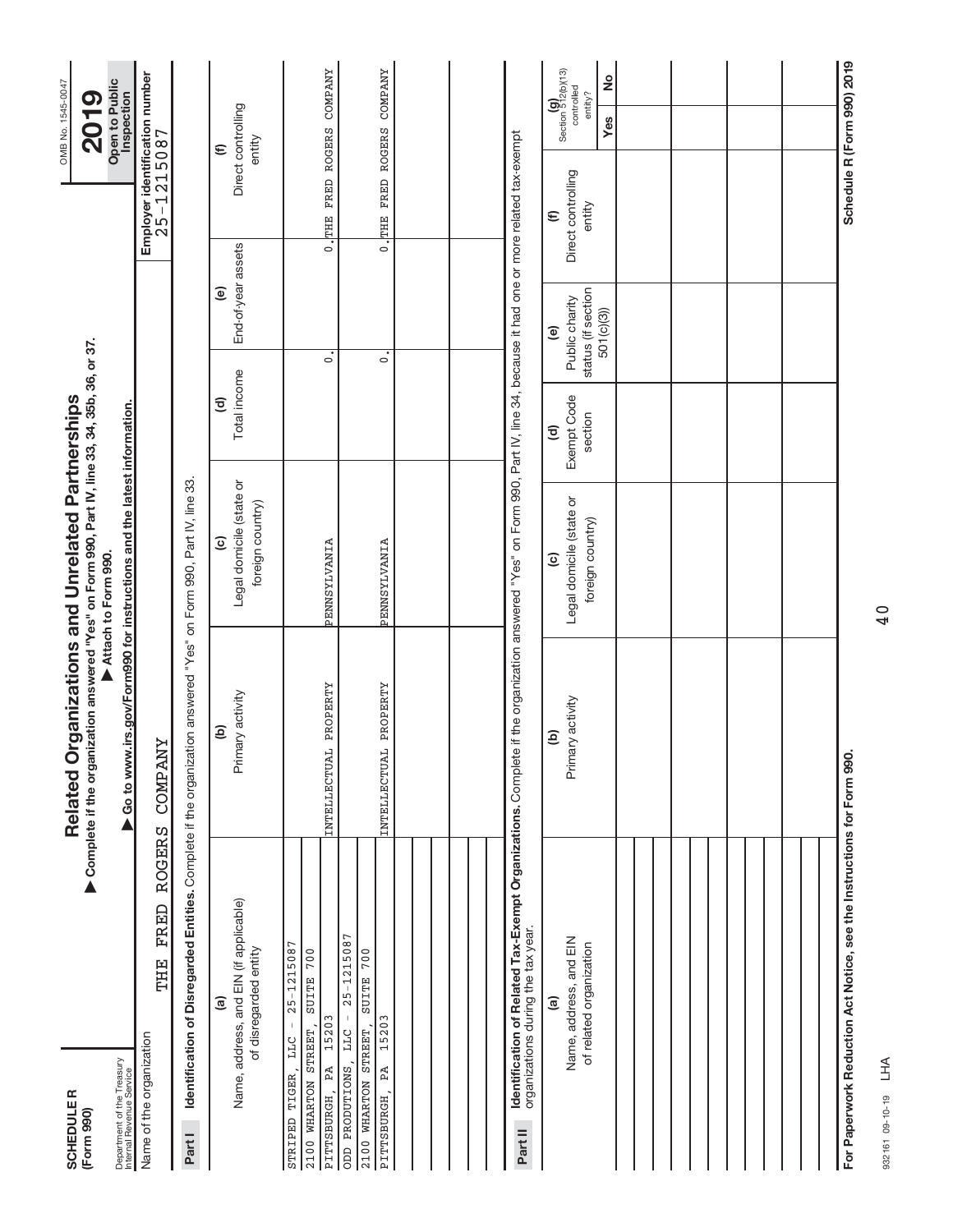| $\mathbf{N}$<br>Page?<br>215087                                                                                                                                                                                                                                                                 | General or <b>Percentage</b><br>managing <b>ownership</b><br>partner?<br>E<br><b>Yes</b> No<br>⊜ | 50.00%<br>ੇ                                                                                                       |  |  |
|-------------------------------------------------------------------------------------------------------------------------------------------------------------------------------------------------------------------------------------------------------------------------------------------------|--------------------------------------------------------------------------------------------------|-------------------------------------------------------------------------------------------------------------------|--|--|
| $\overline{\phantom{0}}$<br>$\mathbf I$<br>25                                                                                                                                                                                                                                                   | amount in box<br>20 of Schedule<br>K-1 (Form 1065)<br>Code V-UBI<br>$\widehat{=}$                | N/A                                                                                                               |  |  |
|                                                                                                                                                                                                                                                                                                 | Disproportionate<br>2<br>allocations?<br>Ξ<br>Yes                                                | X                                                                                                                 |  |  |
|                                                                                                                                                                                                                                                                                                 | end-of-year<br>Share of<br>assets<br>ම                                                           | 10,000                                                                                                            |  |  |
|                                                                                                                                                                                                                                                                                                 | Share of total<br>income<br>$\widehat{\epsilon}$                                                 | 242<br>თ.<br>თ                                                                                                    |  |  |
|                                                                                                                                                                                                                                                                                                 |                                                                                                  |                                                                                                                   |  |  |
|                                                                                                                                                                                                                                                                                                 | Predominant income<br>(related, unrelated,<br>excluded from tax under<br>sections 512-514)<br>ම  | RELATED                                                                                                           |  |  |
|                                                                                                                                                                                                                                                                                                 | Direct controlling<br>entity<br>$\widehat{\mathbf{c}}$                                           | ROGERS COMPANY<br>THE FRED                                                                                        |  |  |
| <b><i>COMPANY</i></b>                                                                                                                                                                                                                                                                           | Legal<br>domicile<br>(state or<br>foreign<br>country)<br>$\widehat{\mathbf{c}}$                  | 呂                                                                                                                 |  |  |
| <b>ROGERS</b><br><b>FRED</b>                                                                                                                                                                                                                                                                    | Primary activity<br>ව                                                                            | INTELLECTUAL<br>PROPERTY                                                                                          |  |  |
| Identification of Related Organizations Taxable as a Partnership. Complete if the organization answered "Yes" on Form 990, Part IV, line 34, because it had one or more related<br>organizations treated as a partnership during the tax year.<br>THE<br>Schedule R (Form 990) 2019<br>Part III | Name, address, and EIN<br>of related organization<br>ම                                           | 2100 WHARTON<br>15203<br>FELINE FEATURES LLC<br>700<br>PĀ<br><b>SUITE</b><br>46-3862089,<br>PITTSBURGH<br>STREET, |  |  |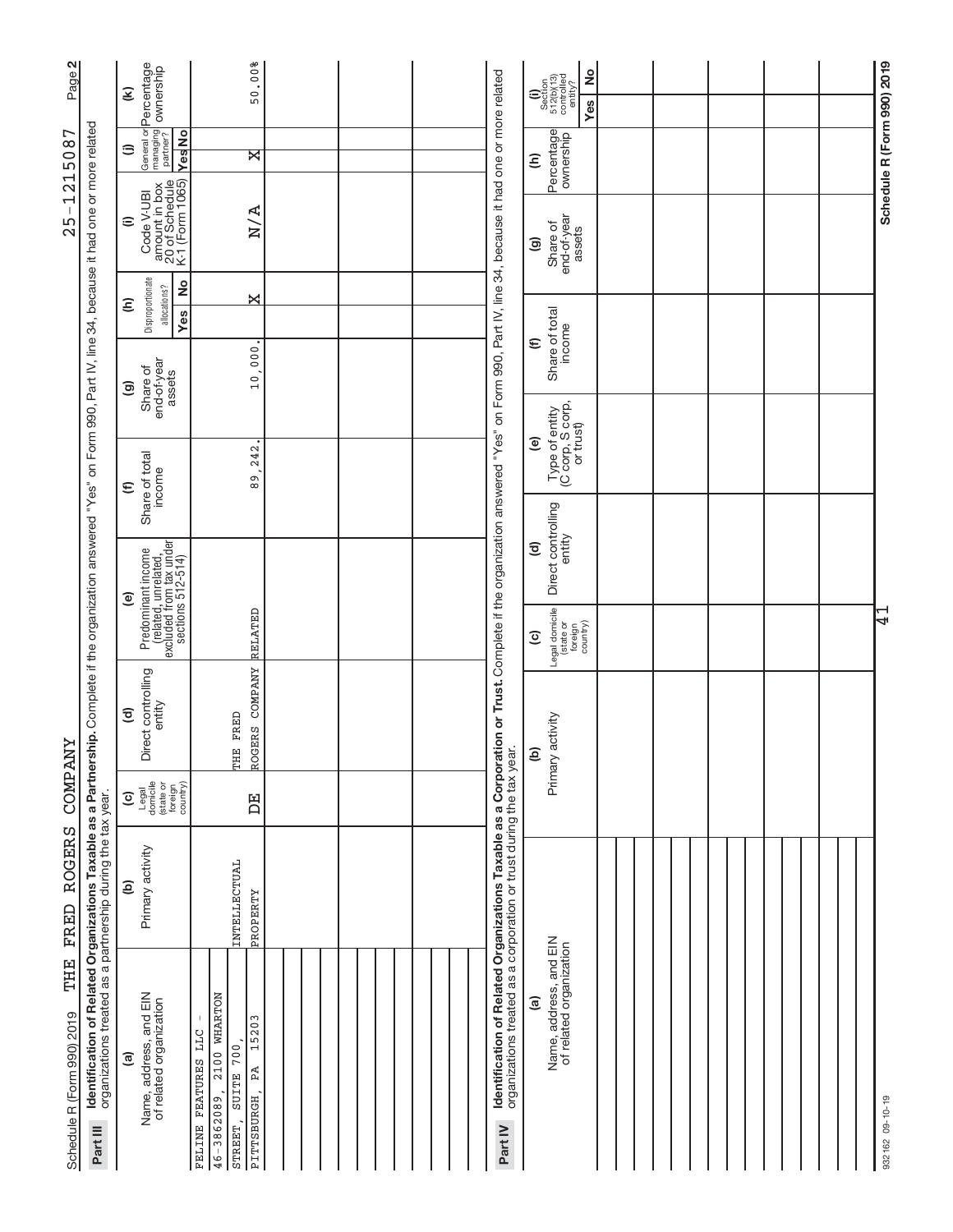| I<br>ı<br>ļ                                                                        |  |
|------------------------------------------------------------------------------------|--|
|                                                                                    |  |
|                                                                                    |  |
|                                                                                    |  |
| l<br>l<br>i                                                                        |  |
| İ                                                                                  |  |
|                                                                                    |  |
| <br> <br> <br>ī<br>l<br>į<br>֖֖֦֧ׅ֖֖֪ׅ֖֧֧֧֚֚֚֚֚֚֚֚֚֚֚֚֚֚֚֚֚֚֚֚֚֚֚֚֚֚֡֝֜֝֝֝֓֝֓<br>l |  |
| $\frac{1}{2}$<br>į<br>ļ<br>l<br>ī<br>¢                                             |  |

က|

Part V Transactions With Related Organizations. Complete if the organization answered "Yes" on Form 990, Part IV, line 34, 35b, or 36. Complete if the organization answered "Yes" on Form 990, Part IV, line 34, 35b, or 36. **Part V Transactions With Related Organizations.** 

| Note: Complete line 1 if any entity is listed in Parts II, III, or IV of this schedule.                                                                                                           |                                  |                 |                                            |                            | Yes | $\frac{1}{2}$      |
|---------------------------------------------------------------------------------------------------------------------------------------------------------------------------------------------------|----------------------------------|-----------------|--------------------------------------------|----------------------------|-----|--------------------|
| During the tax year, did the organization engage in any of the following transactions with one or more related organizations listed in Parts II-IV?                                               |                                  |                 |                                            |                            |     |                    |
| Receipt of (i) interest, (ii) annuities, (iii) royalties, or (iv) rent from a controlled entity<br>Ø                                                                                              |                                  |                 |                                            | $\frac{1}{2}$              | X   |                    |
| Gift, grant, or capital contribution to related organization(s)<br>Δ                                                                                                                              |                                  |                 |                                            | ₽                          |     | ×                  |
| Gift, grant, or capital contribution from related organization(s)<br>$\circ$                                                                                                                      |                                  |                 |                                            | $\frac{1}{2}$              |     | ×                  |
| Loans or loan guarantees to or for related organization(s)<br>ত                                                                                                                                   |                                  |                 |                                            | $\frac{1}{2}$              |     | I×                 |
| Loans or loan guarantees by related organization(s)<br>$\pmb{\circ}$                                                                                                                              |                                  |                 |                                            | $\frac{1}{2}$              | ×   |                    |
|                                                                                                                                                                                                   |                                  |                 |                                            |                            |     |                    |
|                                                                                                                                                                                                   |                                  |                 |                                            | <b>÷</b>                   |     | ×∣×                |
| Sale of assets to related organization(s)<br>ත                                                                                                                                                    |                                  |                 |                                            | $\overline{1}$ g           |     |                    |
| Purchase of assets from related organization(s)<br>ᇰ                                                                                                                                              |                                  |                 |                                            | ≑                          |     | ×                  |
| ŧ<br>Exchange of assets with related organization(s)                                                                                                                                              |                                  |                 |                                            | Ŧ                          |     |                    |
| Lease of facilities, equipment, or other assets to related organization(s)                                                                                                                        |                                  |                 |                                            | Ξ                          |     | ×∣×                |
| Lease of facilities, equipment, or other assets from related organization(s)<br>×                                                                                                                 |                                  |                 |                                            | ≚                          |     |                    |
| related organization(s)<br>Performance of services or membership or fundraising solicitations for                                                                                                 |                                  |                 |                                            | $\equiv$                   |     |                    |
| related organization(s)<br>Performance of services or membership or fundraising solicitations by<br>E                                                                                             |                                  |                 |                                            | $\mathop{\mathsf{E}}$      |     | $\frac{1}{\infty}$ |
| Sharing of facilities, equipment, mailing lists, or other assets with related organization(s)<br>$\epsilon$                                                                                       |                                  |                 |                                            | €                          |     | ∣≍                 |
| Sharing of paid employees with related organization(s)<br>$\circ$                                                                                                                                 |                                  |                 |                                            | $\overline{c}$             |     | ⋈                  |
| Reimbursement paid to related organization(s) for expenses                                                                                                                                        |                                  |                 |                                            | $\frac{1}{2}$              |     |                    |
| Reimbursement paid by related organization(s) for expenses<br>Q<br>q                                                                                                                              |                                  |                 |                                            | $\frac{1}{2}$              |     | ×∣×                |
|                                                                                                                                                                                                   |                                  |                 |                                            |                            |     |                    |
| Other transfer of cash or property to related organization(s)<br>L                                                                                                                                |                                  |                 |                                            | ÷                          | ×   |                    |
| Other transfer of cash or property from related organization(s)<br>S                                                                                                                              |                                  |                 |                                            | $\frac{6}{1}$              |     | ×                  |
| If the answer to any of the above is "Yes," see the instructions for information on who must complete this line, including covered relationships and transaction thresholds.<br>$\mathbf{\Omega}$ |                                  |                 |                                            |                            |     |                    |
| Name of related organization                                                                                                                                                                      | (b)<br>Transaction<br>type (a-s) | Amount involved | Method of determining amount involved<br>ತ |                            |     |                    |
| Ξ                                                                                                                                                                                                 |                                  |                 |                                            |                            |     |                    |
| ତ୍ର                                                                                                                                                                                               |                                  |                 |                                            |                            |     |                    |
| ඔ                                                                                                                                                                                                 |                                  |                 |                                            |                            |     |                    |
| E                                                                                                                                                                                                 |                                  |                 |                                            |                            |     |                    |
| ම                                                                                                                                                                                                 |                                  |                 |                                            |                            |     |                    |
| ම                                                                                                                                                                                                 |                                  |                 |                                            |                            |     |                    |
| 932163 09-10-19                                                                                                                                                                                   | $\overline{42}$                  |                 |                                            | Schedule R (Form 990) 2019 |     |                    |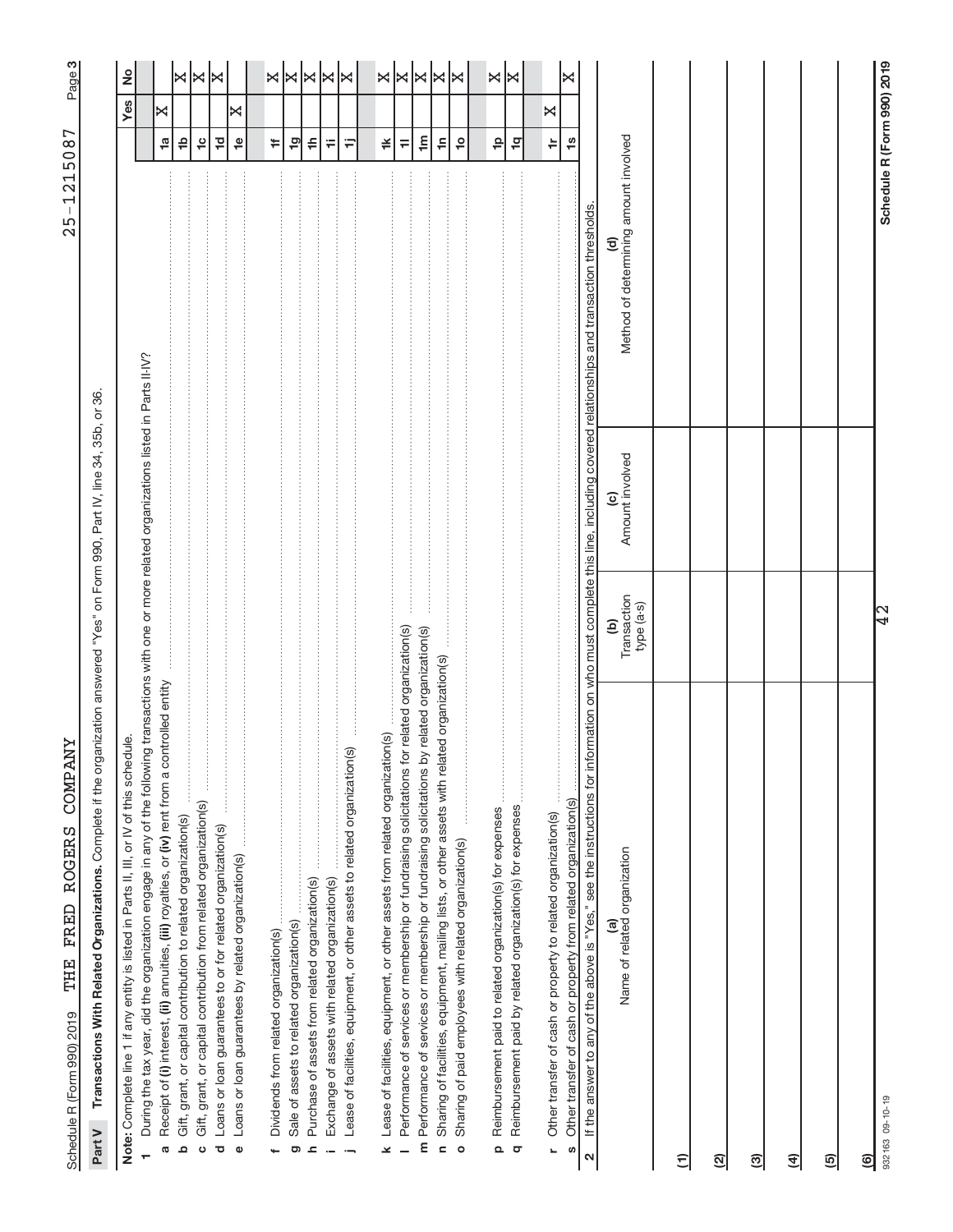| Page 4                            |                                                                                                                                        |                                                                                                                                                                                                                                                                                                                                  | $\mathbf{\widehat{\mathcal{E}}}$ |                                                                                                                                                                              |  |  |  |  |  |  |  |  |  |  |  |  |  |  |  |                            |
|-----------------------------------|----------------------------------------------------------------------------------------------------------------------------------------|----------------------------------------------------------------------------------------------------------------------------------------------------------------------------------------------------------------------------------------------------------------------------------------------------------------------------------|----------------------------------|------------------------------------------------------------------------------------------------------------------------------------------------------------------------------|--|--|--|--|--|--|--|--|--|--|--|--|--|--|--|----------------------------|
|                                   |                                                                                                                                        |                                                                                                                                                                                                                                                                                                                                  | $\oplus$                         | <b>Yes</b> No                                                                                                                                                                |  |  |  |  |  |  |  |  |  |  |  |  |  |  |  |                            |
| 1215087<br>$\mathsf I$<br>25      |                                                                                                                                        |                                                                                                                                                                                                                                                                                                                                  | $\widehat{=}$                    | Code V-UBI   General or Percentage<br>  amount in box 20 <sup>managing</sup>   ownership<br>  0'f Schedule K-1   partner?   ownership<br>  (Form 1065)   <sub>Mee   Mo</sub> |  |  |  |  |  |  |  |  |  |  |  |  |  |  |  | Schedule R (Form 990) 2019 |
|                                   |                                                                                                                                        |                                                                                                                                                                                                                                                                                                                                  | $\widehat{\epsilon}$             | Dispropor-<br>tionate<br>allocations?<br><b>Yes</b> No                                                                                                                       |  |  |  |  |  |  |  |  |  |  |  |  |  |  |  |                            |
|                                   |                                                                                                                                        |                                                                                                                                                                                                                                                                                                                                  | $\widehat{\mathbf{e}}$           | end-of-year<br>Share of<br>assets                                                                                                                                            |  |  |  |  |  |  |  |  |  |  |  |  |  |  |  |                            |
|                                   |                                                                                                                                        |                                                                                                                                                                                                                                                                                                                                  | $\widehat{\epsilon}$             | Share of<br>income<br>total                                                                                                                                                  |  |  |  |  |  |  |  |  |  |  |  |  |  |  |  |                            |
|                                   |                                                                                                                                        |                                                                                                                                                                                                                                                                                                                                  |                                  | $\begin{bmatrix} \mathbf{e} \\ \mathbf{h} \end{bmatrix}$<br>Are all<br>partners sec.<br>501(c)(3)<br><b>Yes</b> No                                                           |  |  |  |  |  |  |  |  |  |  |  |  |  |  |  |                            |
|                                   |                                                                                                                                        |                                                                                                                                                                                                                                                                                                                                  | ਰ                                | Predominant income<br>(related, unrelated,<br>excluded from tax under<br>sections 512-514)                                                                                   |  |  |  |  |  |  |  |  |  |  |  |  |  |  |  |                            |
| <b>COMPANY</b>                    |                                                                                                                                        |                                                                                                                                                                                                                                                                                                                                  | $\widehat{\mathbf{c}}$           | or foreign<br>Legal domicile<br>country)<br>(state                                                                                                                           |  |  |  |  |  |  |  |  |  |  |  |  |  |  |  |                            |
| FRED ROGERS                       |                                                                                                                                        |                                                                                                                                                                                                                                                                                                                                  | ê                                | Primary activity                                                                                                                                                             |  |  |  |  |  |  |  |  |  |  |  |  |  |  |  |                            |
| THE<br>Schedule R (Form 990) 2019 | Unrelated Organizations Taxable as a Partnership. Complete if the organization answered "Yes" on Form 990, Part IV, line 37<br>Part VI | Provide the following information for each entity taxed as a partnership through through which the organization conducted more than five percent of its activities (measured by total assets or gross revenue)<br>that was not a related organization. See instructions regarding exclusion for certain investment partnerships. | $\widehat{a}$                    | Name, address, and EIN<br>of entity                                                                                                                                          |  |  |  |  |  |  |  |  |  |  |  |  |  |  |  |                            |

**Page 4**  $25 - 1215087$